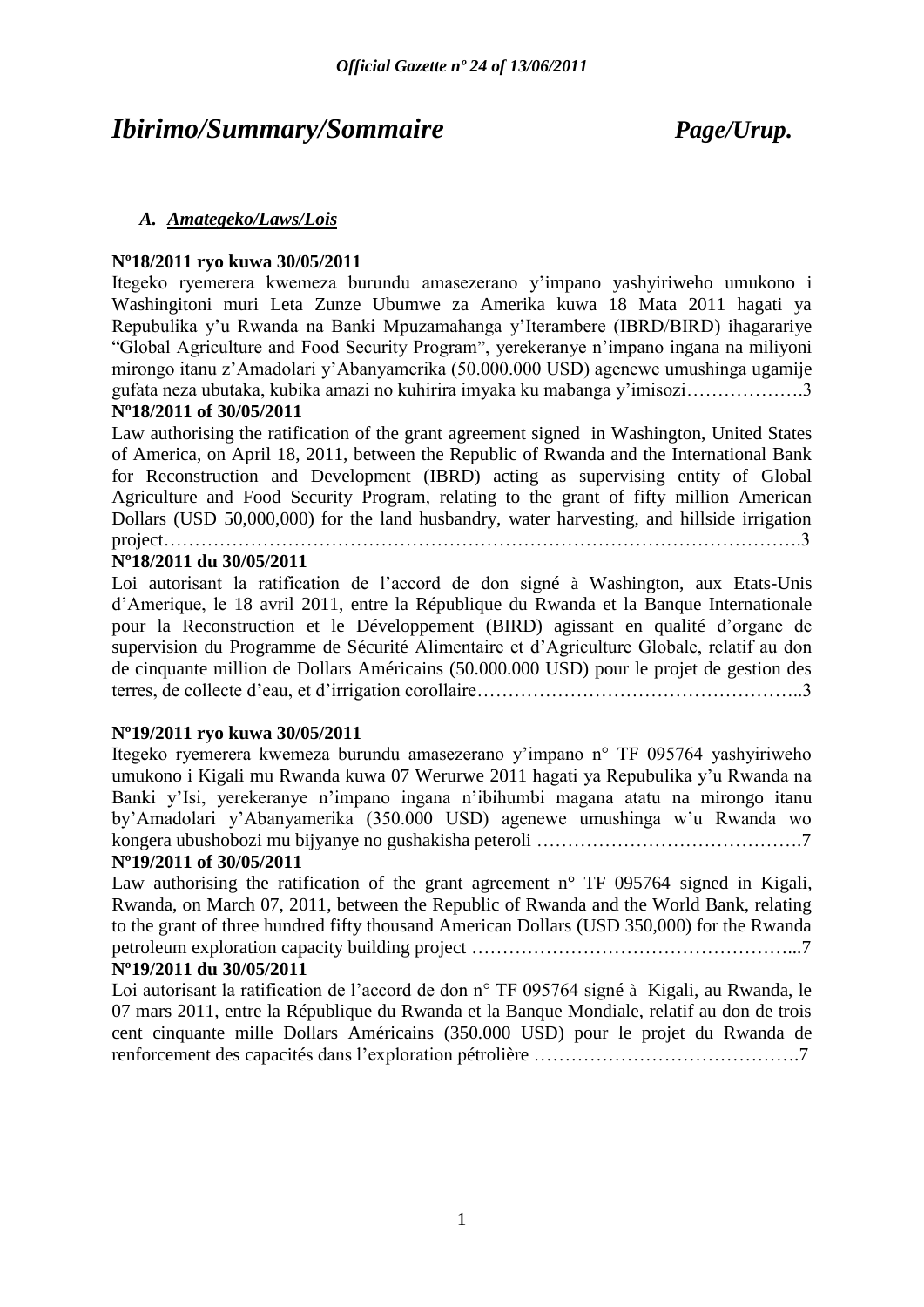## *B. Amateka ya Minisitiri / Ministerial Orders/Arrêtés Ministériels*

## **N° 02/01 ryo kuwa 31/05/2011**

| $\frac{1}{2}$ $\frac{1}{2}$ $\frac{1}{2}$ $\frac{1}{2}$ $\frac{1}{2}$ $\frac{1}{2}$ $\frac{1}{2}$ $\frac{1}{2}$ $\frac{1}{2}$ $\frac{1}{2}$ $\frac{1}{2}$ $\frac{1}{2}$ $\frac{1}{2}$ $\frac{1}{2}$ $\frac{1}{2}$ $\frac{1}{2}$ $\frac{1}{2}$ $\frac{1}{2}$ $\frac{1}{2}$ $\frac{1}{2}$ $\frac{1}{2}$ $\frac{1}{2}$ |
|---------------------------------------------------------------------------------------------------------------------------------------------------------------------------------------------------------------------------------------------------------------------------------------------------------------------|
| Iteka rya Minisitiri rigena amabwiriza n'ibikurikizwa mu gushyira mu bikorwa Itegeko                                                                                                                                                                                                                                |
|                                                                                                                                                                                                                                                                                                                     |
| $N^{\circ}$ 02/01 of 31/05/2011                                                                                                                                                                                                                                                                                     |
| Ministerial Order establishing regulations and procedures implementing Immigration and                                                                                                                                                                                                                              |
|                                                                                                                                                                                                                                                                                                                     |
| N° 02/01 du 31/05/2011                                                                                                                                                                                                                                                                                              |
| Arrêté Ministériel portant les réglementations et procédures d'exécution de la loi sur                                                                                                                                                                                                                              |
|                                                                                                                                                                                                                                                                                                                     |
| N°03/01 ryo kuwa 31/05/2011                                                                                                                                                                                                                                                                                         |
| Iteka rya Minisitiri rishyiraho ikiguzi cy'inyandiko z'inzira, impushya zo kuba mu Rwanda,                                                                                                                                                                                                                          |
| viza n'izindi serivisi zitangwa n'Ubuyobozi Bukuru bw'Abinjira n'Abasohoka mu                                                                                                                                                                                                                                       |
|                                                                                                                                                                                                                                                                                                                     |
|                                                                                                                                                                                                                                                                                                                     |
| N°03/01 of 31/05/2011                                                                                                                                                                                                                                                                                               |
| Ministerial Order determining the fees charged on travel documents, residence permits, visas                                                                                                                                                                                                                        |
| and other services delivered by the Directorate General of Immigration and                                                                                                                                                                                                                                          |
|                                                                                                                                                                                                                                                                                                                     |
| N°03/01 du 31/05/2011                                                                                                                                                                                                                                                                                               |
| Arrêté Ministériel fixant les frais de documents de voyage, permis de résidence, visas et                                                                                                                                                                                                                           |
| autres services délivrés par la Direction Générale de l'Immigration et Emigration66                                                                                                                                                                                                                                 |
|                                                                                                                                                                                                                                                                                                                     |

### *C. Umuryango udaharanira inyungu/Non profit making association/Association sans but lucratif*

### **N° 023/11 ryo kuwa 11/03/2003**

Iteka rya Minisitiri riha ubuzima gatozi umuryango "Rwanda Rural Rehabilitation Initiative" **(RWARRI)** kandi ryemera Abavugizi bawo………………………………………………...80

### **N° 023/11 du 11/03/2003**

Arrêté Ministériel accordant la personnalité civile à l"association "Rwanda Rural Rehabilitation Initiative**" (RWARRI)** et portant agrément de ses Représentants Légaux…………………………...80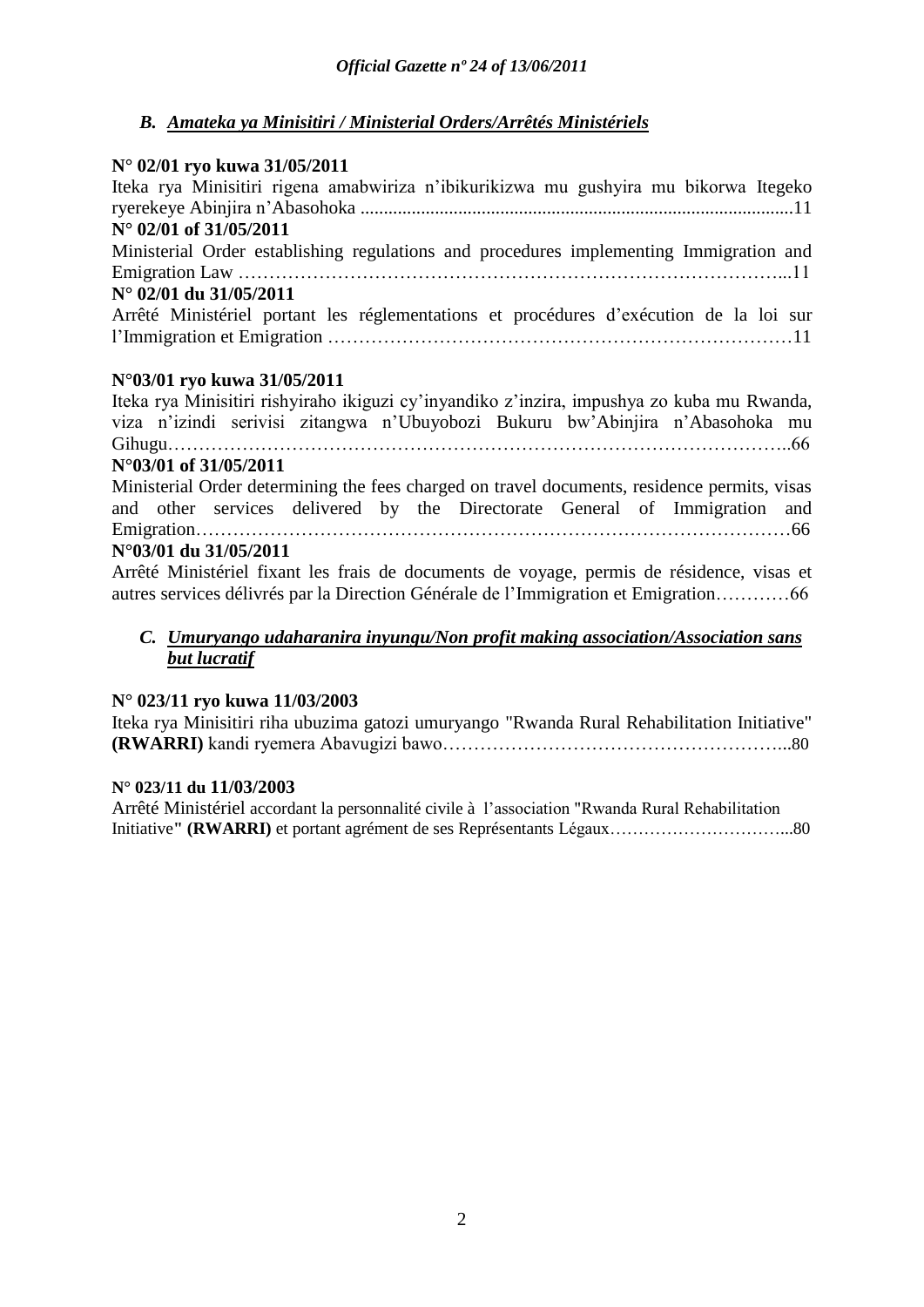**ITEGEKO Nº18/2011 RYO KUWA 30/05/2011 RYEMERERA KWEMEZA AMASEZERANO** YASHYIRIWEHO UMUKONO **WASHINGITONI MURI LETA ZUNZE AMERICA, ON APRIL 18, 2011, BETWEEN 2011, ENTRE LA REPUBLIQUE DU**  UBUMWE ZA AMERIKA KU WA 18 MATA THE REPUBLIC OF RWANDA AND THE RWANDA ET LA BANQUE **2011 HAGATI YA REPUBULIKA Y'U INTERNATIONAL BANK FOR RWANDA NA BANKI MPUZAMAHANGA RECONSTRUCTION AND Y'ITERAMBERE** IHAGARARIYE "GLOBAL AGRICULTURE SUPERVISING ENTITY OF GLOBAL QUALITE D'ORGANE DE SUPERVISION AND FOOD SECURITY PROGRAM", AGRICULTURE AND FOOD-SECURITY DU PROGRAMME DE SECURITE **YEREKERANYE N'IMPANO INGANA NA PROGRAM, RELATING TO THE GRANT ALIMENTAIRE ET D'AGRICULTURE MILIYONI** MIRONGO **Z'AMADOLARI Y'ABANYAMERIKA DOLLARS (USD 50,000,000) FOR THE CINQUANTE MILLION DE DOLLARS (50.000.000 USD) AGENEWE UMUSHINGA**  UGAMIJE GUFATA NEZA UBUTAKA, HARVESTING, AND HILLSIDE **KUBIKA AMAZI NO KUHIRIRA IMYAKA IRRIGATION PROJECT KU MABANGA Y'IMISOZI LAW Nº18/2011 OF 30/05/2011 LOI Nº18/2011 DU 30/05/2011 AUTORISANT AUTHORISING THE RATIFICATION OF LA RATIFICATION DE L'ACCORD DE THE GRANT AGREEMENT SIGNED IN DON SIGNE A WASHINGTON, AUX WASHINGTON, UNITED STATES OF ETATS-UNIS D'AMERIQUE, LE 18 AVRIL DEVELOPMENT (IBRD) ACTING AS DEVELOPPEMENT (BIRD) AGISSANT EN ITANU OF FIFTY MILLION HUSBANDRY, INTERNATIONALE POUR LA RECONSTRUCTION ET LE GLOBALE, RELATIF AU DON DE AMERICAINS (50.000.000 USD) POUR LE PROJET DE GESTION DES TERRES, DE COLLECTE D'EAU, ET D'IRRIGATION COROLLAIRE**

#### **ISHAKIRO**

#### **TABLE OF CONTENTS**

#### **TABLE DES MATIERES**

| Ingingo ya mbere: Uruhushya rwo kwemeza<br>burundu         | <b>Article One: Authorisation for ratification</b>                    | Article premier : Autorisation de ratification                   |
|------------------------------------------------------------|-----------------------------------------------------------------------|------------------------------------------------------------------|
| Ingingo ya 2: Itegurwa, isuzumwa n'itorwa<br>ry'iri tegeko | <b>Article 2: Drafting, consideration and</b><br>adoption of this Law | Article 2 : Initiation, examen et adoption de<br>la présente loi |
| Ingingo ya 3 : Igihe iri tegeko ritangira<br>gukurikizwa   | <b>Article 3 : Commencement</b>                                       | Article 3 : Entrée en vigueur                                    |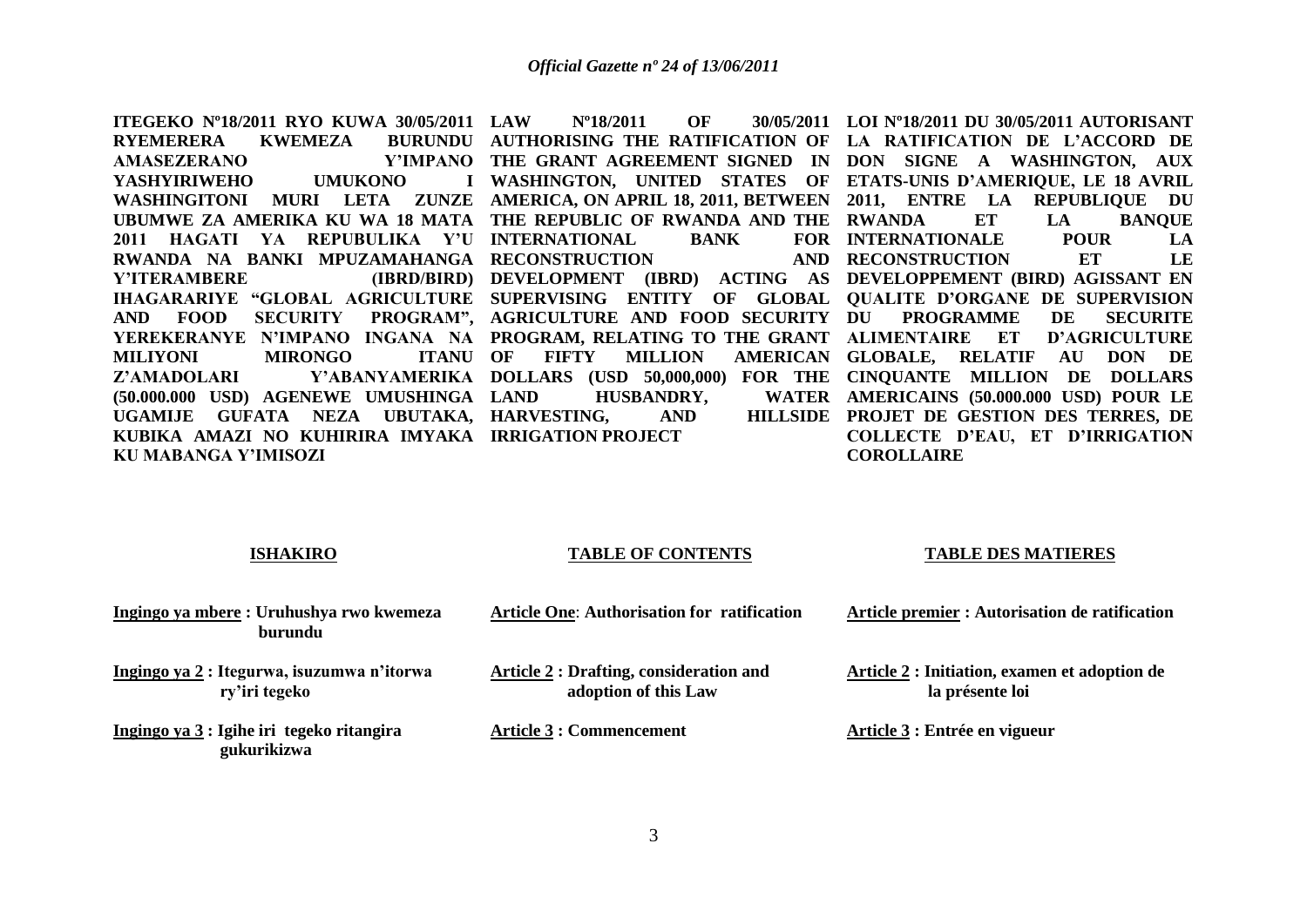**ITEGEKO Nº18/2011 RYO KUWA 30/05/2011 RYEMERERA KWEMEZA AMASEZERANO** YASHYIRIWEHO UMUKONO **WASHINGITONI MURI LETA ZUNZE AMERICA, ON APRIL 18, 2011, BETWEEN 2011, ENTRE LA REPUBLIQUE DU**  UBUMWE ZA AMERIKA KU WA 18 MATA THE REPUBLIC OF RWANDA AND THE RWANDA ET LA BANQUE **2011 HAGATI YA REPUBULIKA Y'U INTERNATIONAL BANK FOR RWANDA NA BANKI MPUZAMAHANGA RECONSTRUCTION AND Y'ITERAMBERE** IHAGARARIYE "GLOBAL AGRICULTURE SUPERVISING ENTITY OF GLOBAL QUALITE D'ORGANE DE SUPERVISION **AND FOOD SECURITY PROGRAM", AGRICULTURE AND FOOD SECURITY YEREKERANYE N'IMPANO INGANA NA PROGRAM, RELATING TO THE GRANT ALIMENTAIRE ET D'AGRICULTURE MILIYONI** MIRONGO **Z'AMADOLARI Y'ABANYAMERIKA DOLLARS (USD 50,000,000) FOR THE CINQUANTE MILLION DE DOLLARS (50.000.000 USD) AGENEWE UMUSHINGA**  UGAMIJE GUFATA NEZA UBUTAKA, HARVESTING, AND HILLSIDE **KUBIKA AMAZI NO KUHIRIRA IMYAKA IRRIGATION PROJECT KU MABANGA Y'IMISOZI**

**AUTHORISING THE RATIFICATION OF LA RATIFICATION DE L'ACCORD DE ITANU OF FIFTY MILLION HUSBANDRY,** 

**THE GRANT AGREEMENT SIGNED IN DON SIGNE A WASHINGTON, AUX WASHINGTON, UNITED STATES OF ETATS-UNIS D'AMERIQUE, LE 18 AVRIL DEVELOPMENT (IBRD) ACTING AS DEVELOPPEMENT (BIRD) AGISSANT EN INTERNATIONALE POUR LA RECONSTRUCTION ET LE**  PROGRAMME DE SECURITE **GLOBALE, RELATIF AU DON DE AMERICAINS (50.000.000 USD) POUR LE PROJET DE GESTION DES TERRES, DE COLLECTE D'EAU, ET D'IRRIGATION COROLLAIRE**

**Twebwe, KAGAME Paul,**

Perezida wa Repubulika;

**RWANDA.**

**We, KAGAME Paul,** President of the Republic;

**Nous, KAGAME Paul,** Président de la République;

**LAW Nº18/2011 OF 30/05/2011 LOI Nº18/2011 DU 30/05/2011 AUTORISANT** 

**INTEKO ISHINGA AMATEGEKO YEMEJE, THE PARLIAMENT HAS ADOPTED AND LE PARLEMENT A ADOPTE ET NOUS NONE NATWE DUHAMIJE, DUTANGAJE WE SANCTION, PROMULGATE THE SANCTIONNONS, PROMULGUONS LA LOI FOLLOWING LAW AND ORDER IT BE DONT LA TENEUR SUIT ET ORDONNONS PUBLISHED IN THE OFFICIAL GAZETTE QU'ELLE SOIT PUBLIEE AU JOURNAL OFFICIEL DE LA REPUBLIQUE DU RWANDA.**

### **INTEKO ISHINGA AMATEGEKO:**

**ITEGEKO RITEYE RITYA DUTEGETSE KO RYANDIKWA** 

Gicurasi 2011;

**THE PARLIAMENT**:

**IGAZETI YA LETA YA REPUBULIKA Y'U OF THE REPUBLIC OF RWANDA.**

May 2011;

**LE PARLEMENT :**

Umutwe w'Abadepite, mu nama yawo yo kuwa 9 The Chamber of Deputies, in its session of 9 La Chambre des Députés, en sa séance du 9 mai 2011;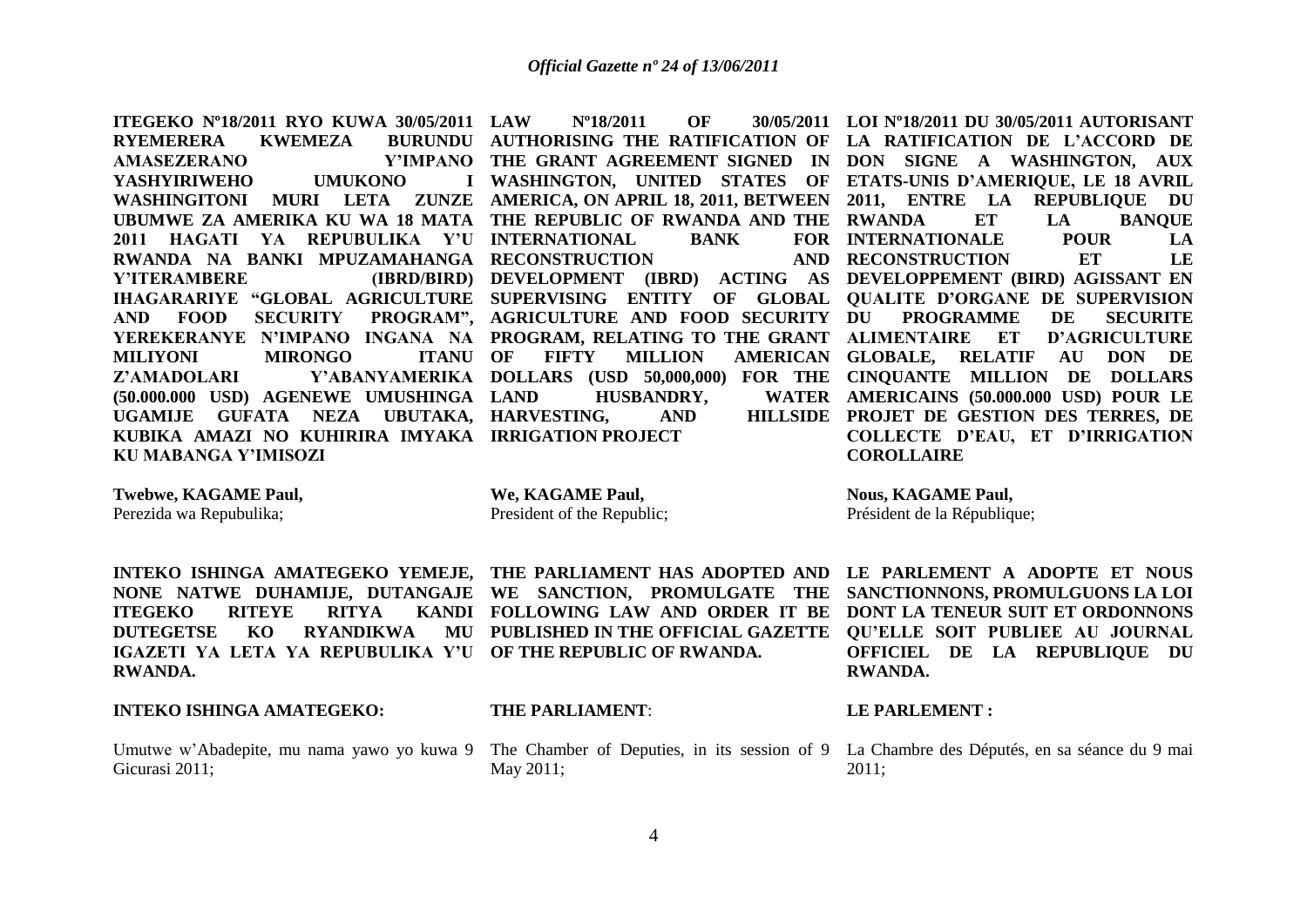Umutwe wa Sena, mu nama yawo yo kuwa 13 The Senate, in its session of 13 May 2011; Gicurasi 2011;

Le Sénat, en sa séance du 13 mai 2011 ;

Ishingiye ku Itegeko Nshinga rya Repubulika y'u Pursuant to the Constitution of the Republic of Rwanda ryo kuwa 04 Kamena 2003, nk"uko ryavuguruwe kugeza ubu, cyane cyane mu ngingo zaryo iya 62, iya 66, iya 67, iya 88, iya 89, iya 90, iya 92, iya 93, iya 94, iya 95, iya 108, iya 189, iya 190 n"iya 201;

Imaze gusuzuma amasezerano y"impano yashyiriweho umukono i Washington muri Leta Zunze Ubumwe z"Amerika kuwa 18 Mata 2011 hagati ya Repubulika y"u Rwanda na Banki Mpuzamahanga y"Iterambere (IBRD/BIRD) ihagarariye **"**Global Agriculture and Food Security Program", yerekeranye n"impano ingana na miliyoni mirongo itanu z"amadolari y"abanyamerika (50.000.000 USD) agenewe umushinga ugamije gufata neza ubutaka, kubika amazi no kuhirira imyaka ku mabanga y"imisozi;

#### **YEMEJE:**

### **Ingingo ya mbere: Uruhushya rwo kwemeza burundu**

Amasezerano y"impano yashyiriweho umukono i Washington muri Leta Zunze Ubumwe z"Amerika ku wa 18 Mata 2011 hagati ya Repubulika y"u Rwanda na Banki Mpuzamahanga y"Iterambere (IBRD/BIRD) ihagarariye **"**Global Agriculture and Food Security Program", yerekeranye n"impano ingana na miliyoni mirongo itanu z"amadolari y"abanyamerika (50.000.000 USD) agenewe

Rwanda of 04 June 2003, as amended to date, especially in Articles 62, 66, 67, 88, 89, 90, 92, 93, 94, 95, 108, 189, 190 and 201;

signed in Washington, United States of America, on April 18, 2011, between the Republic of Rwanda and the International Bank for Reconstruction and Development (IBRD) acting as Supervising Entity of Global Agriculture and Food Security Program, relating to the grant of fifty million American dollars (USD 50,000,000) for the land husbandry, water harvesting, and hillside irrigation project:

#### **ADOPTS:**

### **Article One**: **Authorisation for ratification**

The Grant Agreement signed in Washington, United States of America, on April 18, 2011, between the Republic of Rwanda and the International Bank for Reconstruction and Development (IBRD) acting as Supervising Entity of Global Agriculture and Food Security Program, relating to the grant of fifty million

Vu la Constitution de la République du Rwanda du 04 juin 2003, telle que révisée à ce jour, spécialement en ses articles 62, 66, 67, 88, 89, 90, 92, 93, 94, 95,108, 189, 190 et 201 ;

After consideration of the Grant Agreement Après examen de l"Accord de don signé à Washington, aux Etats-Unis d"Amérique, le 18 avril 2011, entre la République du Rwanda et la Banque Internationale pour la Reconstruction et le Développement (BIRD) agissant en qualité d"organe de supervision du Programme de Sécurité Alimentaire et d"Agriculture Globale, relatif au don de cinquante million de dollars Américains (50.000.000 USD) pour le projet de gestion des terres, de récupération d"eau, et d'irrigation corollaire;

#### **ADOPTE:**

#### **Article premier: Autorisation de ratification**

American dollars (USD 50,000,000) for the land don de cinquante million de dollars américains L"Accord de don signé à Washington, aux Etats-Unis d"Amérique, le 18 avril 2011, entre la République du Rwanda la Banque Internationale pour la Reconstruction et le Développement (BIRD) agissant en qualité d"organe de supervision du Programme de Sécurité Alimentaire et d"Agriculture Globale, relatif au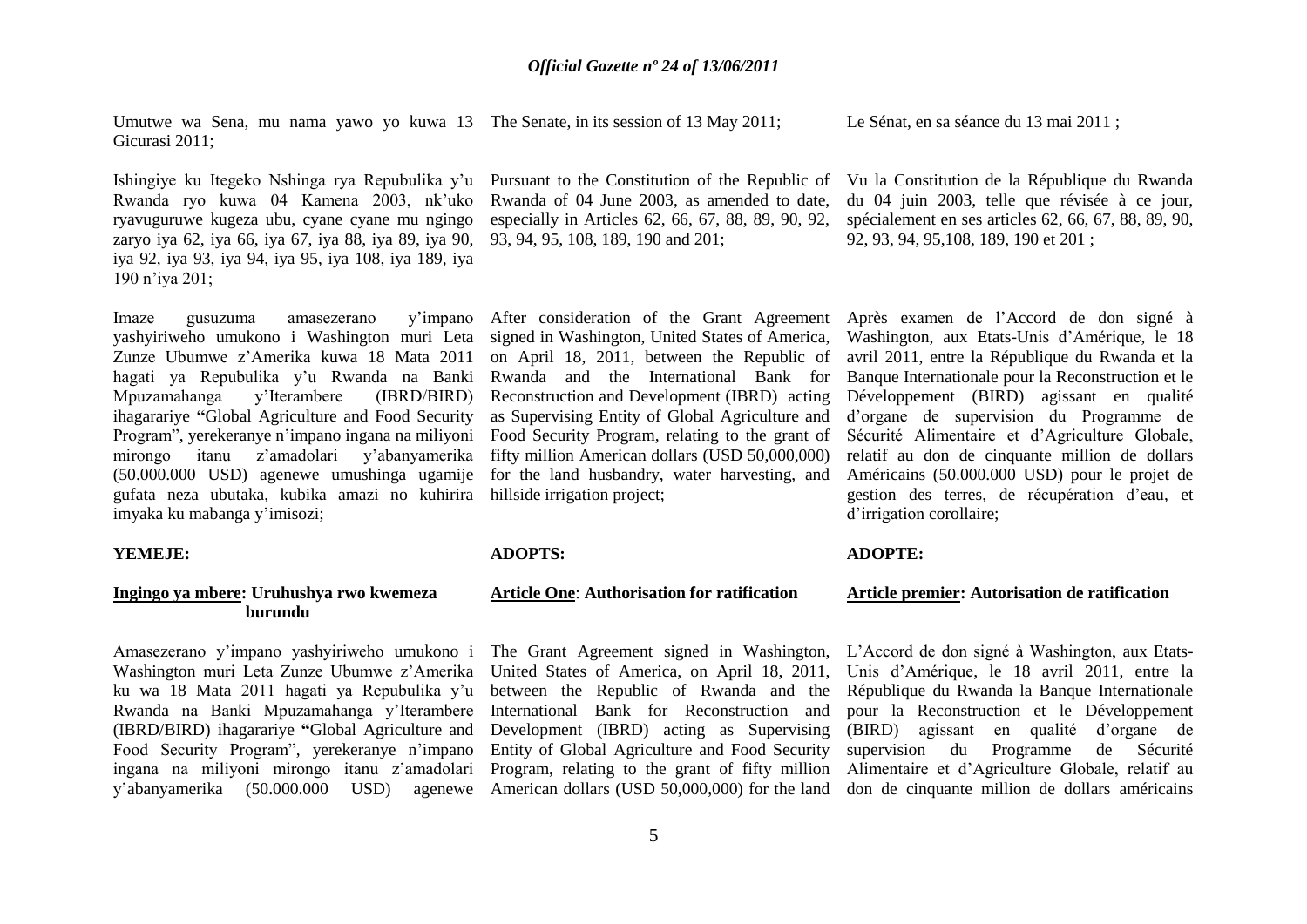| umushinga ugamije gufata neza ubutaka, kubika husbandry, water harvesting, and hillside (50.000.000 USD) pour le projet de gestion des<br>amazi no kuhirira imyaka ku mabanga y'imisozi,<br>yemerewe kwemezwa burundu.<br>Ingingo ya 2: Itegurwa, isuzumwa n'itorwa<br>ry'iri tegeko | irrigation project, is hereby authorized for<br>ratification.<br><b>Article 2: Drafting, consideration and</b><br>adoption of this Law | terres, de récupération d'eau, et d'irrigation<br>corollaire, est autorisé à être ratifié.<br>Article 2: Initiation, examen et adoption de<br>la présente loi |
|--------------------------------------------------------------------------------------------------------------------------------------------------------------------------------------------------------------------------------------------------------------------------------------|----------------------------------------------------------------------------------------------------------------------------------------|---------------------------------------------------------------------------------------------------------------------------------------------------------------|
| Iri tegeko ryateguwe mu rurimi rw'Icyongereza This Law was drafted in English, considered and<br>kandi<br>ritorwa<br>rurimi<br>risuzumwa<br>mu<br>rw'Ikinyarwanda.                                                                                                                   | adopted in Kinyarwanda.                                                                                                                | La présente loi a été initiée en Anglais, examinée<br>et adoptée en Kinyarwanda.                                                                              |
| Ingingo ya 3: Igihe iri tegeko ritangira<br>gukurikizwa                                                                                                                                                                                                                              | <b>Article 3: Commencement</b>                                                                                                         | Article 3: Entrée en vigueur                                                                                                                                  |
| Iri tegeko ritangira gukurikizwa ku munsi This Law shall come into force on the date of its La présente loi entre en vigueur le jour de sa<br>ritangarijweho mu Igazeti ya Leta ya Repubulika<br>y'u Rwanda.                                                                         | publication in the Official Gazette of the<br>Republic of Rwanda.                                                                      | publication au Journal Officiel de la République<br>du Rwanda.                                                                                                |
| Kigali, kuwa 30/05/2011                                                                                                                                                                                                                                                              | Kigali, on 30/05/2011                                                                                                                  | Kigali, le 30/05/2011                                                                                                                                         |
| $(s\acute{e})$<br><b>KAGAME Paul</b><br>Perezida wa Repubulika<br>$(s\acute{e})$                                                                                                                                                                                                     | $(s\acute{e})$<br><b>KAGAME Paul</b><br>President of the Republic<br>$(s\acute{e})$                                                    | $(s\acute{e})$<br><b>KAGAME Paul</b><br>Président de la République<br>$(s\acute{e})$                                                                          |
| <b>MAKUZA Bernard</b><br>Minisitiri w'Intebe                                                                                                                                                                                                                                         | <b>MAKUZA Bernard</b><br>Prime Minister                                                                                                | <b>MAKUZA Bernard</b><br><b>Premier Ministre</b>                                                                                                              |

**Bibonywe kandi bishyizweho Ikirango cya Repubulika:**

**(sé)**

**KARUGARAMA Tharcisse** Minisitiri w"Ubutabera/Intumwa Nkuru ya Leta

**(sé) KARUGARAMA Tharcisse**

**Seen and sealed with the Seal of the Republic:**

Minister of Justice**/**Attorney General

**Vu et scellé du Sceau de la République :**

**(sé) KARUGARAMA Tharcisse** Ministre de la Justice/Garde des Sceaux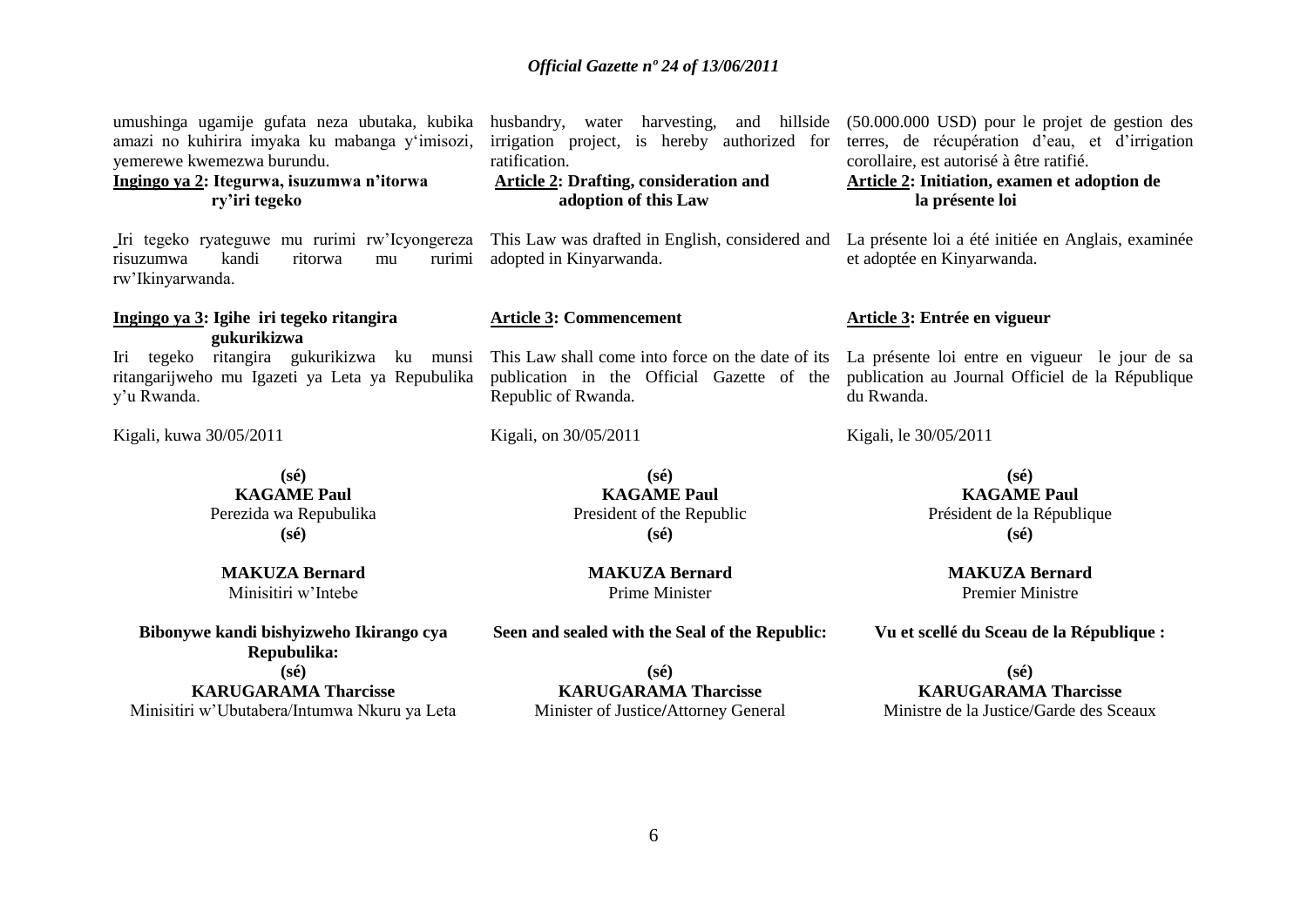**ITEGEKO Nº19/2011 RYO KUWA 30/05/2011 RYEMERERA KWEMEZA ATATU NA MIRONGO RWANDA WO KONGERA UBUSHOBOZI MU PROJECT BIJYANYE NO GUSHAKISHA PETEROLI** 

**AMASEZERANO Y'IMPANO N° TF 095764 THE GRANT AGREEMENT N° TF 095764 DON N° TF 095764 SIGNE A KIGALI, AU YASHYIRIWEHO UMUKONO I KIGALI MU SIGNED IN KIGALI, RWANDA, ON RWANDA, LE 07 MARS 2011, ENTRE LA RWANDA KU WA 07 WERURWE 2011 MARCH 07, 2011, BETWEEN THE REPUBLIQUE DU RWANDA ET LA HAGATI YA REPUBULIKA Y'U RWANDA REPUBLIC OF RWANDA AND THE BANQUE MONDIALE, RELATIF AU DON NA BANKI Y'ISI, YEREKERANYE WORLD BANK, RELATING TO THE DE TROIS CENT CINQUANTE MILLE N'IMPANO INGANA N'IBIHUMBI MAGANA GRANT OF THREE HUNDRED FIFTY DOLLARS AMERICAINS (350.000 USD) BY'AMADOLARI Y'ABANYAMERIKA 350,000) FOR THE RWANDA PETROLEUM RENFORCEMENT DES CAPACITES DANS (350.000 USD) AGENEWE UMUSHINGA W'U EXPLORATION CAPACITY BUILDING L'EXPLORATION PETROLIERE LAW Nº19/2011 OF 30/05/2011 LOI Nº19/2011 DU 30/05/2011 AUTORISANT AUTHORISING THE RATIFICATION OF LA RATIFICATION DE L'ACCORD DE THOUSAND AMERICAN DOLLARS (USD POUR LE PROJET DU RWANDA DE** 

**ISHAKIRO**

#### **TABLE OF CONTENTS**

#### **TABLE DES MATIERES**

| Ingingo ya mbere: Uruhushya rwo kwemeza<br>burundu           | <b>Article One: Authorisation for ratification</b>                     | Article premier : Autorisation de ratification                   |
|--------------------------------------------------------------|------------------------------------------------------------------------|------------------------------------------------------------------|
| Ingingo ya 2 : Itegurwa, isuzumwa, n'itorwa<br>ry'iri tegeko | <b>Article 2 : Drafting, consideration and</b><br>adoption of this Law | Article 2 : Initiation, examen et adoption de<br>la présente loi |
| Ingingo ya 3 : Igihe iri tegeko ritangira<br>gukurikizwa     | Article 3 : Commencement                                               | Article 3 : Entrée en vigueur                                    |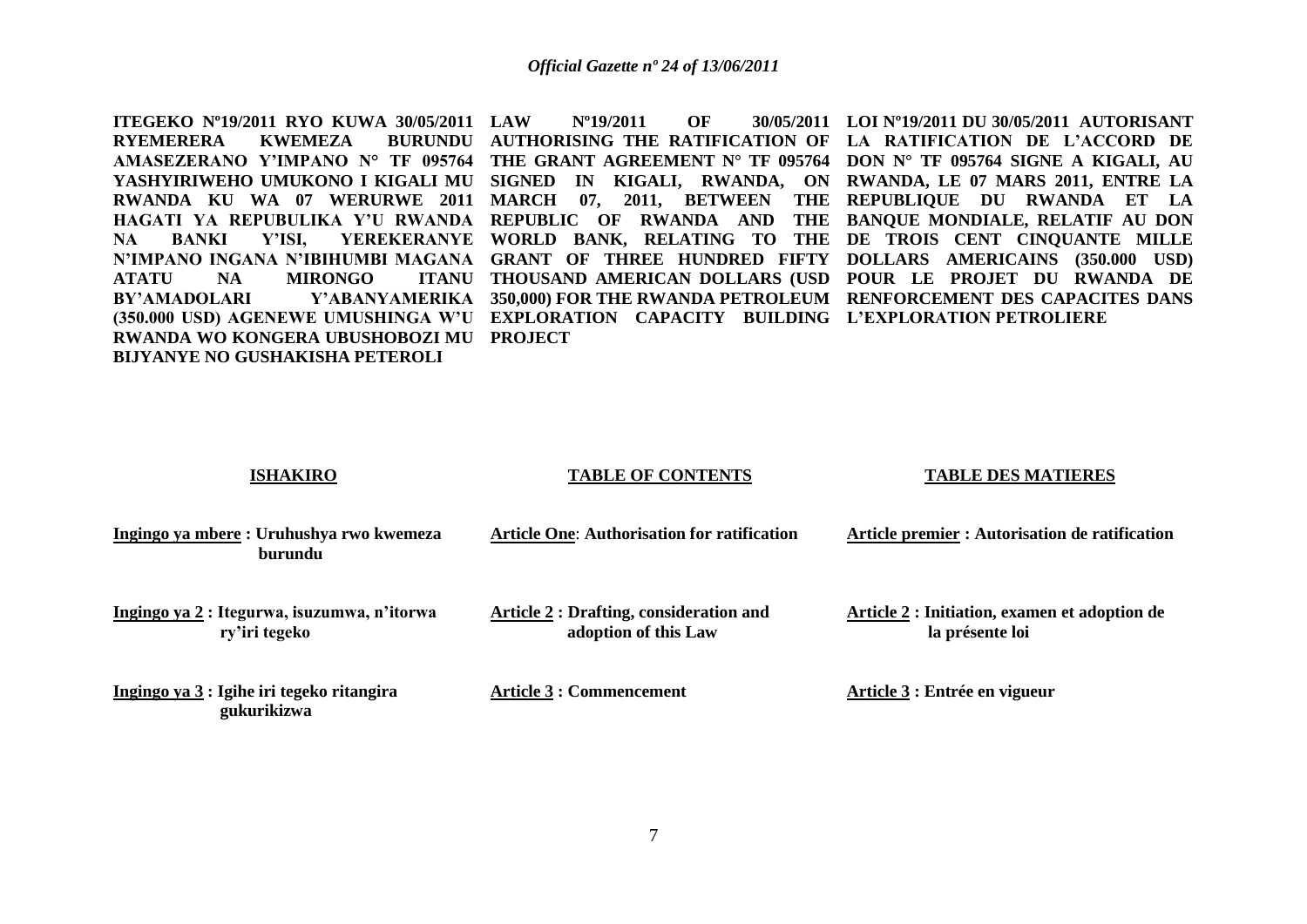**ITEGEKO Nº19/2011 RYO KUWA 30/05/2011**  RYEMERERA KWEMEZA **AMASEZERANO Y'IMPANO N° TF 095764 THE GRANT AGREEMENT N° TF 095764 DON N° TF 095764 SIGNE A KIGALI, AU YASHYIRIWEHO UMUKONO I KIGALI MU SIGNED IN KIGALI, RWANDA, ON RWANDA, LE 07 MARS 2011, ENTRE LA RWANDA KU WA 07 WERURWE 2011 MARCH 07, 2011, BETWEEN THE REPUBLIQUE DU RWANDA ET LA HAGATI YA REPUBULIKA Y'U RWANDA REPUBLIC OF RWANDA AND THE BANQUE MONDIALE, RELATIF AU DON NA BANKI Y'ISI, YEREKERANYE WORLD BANK, RELATING TO THE DE TROIS CENT CINQUANTE MILLE N'IMPANO INGANA N'IBIHUMBI MAGANA GRANT OF THREE HUNDRED FIFTY DOLLARS AMERICAINS (350.000 USD) ATATU NA MIRONGO BY'AMADOLARI Y'ABANYAMERIKA 350,000) FOR THE RWANDA PETROLEUM RENFORCEMENT DES CAPACITES DANS (350.000 USD) AGENEWE UMUSHINGA W'U EXPLORATION CAPACITY BUILDING L'EXPLORATION PETROLIERE RWANDA WO KONGERA UBUSHOBOZI MU PROJECT BIJYANYE NO GUSHAKISHA PETEROLI** 

**LAW Nº19/2011 OF 30/05/2011 LOI Nº19/2011 DU 30/05/2011 AUTORISANT AUTHORISING THE RATIFICATION OF LA RATIFICATION DE L'ACCORD DE THOUSAND AMERICAN DOLLARS (USD POUR LE PROJET DU RWANDA DE** 

> **Nous, KAGAME Paul,** Président de la République;

**RWANDA.**

**LE PARLEMENT :**

**Twebwe, KAGAME Paul,** Perezida wa Repubulika;

**INTEKO ISHINGA AMATEGEKO YEMEJE, THE PARLIAMENT HAS ADOPTED AND LE PARLEMENT A ADOPTE ET NOUS NONE NATWE DUHAMIJE, DUTANGAJE WE SANCTION, PROMULGATE THE SANCTIONNONS, PROMULGUONS LA LOI ITEGEKO RITEYE RITYA DUTEGETSE KO RYANDIKWA IGAZETI YA LETA YA REPUBULIKA Y'U OF THE REPUBLIC OF RWANDA. RWANDA.**

**INTEKO ISHINGA AMATEGEKO:** 

Gicurasi 2011;

Umutwe wa Sena, mu nama yawo yo kuwa 13 The Senate, in its session of 13 May 2011; Gicurasi 2011;

**FOLLOWING LAW AND ORDER IT BE DONT LA TENEUR SUIT ET ORDONNONS** 

**PUBLISHED IN THE OFFICIAL GAZETTE QU'ELLE SOIT PUBLIEE AU JOURNAL** 

#### **THE PARLIAMENT**:

**We, KAGAME Paul,** President of the Republic;

Umutwe w'Abadepite, mu nama yawo yo kuwa 9 The Chamber of Deputies, in its session of 9 La Chambre des Députés, en sa séance du 9 mai May 2011;

2011;

Le Sénat, en sa séance du 13 mai 2011;

Ishingiye ku Itegeko Nshinga rya Repubulika y'u Pursuant to the Constitution of the Republic of Vu la Constitution de la République du Rwanda Rwanda ryo kuwa 04 Kamena 2003, nk'uko Rwanda of 04 June 2003, as amended to date, du 04 juin 2003, telle que révisée à ce jour, ryavuguruwe kugeza ubu, cyane cyane mu ngingo especially in Articles 62, 66, 67, 88, 89, 90, 92, spécialement en ses articles 62, 66, 67, 88, 89, 90,

**OFFICIEL DE LA REPUBLIQUE DU** 

8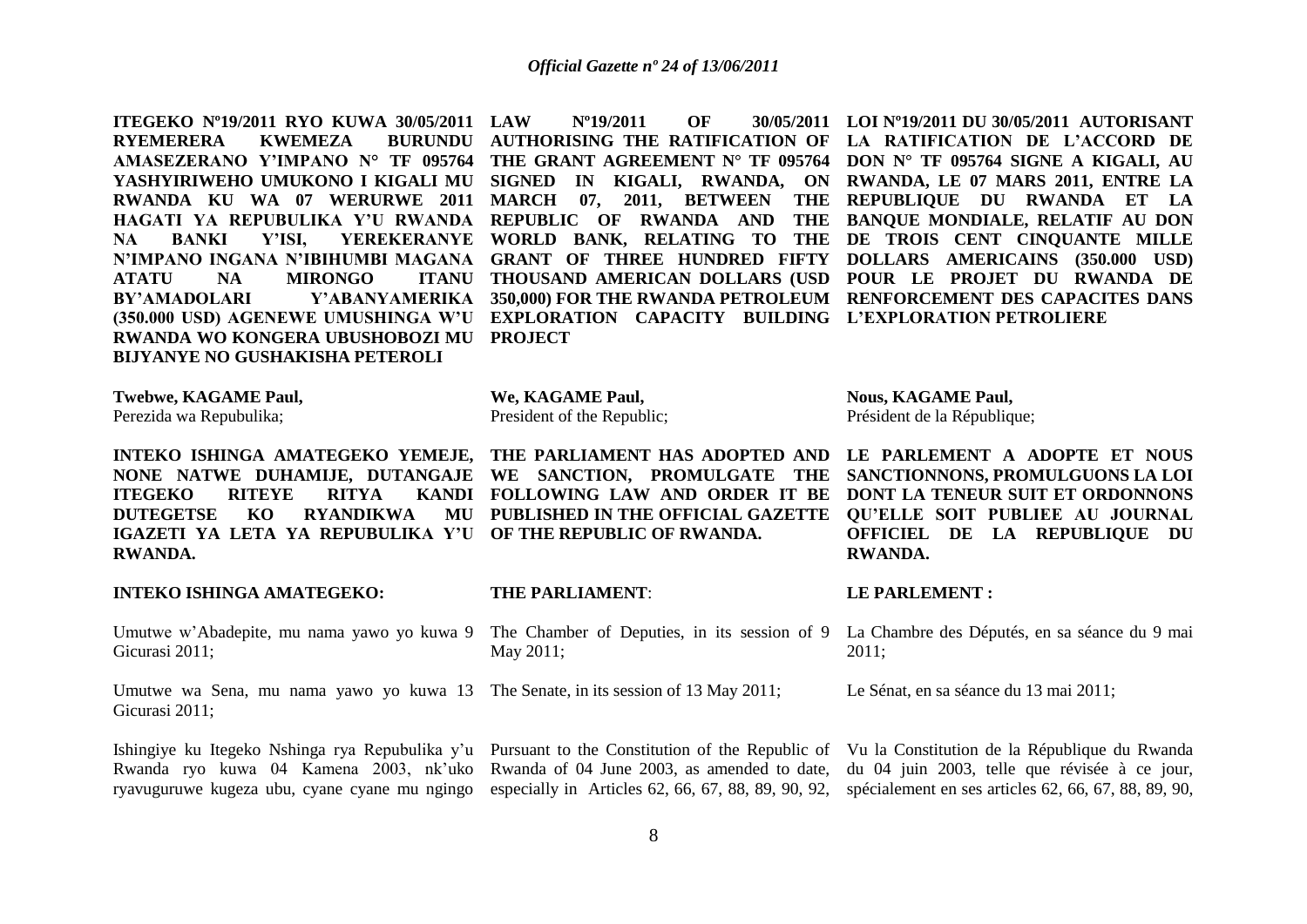zaryo iya 62, iya 66, iya 67, iya 88, iya 89, iya 90, 93, 94, 95, 108, 189, 190 and 201; iya 92, iya 93, iya 94, iya 95, iya 108, iya 189, iya 190 n"iya 201;

Imaze gusuzuma amasezerano y"impano n° TF 095764 yashyiriweho umukono i Kigali mu Rwanda kuwa 07 Werurwe 2011 hagati ya Repubulika y"u Rwanda na Banki y"Isi, yerekeranye n"impano ingana n"ibihumbi magana atatu na mirongo itanu by"Amadolari y"Abanyamerika (350.000 USD) agenewe umushinga w"u Rwanda wo kongera ubushobozi mu bijyanye no gushakisha peteroli;

#### **YEMEJE:**

### **Ingingo ya mbere: Uruhushya rwo kwemeza burundu**

Amasezerano y"impano n° TF 095764 yashyiriweho umukono i Kigali mu Rwanda ku wa 07 Werurwe 2011 hagati ya Repubulika y"u Rwanda na Banki y"Isi, yerekeranye n"impano ingana n"ibihumbi magana atatu na mirongo itanu by"amadolari y"abanyamerika (350.000 USD) agenewe umushinga w"u Rwanda wo kongera ubushobozi mu bijyanye no gushakisha peteroli, yemerewe ratification. kwemezwa burundu.

### **Ingingo ya 2 : Itegurwa, isuzumwa n'itorwa ry'iri tegeko**

Iri tegeko ryateguwe mu rurimi rw"Icyongereza risuzumwa kandi ritorwa mu rurimi rw"Ikinyarwanda.

After consideration of the Grant Agreement n°TF 095764 signed in Kigali, Rwanda, on March 07, 2011, between the Republic of Rwanda and the World Bank, relating to the grant of three hundred fifty thousand American dollars (USD 350,000) for the Rwanda Petroleum exploration capacity building Project;

### **ADOPTS:**

### **Article One**: **Authorisation for ratification**

Republic of Rwanda and the World Bank, relating to the grant of three hundred fifty the Rwanda petroleum exploration capacity building project, is hereby authorized for pétrolière, est autorisé à être ratifié.

### **Article 2 : Drafting, consideration and adoption of this Law**

adopted in Kinyarwanda.

92, 93, 94, 95,108, 189, 190 et 201 ;

Après examen de l"Accord de don n° TF 095764 signé à Kigali, au Rwanda, le 07 mars 2011, entre la République du Rwanda et la Banque Mondiale, relatif au don de trois cent cinquante mille dollars américains (350.000 USD) pour le projet du Rwanda de renforcement des capacités dans l'exploration pétrolière ;

#### **ADOPTE:**

#### **Article premier: Autorisation de ratification**

The Grant Agreement n° TF 095764 signed in L"Accord de don n° TF 095764 signé à Kigali, au Kigali, Rwanda, on March 07, 2011, between the Rwanda, le 07 mars 2011, entre la République du thousand American dollars (USD 350,000) for (350.000 USD) pour le projet du Rwanda de Rwanda et la Banque Mondiale, relatif au don de trois cent cinquante mille dollars américains renforcement des capacités dans l"exploration

### **Article 2 : Initiation, examen et adoption de la présente loi**

This Law was drafted in English, considered and La présente loi a été initiée en Anglais, examinée et adoptée en Kinyarwanda.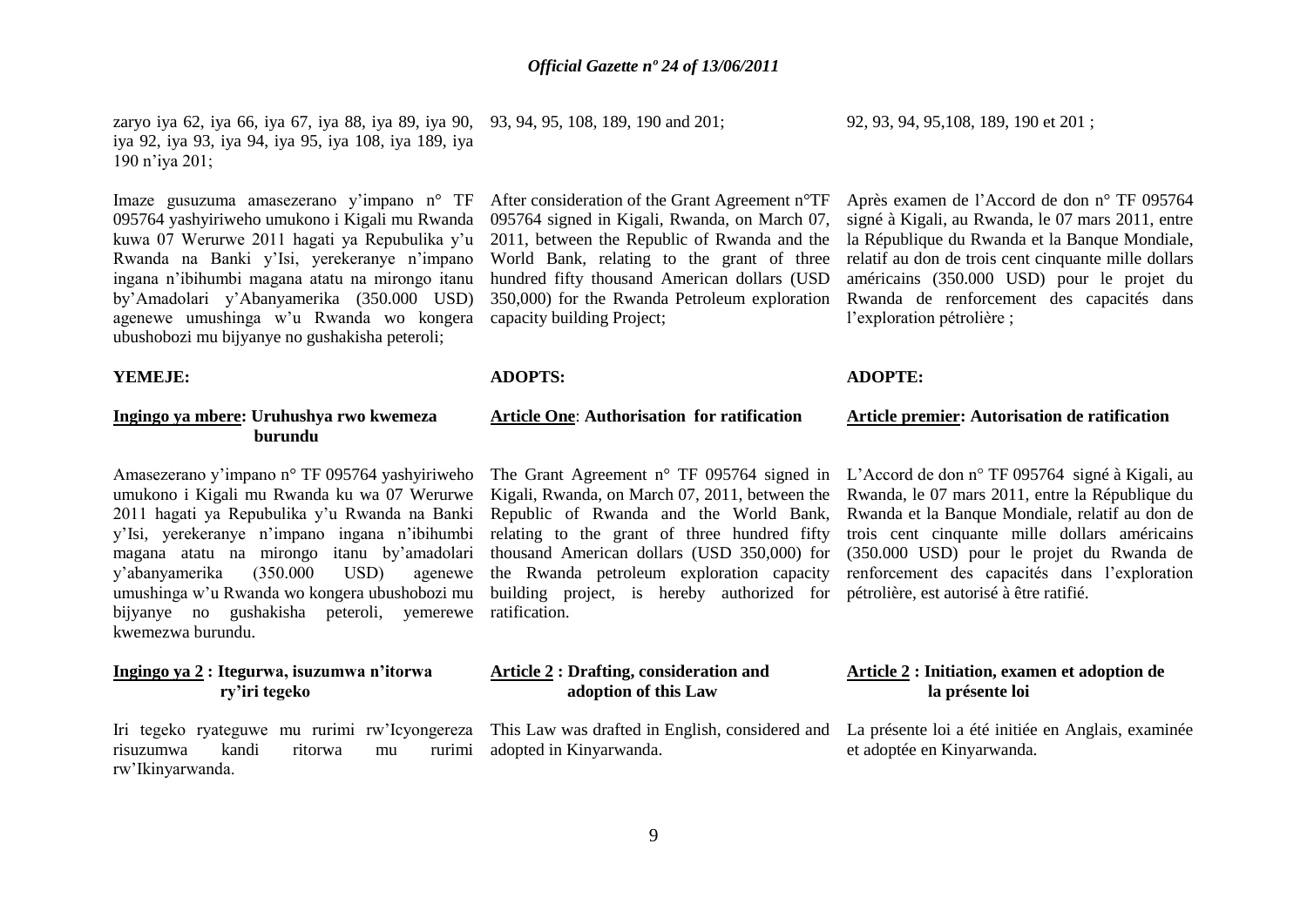| Ingingo ya 3 : Igihe iri tegeko ritangira                                                                                  | <b>Article 3: Commencement</b>                                                                                         | Article 3 : Entrée en vigueur                                                                                    |
|----------------------------------------------------------------------------------------------------------------------------|------------------------------------------------------------------------------------------------------------------------|------------------------------------------------------------------------------------------------------------------|
| gukurikizwa<br>Iri tegeko ritangira gukurikizwa ku munsi<br>ritangarijweho mu Igazeti ya Leta ya Repubulika<br>y'u Rwanda. | This Law shall come into force on the date of its<br>publication in the Official Gazette of the<br>Republic of Rwanda. | La présente loi entre en vigueur le jour de sa<br>publication au Journal Officiel de la République<br>du Rwanda. |
| Kigali, kuwa 30/05/2011                                                                                                    | Kigali, on 30/05/2011                                                                                                  | Kigali, le 30/05/2011                                                                                            |
| $(s\acute{e})$                                                                                                             | $(s\acute{e})$                                                                                                         | $(s\acute{e})$                                                                                                   |
| <b>KAGAME Paul</b><br>Perezida wa Repubulika                                                                               | <b>KAGAME Paul</b><br>President of the Republic                                                                        | <b>KAGAME Paul</b><br>Président de la République                                                                 |
| $(s\acute{e})$                                                                                                             | $(s\acute{e})$                                                                                                         | $(s\acute{e})$                                                                                                   |
| <b>MAKUZA Bernard</b><br>Minisitiri w'Intebe                                                                               | <b>MAKUZA Bernard</b><br>Prime Minister                                                                                | <b>MAKUZA Bernard</b><br><b>Premier Ministre</b>                                                                 |
| Bibonywe kandi bishyizweho Ikirango cya<br>Repubulika:                                                                     | Seen and sealed with the Seal of the Republic:                                                                         | Vu et scellé du Sceau de la République :                                                                         |
| $(s\acute{e})$                                                                                                             | $(s\acute{e})$                                                                                                         | $(s\acute{e})$                                                                                                   |
|                                                                                                                            |                                                                                                                        |                                                                                                                  |

**KARUGARAMA Tharcisse** Minisitiri w"Ubutabera/Intumwa Nkuru ya Leta

**KARUGARAMA Tharcisse** Minister of Justice**/**Attorney General

**KARUGARAMA Tharcisse** Ministre de la Justice/ Garde des Sceaux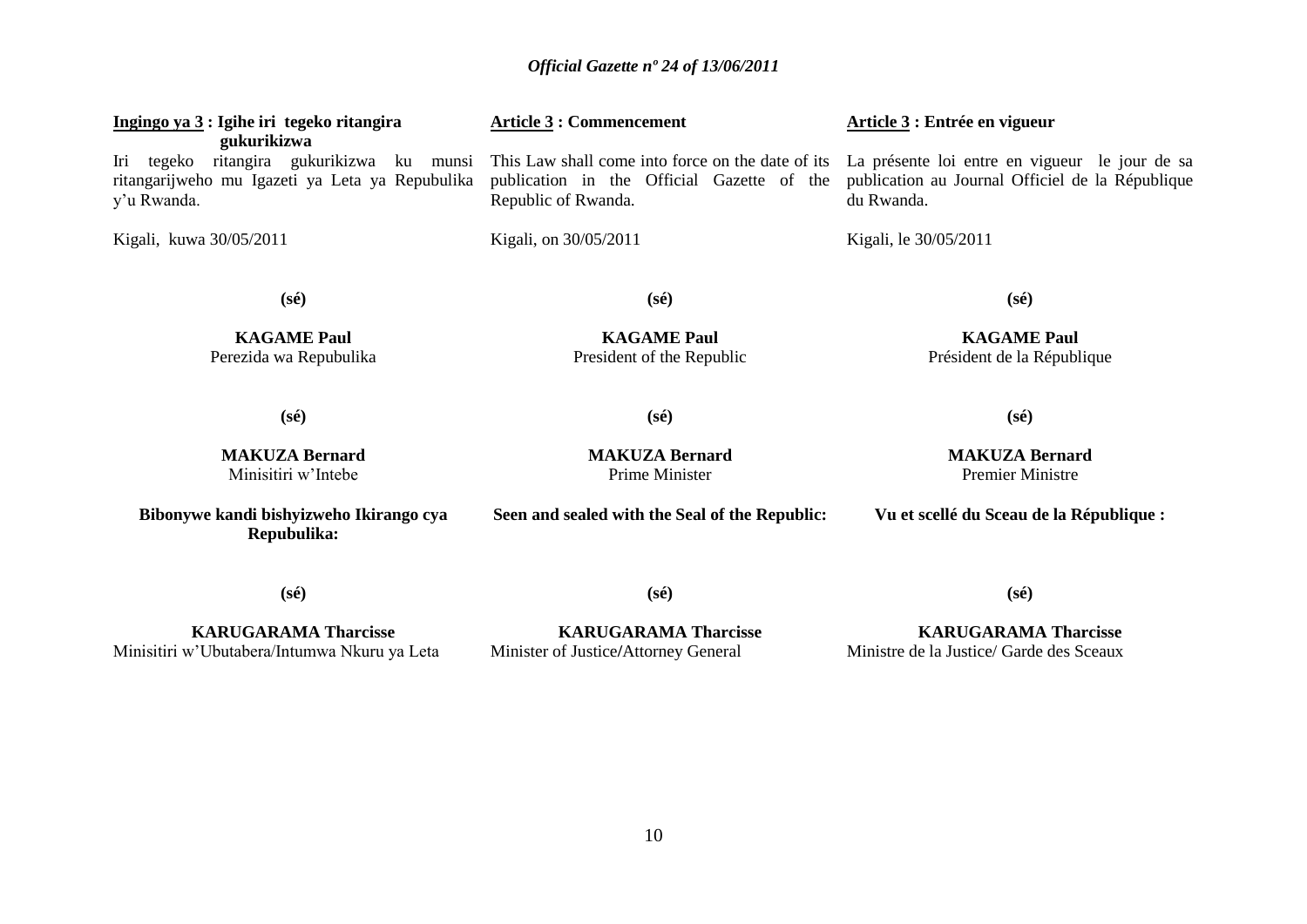**ITEKA RYA MINISITIRI N° 02/01 RYO MINISTERIAL ORDER N° 02/01 OF ARRETE MINISTERIEL N° 02/01 DU KUWA 31/05/2011 RIGENA AMABWIRIZA 31/05/2011 ESTABLISHING REGULATIONS 31/05/2011 PORTANT LES N'IBIKURIKIZWA MU GUSHYIRA MU AND PROCEDURES IMPLEMENTING REGLEMENTATIONS ET PROCEDURES BIKORWA ITEGEKO RYEREKEYE IMMIGRATION AND EMIGRATION LAW ABINJIRA N'ABASOHOKA D'EXECUTION DE LA LOI SUR L'IMMIGRATION ET EMIGRATION** 

| <b>ISHAKIRO</b>                                                                                            | <b>TABLE OF CONTENTS</b>                                                                        | <b>TABLE DES MATIERES</b>                                                       |
|------------------------------------------------------------------------------------------------------------|-------------------------------------------------------------------------------------------------|---------------------------------------------------------------------------------|
| <b>MBERE:</b><br><b>INGINGO</b><br><b>UMUTWE</b><br><b>WA</b><br><b>RUSANGE</b>                            | <b>CHAPTER ONE: GENERAL PROVISIONS</b>                                                          | <b>DISPOSITIONS</b><br><b>CHAPITRE</b><br><b>PREMIER:</b><br><b>GENERALES</b>   |
| Ingingo ya mbere: Icyo iri teka rigamije                                                                   | <b>Article One: Purpose of this Order</b>                                                       | Article premier: Objet du présent arrêté                                        |
| Ingingo ya 2: Ibisobanuro by'amagambo                                                                      | <b>Article 2: Definitions</b>                                                                   | <b>Article 2: Définition des termes</b>                                         |
| UMUTWE WA II: IBYICIRO N'INZEGO<br>BYA VIZA N'IMPUSHYA ZO KUBA MU<br><b>RWANDA</b>                         | <b>CHAPTER II: CATEGORIES AND CLASSES</b><br>OF RESIDENCE PERMITS AND VISAS                     | <b>CHAPITRE II: CATEGORIES ET CLASSES</b><br>DE PERMIS DE RESIDENCE ET DE VISAS |
| Icyiciro cya mbere: Ibyiciro by'impushya zo Section One: Categories of residence permits<br>kuba mu Rwanda |                                                                                                 | Section premiere: Catégories de permis de<br>séjour                             |
| Ingingo ya 3: Uruhushya rwo kuba mu Article 3: Temporary residence permit<br>Rwanda mu gihe giteganyijwe   |                                                                                                 | Article 3: Permis de séjour temporaire                                          |
| Rwanda igihe giteganyijwe                                                                                  | Ingingo ya 4: Inzego z'impushya zo kuba mu Article 4: Classes of temporary residence<br>permits | Article 4: Classification des permis de séjour<br>temporaire                    |
| Ingingo ya 5: Uruhushya rwo kuba mu<br>Rwanda mu gihe kidateganyijwe                                       | <b>Article 5: Permanent residence permits</b>                                                   | Article 5: Permis de séjour permanente                                          |
| Ingingo ya 6: Inzego z'uruhushya rwo kuba<br>mu Rwanda igihe kidateganyijwe                                | Article 6: Classes of permanent residence<br>permits                                            | Article 6: Classification des permis de séjour<br>permanents                    |
| Ingingo ya 7: Ikarita y'umunyamahanga                                                                      | <b>Article 7: Foreigner's identity card</b>                                                     | <b>Article 7: Carte d'identité pour étranger</b>                                |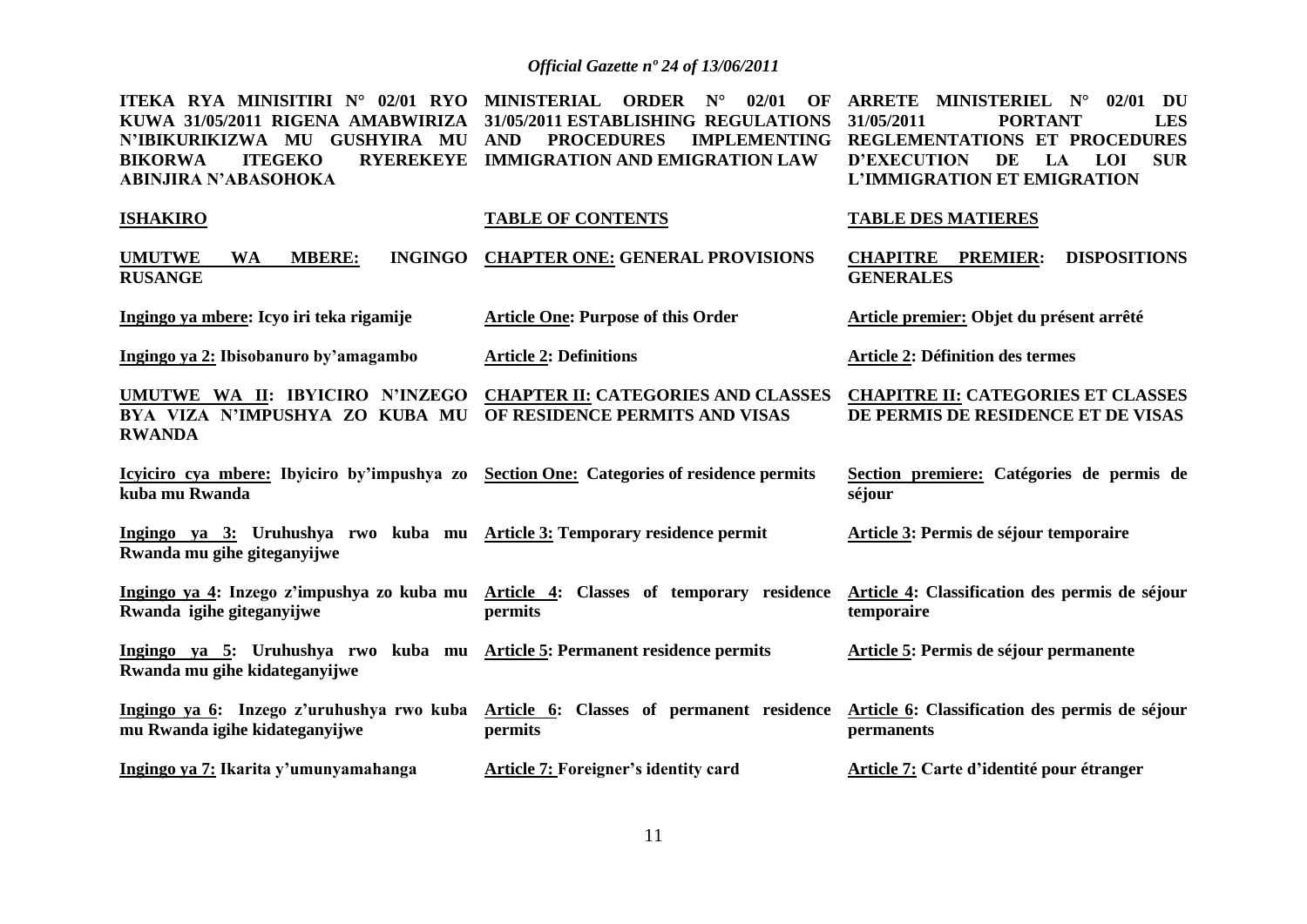| Icyiciro cya 2: Ibyiciro bya viza                                                                                 | <b>Section 2: Categories of Visas</b>                                                           | Section 2: Catégories de visas                                                                                                      |
|-------------------------------------------------------------------------------------------------------------------|-------------------------------------------------------------------------------------------------|-------------------------------------------------------------------------------------------------------------------------------------|
| Ingingo ya 8: Viza yo kwinjira                                                                                    | <b>Article 8: Entry Visa</b>                                                                    | Article 8: Visa d'entrée                                                                                                            |
| Ingingo ya 9: Viza yo gutambuka                                                                                   | <b>Article 9: Transit visa</b>                                                                  | Article 9: Visa de transit                                                                                                          |
| Ingingo ya 10: Gusonerwa Viza yo gutambuka                                                                        | <b>Article 10:</b> Exemption for a transit visa                                                 | <b>Article 10: Exemption de visa de transit</b>                                                                                     |
| Ingingo ya 11: Viza y'Ubukerarugendo                                                                              | <b>Article 11: Tourist visa</b>                                                                 | <b>Article 11 : Visa touristique</b>                                                                                                |
| Ingingo ya 12: Uburyo bw'itangwa rya Viza<br>n'ibindi bijyanye na byo                                             | Article 12: Visa issuance procedures and other<br>related matters                               | Article 12: Procédures d'octroi des Visas et<br>autres aspects y relatifs                                                           |
| Ingingo ya 13: Amasezerano yo gusonerana<br>ikiguzi kuri visa/impushya zo kuba mu<br><b>Rwanda</b>                | Article 13: Residence permits/Visa fee waiver<br>regime                                         | Article 13: Accord d'exemption de frais de<br>visa ou de permis de séjour                                                           |
| Ingingo ya 14: Gukora k'ugize umuryango<br>w'umudipolomate                                                        | Article 14: Working of a family member of a<br>diplomat                                         | Article 14 : Droit de travail pour un membre<br>de la famille d'un diplomate                                                        |
| Icyiciro cya 3: Kwamburwa viza cyangwa<br>uruhushya rwo kuba Rwanda                                               | Section 3: Cancellation of visa or residence<br>permit                                          | Section 3: Annulation de visa ou de permis de<br>séjour                                                                             |
| Ingingo ya 15: Kwamburwa viza cyangwa<br>uruhushya rwo kuba mu Rwanda                                             | Article 15: Cancellation of a visa or residence<br>permit                                       | Article 15: Annulation de visa ou de permis de<br>séjour                                                                            |
| Ingingo ya 16: Kwamburwa uruhushya rwo<br>kuba mu Rwanda igihe kidateganyijwe                                     | Article 16: Cancellation of a permanent<br>residence permit                                     | Article 16: Annulation de permis de séjour<br>permanent                                                                             |
| <b>UMUTWE</b><br><b>WA</b><br><b>AMABWIRIZA</b><br>III:<br>Y'ITANGWA<br><b>RY'INYANDIKO</b><br>NYARWANDA Z'INZIRA | <b>RWANDAN</b><br><b>CHAPTER III:</b><br><b>TRAVEL</b><br><b>DOCUMENTS ISSUANCE REGULATIONS</b> | <b>CHAPITRE</b><br>III:<br><b>REGLEMENTATION</b><br><b>D'EMISSION</b><br><b>DE</b><br><b>DOCUMENTS</b><br><b>RWANDAIS DE VOYAGE</b> |
| Icyiciro cya mbere:<br>Inyandiko<br>z'inzira<br>n'amabwiriza yazo yihariye                                        | <b>Section One: Travel documents and respective</b><br>regulations                              | Section première: Documents de voyage et<br>leur reglementation respective                                                          |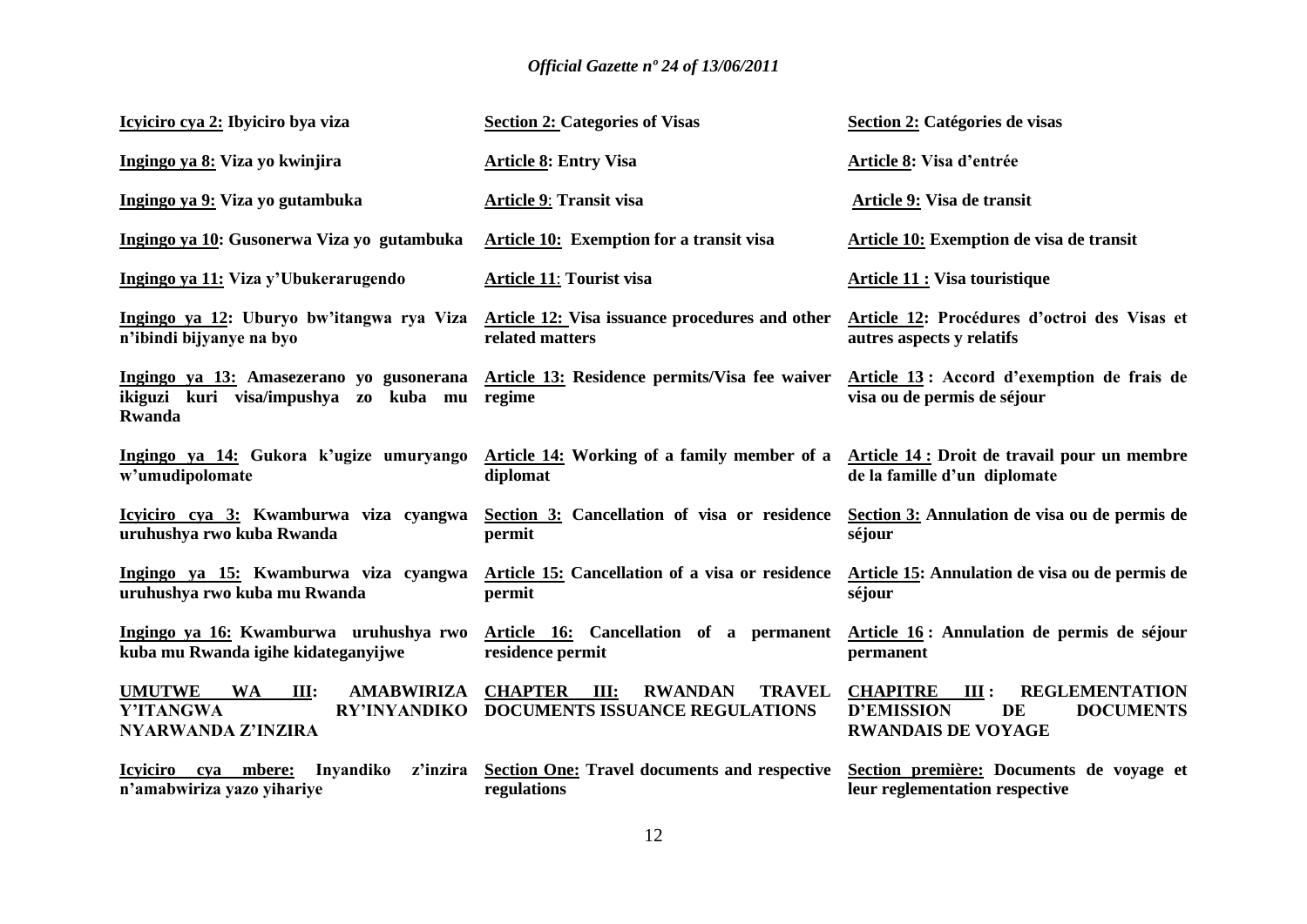| Ingingo ya 17: Pasiporo isanzwe                                                                                       | <b>Article 17: Ordinary Passport</b>                                                                                      | <b>Article 17: Passeport ordinaire</b>                                                                                   |
|-----------------------------------------------------------------------------------------------------------------------|---------------------------------------------------------------------------------------------------------------------------|--------------------------------------------------------------------------------------------------------------------------|
| Ingingo ya 18: Pasiporo y'abanyacyubahiro                                                                             | <b>Article 18: Diplomatic Passport</b>                                                                                    | <b>Article 18: Passeport diplomatique</b>                                                                                |
| Ingingo ya 19: Pasiporo y'akazi                                                                                       | <b>Article 19: Service passport</b>                                                                                       | Article 19: Passeport de Service                                                                                         |
| Ingingo ya 20: Laissez-Passer                                                                                         | <b>Article 20: Laissez -passer</b>                                                                                        | <b>Article 20: Laissez-passer</b>                                                                                        |
| Ingingo ya 21: Laissez-Passer rusange                                                                                 | <b>Article 21: Collective laissez-passer</b>                                                                              | Article 21: Laissez-passer collectif                                                                                     |
| 22:<br>Urwandiko<br>rw'inzira<br><b>Ingingo</b><br>ya<br>rw'ingoboka                                                  | <b>Article 22: Emergency travel document</b>                                                                              | Article 22: Document de voyage d'urgence                                                                                 |
| Ingingo ya 23: Autorisation Spéciale de<br>Circulation/Communauté<br>Economique<br>des<br><b>Pays des Grands Lacs</b> | Article 23:<br><b>Autorisation</b><br>Spéciale<br>de<br>Circulation /Communauté Economique<br>des<br>Pays des Grands Lacs | Article 23:<br><b>Autorisation</b><br>Spéciale<br>de<br>Circulation/Communauté Economique<br>des<br>Pays des Grands Lacs |
| <b>Ingingo</b><br>24:<br><b>Urwandiko</b><br>ya<br>rw'impunzi                                                         | rw'inzira Article 24: Refugee travel document                                                                             | Article 24: Titre de voyage pour réfugié                                                                                 |
| 25:<br>Urwandiko<br><b>Ingingo</b><br>rw'inzira<br>ya<br>rw'abaturiye imbibi                                          | <b>Article 25: Border pass</b>                                                                                            | <b>Article 25: Document pour transfrontaliers</b>                                                                        |
| <b>Icyiciro</b><br>Amabwiriza<br>2:<br>cya<br>rusange<br>y'inyandiko z'inzira                                         | Section 2: General regulations of travel<br>documents                                                                     | Section 2: Réglementations générales de<br>documents de voyage                                                           |
| Ingingo ya 26: Igihe dosiye isaba urwandiko<br>rw'inzira imara                                                        | Validity of travel document<br>Article 26:<br>application file                                                            | Article 26 : Validité d'un dossier de demande<br>de document de voyage                                                   |
| Ingingo ya 27: Gutunga pasiporo irenze imwe                                                                           | Article 27: Holding more than one passport                                                                                | Article 27 : Possession de plus d'un passeport                                                                           |
| UMUTWE WA IV: INSHINGANO                                                                                              | CHAPTER IV: RESPONSIBILITIES AND<br><b>OBLIGATIONS</b>                                                                    | <b>CHAPITRE</b><br><b>ATTRIBUTIONS</b><br>IV:<br>ET<br><b>OBLIGATIONS</b>                                                |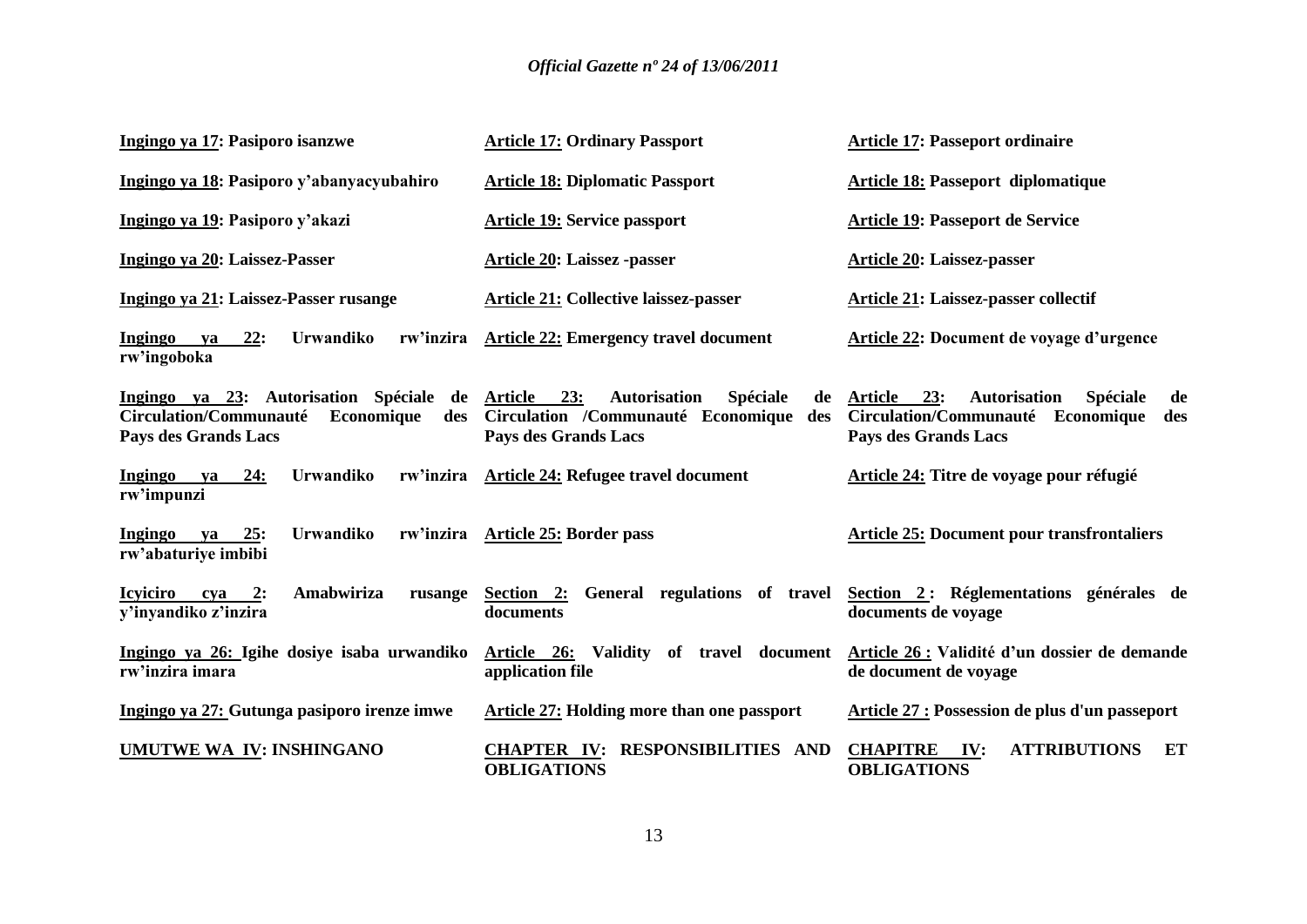| imigarasiyo                                                                                                       | Ingingo ya 28: Inshingano za ofisiye wa Article 28: Responsibilities of an immigration<br>officer                | Article 28:<br><b>Attributions</b><br>d'un<br>officier<br>d'immigration                         |
|-------------------------------------------------------------------------------------------------------------------|------------------------------------------------------------------------------------------------------------------|-------------------------------------------------------------------------------------------------|
| Ingingo ya 29: Inshingano z'umukoresha ku<br>mukozi w'umunyamahanga                                               | Article 29: Obligations of an employer towards<br>a Foreign Employee                                             | Article 29: Obligations d'un employeur à<br>l'égard d'un travailleur étranger                   |
| <b>UMUTWE</b><br><b>KWINJIRA</b><br>NO<br>WA V:<br><b>GUSOHOKA</b>                                                | <b>CHAPTER V: ENTRY AND EXIT</b>                                                                                 | <b>CHAPITRE V: ENTREE ET SORTIE</b>                                                             |
| no gusohoka mu Rwanda                                                                                             | Ingingo ya 30: Ibisabwa rusange mu kwinjira Article 30: General Conditions of entry into<br>and exit from Rwanda | Article 30 : Conditions générales d'entrée et<br>de sortie du Rwanda                            |
| Ingingo ya 31: Kwinjira no gusohoka Article 31: Entry and Exit of a child<br>k'umwana                             |                                                                                                                  | Article 31: Entrée et sortie d'un enfant                                                        |
| Ingingo ya 32: Kwinjizwa no gusohorwa Article 32: Entry and Exit of a dead person<br>by'umurambo                  |                                                                                                                  | Article 32: Entrée et Sortie d'une dépouille<br>mortelle                                        |
| Ingingo ya 33: Amasaha y'akazi ku mipaka                                                                          | Article 33: Working hours at the border post                                                                     | Article 33: Heures de service au poste<br>frontalier                                            |
| UMUTWE WA VI: IBIHANO BITANGWA<br>N'UBUYOBOZI                                                                     | <b>CHAPTER</b><br><b>ADMINISTRATIVE</b><br>VI:<br><b>SANCTIONS</b>                                               | <b>CHAPITRE</b><br><b>SANCTIONS</b><br>VI:<br><b>ADMINISTRATIVES</b>                            |
| Icyiciro cya mbere:<br><b>Ibihano</b><br>bitangwa<br>n'Ubuyobozi Bukuru                                           | Section One: Administrative sanctions by the<br><b>Directorate General</b>                                       | <b>Section premiere: Sanctions administratives</b><br>imposées par la Direction Générale        |
| gusaba cyangwa kongeresha viza/uruhushya Visa/Residence permit application or renewal<br>rwo kuba mu Rwanda       | Ingingo ya 34: Igihano gihabwa abatinda Article 34: Penality for the delay of                                    | Article 34: Pénalité pour le retard de demande<br>ou de renouvellement de visa/permis de séjour |
| Ingingo ya 35: Igihano bihabwa ikompanyi Article 35: Penality on air transport company<br>itwara abantu mu kirere |                                                                                                                  | Article 35: Pénalité contre une compagnie de<br>transport aérien                                |
| Icyiciro cya 2: Ibindi bihano rusange                                                                             | <b>Section 2: Other general sanctions</b>                                                                        | Section 2 : Autres sanctions générales                                                          |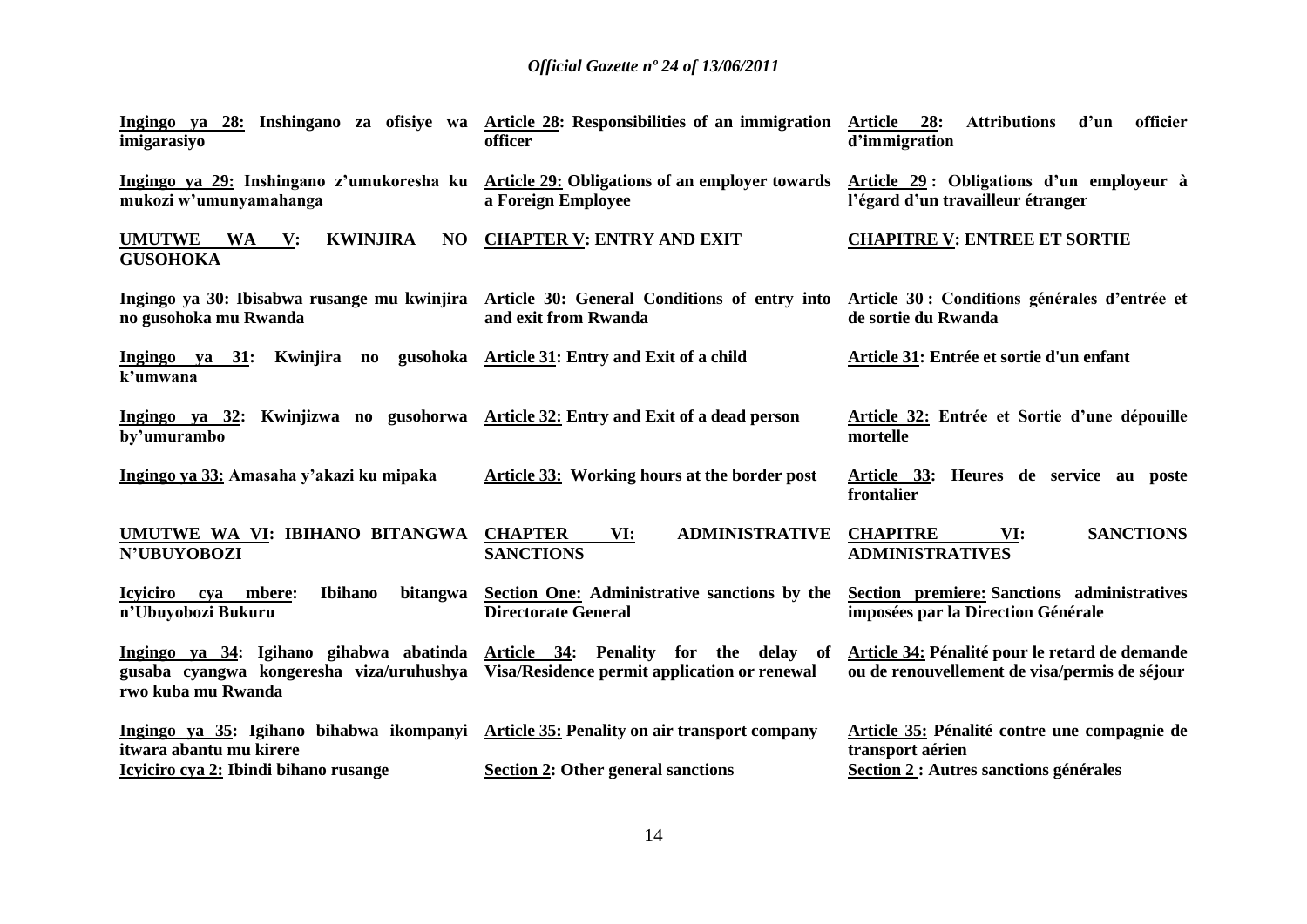| Ingingo ya 36: Ibihano bihabwa abakoresha<br>ubundi buryo bwo gutwara abantu n'ibintu | Article 36: Administrative penalities for other<br>means of transport        | Article 36: Pénalités administratives pour<br>d'autres moyens de transport                      |
|---------------------------------------------------------------------------------------|------------------------------------------------------------------------------|-------------------------------------------------------------------------------------------------|
| Ingingo ya 37: Ibihano bitangwa ku makosa<br>ajyanye n'inyandiko z'inzira             | Article 37: Penalities relating to faults on<br>mishandling travel documents | Article 37: Pénalités pour les fautes de<br>mauvaise tenue de documents de voyage               |
| <b>INGINGO</b><br><b>UMUTWE</b><br><b>WA</b><br>VII:<br><b>ZINYURANYE</b>             | <b>CHAPTER</b><br><b>MISCELLENEOUS</b><br>VII:<br><b>PROVISIONS</b>          | <b>CHAPTER VII: DISPOSITIONS DIVERSES</b>                                                       |
| Uburyo umunyamahanga<br>Ingingo ya 38:<br>yirukanwa                                   | Article 38: Procedure for deporting a foreigner                              | Procédure d'expulsion<br>Article 38:<br>d'un<br>étranger                                        |
| Ingingo ya 39: Kumenyesha umunyamahanga<br>ko atifuzwa cyangwa ko atemewe mu gihugu   | Article 39: Declaring undesirable person or<br>prohibited immigrant          | Article 39 : Informer un étranger qu'il est une<br>personne indésirable ou interdit             |
| Ingingo ya 40: Akanama gakurikirana imipaka                                           | Article 40: National border coordinating<br>committee                        | Article 40 : Comité de pilotage des frontières                                                  |
| Ingingo ya 41: Gukurikiza iri teka                                                    | <b>Article 41: Observing this Order</b>                                      | Article 41: Respect du présent arrêté                                                           |
| 42:<br>Kumenyekanisha<br>Ingingo<br>ya<br>ko<br>icyangombwa cyatakaye                 | <b>Article 42: Reporting a lost document</b>                                 | Article 42: Déclaration d'un document perdu                                                     |
| Ingingo ya 43: Amabwiriza ashyira mu<br>bikorwa iri teka                              | <b>Article 43: Implementation of this Order</b>                              | 43:<br><b>Mise</b><br>en application<br><b>Article</b><br>des<br>dispositions du présent arrêté |
| UMUTWE WA VIII : INGINGO ZISOZA                                                       | <b>CHAPTER VIII : FINAL PROVISIONS</b>                                       | <b>CHAPITRE</b><br><b>DISPOSITIONS</b><br>VIII :<br><b>FINALES</b>                              |
| $-44:$<br>ry'ingingo<br>Ingingo<br>Ivanwaho<br>ya<br>zinyuranyije n'iri teka          | <b>Article 44: Repealing provision</b>                                       | <b>Article 44: Disposition abrogatoire</b>                                                      |
| 45:<br>ritangira<br>Ingingo ya<br><b>Igihe</b><br>iteka<br>gukurikizwa                | <b>Article 45: Commencement</b>                                              | Article 45: Entrée en vigueur                                                                   |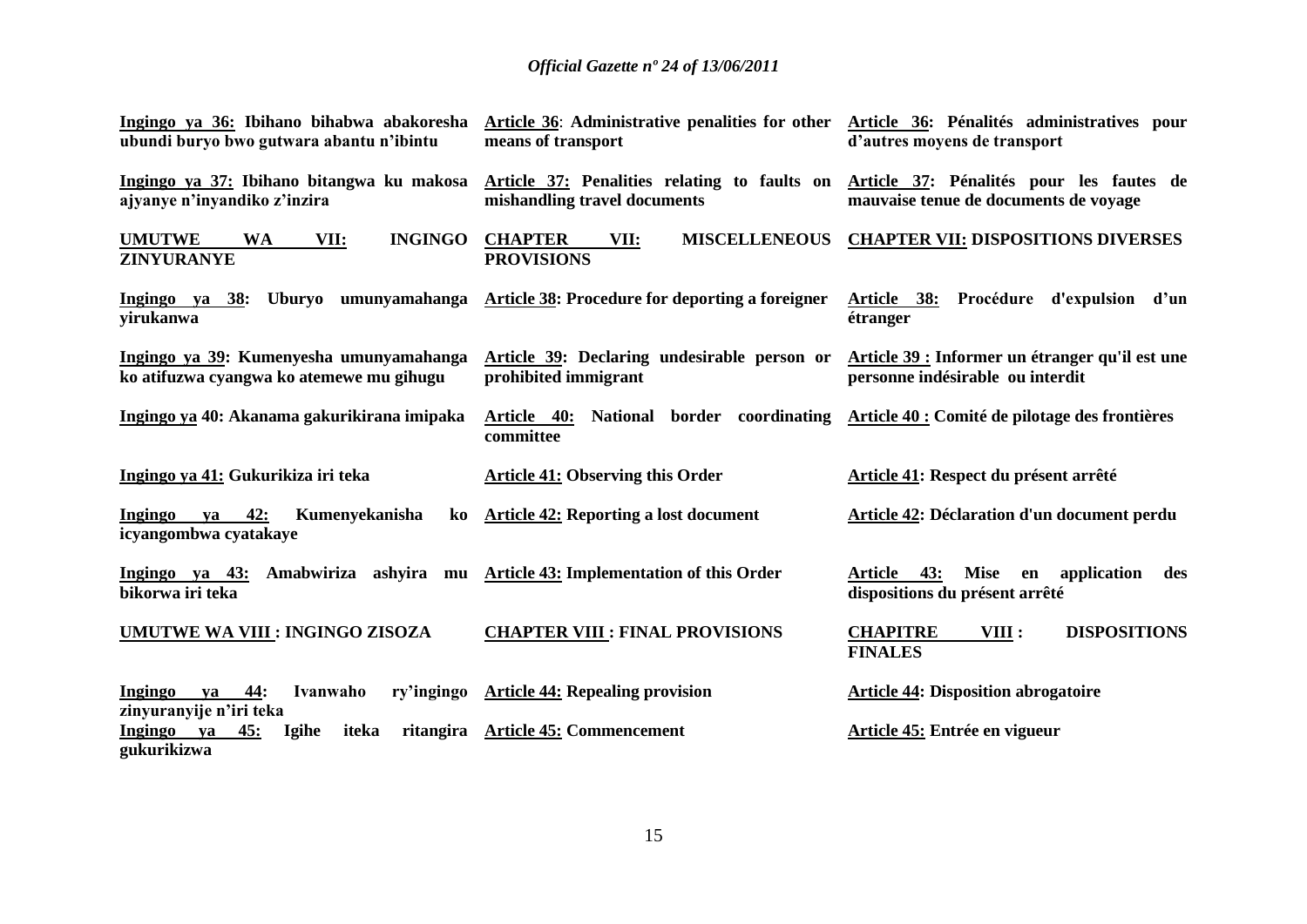**ITEKA RYA MINISITIRI N° 02/01 RYO MINISTERIAL ORDER N° 02/01 OF ARRETE MINISTERIEL N° 02/01 DU KUWA 31/05/2011 RIGENA AMABWIRIZA 31/05/2011 ESTABLISHING REGULATIONS N'IBIKURIKIZWA MU GUSHYIRA MU AND PROCEDURES IMPLEMENTING REGLEMENTATIONS ET PROCEDURES BIKORWA ITEGEKO RYEREKEYE IMMIGRATION AND EMIGRATION LAW ABINJIRA N'ABASOHOKA 31/05/2011 PORTANT LES D'EXECUTION DE LA LOI SUR L'IMMIGRATION ET EMIGRATION** 

**The Minister in the Office of the President;**

| Minisitiri muri Perezidansi ya Repubulika;                                                                                                                                     | The Minister in the Office of the President;                                                                                                          | Le Ministre à la Présidence de la République;                                                                                                  |
|--------------------------------------------------------------------------------------------------------------------------------------------------------------------------------|-------------------------------------------------------------------------------------------------------------------------------------------------------|------------------------------------------------------------------------------------------------------------------------------------------------|
| Ashingiye ku Itegeko Nshinga rya Repubulika y'u<br>Rwanda ryo kuwa 04 Kamena 2003, nk'uko<br>ryavuguruwe kugeza ubu, cyane cyane mu ngingo<br>zaryo iya 23, iya 121 n'iya 201; | Pursuant to the Constitution of the Republic of<br>Rwanda of 04 June 2003 as amended to date,<br>especially in Articles 23, 121 and 201;              | Vu la Constitution de la République du Rwanda du<br>04 juin 2003, telle que révisée à ce jour,<br>spécialement en ses articles 23, 121 et 201; |
| Ashingiye ku Itegeko n° 04/2011 ryo kuwa<br>21/03/2011 ryerekeye Abinjira n'Abasohoka mu<br>Rwanda;                                                                            | Pursuant to Law $n^{\circ}$ 04/2011 of 21/03/2011<br>on<br>Immigration and Emigration in Rwanda;                                                      | Vu la Loi nº 04/2011 du 21/03/2011<br>sur<br>l'Immigration et Emigration au Rwanda;                                                            |
| Ashingiye ku Itegeko n° 13/2009 ryo kuwa<br>27/05/2009 rigenga umurimo mu Rwanda;                                                                                              | Pursuant to Law $n^{\circ}$ 13/2009<br>of 27/05/2009<br>regulating labour in Rwanda;                                                                  | Vu la Loi $n^{\circ}$ 13/2009 portant règlementation du<br>travail au Rwanda;                                                                  |
| 17/12/2005 rigamije guteza imbere no korohereza<br>ishoramari<br>n'ibicuruzwa<br>byoherezwa<br>mu<br>mahanga;                                                                  | Ashingiye ku Itegeko n° 26/2005 ryo kuwa Pursuant to Law n° 26/2005 of 17/12/2005 relating<br>to investment and export promotion and<br>facilitation; | Vu la Loi nº 26/2005 de la $17/12/2005$ portant<br>promotion et facilitation de l'investissement et de<br>l'exportation;                       |
| Inama y'Abaminisitiri yateranye kuwa 20/04/2011<br>imaze kubisuzuma no kubyemeza;                                                                                              | After consideration and approval by the Cabinet<br>in its session of $20/04/2011$ ;                                                                   | Après examen et adoption par le Conseil des<br>Ministres en sa séance du 20/04/2011;                                                           |
|                                                                                                                                                                                |                                                                                                                                                       |                                                                                                                                                |

**ATEGETSE :**

**HEREBY ORDERS:**

**ARRETE :**

**Le Ministre à la Présidence de la République;**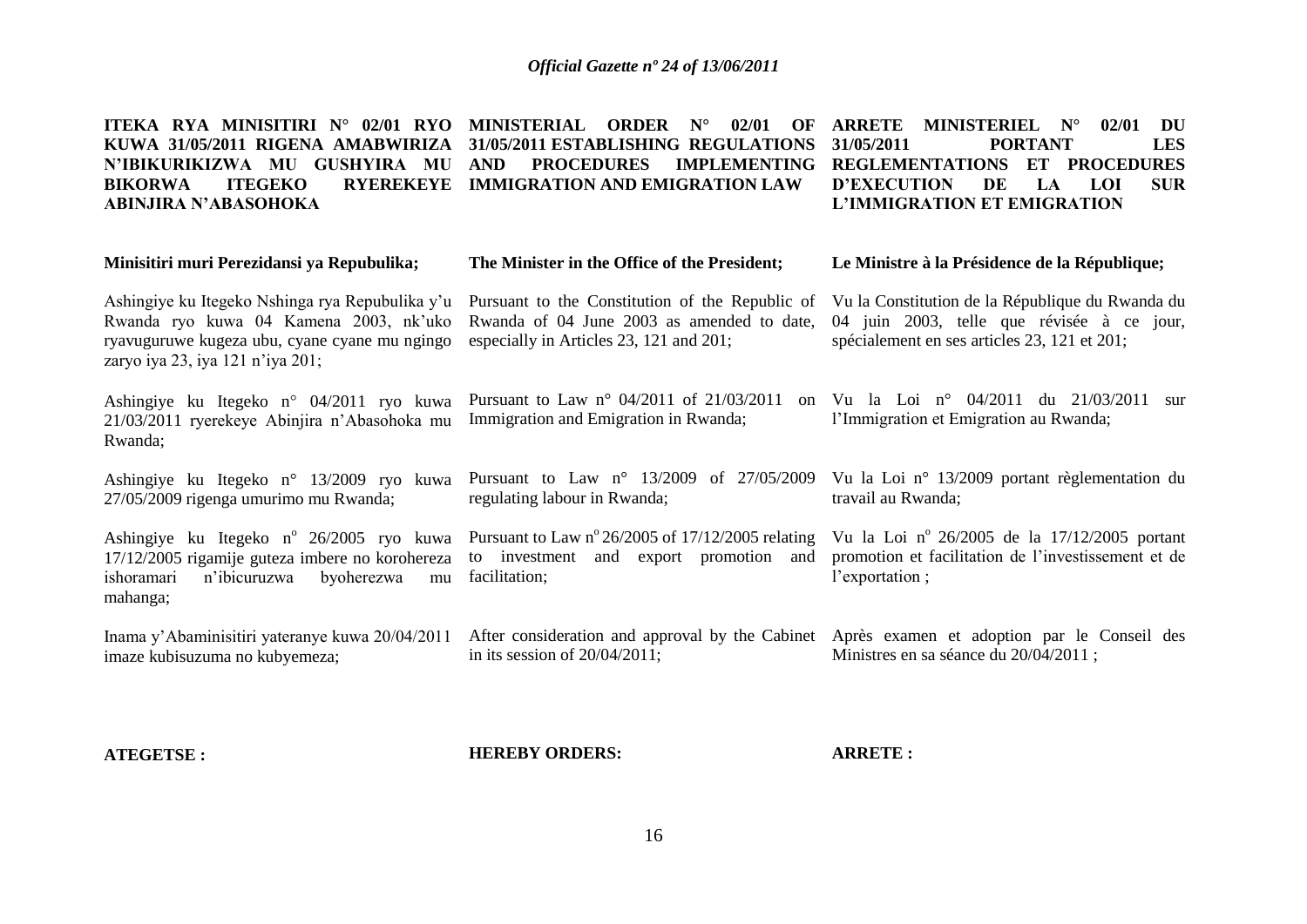| INGINGO CHAPTER ONE: GENERAL PROVISIONS                                                                               | <b>CHAPITRE</b><br><b>DISPOSITIONS</b><br><b>PREMIER:</b><br><b>GENERALES</b>                                                             |
|-----------------------------------------------------------------------------------------------------------------------|-------------------------------------------------------------------------------------------------------------------------------------------|
| <b>Article One: Purpose of this Order</b>                                                                             | Article premier: Objet du présent arrêté                                                                                                  |
| This Order shall determine the regulations and<br>implementing<br>Immigration<br>procedures<br>and<br>Emigration Law. | Le présent arrêté régit les réglementations et<br>procédures en rapport avec la loi sur l'Immigration<br>et l'Emigration au Rwanda.       |
| <b>Article 2: Definitions</b>                                                                                         | <b>Article 2: Définition des termes</b>                                                                                                   |
| In this Order, the following terms shall have the                                                                     | Aux termes du présent arrêté, les termes ci-après                                                                                         |
| following meanings:                                                                                                   | ont les significations suivantes:                                                                                                         |
| 1° border: national boundaries of the Republic of                                                                     | 1° frontière: limites nationales du territoire de la                                                                                      |
| Rwanda;                                                                                                               | République du Rwanda;                                                                                                                     |
| 2° border post: a Place prescribed by Law where                                                                       | 2 <sup>°</sup> poste-frontière: endroit désigné par la loi où une                                                                         |
| a person passes when entering or leaving the                                                                          | personne doit se présenter à l'entrée ou à la sortie                                                                                      |
| country;                                                                                                              | du pays;                                                                                                                                  |
| 3 <sup>°</sup> Minister: Minister in charge of Immigration                                                            | 3° Ministre: Ministre ayant l'Immigration et                                                                                              |
| and Emigration                                                                                                        | Emigration dans ses attributions;                                                                                                         |
| 4° Directorate General: institution directly<br>responsible for Immigration and Emigration;                           | <b>Direction</b><br>Générale:<br>$4^{\circ}$<br>Institution<br>ayant<br>directement l'immigration et émigration dans ses<br>attributions; |
| 5° Director General: Head of Directorate General                                                                      | 5° Directeur Général: Chef de l'Institution                                                                                               |
| of Immigration and Emigration;                                                                                        | chargée de l'immigration et émigration;                                                                                                   |
| 6° immigration officer: a Professional employee                                                                       | 6° officier d'immigration: agent professionnel de                                                                                         |
| of the Directorate General;                                                                                           | la Direction Générale ;                                                                                                                   |
|                                                                                                                       | 4° Ubuyobozi Bukuru: Ikigo gifite Abinjira                                                                                                |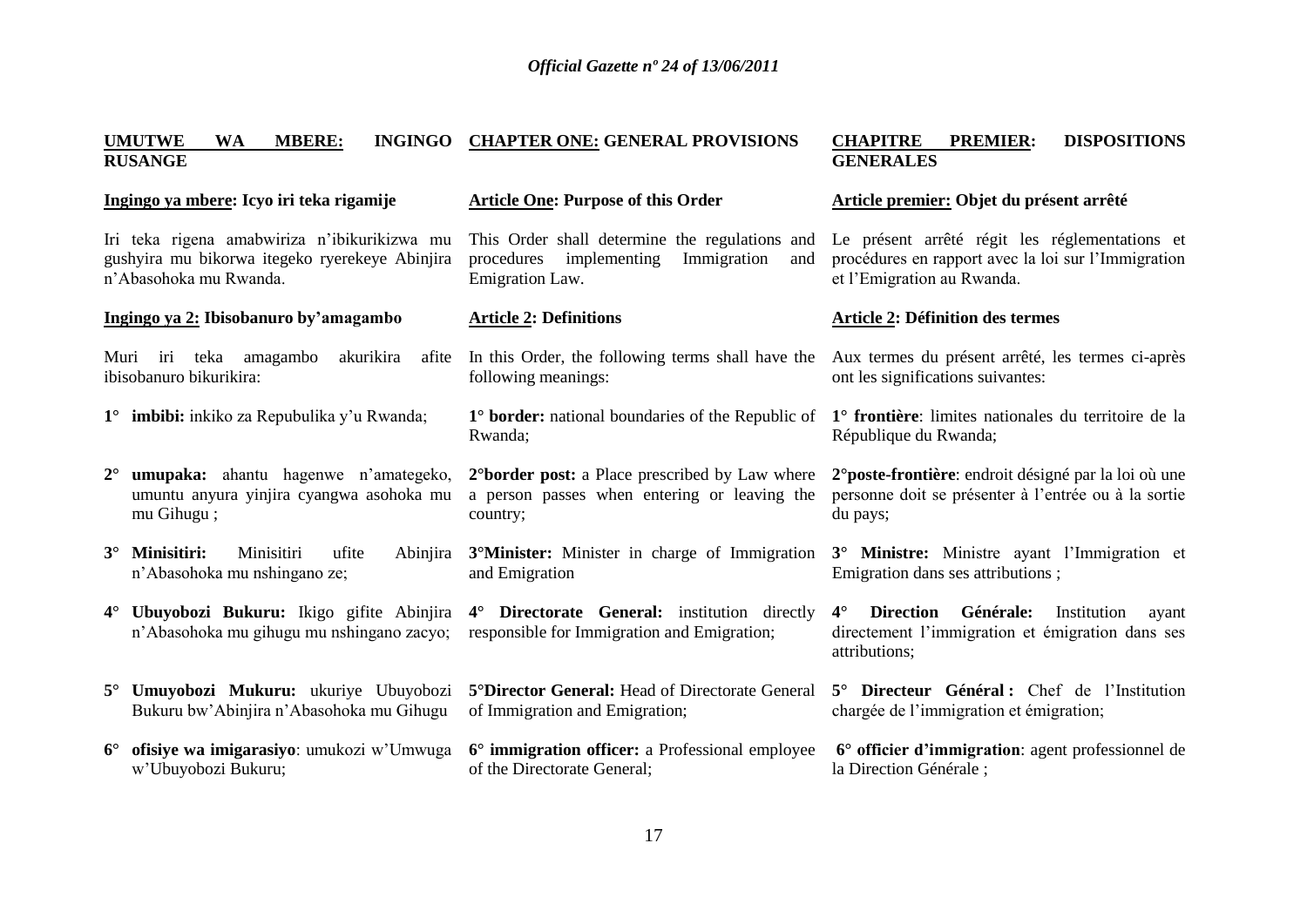|           | <b>umukoresha:</b> umuntu ku giti cye, ugengwa<br>nk'umukoresha,<br>n'amasezerano<br>y'akazi<br>cyangwa umuyobozi mukuru w'ikigo gifite<br>ubuzimagatozi<br>ugihagarariye<br>imbere<br>y'amategeko cyangwa uweguriwe ububasha<br>ku birebana n'abakozi;                                         | 7° employer: an individual bound by an<br>employment contract as an employer, or Head of<br>an institution with legal personality or its legal<br>representative or the person to whom powers in<br>relation to employees have been delegated;                                                         | 7 <sup>°</sup> employeur: personne physique liée par un<br>contrat de travail en tant qu'employeur, un<br>responsable d'une institution dotée de la<br>personnalitéjuridique, son représentant légal ou la<br>personne qui a reçu la délégation de pouvoirs en<br>matière du personnel; |
|-----------|-------------------------------------------------------------------------------------------------------------------------------------------------------------------------------------------------------------------------------------------------------------------------------------------------|--------------------------------------------------------------------------------------------------------------------------------------------------------------------------------------------------------------------------------------------------------------------------------------------------------|-----------------------------------------------------------------------------------------------------------------------------------------------------------------------------------------------------------------------------------------------------------------------------------------|
|           | $8^\circ$ umushoramari :<br>w'umunyamahanga nk'uko biteganyijwe mu Rwanda Investment code;<br>mategeko agenga ishoramari mu Rwanda;                                                                                                                                                             | umushoramari $8^\circ$ investor: a foreign investor as provided by the                                                                                                                                                                                                                                 | 8 <sup>°</sup> investisseur : un investisseur étranger tel que<br>défini par les lois régissant l'investissement au<br>Rwanda;                                                                                                                                                          |
| $9^\circ$ | utabarwa nk' umushoramari                                                                                                                                                                                                                                                                       | not categorised as an investor                                                                                                                                                                                                                                                                         | uwikorera: ufite ikigo cy'ubucuruzi ariko 9 <sup>°</sup> entrepreneur: Owner of an enterprise who is 9 <sup>°</sup> entrepreneur: personne ayant une entreprise<br>mais n'étant pas qualifiée d'investisseur.                                                                           |
|           | $10^{\circ}$ ubushyingiranwe:<br>ukubana<br>n'amategeko hagati y'umugore n'umugabo<br>hakurikijwe amategeko ya Repubulika y'u<br>Rwanda cyangwa ayo mu mahanga mu gihe<br>n'Itegeko Nshinga<br>atanyuranyije<br>rya<br>Repubulika<br>Rwanda<br>v'u<br>cyangwa<br>imigenzereze myiza y'u Rwanda; | byemewe $10^{\circ}$ marriage: Legally recognized union of a man<br>and a woman celebrated in accordance with<br>Rwandan or foreign Laws which are consistent<br>with Constitution of the Republic of Rwanda or<br>with Rwandan good morals;                                                           | $10^{\circ}$ mariage: union conjugal légalement reconnu<br>par la loi entre un homme et une femme, célébré<br>selon la loi rwandaise ou en vertu des lois d'un<br>pays étranger compatibles avec la Constitution de<br>la Republique du Rwanda ou avec les bonnes<br>mœurs rwandaises ; |
|           | $11^\circ$ umuryango:<br>umugabo<br>bashyingiranywe<br>mu<br>25 y'amavuko mu gihe bakiga kandi unmarried;<br>batarashyingirwa;                                                                                                                                                                  | buryo bwemewe married, including their children who are under 18<br>n'amategeko, abana babo batarageza ku years old or aged between 18 and 25 years if they<br>myaka 18 cyangwa bari hagati y'imyaka 18 na are still pursuing fulltime education and are scolarité à temps plein et non encore mariés; | n'umugore 11 <sup>°</sup> family: a man and a woman who are legally 11 <sup>°</sup> famille: un homme et une femme légalement<br>mariés, y compris leurs enfants de moins de 18 ans<br>ou entre 18 et 25 ans encore en situation de                                                     |
|           | muryango ubarirwa ku rwego rwa kabiri<br>nk'uko<br>biteganywa<br>n'amategeko<br>mbonezamubano y'u Rwanda;                                                                                                                                                                                       | the second degree of kinship as provided by the<br>Rwandan civil code;                                                                                                                                                                                                                                 | 12° ugize umuryango wa hafi: umuntu wo mu 12° close relative: a family member who falls in 12° proche parent: personne placée au second<br>degré de parenté tel que prévu par le Code Civil<br>rwandais;                                                                                |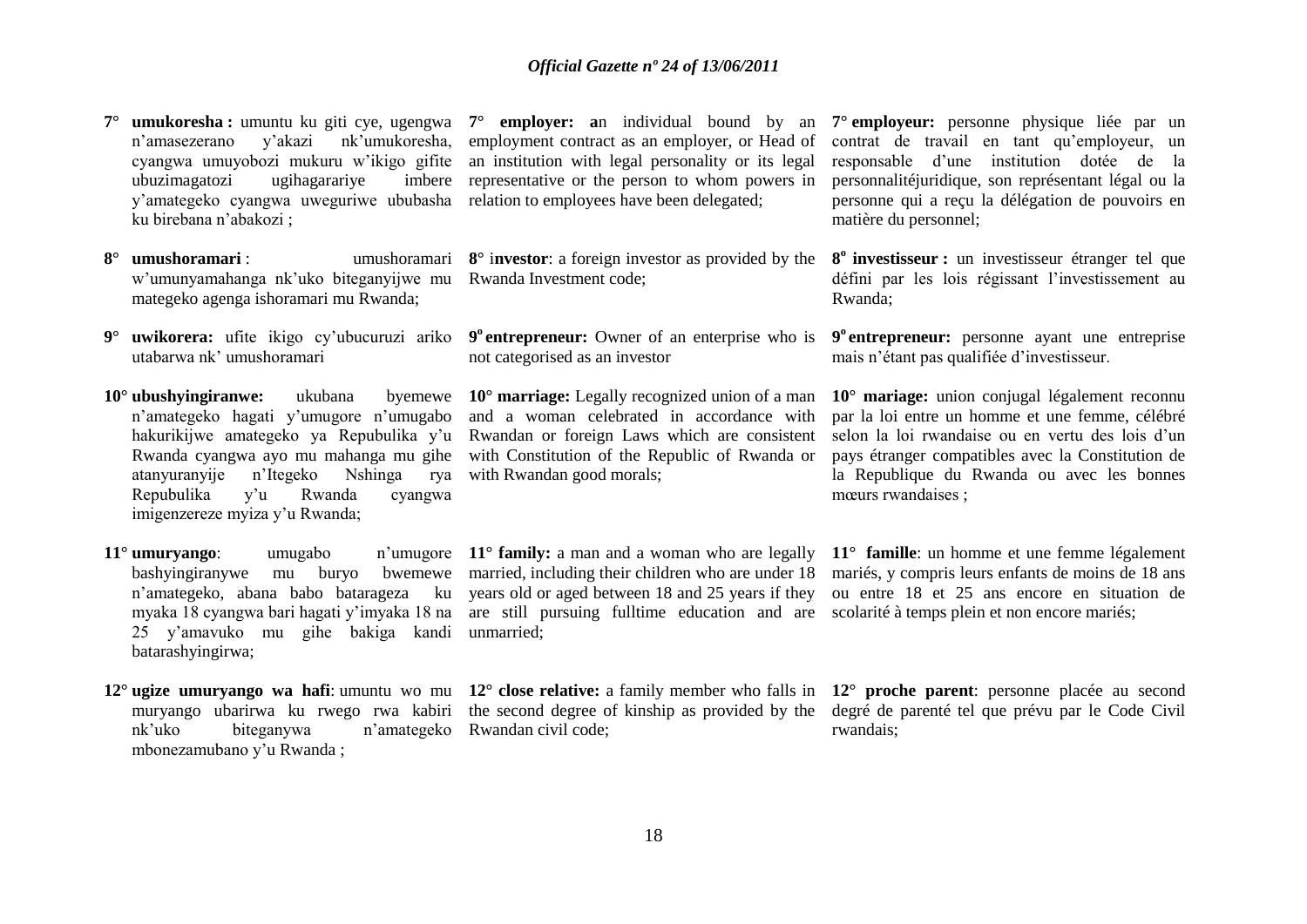| $13^\circ$ undi<br>gufatwa<br>nk'ugize<br>ushobora<br>umuryango: ufitanye isano, utunzwe n'umwe<br>cyangwa bombi mu bashyingiranywe mu gihe<br>byemejwe n'Umuyobozi Mukuru; | $13^{\circ}$ any other person who may be considered as<br>a family member: a relative or a dependent of<br>either or both spouses as may be approved by the<br>Director General;               | toute autre personne pouvant être<br>$13^{\circ}$<br>considérée comme membre de la famille: une<br>personne ayant des liens de parenté avec l'un des<br>époux, dépendant d'un ou des deux conjoints selon<br>l'appréciation du Directeur Général. |
|-----------------------------------------------------------------------------------------------------------------------------------------------------------------------------|------------------------------------------------------------------------------------------------------------------------------------------------------------------------------------------------|---------------------------------------------------------------------------------------------------------------------------------------------------------------------------------------------------------------------------------------------------|
| 14° utunzwe: ugize umuryango, ugize umuryango<br>wa hafi n'undi ushobora gufatwa nk'ugize<br>umuryango nk'uko biteganywa n'iri teka;                                        | 14° dependant: family member, close relative or<br>any other person who may be considered as a<br>family member as provided by this Order;                                                     | 14° personne à charge : Membre de famille, parent<br>proche et toute autre personne pouvant être<br>considérée comme membre de la famille comme<br>prévue par le présent arrêté;                                                                  |
| $15^{\circ}$ umunyamahanga: umuntu wese<br>ubwenegihugu nyarwanda;                                                                                                          | udafite 15° foreigner: any person who does not hold<br><b>Rwandan Nationality;</b>                                                                                                             | 15 <sup>°</sup> étranger: toute personne qui n'est pas de<br>nationalité rwandaise;                                                                                                                                                               |
| 16° umunyamahanga utuye: umunyamahanga<br>ufite uruhushya rwo kuba mu gihugu rw'igihe<br>giteganyijwe cyangwa kidateganyijwe;                                               | 16° foreigner resident: a foreigner holding a<br>temporary or permanent residence permit;                                                                                                      | 16° résident étranger : un étranger qui détient un<br>permis de séjour à titre temporaire ou permanent;                                                                                                                                           |
| 17° umunyamahanga utemewe mu Gihugu:<br>umunyamahanga utemewe kuza cyangwa                                                                                                  | $17^{\circ}$ prohibited immigrant: foreigner who is not<br>allowed to enter or stay in the Republic of                                                                                         | 17° immigrant interdit: étranger qui n'est pas<br>autorisé à entrer ou séjourner sur le territoire de la                                                                                                                                          |
| kuba mu Rwanda;                                                                                                                                                             | Rwanda;                                                                                                                                                                                        | République du Rwanda;                                                                                                                                                                                                                             |
| 18° utifuzwa mu Rwanda: Umunyamahanga<br>utemewe kuguma mu Rwanda cyangwa<br>utacyujuje ibisabwa kugira ngo ahabe;                                                          | 18° undesirable person: a foreigner who is not<br>allowed to remain in Rwanda or no longer fulfils<br>the conditions to remain there;                                                          | $180$ persone indésirable : Un étranger qui n'est<br>plus autorisé à rester au Rwanda ou ne remplit plus<br>les conditions d'y rester.                                                                                                            |
| 19° impunzi: umuntu wahunze igihugu cye<br>nk'uko<br>bisobanurwa<br>n'amasezerano<br>mpuzamahanga yerekeye impunzi yo ku wa<br>n'amasezerano<br>Nyakanga<br>1951<br>28      | $19^{\circ}$ refugee: any person who fled his/her country<br>as defined by the international convention of 28<br>July 1951 relating to the status of refugees and its<br>additional protocols; | 19° réfugié: personne ayant fui son pays au sens de<br>la Convention Internationale du 28 juillet 1951 sur<br>des réfugiés et ses Protocoles additionnels;                                                                                        |
| y'inyongera yayo;<br>20° pasiporo: urwandiko rw'inzira rwemewe<br>n'amategeko mpuzamahanga;                                                                                 | 20° passport: travel document recognized by<br>international laws;                                                                                                                             | 20° passeport: un document de voyage légalement<br>reconnu par les lois internationales;                                                                                                                                                          |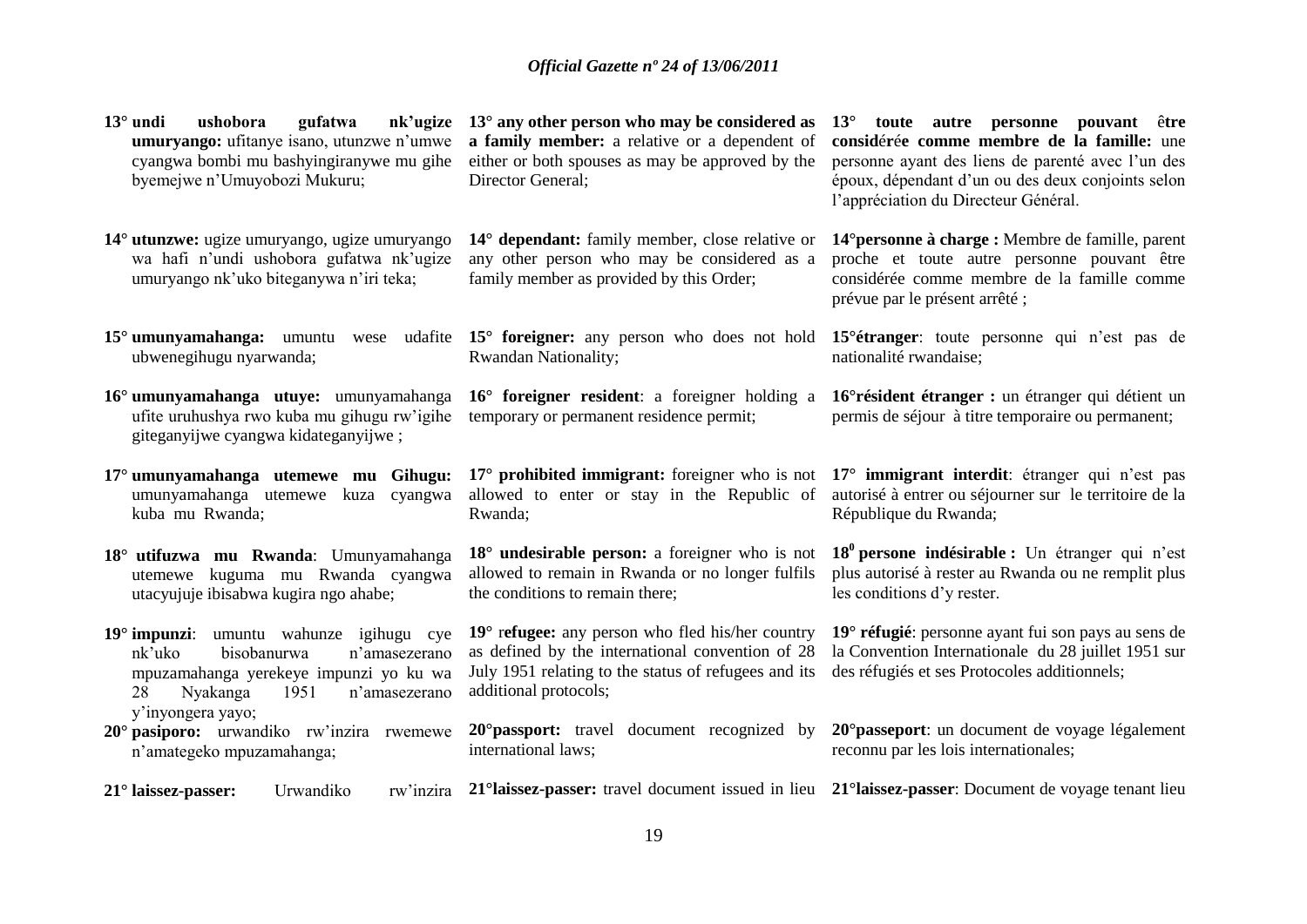rusimbura pasiporo ruhabwa umunyarwanda ujya mu bihugu byo mu karere u Rwanda rurimo hakurikijwe amasezerano ibyo bihugu byagiranye;

- **22° ASC/CEPGL: Autorisation Spéciale de Circulation/Communauté Economique des**  Pays des Grands Lacs : urwandiko rw'inzira ruhabwa umunyarwanda cyangwa umunyamahanga utuye mu Rwanda byemewe n"amategeko, rukamwemerera kujya mu bihugu bigize Umuryango w"Ubukungu w"Ibihugu by"Ibiyaga Bigari hakurikijwe amasezerano ibyo bihugu byagiranye;
- **23° urwandiko rw'inzira rw'impunzi:** Urwandiko rw"inzira ruhabwa umunyamahanga wahawe ubuhungiro mu Rwanda ;
- **24° viza:** Uruhushya ruhabwa umunyamahanga urusabye, rukamuhesha uburenganzira bwo him/her authorization to enter in Rwanda; kuza mu Rwanda;
- **25° ikarita y'umunyamahanga:** ikarita iranga umunyamahanga uba mu Rwanda **;**
- **26° uruhushya rwo kuba mu Rwanda:**  uruhushya ruhabwa umunyamahanga urusabye rukamuhesha uburenganzira bwo kuba mu Rwanda mu gihe giteganyijwe cyangwa kidateganyijwe, ku mpamvu zitari izo gusura;

**27° uruhushya rwihariye:** ni viza cyangwa uruhushya rwo kuba mu Rwanda nk"uko biteganyijwe muri iri teka;

of a Passport to a Rwandan wishing to travel to any of the countries in the sub region and in accordance with existing agreements among the countries;

**22° ASC/CEPGL: Autorisation Spéciale de Circulation/Communauté Economique des**  Pays des Grands Lacs: travel document issued to a Rwandan, or a foreigner legally residing in Rwanda, allowing him/her to travel to member states of the economic community of the Great lakes countries and in accordance with the existing agreements signed among such countries;

**23° refugee travel document:** travel document that is issued to a foreigner who has been granted refugee status in Rwanda;

**24°** v**isa**: permission issued to a foreigner granting

**25°foreigner's identity card:** identity card issued to a foreigner who resides in Rwanda;

**26° residence permit:** permission allowing a foreigner to reside temporarily or permanently in Rwanda and for the purposes other than visit;

**27° pass:** visa or residence permit as provided for in this Order;

de passeport délivré à tout Rwandais qui veut se rendre dans les pays de la sous-région conformément aux accords en vigueur entre ces pays ;

**22° ASC/CEPGL: Autorisation Spéciale de Circulation/Communauté Economique des Pays des Grands Lacs:** document de voyage délivré à un Rwandais ou un étranger résidant légalement au Rwanda lui permettant de se rendre dans les pays membres de la Communauté Economique des Pays des Grands-Lacs et conformément aux protocoles en vigueur entre lesdits pays;

**23° titre de voyage pour réfugié**: Document de voyage accordé à un étranger auquel le statut de réfugié a été accordé au Rwanda ;

**24°visa**: Permission donnée à un étranger sur demande et lui accordant l"autorisation d"entrer sur le territoire du Rwanda;

**25°carte d'identité pour étranger**: une carte délivrée à un étranger vivant au Rwanda ;

**26° permis de séjour**: permission accordée sur demande à un étranger lui permettant de résider sur le territoire de la République du Rwanda de façon temporaire ou permanente pour des raisons autres que celles de visite;

**27<sup>o</sup> permis exceptionnel:** visa ou permis de séjour comme prévue dans le présent arrêté,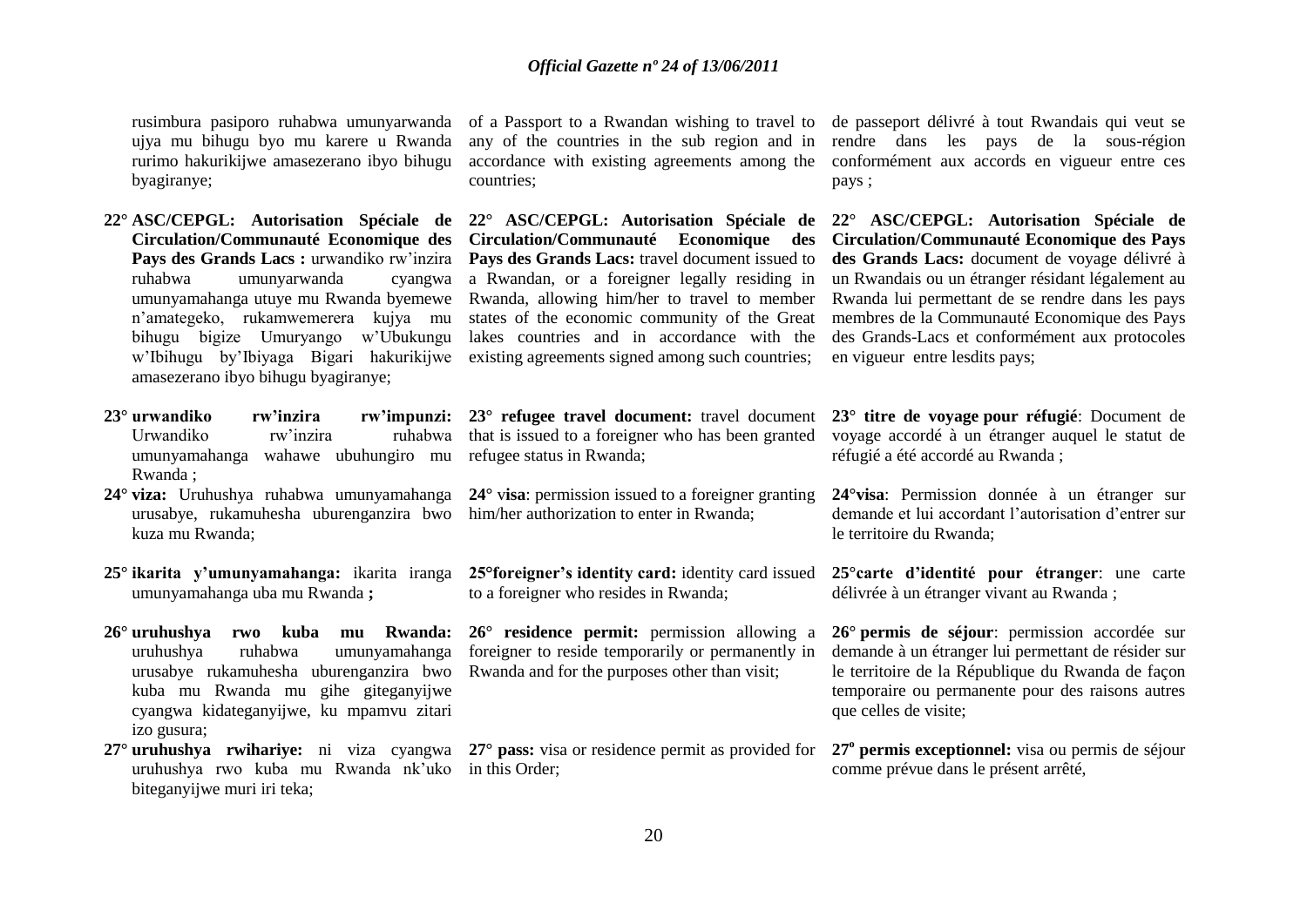| 28° guhagarika by'agateganyo: guhagarika<br>umuntu mu gihe gito kugira ngo ofisiye wa<br>imigarasiyo akore igenzura ku bijyanye no<br>kwinjira cyangwa kuba mu gihugu;                                                                                                                                                                                                                                              | $28^{\circ}$ provisional interception: holding a person for<br>a short period of time to enable an Immigration<br>officer to investigate that person's entry into or<br>residence in the country;                                                                                                                                  | 28° arrêt provisoire: le fait d'arrêter une<br>personne pendant un temps très limité afin de<br>permettre à l'officier d'Immigration d'enquêter sur<br>l'entrée et le séjour de cette personne au pays;                                                                                                                                                                                                                     |
|---------------------------------------------------------------------------------------------------------------------------------------------------------------------------------------------------------------------------------------------------------------------------------------------------------------------------------------------------------------------------------------------------------------------|------------------------------------------------------------------------------------------------------------------------------------------------------------------------------------------------------------------------------------------------------------------------------------------------------------------------------------|-----------------------------------------------------------------------------------------------------------------------------------------------------------------------------------------------------------------------------------------------------------------------------------------------------------------------------------------------------------------------------------------------------------------------------|
| 29° kwirukana umunyamahanga:<br>igikorwa<br>kigamije gutuma umunyamahanga utemewe<br>cyangwa utifuzwa mu gihugu ava mu Rwanda<br>atari ku bushake bwe.                                                                                                                                                                                                                                                              | $29^{\circ}$ deportation: action aimed at causing a<br>prohibited or undesirable foreigner to leave the<br>Republic of Rwanda against his/her will.                                                                                                                                                                                | 29 <sup>°</sup> expulsion: le fait d'ordonner à un étranger<br>interdit ou indésirable de quitter le Rwanda contre<br>son gré.                                                                                                                                                                                                                                                                                              |
| UMUTWE WA II: IBYICIRO N'INZEGO<br>BYA VIZA N'IMPUSHYA ZO KUBA MU<br><b>RWANDA</b>                                                                                                                                                                                                                                                                                                                                  | <b>CHAPTER II: CATEGORIES AND CLASSES</b><br>OF RESIDENCE PERMITS AND VISAS                                                                                                                                                                                                                                                        | <b>CHAPITRE II: CATEGORIES ET CLASSES</b><br>DE PERMIS DE RESIDENCE ET DE VISAS                                                                                                                                                                                                                                                                                                                                             |
| Icyiciro cya mbere: Ibyiciro by'impushya zo<br>kuba mu Rwanda                                                                                                                                                                                                                                                                                                                                                       | <b>Section One: Categories of residence permits</b>                                                                                                                                                                                                                                                                                | Section première: Catégories de permis de<br>séjour                                                                                                                                                                                                                                                                                                                                                                         |
|                                                                                                                                                                                                                                                                                                                                                                                                                     |                                                                                                                                                                                                                                                                                                                                    |                                                                                                                                                                                                                                                                                                                                                                                                                             |
| Ingingo ya 3: Uruhushya rwo kuba mu Article 3: Temporary residence permit<br>Rwanda mu gihe giteganyijwe                                                                                                                                                                                                                                                                                                            |                                                                                                                                                                                                                                                                                                                                    | Article 3: Permis de séjour temporaire                                                                                                                                                                                                                                                                                                                                                                                      |
| Uruhushya rwo kuba mu Rwanda mu gihe<br>giteganyijwe rwemerera umunyamahanga kuba<br>mu Rwanda mu gihe kigenwe. Ufite uruhushya<br>rwo kuba mu Rwanda mu gihe giteganyijwe<br>kuhakora, kuhatangirira<br>ibikorwa<br>ashobora<br>by'ubucuruzi, gushora imari mu bikorwa bishya<br>bisanzweho,<br>kubana<br>n'abagize<br>cyangwa<br>umuryango we cyangwa ikindi gikorwa yaherewe<br>uburenganzira n'uruhushya afite. | A temporary residence permit shall enable a<br>foreigner to reside in Rwanda within a specified<br>period. Whilst in Rwanda, a holder of temporary<br>residence permit may work, establish businesses<br>invest in new or existing businesses, unite with<br>family members or any other activity authorized<br>by his/her permit. | Le permis de résidence temporaire permet un<br>étranger d'entrer et résider au Rwanda pour une<br>période déterminée. Une fois au Rwanda un<br>détenteur d'un permis de résidence temporaire<br>travailler, entreprendre des activités<br>peut<br>commerciales, investir dans de nouvelles ou<br>existantes activités commerciales ou vivre avec sa<br>famille ou exercer toute autre activité autorisée par<br>son permis. |

renouvelable sur demande, sauf dispositions

particulières.

renewable upon application.

gishobora kongerwa uwo bireba abanje kubisaba,

cyeretse aho biteganyijwe ukundi.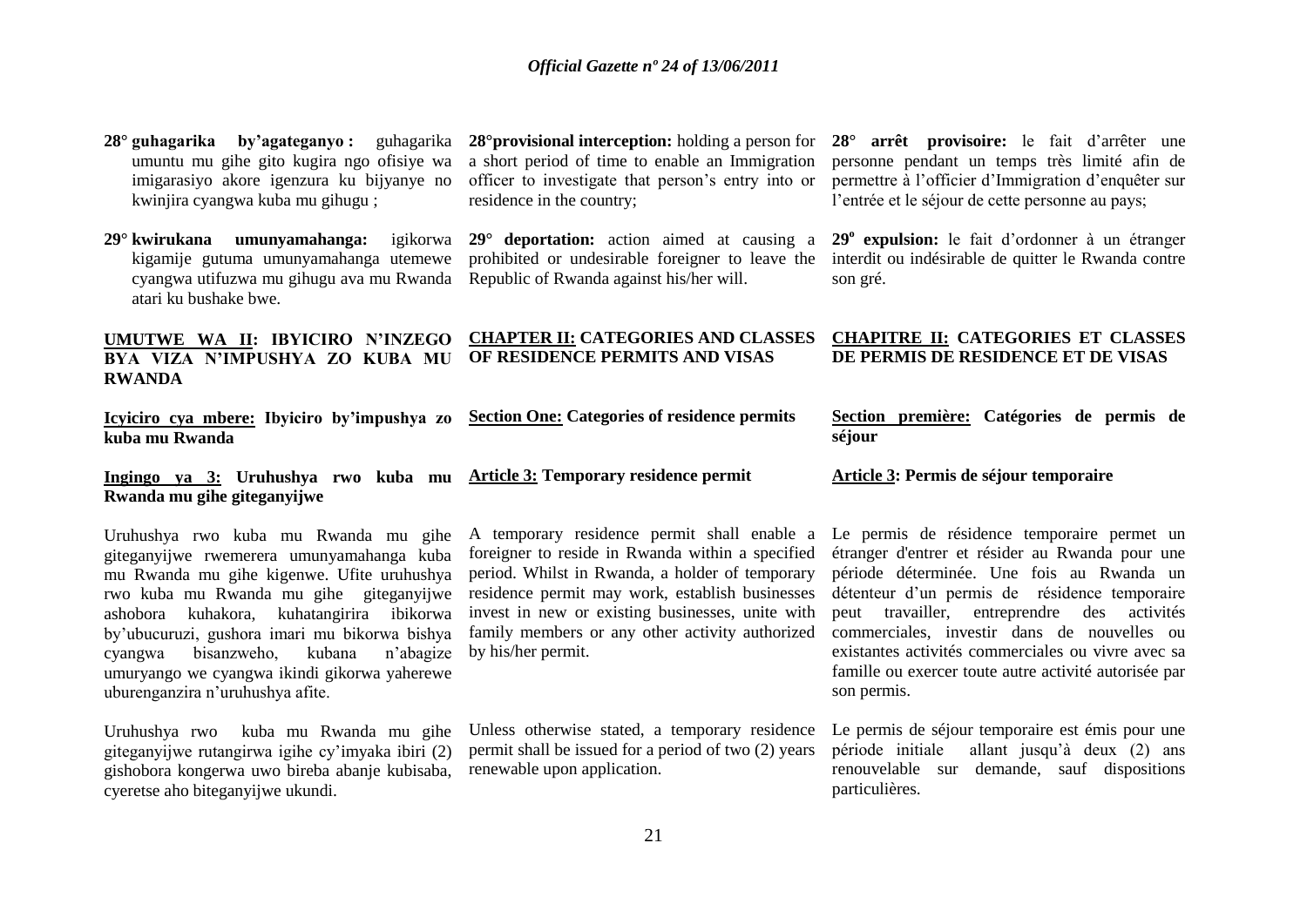Bitabangamiye ibiteganyijwe mu gika kibanziriza iki, nta ruhushya rugomba kumara igihe kiri hejuru y"igihe cy"amasezerano y"umurimo y"umukozi.

Gutangwa cyangwa kongeresha igihe cy"uruhushya rwo kuba mu Rwanda mu gihe giteganyijwe bikorerwa ku Buyobozi Bukuru cyangwa ahandi hagenwa n"Umuyobozi Mukuru.

giteganyijwe rutanga uburenganzira bwo kwinjira entries. no gusohoka inshuro nyinshi.

Uruhushya rwo kuba mu Rwanda igihe giteganyijwe ruhabwa umuntu wikorera rugizwe n"ibice by"urwego bibiri kereka iyo biteganyijwe classified into two sub-classes: ukundi:

umunyamahanga ubarwa nk"umushoramari. Umuntu uri muri iki gice cy"urwego ahabwa uruhushya rumara imyaka itatu (3) rwongerwa iyo abisabye.

**2º Igice cy'urwego rwa 2**: Uru ruhushya ruhabwa **2º Sub-Class 2**: This permit shall be issued to an umunyamahanga wikorera. Uri muri iki gice cy"urwego ahabwa uruhushya rwo kuba mu Rwanda rumara imyaka (2) ibiri ishobora renewable upon application. kwongerwa abisabye.

Iyo umuntu uvugwa mu gice cy"urwego rwa kabiri 2 kimaze kuvugwa haruguru ashoye imari mu bikorwa by"amajyambere y"icyaro cyangwa mu kohereza ibintu mu mahanga ahabwa uruhushya renewable upon application.

paragraph, no permit shall exceed the validity of the employees' contract.

Issuance or extension of a temporary residence permit shall be done at the Directorate General or any other place as may be determined by the Director General.

Unless otherwise stated, a temporary residence permit issued to a self employed person, shall be

**1º Igice cy'urwego rwa 1**: Uru ruhushya ruhabwa **1º Sub-Class 1**: This permit shall be issued to a foreigner considered as an investor. A person who is in this sub-class shall be entitled to three (3) years residence permit renewable upon application.

entrepreneur. A person in this sub-class shall be

Without prejucide to the provisions of the above Sans préjudice des dispositions du précédent alinéa, la durée d"un permis de séjour ne peut excéder la durée de validité du contrat de l"employé.

> L"émission ou la prorogation du permis de séjour temporaire est effectuée au siège de la Direction Générale ou à tout autre endroit désigné par le Directeur Général.

Uruhushya rwo kuba mu Rwanda igihe A temporary residence permit shall have multiple Le permis de séjour temporaire est à entrées multiples.

> Le permis de séjour temporaire à délivrer à un travailleur indépendant comporte deux sous-classes sauf dispositions contraire :

> **1º Sous-Classe 1**: Ce permis est délivré à un étranger considéré comme investisseur. La personne dans cette sous-classe a droit à un permis de séjour d"une durée de trois ans (3) renouvelable à la demande.

entitled to two (2) years residence permit classe a droit à un permis de séjour de deux (2) ans **2º Sous-classe 2** : Ce permis est délivré à un entrepreneur. La personne classée dans cette sousrenouvelable à la demande.

If a person mentioned under sub-class 2 above Lorsqu'une personne mentionée dans le sous-classe invests in rural development or export he/she shall 2 investit dans le dévelopement rural ou dans be entitled to three (3) years residence permit l"exportation, elle obtient un permis de séjour de trois ans (3) renouvelable à la demande.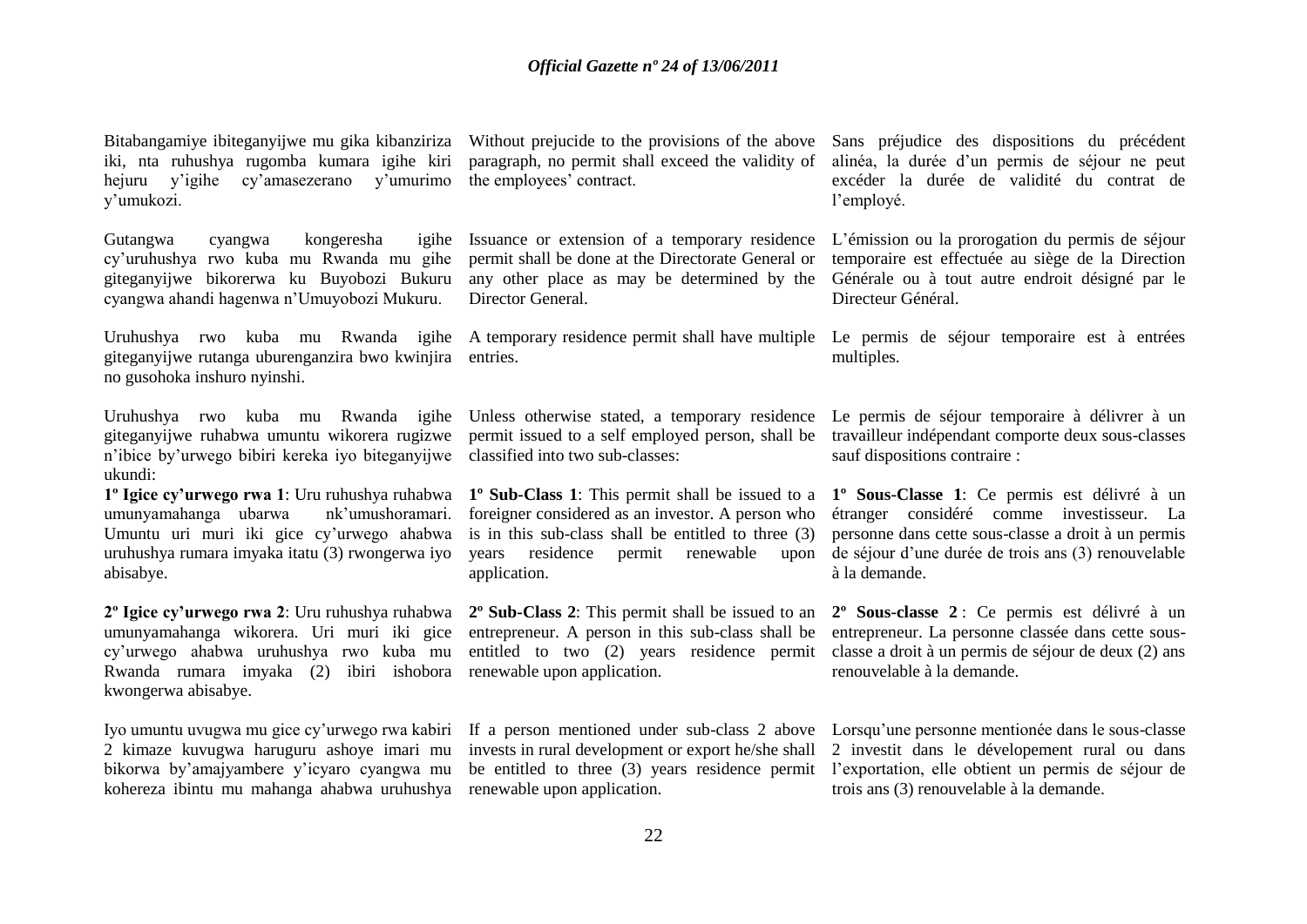rwo kuba mu Rwanda rumara imyaka itatu (3) yongerwa iyo bisabwe.

giteganyijwe ruhabwa umuntu utabarwa mu bikorera rushobora gushyirwamo ibice by"urwego bitandukanye hakurikijwe icyo uwo muntu agamije gukora.

Umunyamahanga ufite amasezerano y"akazi k"igihe kirengeje iminsi mirongo cyenda (90) asaba uruhushya rw"akazi mu gihe cy"iminsi cumi n"itanu (15) y"akazi kuva ku munsi yinjiriye mu Rwanda.

Mu gihe umunyamahanga agize bene ayo masezerano y"akazi ari mu Rwanda, asaba uruhushya rw"akazi mu gihe cy"iminsi cumi n"itanu (15) y"akazi kuva ku munsi yakoreyeho ayo masezerano.

Umunyamahanga ushaka kuba mu Rwanda A foreigner who wants to reside in Rwanda as a yikorera, yarandikishije ibikorwa bye mbere yo kwiyemeza kuba mu Rwanda, asaba uruhushya rwo kuba mu Rwanda mu gihe giteganyijwe mu gihe cy"iminsi cumi n"itanu (15) y"akazi kuva ku munsi yinjiriye mu Rwanda.

bye ari mu Rwanda akaniyemeza kuhatura asaba uruhushya rwo kuba mu Rwanda mu gihe kitarenga iminsi cumi n"itanu (15) y"akazi kuva ku munsi w"iyandikwa ry"ibikorwa bye.

Bitabangamiye andi mategeko n'amabwiriza, iyo Without prejudice to other relevant laws and Sans préjudice des dispositions d'autres lois et

other than a self employed, person may be classified into sub-classes corresponding to the nature of the activity he/she intends to engage in.

A foreigner who has a contract of employment of a period of more than ninety days (90) shall apply for a work permit within fifteen (15) working days from the day of entry in Rwanda.

If a foreigner concludes such a contract of employment while in Rwanda, he/she shall apply for the work permit within fifteen (15) working days from the date of concluding such a contract.

self employed person and has registered his/her lawful activity before entry shall apply for a temporary residence permit within fifteen (15) working days from the date of entry.

Iyo uwo munyamahanga yandikishije ibikorwa If such person registers his/her lawful activity after entry and decides to remain in Rwanda, the application shall be made within fifiteen (15) days from the date of registration of his/her activity.

Uruhushya rwo kuba mu Rwanda igihe A-temporary-residence-permit-issued-to-a-person Un permis de séjour temporaire délivré à un travailleur indépendant peut être divisé en plusieurs sous-classes selon la nature des activités dans lesquelles il compte s'engager.

> Un étranger qui a un contrat de travail d'une durée de plus de quatre-vingts –dix (90) jours doit demander un permis de travail endéans quinze (15) jours ouvrables à partir du jour de son entrée au Rwanda.

> Si tel étranger signe un tel contrat de travail lors de son séjour au Rwanda, il doit demander un permis de travail endéans quinze (15) jours à partir du jour de la signature du contrat.

> Un étranger qui désire résider au Rwanda en tant que travailleur indépendant et ayant fait enregistrer son activité avant son entrée doit demander un permis de séjour temporaire endéans quinze (15) jours ouvrables à partir de la date d"entrée.

> Lorsqu'un étranger fait enregistrer ses activités après son entrée au Rwanda et décide d"y rester, il doit demander son permis de séjour dans un délai ne dépassant pas quinze (15) jours ouvrables à partir de la date d"enregistrement de ses activités.

usaba amaze gutanga ibisabwa byose mu regulations, the applicant shall be issued with a reglements, le permis de séjour est octroyé à son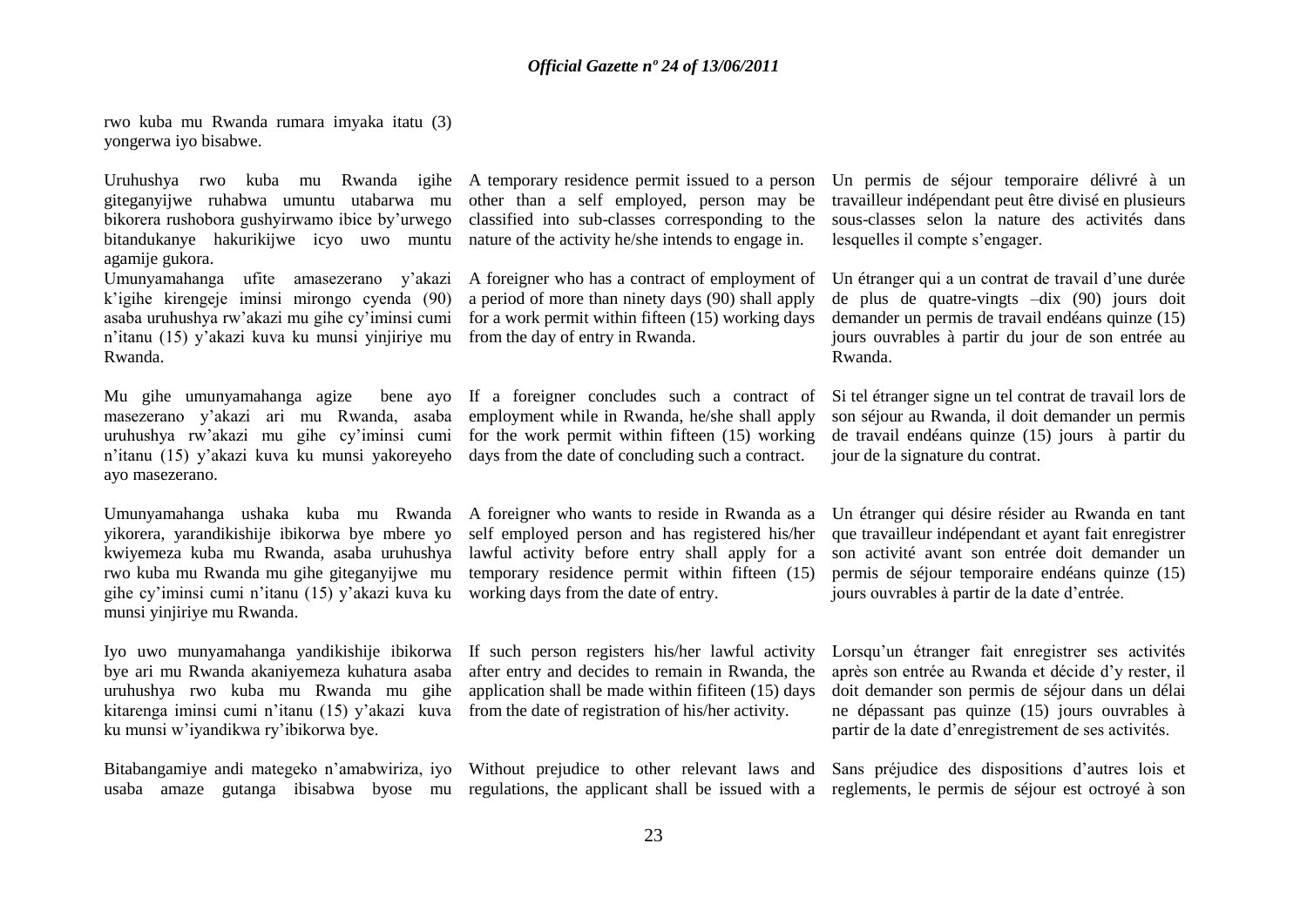| Buyobozi Bukuru, ahabwa uruhushya rwo kuba temporary residence permit within fifteen (15)<br>mu Rwanda rw'igihe giteganyijwe mu gihe days of application, upon submitting the necessary<br>cy'iminsi cumi n'itanu (15) kuva ku munsi requirements to the Directorate General.<br>yarusabiyeho. |                                                                                                                                                                                                           | requérant endéans quinze (15) jours dès<br>l'introduction de sa demande auprès de la Direction<br>Générale.                                                                                                                            |
|------------------------------------------------------------------------------------------------------------------------------------------------------------------------------------------------------------------------------------------------------------------------------------------------|-----------------------------------------------------------------------------------------------------------------------------------------------------------------------------------------------------------|----------------------------------------------------------------------------------------------------------------------------------------------------------------------------------------------------------------------------------------|
| Ingingo ya 4: Inzego z'impushya zo kuba mu<br>Rwanda igihe giteganyijwe                                                                                                                                                                                                                        | Article 4: Classes of temporary residence<br>permits                                                                                                                                                      | Article 4: Classification des permis de séjour<br>temporaire                                                                                                                                                                           |
| Uruhushya rwo kuba mu Rwanda<br>giteganyijwe rugizwe n'inzego zikurikira:                                                                                                                                                                                                                      | igihe A temporary residence permit shall be classified Le permis de séjour temporaire<br>as follows:                                                                                                      | comporte les<br>classes suivantes:                                                                                                                                                                                                     |
| 1° Urwego A: Ubucukuzi bw'amabuye 1° Class A: Prospecting and mining<br>y'agaciro n'ibijyanye na byo                                                                                                                                                                                           |                                                                                                                                                                                                           | 1º Classe A: Prospection de mine et extraction<br>de minerais                                                                                                                                                                          |
| Uru ruhushya ruhabwa umuntu ushaka gukora, ku<br>giti cye, ibikorwa byo kurambagiza ibyo ubutaka<br>buhishe, kubicukura cyangwa ibikorwa bifitanye<br>isano na byo mu Rwanda. Uru rwego rufite íbice<br>by'inzego bibiri:                                                                      | This permit shall be issued to a person intending<br>to engage on his/her account in prospecting for<br>minerals, mining or other related activities in<br>Rwanda. This class shall have two sub-classes: | Ce permis est délivré à une personne ayant<br>l'intention de s'engager dans la prospection des<br>mines, dans l'extraction de minerais ou toute autre<br>activité connexe au Rwanda. Cette classe est<br>divisée en deux sous-classes: |
| A1: Umushoramari                                                                                                                                                                                                                                                                               | A1: Investor                                                                                                                                                                                              | A1: Investisseur                                                                                                                                                                                                                       |
| A2: Uwikorera                                                                                                                                                                                                                                                                                  | A2: Entrepreneur                                                                                                                                                                                          | A2: Entrepreneur                                                                                                                                                                                                                       |
| bikorwa bifitanye isano na byo                                                                                                                                                                                                                                                                 | 2° Urwego B: Ubuhinzi, ubworozi n'ibindi 2° Class B: Agriculture, Animal husbandry and<br>related activities                                                                                              | 2 <sup>°</sup> Classe B: Agriculture, élevage et activités<br>connexes                                                                                                                                                                 |
| Uru ruhushya ruhabwa umuntu ushaka gukora<br>ibikorwa by'ubuhinzi, ubworozi n'ibindi bikorwa<br>bifitanye isano na byo. Uru<br>ruhushya<br>rugabanyijemo ibice by'inzego bibiri:                                                                                                               | This permit shall be issued to a person intending<br>to engage in agricultural production, animal<br>husbandry or other related activities. This permit<br>shall be divided into two sub-classes:         | Ce permis est délivré à une personne ayant<br>l'intention de s'engager dans l'agriculture,<br>l'élevage ou autres activités connexes. Cette classe<br>est divisée en deux sous-classes:                                                |
| B1: Umushoramari                                                                                                                                                                                                                                                                               | <b>B1:</b> Investor                                                                                                                                                                                       | B1: Investisseur                                                                                                                                                                                                                       |
| B2: Uwikorera                                                                                                                                                                                                                                                                                  | <b>B2</b> : Entrepreneur                                                                                                                                                                                  | B2: Entrepreneur                                                                                                                                                                                                                       |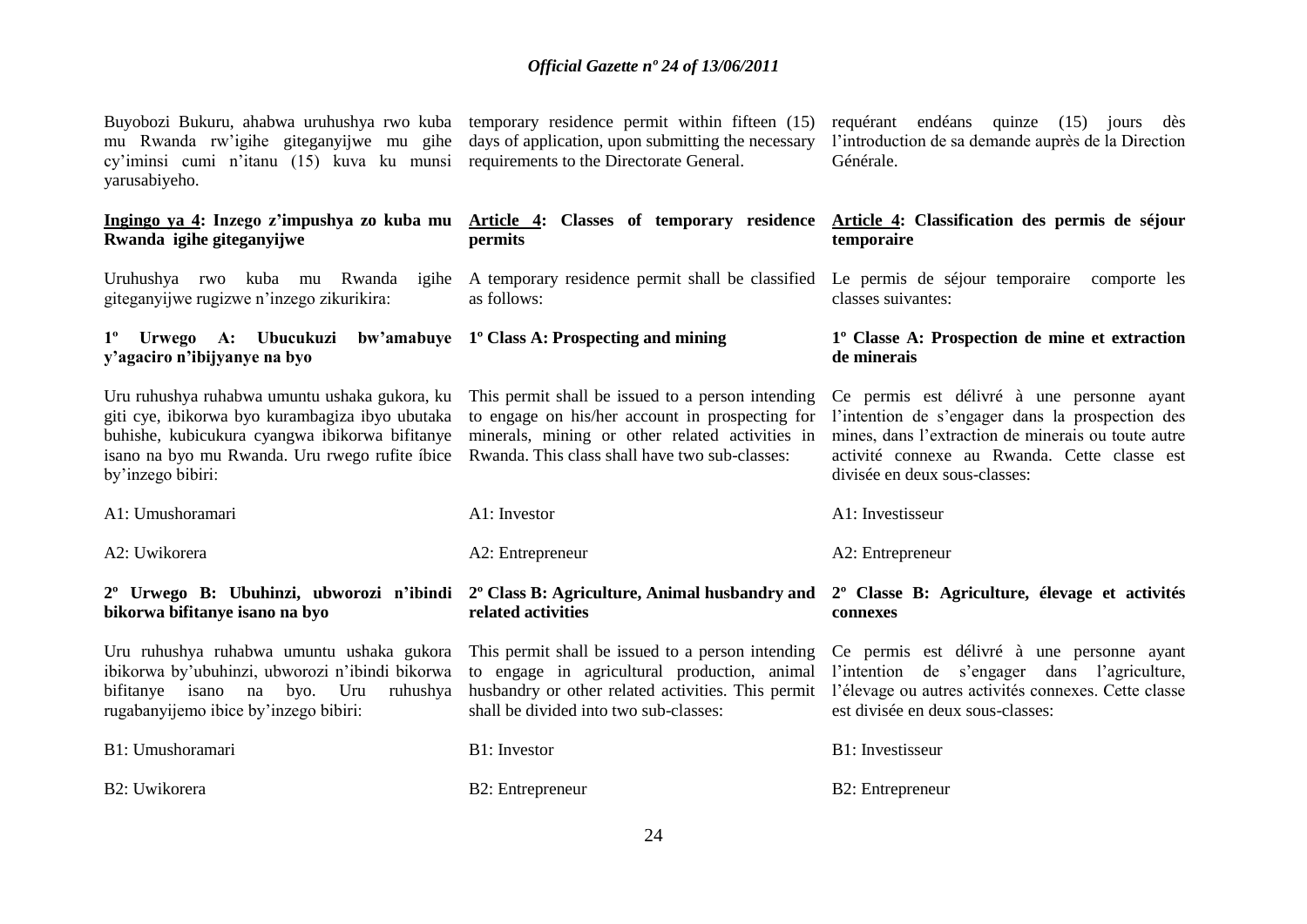| 3 <sup>°</sup> Urwego C : Umuntu ukora umwuga uzwi                                                                                                                                                                                | 3 <sup>°</sup> Class C: Prescribed Professionals                                                                                                                                                                                                           | 3 <sup>°</sup> Classe C : Professionnel reconnu                                                                                                                                                                        |
|-----------------------------------------------------------------------------------------------------------------------------------------------------------------------------------------------------------------------------------|------------------------------------------------------------------------------------------------------------------------------------------------------------------------------------------------------------------------------------------------------------|------------------------------------------------------------------------------------------------------------------------------------------------------------------------------------------------------------------------|
| Uru ruhushya ruhabwa umunyamahanga ukora<br>umwuga cyangwa afite ubumenyi bizwi kandi<br>ufite ubushobozi busabwa harimo n'abakinnyi<br>n'abanyabugeni babigize umwuga. Uru ruhushya<br>rugabanyijemo ibice by'inzego bibiri (2): | This permit shall be issued to a foreigner with<br>prescribed profession or in possession of<br>prescribed qualification and skills including<br>professional players and artists. This permit shall<br>be divided into the following two (2) sub-classes: | Ce permis est délivré à un étranger ayant une<br>profession reconnue ou possedant les qualifications<br>requises ainsi qu'aux joueurs et artistes<br>professionnels. Ce permis est divisé en deux (2)<br>sous-classes: |
| C1: Uru ruhushya ruhabwa umuntu ukora<br>umwuga uzwi.                                                                                                                                                                             | <b>C1:</b> This permit shall be issued to a person with<br>prescribed profession.                                                                                                                                                                          | C1 : Ce permis est délivré à un étranger ayant une<br>profession reconnue.                                                                                                                                             |
| C2: Uru ruhushya ruhabwa umukinnyi cyangwa<br>umunyabugeni wabigize umwuga.                                                                                                                                                       | <b>C2:</b> This permit shall be issued to a professional<br>player or artist.                                                                                                                                                                              | $C2$ : Ce permis est délivré à un joueur ou artiste<br>professionnel.                                                                                                                                                  |
| 4º Urwego D: Abadipolomate                                                                                                                                                                                                        | 4 <sup>°</sup> Class D: Diplomats                                                                                                                                                                                                                          | 4° Classe D: Diplomates                                                                                                                                                                                                |
| ruhabwa<br>ruhushya<br>abanyamahanga<br>Uru<br>mu Rwanda<br>bahagarariye ibihugu<br>byabo<br>n'abakozi b'imiryango mpuzamahanga bafatwa<br>nk'abadipolomate. Uru ruhushya rugabanyijemo<br>íbice by'urwego bibiri (2):            | This permit shall be issued to diplomats<br>representing their countries in Rwanda and the<br>staff of international<br>organizations with<br>diplomatic status. This permit shall be divided<br>into two (2) sub-classes:                                 | Ce permis est délivré aux étrangers diplomates<br>représentant leurs pays au Rwanda et aux employés<br>des organisations internationales avec rang de<br>diplomate. Ce permis est divisé en deux sous-<br>classes :    |
| nk'umudipolomate<br>uhagarariye<br>Rwanda<br>mu<br>igihugu cye.                                                                                                                                                                   | <b>D1:</b> Uru ruhushya ruhabwa umuntu woherejwe <b>D1:</b> This permit shall be issued to a person<br>accredited to Rwanda as a diplomat to represent<br>his/her country.                                                                                 | <b>D1</b> : Ce permis est délivré à une personne<br>accréditée au Rwanda pour représenter son pays en<br>qualité de diplomate.                                                                                         |
| D2:<br>Uru<br>ruhushya<br>ruhabwa<br>w'umunyamahanga<br>ukora<br>muryango<br>mu<br>mpuzamahanga ufatwa nk'umudipolomate.                                                                                                          | umukozi D2: This permit shall be issued to a foreigner who<br>is working in an international organization and<br>has a diplomatic status.                                                                                                                  | D2 : Ce permis est délivré à un étranger qui<br>travaille dans une Organisation Internationale avec<br>rang de diplomate.                                                                                              |
| 5° Urwego E: Umukozi wa Leta cyangwa 5° Class E: Government or<br>uw'ikigo gishamikiye kuri Leta n'utera employee and technical assistants.<br>inkunga ya tekiniki                                                                | Parastatal                                                                                                                                                                                                                                                 | 5° Classe E: Agent de l'Etat ou d'une institution<br>para-étatique et assistant technique                                                                                                                              |

Uru ruhushya ruhabwa umukozi ufitanye This permit shall be issued to a person employed Ce permis est délivré à une personne employée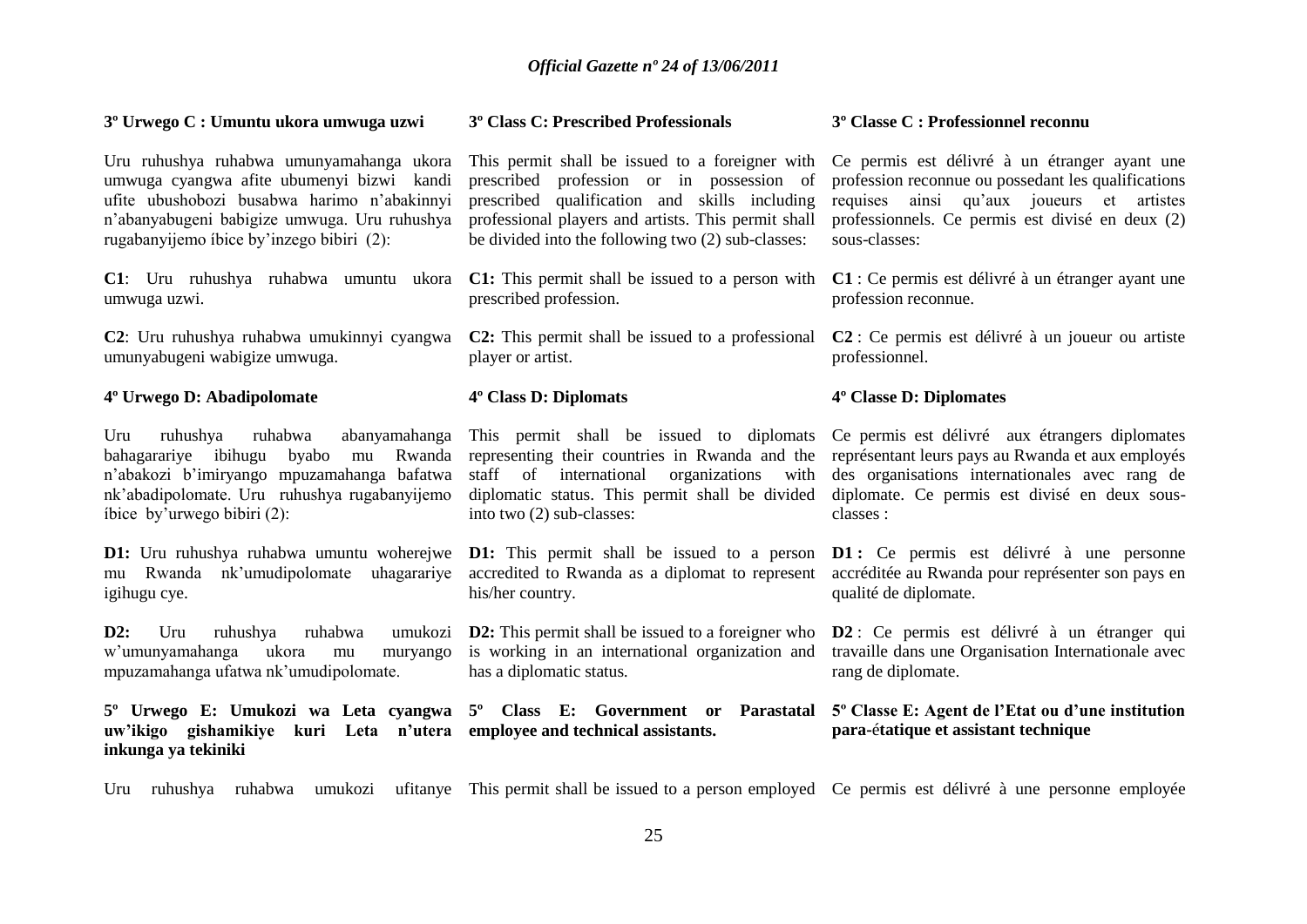amasezerano y"akazi na Leta y"u Rwanda harimo n"abantu bakora mu rwego rw"amashuli makuru cyangwa mu bigo bya Leta n"ibishamikiye kuri Leta n"umuntu uje gutera inkunga ya tekiniki u Rwanda hashingiwe ku masezerano hagati y"u Rwanda n"ikindi gihugu cyangwa hagati y"u Rwanda n"umuryango mpuzamahanga.

gutanga amafaranga yakwa mu guhabwa uruhushya hakurikijwe amasezerano ariho. Uru ruhushya rugabanyijemo ibice by"urwego bibiri (2) sub-classes: (2):

amasezerano y"akazi na Leta harimo n"abantu bakora mu bigo by"amashuri makuru cyangwa mu bigo bya Leta n"ibishamikiye kuri Leta;

**E2**: Uru ruhushya ruhabwa umuntu uje gutera inkunga ya tekiniki u Rwanda hashingiwe ku masezerano hagati y"u Rwanda n"ikindi gihugu cyangwa hagati y"u Rwanda n"umuryango mpuzamahanga.

### **6º Urwego F: Ibikorwa byihariye byo gukora no gutunganya ibicuruzwa**

Uru ruhushya ruhabwa umuntu ushaka gukora imirimo yihariye yo mu nganda cyangwa ibyo gutunganya ibicuruzwa, ku giti cye cyangwa afatanyije n"abandi. Uru ruhushya rugabanyijemo ibice by"urwego bibiri (2):

F1: Umushoramari

F2: Uwikorera

on a Rwandan Government contract including those serving in tertiary institutions of learning, parastatal or providing technical assistance under bilateral agreement between Rwanda and another country or an international organization.

permit fees in accordance with the existing agreements. This permit shall be divided into two

**E1**: Uru ruhushya ruhabwa umukozi ufitanye **E1**: This permit shall be issued to a person **E1** : Ce permis est délivré à une personne employed on government contracts including a parastatals;

> providing technical assistance to Rwanda under a bilateral agreement with another country or with an International Organization.

## **processing**

This permit shall be issued to a person intending to engage in manufacturing, processing on his/her own account or partnership. This class of permit shall have two sub-classes:

F1: Investor F2: Entrepreneur sous contrat de l"Etat Rwandais, aux personnes oeuvrant au sein des institutions du secteur tertiaire, para-étatique et à l"assistant technique travaillant sous un accord bilatéral entre le Rwanda et un autre pays ou entre le Rwanda et une organisation internationale.

Abafite uru ruhushya bashobora gusonerwa Holders of this permit may be exempted from Les détenteurs de ce permis peuvent être exonérés des frais requis pour un permis en conformité avec les accords en vigueur. Ce permis a deux (2) sousclasses:

> person serving in tertiary institutions or personnes oeuvrant au sein des institutions du employée sous contrat de l"Etat y compris les secteur tertiaire ou para- étatique;

> **E2**: This permit shall be issued to a person **E2**: Ce permis est délivré à un assistant technique au Rwanda travaillant sous un accord bilatéral entre le Rwanda et un autre pays ou entre le Rwanda et une organisation internationale.

### **6º Class F: Specific Manufacturing and 6º Classe F: Industrie manufacturière et de transformation**

Ce permis est délivré à une personne ayant l"intention de s"engager dans l"industrie manufacturière et de transformation à titre individuel ou en association avec d"autres. Cette classe est divisée en deux (2) sous-classes : F1: Investisseur

F2: Entrepreneur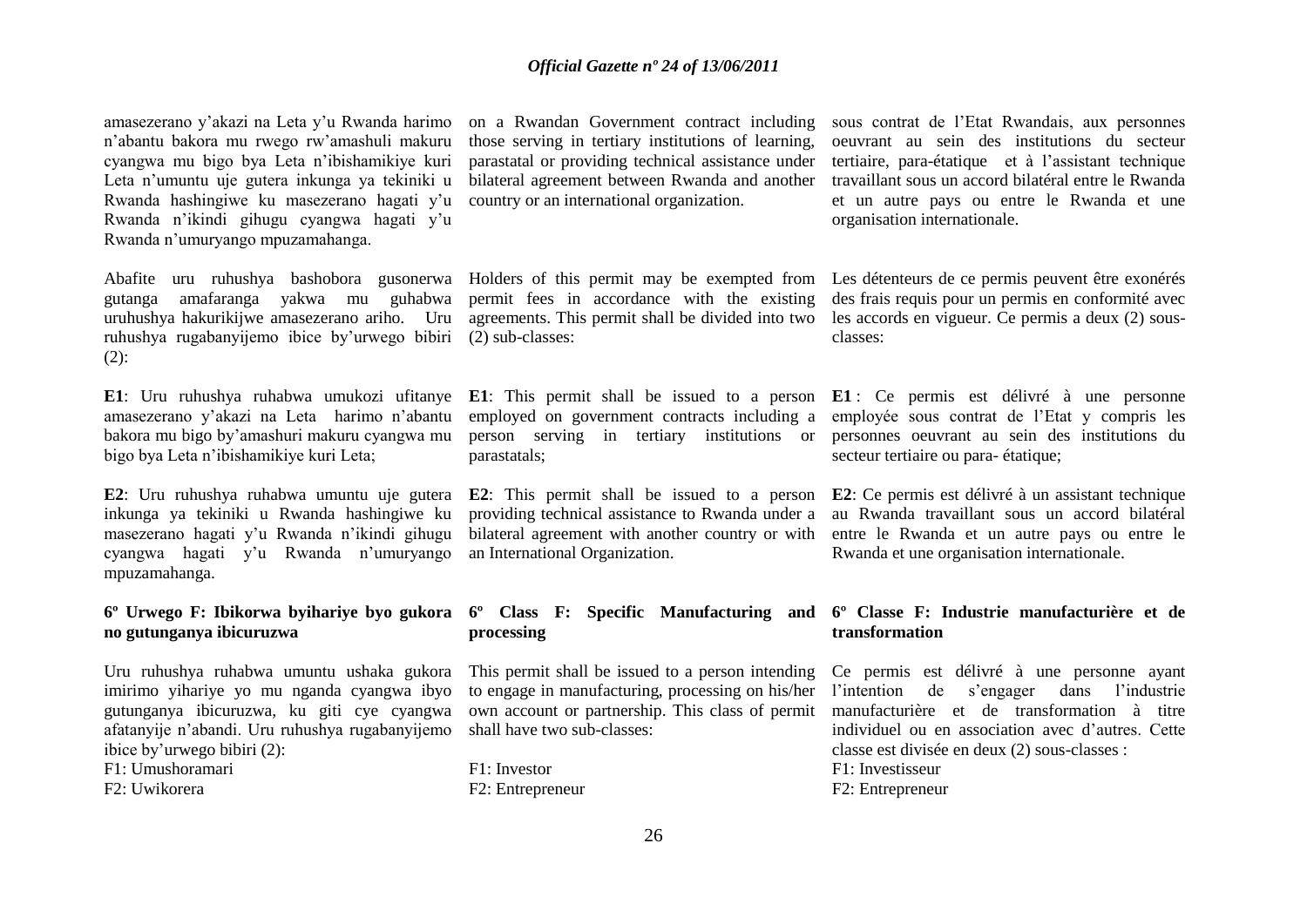#### **7º Urwego G: Ubucuruzi na Serivisi**

Uru ruhushya ruhabwa umuntu ushaka gukora ubucuruzi na serivisi byihariye, ku giti cye cyangwa afatanyije n"abandi. Uru ruhushya rugabanyijemo ibice bibiri (2):

**G1:** Uru ruhushya ruhabwa umunyamahanga ufite ubwenegihugu bwa kimwe mu bihugu byo mu karere u Rwanda ruherereyemo ushora imari mu bucuruzi bw"ibintu cyangwa serivisi;

**G2:** Uru ruhushya ruhabwa umunyamahanga ufite ubwenegihugu bwa kimwe mu bihugu byo hanze y"akarere u Rwanda ruherereyemo ushora imari mu bucuruzi bw"ibintu cyangwa serivisi.

### **8º Urwego H: Umurimo utangwa n'umukoresha wihariye**

Uru ruhushya ruhabwa umukozi ufite akazi kihariye ukoreshwa n"umukoresha wihariye.Uru ruhushya rugabanyijemo íbice by"urwego bitanu  $(5)$ :

**H1**: Uru ruhushya ruhabwa umukozi ufite ubumenyi mu mirimo iri ku rutonde rw"imirimo ikenewe ubifitiye impamyabumenyi cyangwa uburambe mu kazi akora. Uru ruhushya rumara imyaka itatu (3) ishobora kongerwa.

n'umukoresha we, akaba

**7º Class G: Specific Trade, Business and 7º Classe G: Commerce, affaires et services Services spécifiques**

This permit shall be issued to a person intending to engage on his/her own account or in partnership in business of a specific trade of goods or services. This permit shall be divided into two (2) sub-class:

**G1:** This permit shall be issued to a person who is a national of a country within the region who engages in trade of goods or services;

**G2:** This permit shall be issued to a person who is **G2 :** Ce permis est délivré à un étranger a national of the country outside the region in which Rwanda is situated, who engages in specific trade of goods or services.

### **8º Class H: Specific employment by specific 8º Classe H: Emploi spécifique par un employer**

This permit shall be issued to a worker with specific employment by specific employer. This permit shall be divided into five (5) sub-classes:

**H1**: This permit shall be issued to a skilled worker on an occupation on demand list who possesses the qualifications or relevant work experience. This permit shall be valid for three (3) years renewable.

possesses required qualifications or relevant work expérience requise.

Ce permis est délivré à une personne ayant l'intention de s'engager seul ou en partenariat avec d"autres dans une activité commerciale de biens ou de services. Ce permis est divisé en deux sousclasses:

**G1 :** Ce permis est délivré à un étranger ressortissant de l"un des pays de la région qui s'engage dans le commerce des biens ou services ;

ressortissant des pays en dehors de la région dans laquelle le Rwanda est situé, qui s'engage dans le commerce des biens et services.

# **employeur spécifique**

Ce permis est délivré à un employé qui a un emploi spécifique employé par un employeur spécifique. Ce permis est divisé en cinq (5) sous-classes :

**H1 :** Ce permis est délivré à un employé talentueux pour un emploi qui figure sur la liste d"emploi en forte demande et qui a des qualifications ou une expérience requises. Ce permis a une durée de trois (3) ans renouvelable.

**H2**: Uru ruhushya ruhabwa umunyamahanga **H2:** This permit shall be issued to a skilled **H2** : Ce permis est délivré à un employe sponsorisé w"umukozi wabonye akazi wishingiwe worker sponsored by his/her employer and who par un employeur et ayant les qualifications ou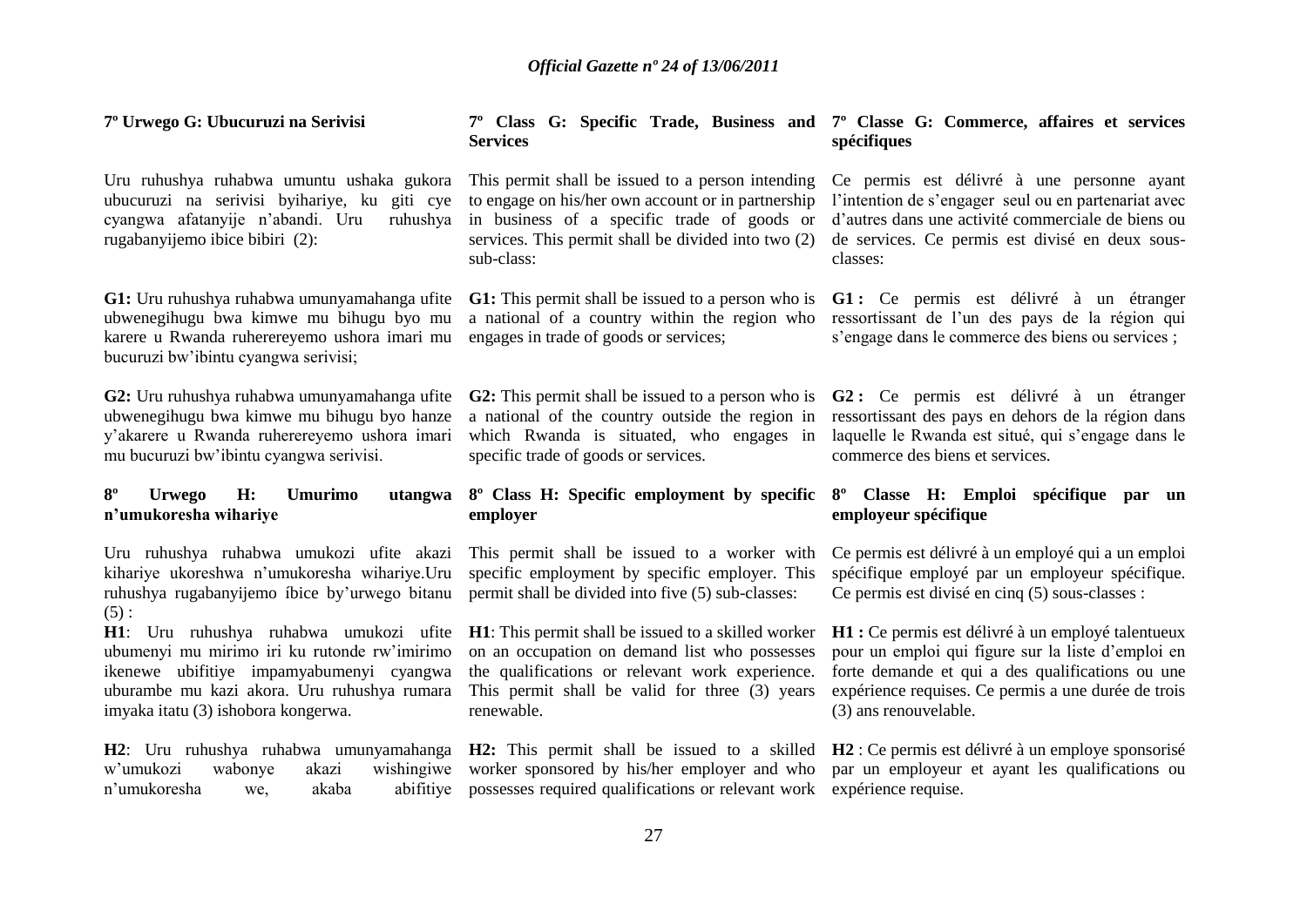impamyabumenyi cyangwa uburambe mu kazi akora. experience.

| H3: Uru ruhushya ruhabwa umunyamakuru<br>cyangwa uhagarariye itangazamakuru rikomoka<br>hanze, ufite icyemezo cyo gutara amakuru ahabwa<br>n'inzego zibishinzwe mu Rwanda.                                | a foreign media representative who holds an<br>accreditation from the competent Rwandan<br>Authorities.                                                                                | <b>H3:</b> This permit shall be issued to a journalist or <b>H3</b> : Ce permis est délivré à un journaliste ou un<br>représentant des media étrangers ayant obtenu<br>l'accréditation délivrée par les autorités rwandaises<br>habilitées. |
|-----------------------------------------------------------------------------------------------------------------------------------------------------------------------------------------------------------|----------------------------------------------------------------------------------------------------------------------------------------------------------------------------------------|---------------------------------------------------------------------------------------------------------------------------------------------------------------------------------------------------------------------------------------------|
| <b>H4:</b><br>Uru<br>ruhushya<br>ruhabwa<br>w'umunyamahanga ufite ubumenyi buciriritse<br>cyangwa umunyabukorikori uturuka mu bihugu countries within the region.<br>byo mu karere u Rwanda ruherereyemo. | umukozi <b>H4:</b> This permit shall be issued to a semi-skilled<br>worker or artisan who is a national of one of the                                                                  | H4 : Ce permis est délivré à une personne qui a une<br>qualification moyenne et à un artisan ressortissant<br>d'un pays de la région.                                                                                                       |
| H5:<br>Uru<br>ruhushya<br>ruhabwa<br>w'umunyamahanga<br>ukora<br>muryango<br>mu<br>mpuzamahanga cyangwa wo mu karere u Rwanda<br>ruherereyemo.                                                            | umukozi <b>H5:</b> This permit shall be issued to a Foreign staff <b>H5:</b> Ce permis est délivré à un agent etrangers<br>working in<br>an International or regional<br>organization. | travaillant dans une organisation internationale ou<br>regionale.                                                                                                                                                                           |
| 9° Urwego I: Ibikorwa by'iyobokamana<br>ryemewe                                                                                                                                                           | 9° Class I: Approved Religious Activities                                                                                                                                              | 9 <sup>°</sup> Classe I : Activités religieuses agréées                                                                                                                                                                                     |
| Uru ruhushya ruhabwa umunyamahanga ukora<br>ibikorwa by'iyobokamana ryemewe.                                                                                                                              | This permit shall be issued to a foreigner engaged<br>in approved religious activities.                                                                                                | Ce permis est délivré à un étranger ordonné<br>engagée dans des activités religieuses agréées.                                                                                                                                              |
| 10° Urwego J: Ishoramari mu kwakira abantu 10° Class J: Hospitality industry and related 10° Classe J: Hôtellerie et domaines connexes<br>n'ibindi bifitanye isano                                        |                                                                                                                                                                                        |                                                                                                                                                                                                                                             |
|                                                                                                                                                                                                           | activities                                                                                                                                                                             |                                                                                                                                                                                                                                             |
| Uru ruhushya ruhabwa umunyamahanga ushora<br>imari mu bikorwa byo kwakira abantu n'ibindi<br>bijyanye nabyo. Uru ruhushya rurimo ibice<br>by'inzego bibiri:                                               | This permit shall be issued to a foreigner who<br>invests in hospitality sector and other related<br>activities. This class shall have two 2 sub-classes:                              | Ce permis est délivré à étranger qui investit dans<br>le domaine de l'hospitalité et autres domaines<br>connexes. Cette classe est divisée en deux sous-<br>classes :                                                                       |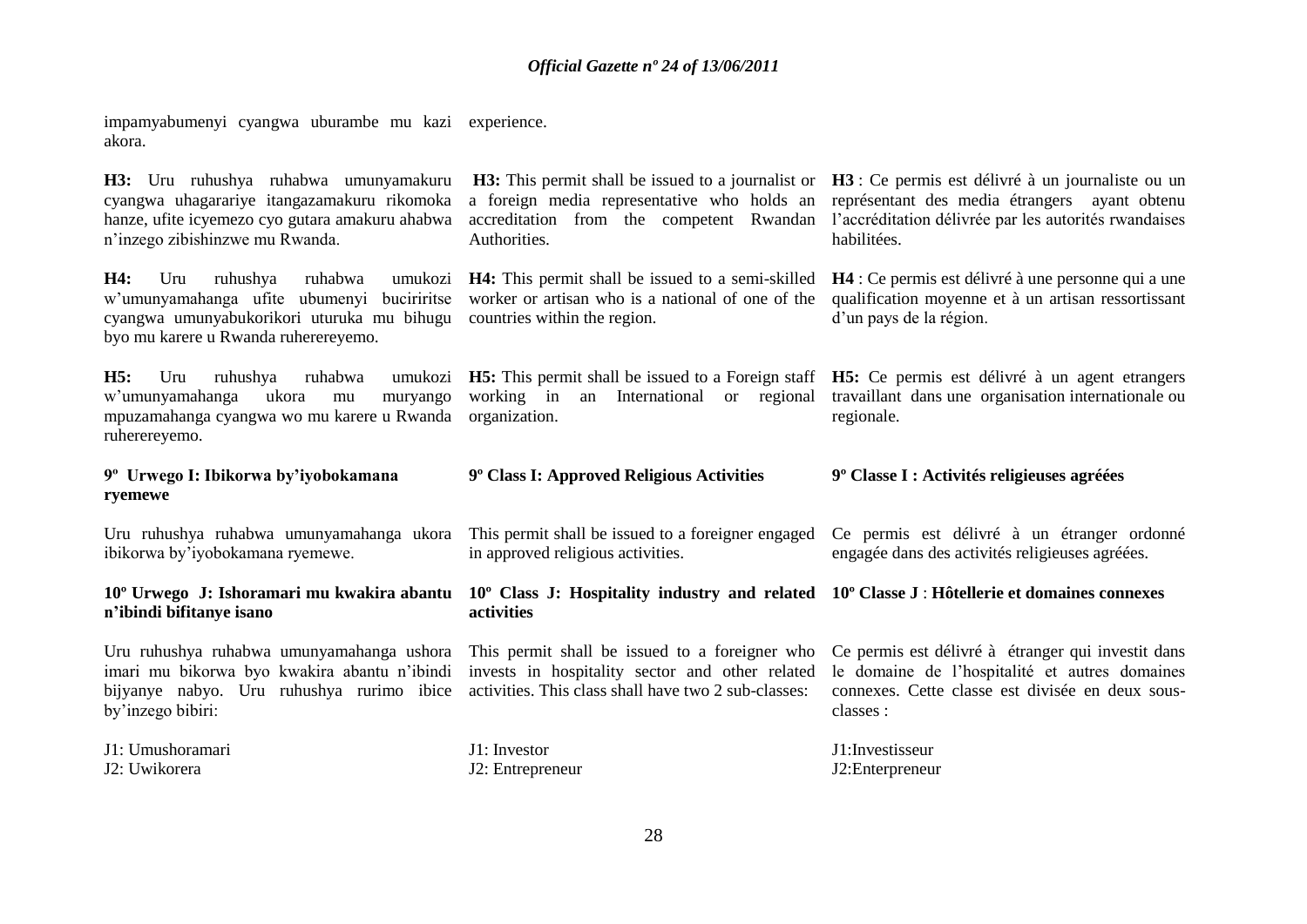### **11º Urwego K: Ufite ubushobozi bwo kwitunga 11º Class K: Person with assured income**

Uru ruhushya ruhabwa umuntu ubona amafaranga This permit shall be issued to a person with amutunga ahagije harimo umuntu uri mu kiruhuko cy"izabukuru udateganya kwaka akazi mu Rwanda nk"uko byateganywa n"urwego rubifitiye be determined by the competent authority. ububasha.

### **12º Urwego M: Uruhushya rwihariye 12º Class M: Dependants pass rw'utunzwe**

Uru ruhushya ruhabwa ugize umuryango wa hafi, This permit shall be issued to a close relative or cyangwa undi ushobora gufatwa nk"ugize umuryango w"umuntu ufite uruhushya rw"igihe giteganyijwe, kidateganyijwe cyangwa umwenegihugu. Uru ruhushya rugabanyijemo be divided into three (3) sub-classes : íbice by"urwego bitatu (3):

**M1**: Uru ruhushya ruhabwa umuntu utunzwe **M1**: This permit shall be issued to a dependant of **M1**: Ce permis est délivré à une personne n"umunyarwanda, rumara imyaka itatu (3) a Rwandan and shall be valid for three (3) years ishobora kongerwa.

kidahoraho, rukamara igihe n"icy"uwasabye uruhushya w"ibanze.

**M3**: Uru ruhushya ruhabwa ugize umuryango wa **M3**: This permit shall be issued to a close relative hafi, undi ushobora gufatwa nk'ugize umuryango b"ufite uruhushya rwo kuba mu Rwanda igihe gihoraho. Uru ruhushya rumara imyaka itatu (3) ishobora kongerwa

assured income including a retired person who does not intend to be employed in Rwanda as may

# any other person who may be considered as family member of temporary resident, permanent resident holders or of a national. This permit shall

renewable.

**M2**: Uru ruhushya ruhabwa umuntu utunzwe **M2**: This permit shall be issued to a dependant of n"umunyamahanga ufite uruhushya rw"igihe a temporary resident holder and shall have the kingana same validity as of the principal applicant.

> or any other person who may be considered as a family member of a holder of Permanent Residence permit. This permit shall have the validity of three (3) years renewable.

#### **11º Classe K: Personne avec un revenu suffisant**

Ce permis est délivré à une personne ayant un revenu sûr de même qu"à une personne en retraite qui n"a pas l"intention d"être employée au Rwanda tel que cela peut être déterminé par l"autorité compétente.

### **12º Classe M: Permis exceptionnel pour personne à charge**

Ce permis est délivré à un proche parent et toute autre personne pouvant être considérée comme membre de famille d"un resident temporaire ou permanent ou d"un Rwandais. Ce permis est divisé en trois (3) sous-classes :

dépendante qui est à charge d"un Rwandais et est valable pour une durée de trois (3) ans renouverable.

**M2**: Ce permis est délivré à une personne dépendante qui est à charge d"un résident temporaire et est valable pour une durée égale à celle du résident.

**M3**: Ce permis est délivré à un proche parent ou à oute autre personne pouvant etre considérée come membre de la famille d"une personne ayant un permis de residence de titre permanent. Ce permit est valable pour une duree de trois (3) ans renouvelable.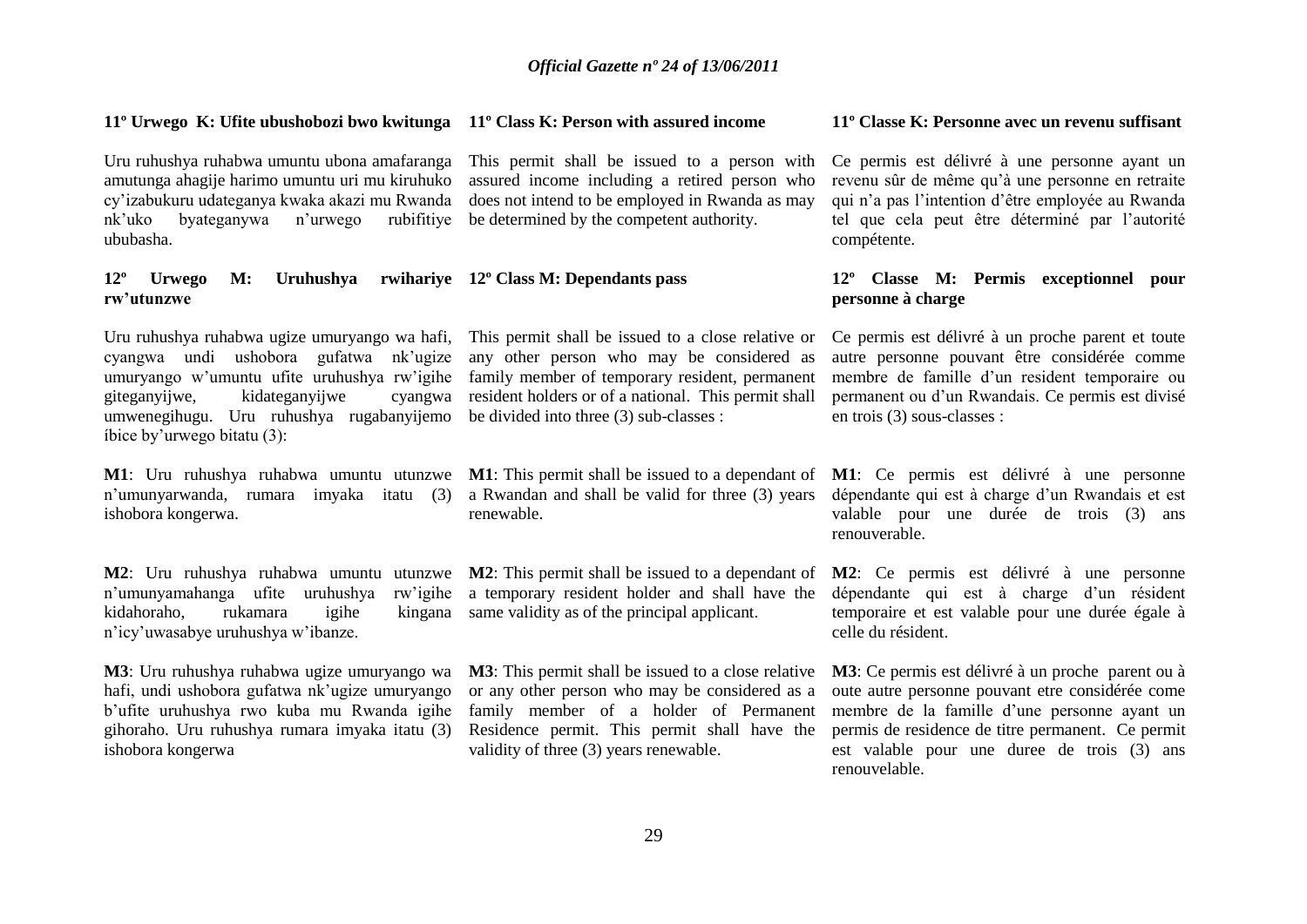#### 13<sup>°</sup> Urwego N: Umunyeshuri, umukozi 13<sup>°</sup>Class N: Student pass, occupational trainee 13<sup>°</sup>Classe N: Etudiant, stagiaire professionnel **wimenyereza akazi**

Uru ruhushya ruhabwa umuntu uri mu Rwanda ku mpamvu zo kwiga cyangwa umukozi wimenyereza akazi. Uru ruhushya rugabanyijemo ibice by"urwego bibiri (2):

**N1:** Uru ruhushya ruhabwa umunyamahanga uri mu Rwanda ku mpamvu zo kwiga. Rumara igihe kingana n"umwaka umwe ushobora kongerwa hakurikijwe uko yemerewe mu wundi mwaka w"amashuri. Rushobora kandi kwitwa uruhushya rwihariye rw"umunyeshuri mu gihe birebana n"Umuryango wa Afurika y"Iburasirazuba.

**N2:** Uru ruhushya ruhabwa umunyamahanga urimo kwimenyereza umwuga cyangwa gukora ubushakashatsi mu rwego rwa kaminuza bigamije kongera ubumenyi mu kazi ke.

### **14º Urwego P: Umukorerabushake n'ukora ari 14º Class P: Voluntary worker and holiday mu kiruhuko**

Uru ruhushya ruhabwa umuntu ukora akazi k"ubukorerabushake mu muryango uri mu Rwanda wagiranye amasezerano na Leta y"u Rwanda. Uru ruhushya ruhabwa kandi umunyeshuri wiga mu kigo cy"amashuri makuru kizwi ushaka gukora mu gihe cy"ibiruhuko cyangwa umunyeshuri ukirangiza kwiga. Uru ruhushya rugabanyijemo íbice by"inzego bibiri (2)

**P1:** Uru ruhushya ruhabwa umuntu ukora akazi k"ubukorerabushake mu muryango uri mu Rwanda bikurikije amasezerano u Rwanda Rwanda through an agreement with the

This permit shall be issued to a person who is in Rwanda for study purposes or occupational trainee. This permit shall be divided into two (2) sub-classes :

**N1**: This permit shall be issued to a foreigner who is in Rwanda for study purpose. Its validity shall be one year renewable in accordance to his/her admission academic calendar. It shall have the same meaning as a student pass in the context of East African Community.

**N2**: This permit shall be issued to a foreigner who undertakes training or academic research with the aim of enhancing his/her skills in his/her present le but de renforcer ses capacités professionnelles. occupation.

# **worker**

This permit shall be issued to a person who undertakes voluntary work in an organization that has a prescribed agreement with the government of Rwanda. The permit shall also be issued to a student of a recognized institution of higher learning working during his/her holidays or a student who has just completed studying. This permit shall be divided into two (2) sub-classes:

**P1:** This permit shall be issued to a person who undertakes voluntary work with an organization in

Ce permis est délivré à toute personne qui est au Rwanda pour des raisons d"études ou stage professionnel. Ce permis est divisé en deux (2) sous-classes:

**N1 :** Ce permis est délivré à un étranger qui est au Rwanda pour des raisons d"études. Il a une validité d"un an renouvelable selon son admission à une nouvelle année académique. Il peut être appelé permis exceptionnel pour étudiant dans le contexte de la Communauté de l"Afrique de l"Est.

**N2 :** Ce permis est délivré à un étranger qui fait son stage ou fait des recherches académiques dans

### **14º Classe P: Employé volontaire et employé de vacances**

Ce permis est délivré à une personne engagée dans un emploi volontaire au sein d"une organisation qui a signé un accord avec l"Etat Rwandais. Il est aussi octroyé à un étudiant en formation auprès d"une institution d"enseignement supérieur reconnue qui veut travailler durant ses vacances ou un étudiant qui vient de terminer ses études. Ce permis est divisé en deux (2) sous-classes :

**P1 :** Ce permis est délivré à une personne engagée dans un emploi volontaire au sein d'une organisation au Rwanda suivant un accord signé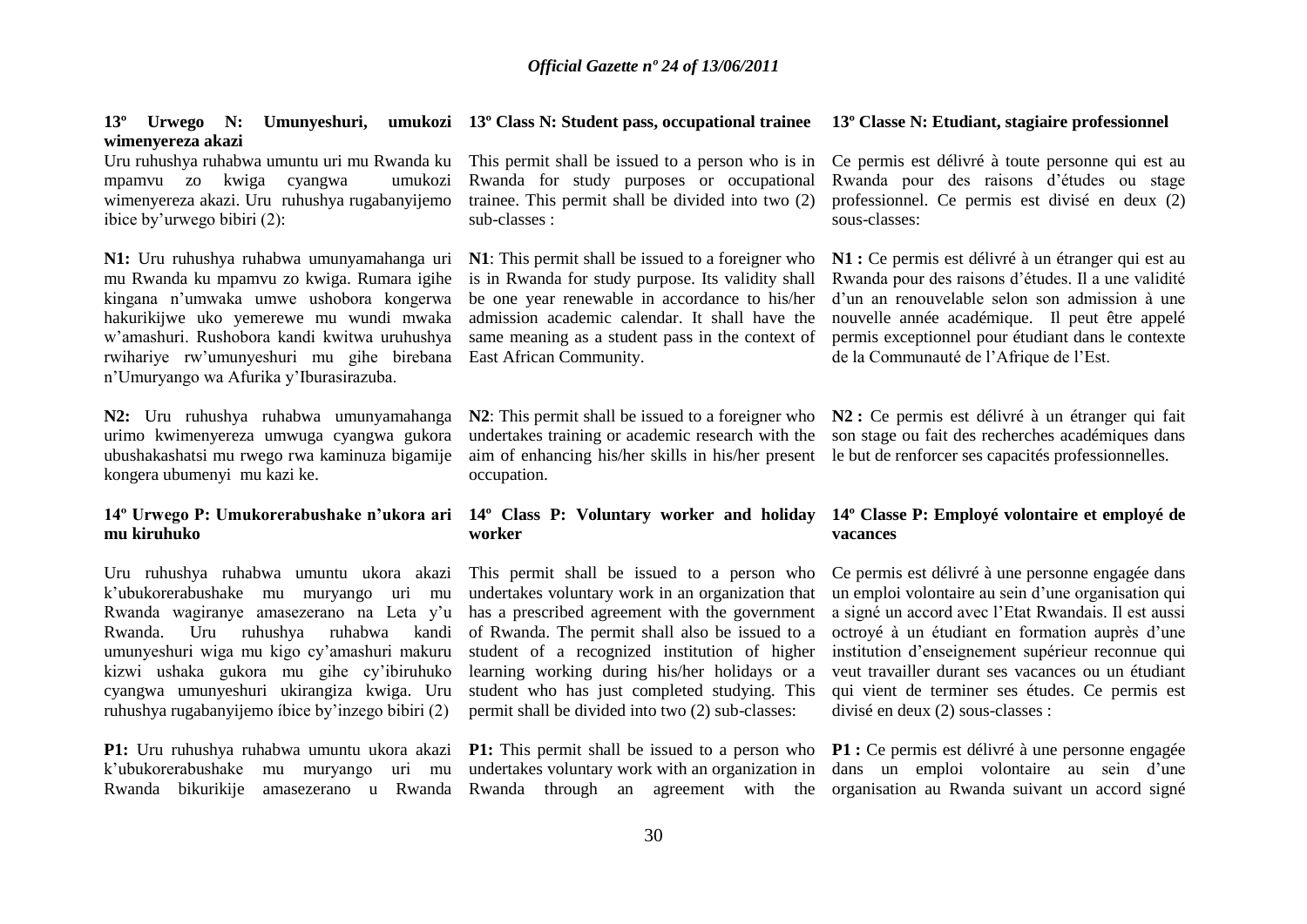| rwagiranye n'igihugu cyangwa undi muryango<br>mpuzamahanga.                                                                                                                                                                   | government of Rwanda or an international entre le Rwanda<br>organization.                                                                                                                                                  | organisation<br>et<br>cette<br>internationale.                                                                                                                                                                                                                                                                                       |
|-------------------------------------------------------------------------------------------------------------------------------------------------------------------------------------------------------------------------------|----------------------------------------------------------------------------------------------------------------------------------------------------------------------------------------------------------------------------|--------------------------------------------------------------------------------------------------------------------------------------------------------------------------------------------------------------------------------------------------------------------------------------------------------------------------------------|
| P2: Uru ruhushya ruhabwa umunyeshuri wiga mu<br>kigo cy'amashuri makuru kizwi cyangwa uje<br>gukora mu Rwanda<br>mu gihe cy'ibiruhuko<br>cyangwa umunyeshuri ukirangiza kwiga. Uru<br>ruhushya rumara igihe kitarenga umwaka. | recognized institution of higher learning working<br>during his/her holidays or a student who has just<br>completed studying. This permit shall have<br>validity of up to one year.                                        | <b>P2:</b> This permit shall be issued to a student of a <b>P2:</b> Ce permis est délivré à un étudiant en<br>formation auprès d'une institution d'enseignement<br>supérieur reconnue durant ses vacances ou un<br>étudiant qui vient de terminer ses études. Ce permis<br>est valable pour une durée ne depassant pas une<br>année. |
| 15° Urwego R: Uruhushya rudasanzwe                                                                                                                                                                                            | 15° Class R: Special pass                                                                                                                                                                                                  | 15° Classe R: Permis spécial                                                                                                                                                                                                                                                                                                         |
| Uru ruhushya ruhabwa umunyamahanga uje<br>gukorera mu Rwanda mu gihe kitarenga iminsi<br>mirongo icyenda (90) cyangwa uwikorera<br>utarabona uruhushya rwo kuba mu Rwanda.                                                    | This pass shall be issued to a foreigner who<br>secures employment for not more than ninety (90)<br>days. It shall also be issued to a worker or a self<br>employed person who has not yet acquired a<br>residence permit. | Ce permis est délivré à un étranger ayant un<br>contrat d'emploi pour une durée n'excédant pas<br>quatre-vingt-dix (90) jours ou un employé<br>independant en quête de permis de séjour.                                                                                                                                             |
|                                                                                                                                                                                                                               |                                                                                                                                                                                                                            |                                                                                                                                                                                                                                                                                                                                      |
| $16^{\circ}$<br>Uruhushya<br>S:<br><b>Urwego</b><br>rw'abaturiye imipaka                                                                                                                                                      | rwihariye 16° Class S: Frontier pass                                                                                                                                                                                       | 16° Classe S : Permis exceptionnel frontalier                                                                                                                                                                                                                                                                                        |
| cyangwa mu gihugu gihana imbibi n'u Rwanda<br>wambuka umupaka kenshi kubera akazi cyangwa reasons of work or business.<br>ibikorwa bindi by'ubucuruzi akora.                                                                  | Uru ruhushya ruhabwa umunyamahanga uturiye This pass shall be issued to a foreigner who<br>imbibi z'u Rwanda, ari utuye mu Rwanda resides along the border area of Rwanda or                                               | Ce permis est délivré aux étrangers qui résident<br>près de la frontière du Rwanda dans une zone<br>bordering country who regulary crosses for frontalière avec le Rwanda et qui traversent<br>régulièrement la frontière pour des raisons de<br>travail ou de commerce.                                                             |
| Uru ruhushya rugabanyijemo ibice by'inzego<br>bibiri $(2)$ :                                                                                                                                                                  | This pass shall be divided into two (2) sub- Ce permis est divisé en deux sous-classes:<br>classes:                                                                                                                        |                                                                                                                                                                                                                                                                                                                                      |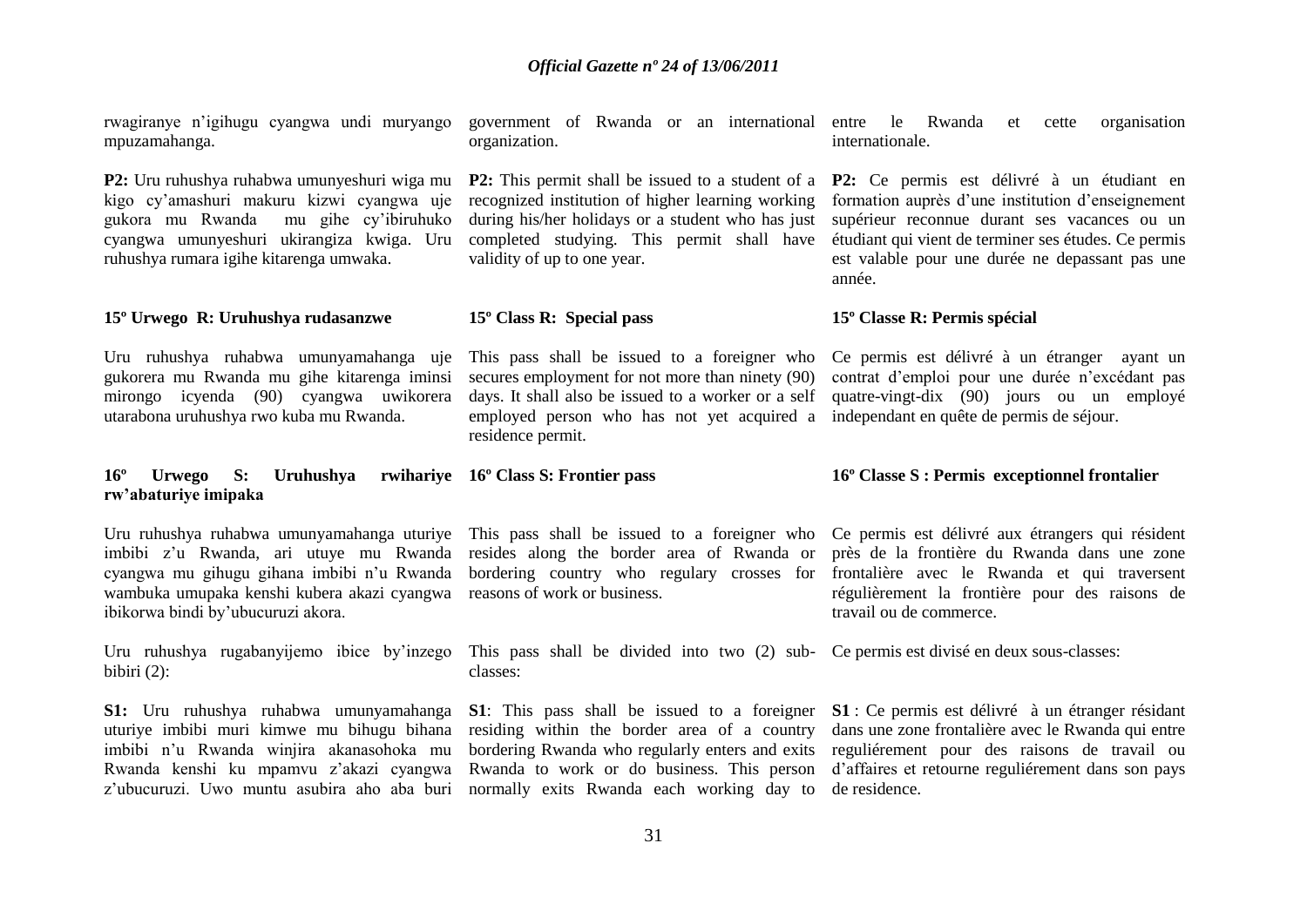| munsi nyuma y'akazi.                                                                                                                                                                        | return to his/her place of residence.                                                                                                                                                                      |                                                                                                                                                                                                                  |
|---------------------------------------------------------------------------------------------------------------------------------------------------------------------------------------------|------------------------------------------------------------------------------------------------------------------------------------------------------------------------------------------------------------|------------------------------------------------------------------------------------------------------------------------------------------------------------------------------------------------------------------|
| S2: Uru ruhushya ruhabwa umunyamahanga uba<br>mu Rwanda hafi y'umupaka, uva kenshi mu<br>Rwanda akajya gukora akazi cyangwa ubucuruzi<br>mu nkengero z'igihugu cy'abaturanyi.               | <b>S2:</b> This pass shall be issued to a foreigner who<br>resides in Rwanda within a frontier region but<br>regularly exits Rwanda to work or do business in<br>a border area of the bordering country.   | S2 : Ce permis est délivré à un étranger qui réside<br>au Rwanda dans une zone frontalière mais en sort<br>régulièrement pour des raisons de travail ou<br>d'affaires.                                           |
| 17° Urwego W: Ikoranabuhanga n'ibikorwa 17° Class W: Information technology and<br>byerekeranye na ryo                                                                                      | related activities                                                                                                                                                                                         | 17° Classe W: Technologie d'information et<br>activités connexes                                                                                                                                                 |
| Uru ruhushya ruhabwa umunyamahanga ushaka<br>gukora ibikorwa by'ikoranabuhanga n'ibikorwa<br>bifitanye isano na byo. Uru<br>ruhushya<br>rugabanyijemo íbice by'inzego bibiri:               | This permit shall be issued to a foreigner who<br>intends to invest in the domain of information<br>technology or other related activities. This class of<br>residence permit shall have two sub-classes:  | Ce permis est délivré à un étranger qui a l'intention<br>d'investir dans le domaine de la technologie de<br>l'information ou dans d'autres activités connexes.<br>Cette classe est divisée en deux sous-classes: |
| W1: Umushoramari                                                                                                                                                                            | W1: Investor                                                                                                                                                                                               | W1:Investisseur                                                                                                                                                                                                  |
| W2: Uwikorera                                                                                                                                                                               | W2: Entrepreneur                                                                                                                                                                                           | W2:Enterpreneur                                                                                                                                                                                                  |
| 18° Urwego X: Ubwikorezi n'ibikoresho                                                                                                                                                       | 18° Class X: Transport and logistics                                                                                                                                                                       | 18° Classe X : Transport et logistique                                                                                                                                                                           |
| Uru ruhushya ruhabwa umunyamahanga ushaka<br>gushora imari mu bikorwa by'ubwikorezi<br>n'ibikoresho n'ibindi bikorwa bifitanye isano na<br>byo. Uru ruhushya rufite ibice by'inzego bibiri: | This permit shall be issued to a foreigner who<br>intends to invest in the domain of transport and<br>logistics or other related activities. This class of<br>residence permit shall have two sub-classes: | Ce permis est délivré à un étranger qui a l'intention<br>d'investir dans de domaine du transport et<br>logistique ou dans des activités connexes. Cette<br>classe est divisée en deux sous-classes:              |
| X1: Umushoramari                                                                                                                                                                            | X1: Investor                                                                                                                                                                                               | X1:Investisseur                                                                                                                                                                                                  |
| X2: Uwikorera                                                                                                                                                                               | X 2: Entrepreneur                                                                                                                                                                                          | X2:Enterpreneur                                                                                                                                                                                                  |
| 19 <sup>°</sup> Urwego Z: Irindi shoramari                                                                                                                                                  | 19° Class Z: Other investments                                                                                                                                                                             | 19° Classe Z: Autres investissements                                                                                                                                                                             |

ibindi bikorwa by'ishoramari mu rundi rwego intends to invest in any other sector of the l'intention d'investir dans un autre secteur de rw'ubukungu rudateganyijwe n'iri teka. Uru economy that is not mentioned in this Order. This l'économie non mentionné dans le présent arrêté.

Uru ruhushya ruhabwa umuntu ushaka gukora This permit shall be issued to a person who Ce permis est délivré à une personne qui a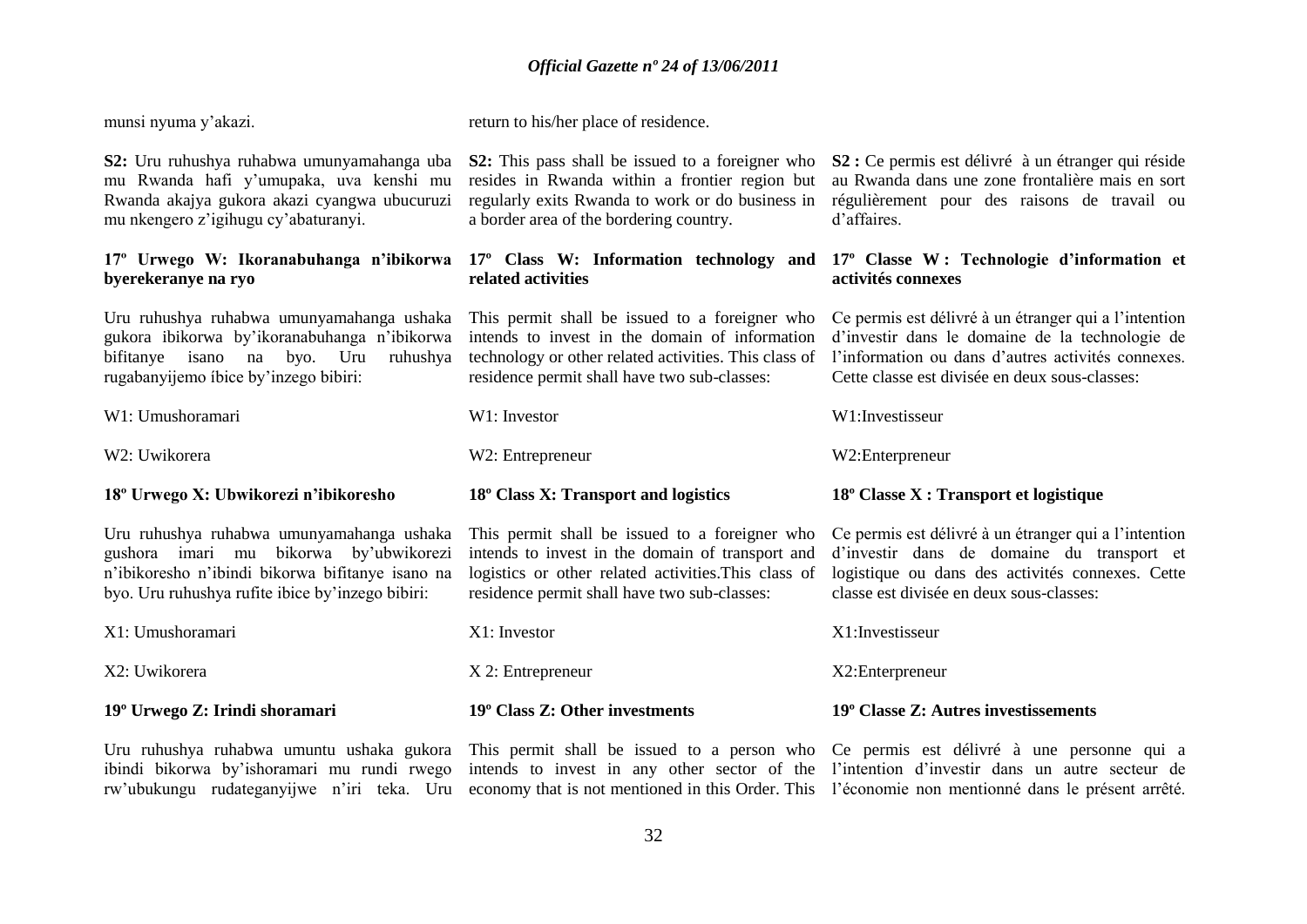| Ingingo ya 5: Uruhushya rwo kuba mu Article 5: Permanent residence permit<br>Rwanda mu gihe kidateganyijwe |                                             | Article 5: Permis de séjour permanent          |
|------------------------------------------------------------------------------------------------------------|---------------------------------------------|------------------------------------------------|
| Z2: Uwikorera                                                                                              | Z2: Entrepreneur                            | Z2: Enterpreneur                               |
| Z1: Umushoramari                                                                                           | $Z1:$ Investor                              | Z1: Investisseur                               |
| ruhushya rugabanyijemo inzego ebyiri:                                                                      | class of permit shall have two sub-classes: | Cette classe est divisée en deux sous-classes: |

kidateganyijwe rutuma umunyamahanga ahaguma igihe kidateganyijwe akora akazi cyangwa afite ibikorwa ku buryo bukurikije amategeko.

Abisabye Ubuyobozi Bukuru kandi hujujwe ibisabwa, uwasabye uru ruhushya aruhabwa mu gihe cy"iminsi mirongo itatu (30) y"akazi uhereye igihe yarusabiye.

Umwana utarageza ku myaka y"ubukure ukibana n"ababyeyi ashobora guhabwa uruhushya rwo kuba mu Rwanda mu gihe kidateganyijwe mu gihe ababyeyi bayihawe. Iyo umwana agejeje ku myaka makumyabiri n"itanu (25) ararwamburwa. Nyuma, ashobora kandi gusaba akanahabwa uruhushya rujyanye n"icyiciro yaba arimo.

Uwashyingiranywe n"umuntu ufite uruhushya rwo kuba mu Rwanda igihe kidateganyijwe ahabwa uruhushya rumara igihe kingana nk"icy"uwo bashyingiranywe.

foreigner to reside in Rwanda permanently in order to work or engage in business in accordance with the law.

Upon submitting the necessary requirements to the Directorate General, the applicant shall be issued with such a permit within thirty (30) working days of application.

A child living with his/her parents who is eligible to a permanent residence permit may be granted permanent residence as the parents. This permit shall be withdrawn when he/she attains twenty five (25) years of age. There after, he/she shall be eligible for any other relevant permit upon application.

permit shall be entitled to a permit valid for the same time period as his/her spouse.

Uruhushya rwo kuba mu Rwanda igihe A permanent residence permit shall enable a Un permis de séjour permanent permet à un étranger de résider au Rwanda de façon permanente en vue de travailler ou de s"engager dans des activités commerciales conformément à la loi.

> Après le dépôt des documents requis à la Direction Générale, e requérant acquiert un tel permis endéans trente (30) jours ouvrables à partir du jour de la demande.

> L"enfant mineur vivant avec ses parents éligibles à un permis de séjour permanent peut acquérir ce permis en même temps que ses parents. A l"âge de ving-cinq (25) ans, ce permis lui est retiré. Il est éligible au permis de tout autre classe quand il en fait la demande.

The spouse of the holder of a permanent residence Le conjoint d"une personne ayant un permis de séjour permanent a droit au permis de même validité que celui de son conjoint.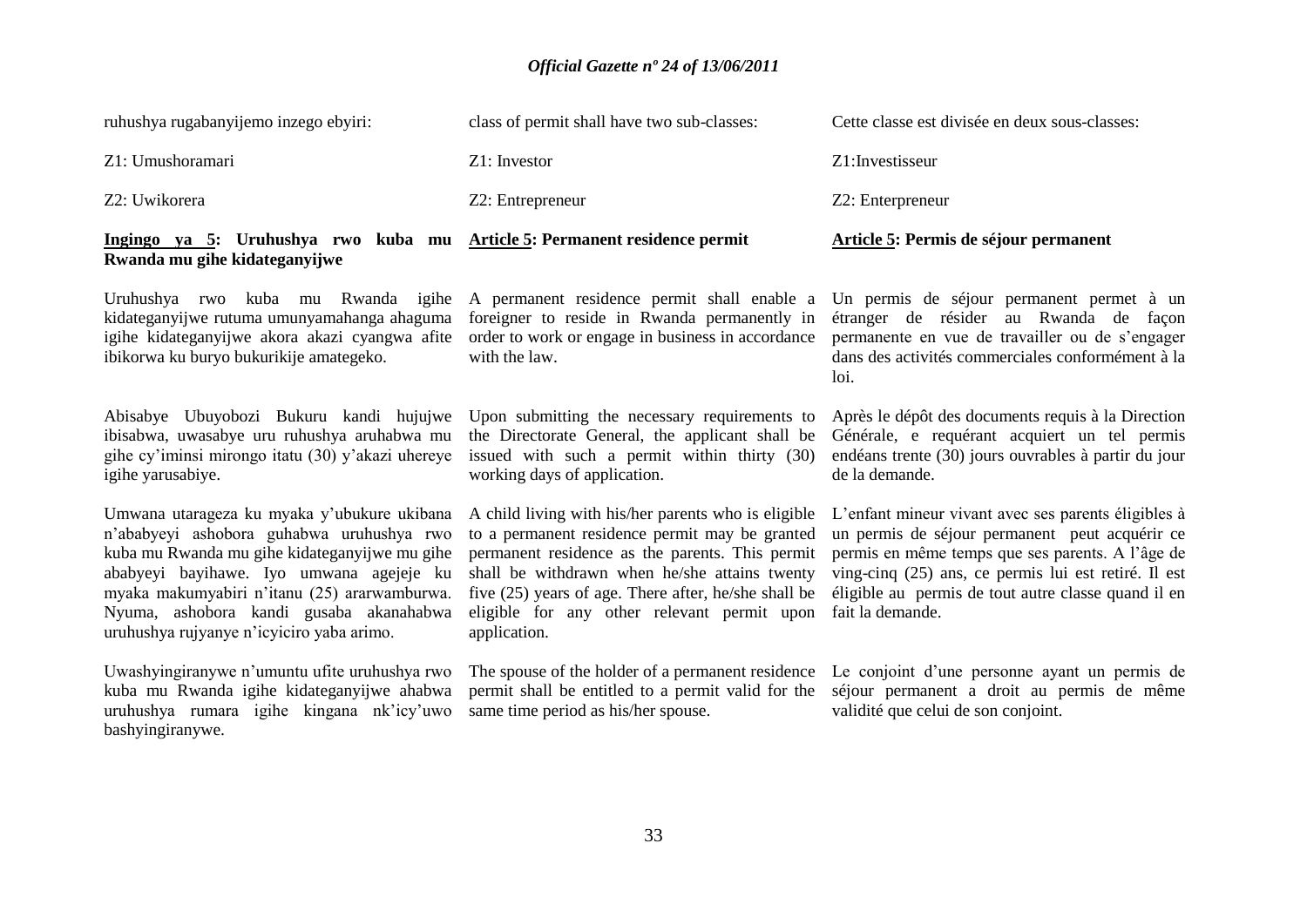| Ingingo ya 6: Inzego z'uruhushya rwo kuba mu<br>Rwanda igihe kidateganyijwe                                                                                                                                                       | Article 6: Classes of permanent residence Article 6: Classification des permis de séjour<br>permits                                                                                                                                                                        | permanents                                                                                                                                                                                                                        |
|-----------------------------------------------------------------------------------------------------------------------------------------------------------------------------------------------------------------------------------|----------------------------------------------------------------------------------------------------------------------------------------------------------------------------------------------------------------------------------------------------------------------------|-----------------------------------------------------------------------------------------------------------------------------------------------------------------------------------------------------------------------------------|
| Uru ruhushya rugizwe n'inzego zikurikira:                                                                                                                                                                                         | This classes of the permanent residence permit Ce permis de séjour est categorisé comme suit:<br>shall be the following:                                                                                                                                                   |                                                                                                                                                                                                                                   |
| 1° Urwego L-1 : Utuye igihe kirenga imyaka 1° Class L-1 : Resident exceeding five years<br>itanu                                                                                                                                  |                                                                                                                                                                                                                                                                            | $1^{\circ}$ Classe L-1 : Résident excédant cinq (5) ans                                                                                                                                                                           |
| Uru<br>rushobora<br>ruhushya<br>Rwanda<br>umunyamahanga wari<br>utuye<br>mu<br>byemewe n'amategeko igihe nibura cy'imyaka<br>itanu (5). Umuyobozi Mukuru asuzuma niba<br>uwarusabye yujuje ibisabwa hakurikijwe uburyo<br>buhari. | guhabwa This permit may be issued to a qualified foreigner<br>who has been a lawful resident for at least a<br>period of five (5) years. Upon application, the<br>Director General shall examine the eligibility of<br>the applicant as determined by prescribed criteria. | Ce permis peut être délivré à un étranger ayant<br>légalement résidé au Rwanda pendant une période<br>d'au moins de cinq (5) ans. Le Directeur Général<br>examine l'éligibilité de sa demande sur base des<br>critères prescrits. |
| 2º Urwego L-2 : Uruhushya rw'umwihariko                                                                                                                                                                                           | $2^{\circ}$ Class L-2 : Exceptional permit                                                                                                                                                                                                                                 | 2° Classe L-2 : Permis exceptionnel                                                                                                                                                                                               |
| Uru ruhushya buhabwa umuntu wagize icyo<br>amarira u Rwanda kidasanzwe cyangwa uwo u<br>Rwanda rufitemo inyungu.                                                                                                                  | This permit shall be issued to a person who makes<br>an exceptional contribution to Rwanda or who is<br>of particular interest to Rwanda.                                                                                                                                  | Ce permis est réservé à une personne ayant apporté<br>une contribution exceptionnelle à l'essor du<br>Rwanda où étant d'un intérêt certain pour le<br>Rwanda.                                                                     |
| Urwego rwa L-3: Abakozi<br>$3^{\circ}$<br>b'amasosiyete mpuzamahanga                                                                                                                                                              | bakuru 3 <sup>°</sup> Class L-3: Key staff of multinational<br>companies                                                                                                                                                                                                   | 3 <sup>°</sup> Classe L-3: Personnel-clé des sociétés<br>multinationales                                                                                                                                                          |
| Uru ruhushya ruhabwa abakozi bakuru b'ibigo<br>mpuzamahanga bikorera mu Rwanda. Ibi bigo ni<br>ibyagaragajwe na Leta y'u Rwanda kuba byagirira<br>igihugu akamaro kadasanzwe.                                                     | This permit shall be issued to key staff of<br>multinational company which is of special interest<br>to Rwanda in case he/she is working in Rwanda.                                                                                                                        | Ce permis est délivré au haut cadre des societés<br>multinationales oeuvrant au Rwanda et qui sont<br>d'un intérêt certain pour le Rwanda.                                                                                        |
| 4° Urwego L-4: Diyasipora                                                                                                                                                                                                         | 4 <sup>°</sup> Class L-4: Diaspora                                                                                                                                                                                                                                         | 4° Classe L-4: Diaspora                                                                                                                                                                                                           |

Uru ruhushya ruhabwa umunyamahanga ufite This permit shall be issued to a foreigner of Ce permis est délivré à un étranger d"origine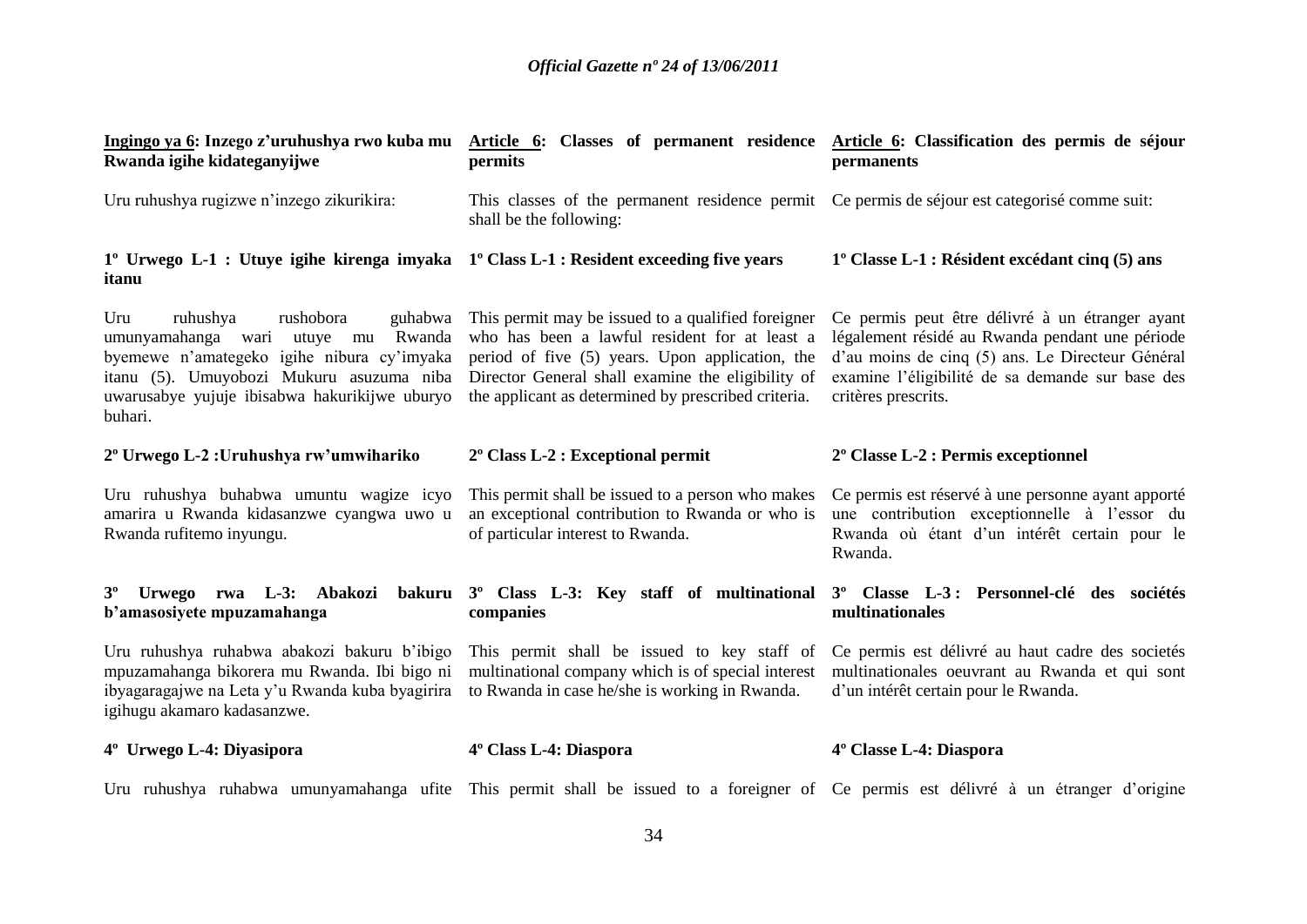| inkomoko y'u Rwanda uba mu gihugu kitemera<br>ubwenegihugu burenze bumwe.                                                                                                                                 | Rwandan origin residing in a country which does<br>not accept dual nationality.                                                                                                     | rwandaise qui réside dans un pays qui ne reconnait<br>pas la double nationalité.                                                                                                           |
|-----------------------------------------------------------------------------------------------------------------------------------------------------------------------------------------------------------|-------------------------------------------------------------------------------------------------------------------------------------------------------------------------------------|--------------------------------------------------------------------------------------------------------------------------------------------------------------------------------------------|
| 5° Urwego L-M: Uwashyingiranywe                                                                                                                                                                           | 5° Class L-M: Spouse                                                                                                                                                                | 5° Classe L-M : Conjoint                                                                                                                                                                   |
| Uru ruhushya ruhabwa uwashyingiranywe n'ufite<br>kuba mu Rwanda igihe<br>uruhushya rwo<br>kidateganyijwe.                                                                                                 | This permit shall be issued to a spouse of the<br>holder of permanent residence permit.                                                                                             | Ce permis est délivré à un (e) conjoint (e) d'un<br>étranger ayant un permis de séjour permanent.                                                                                          |
| 6º Urwego L-C : Umwana                                                                                                                                                                                    | 6° Class L-C: Child                                                                                                                                                                 | 6° Class L-C : Enfant                                                                                                                                                                      |
| Uru ruhushya ruhabwa umwana w'ufite uruhushya<br>rwo kuba mu Rwanda mu gihe kidateganyijwe.<br>Uru ruhushya rukomeza kugira agaciro kugeza<br>umwana yujuje imyaka makumyabiri n'itanu (25)<br>y'ubukure. | This permit shall be issued to a child of the holder<br>of permanent residence permit. The permit shall<br>remain valid until the child attains twenty-five<br>$(25)$ years of age. | Ce permis est délivré à un enfant issu d'un parent<br>qui détient un permis de séjour permanent. Ce<br>permis est valide jusqu'à ce que l'enfant atteigne<br>l'âge de vingt cinq (25) ans. |
| Ingingo ya 7: Ikarita y'umunyamahanga                                                                                                                                                                     | <b>Article 7: Foreigner's identity card</b>                                                                                                                                         | Article 7: Carte d'identité pour étranger                                                                                                                                                  |
| Ni ikarita iranga umunyamahanga uba mu<br>Rwanda. Iyi karita iri mu byiciro bitatu, ari byo:                                                                                                              | This is an identification document issued to a<br>foreigner holding a residence permit. This card<br>shall have three categories, namely:                                           | C'est un document d'identification délivré à un<br>étranger qui a un permis de séjour. Cette carte a<br>trois catégories, à savoir :                                                       |
| ikarita y'umunyamahanga isanzwe;<br>$1^{\circ}$<br>ikarita y'abanyacyubahiro;<br>$2^{\circ}$<br>ikarita y'abaterankunga mu rwego rwa<br>tekiniki.                                                         | $1^{\circ}$ the ordinary card;<br>the diplomatic card;<br>$2^{\circ}$<br>the technical assistant card.<br>$3^\circ$                                                                 | $1^{\circ}$ la carte ordinaire;<br>la carte diplomatique;<br>$2^{\circ}$<br>la carte d'assistance technique.<br>$3^\circ$                                                                  |
| Isaba<br>y'abanyacyubahiro<br>ry'ikarita<br>n'iy'abaterankunga mu rwego rwa tekiniki<br>muri<br>Minisiteri ifite<br>ububanyi<br>rinyuzwa<br>n'amahanga mu nshingano zayo.                                 | Diplomatic and Technical Assistance card shall be<br>issued under the authority of the Ministry in<br>charge of foreign affairs.                                                    | La demande d'une carte diplomatique et d'une<br>carte d'assistance technique est faite à travers le<br>Ministère ayant les Affaires Etrangères dans ses<br>attributions.                   |
| Buyobozi Bukuru.                                                                                                                                                                                          | Ikarita y'umunyamahanga isanzwe isabirwa ku The application for an ordinary foreigner's<br>identity card shall be submitted to the Directorate                                      | La demande de la carte ordinaire pour étranger sera<br>faite auprès de la Direction Générale.                                                                                              |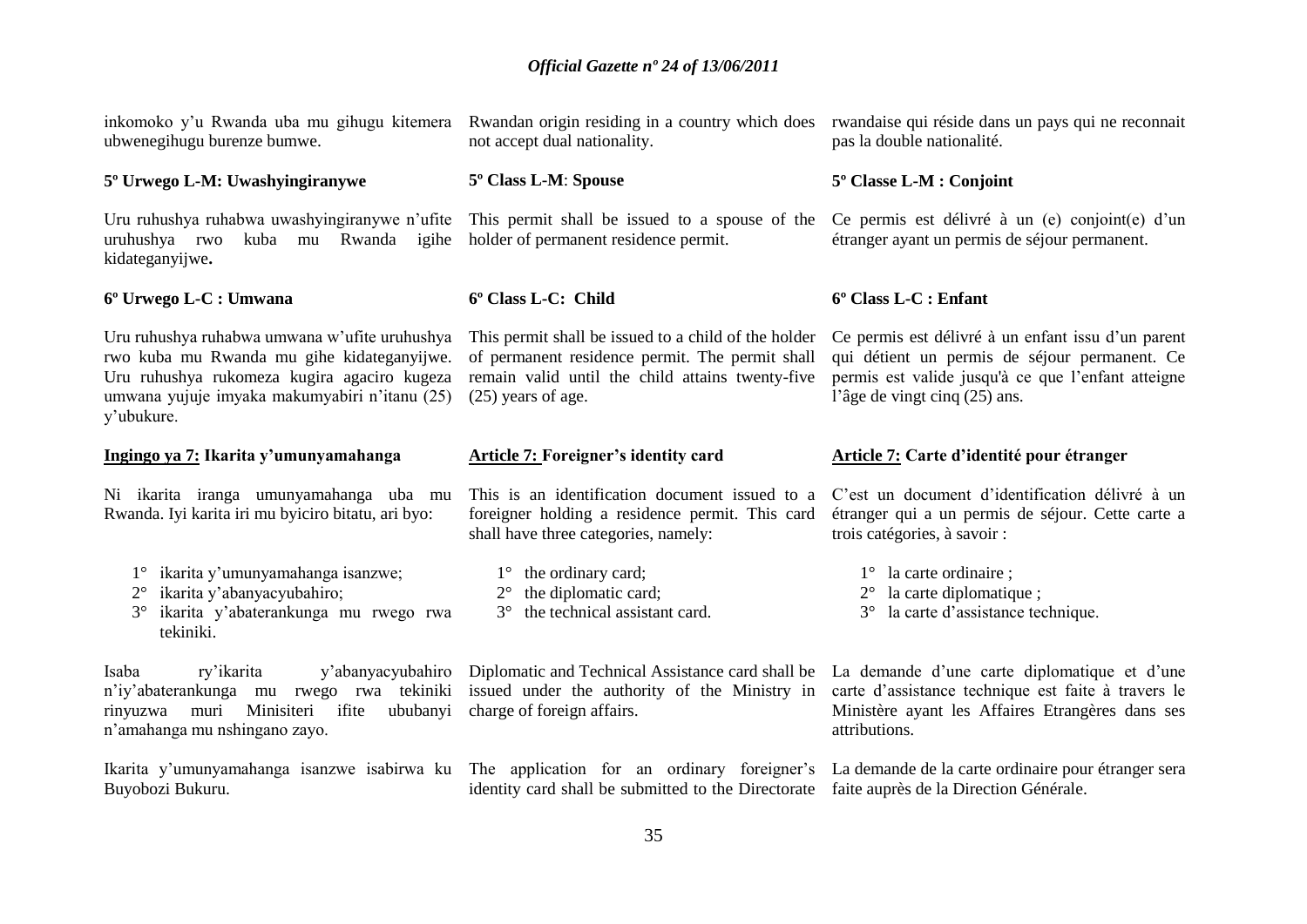General.

Iyi karita imara igihe kingana n"uruhushya rwo kuba mu Rwanda umunyamahanga afite. **Icyiciro cya 2: Ibyiciro bya viza**

### **Ingingo ya 8: Viza yo kwinjira**

Icyiciro cya Viza yo kwinjira gifite inzego eshatu (3) zikurikira:

**1º Urwego V-1: Viza yo kwinjira**: Iyi Viza yo kwinjira ihabwa umunyamahanga ushaka gusura u Rwanda ku mpamvu iyo ariyo yose itari iyo gukora cyangwa ubucuruzi kandi atari umwenegihugu w"igihugu kitishyuzwa viza.

Iyi Viza yo kwinjira ishobora kuba iyo kwinjira inshuro imwe cyangwa nyinshi kandi imara igihe kitarenga iminsi mirongo itatu (30).

Iyi Viza yo kwinjira isabwa binyuze ku murongo wa interineti cyangwa ahandi hagenwa n"Umuyobozi Mukuru.

**2º Urwego V-2: Uruhushya rw'abakozi b'indege cyangwa amato.** Uru ruhushya ruhabwa abakozi b"indege cyangwa amato kandi rutangirwa ku mupaka. Iyi viza imara amasaha 72 ashobora kongerwa rimwe.

**3º Urwego VP**: **Uruhushya rwo gusura:** Uru **3º Class: VP: Visitors Pass**: This visa shall be **3º Classe VP : Visa pour visiteur :** Ce visa pour ruhushya rwo gusura ruhabwa umwenegihugu wo muri kimwe mu bihugu bigize Umuryango

Foreigner's identity card shall have the same validity as the corresponding Residence permit. **Section 2: Categories of visas**

### **Article 8: Entry visa**

(3) classes namely:

**1º Class V-1: Entry visa:** This entry visa shall be issued to a foreigner who intends to visit Rwanda for any purpose other than work or business and is not a citizen of a country with which Rwanda has a visa waiver regime.

This entry visa may be single or multiple entries and shall be valid for a period of not more than 30 days.

This entry visa shall be applied for online or any other place as may be determined by the Director General.

**2º Class V-2: Crew Pass:** This class of visa shall be issued to crew members and shall be obtained at a border post. It shall be valid for 72 hours renewable once.

w'Afurika y'Iburasirazuba, rugatangirwa ku prescribed endorsement on the valid travel l'Est et est-obtenue au-poste-d'entrée en l'apposant issued to a citizen of East African Community partner states obtained at the border post by the pays membre de la Communauté de l"Afrique de

La validité de la carte d"identité pour étranger est la même que celle du permis de séjour d'un étranger. **Section 2: Catégories de visas**

### **Article 8: Visa d'entrée**

This category of entry visa shall consist of three La catégorie du visa d'entrée comporte trois classes à savoir:

> **1º Classe V-1 : Visa d'entrée :** Ce visa d"entrée est délivré à un étranger, non ressortissant d'un pays auquel le visa d"entrée est exempté, qui veut visiter le Rwanda pour une quelconque raison autre que le travail ou affaires.

> Ce visa d"entrée peut être à entrée unique ou multiples et a une validité n"excédant pas trente (30) jours.

> La demande de ce visa d"entrée est faite par voie d"internet ou à un autre endroit déterminé par le Directeur Général.

> **2º Classe V-2 : Membre d'équipage** : Ce visa est octroyé aux membres d"équipage d"aéronefs ou de bateaux. Il est delivré au poste d"entrée pour une durée de 72 heures renouvelable une fois.

mupaka rushyirwa mu rwandiko rw'inzira rufite document. It shall be valid for six months dans un document de voyage valide. Elle a une visiter est octroyé à un citoyen ressortissant d'un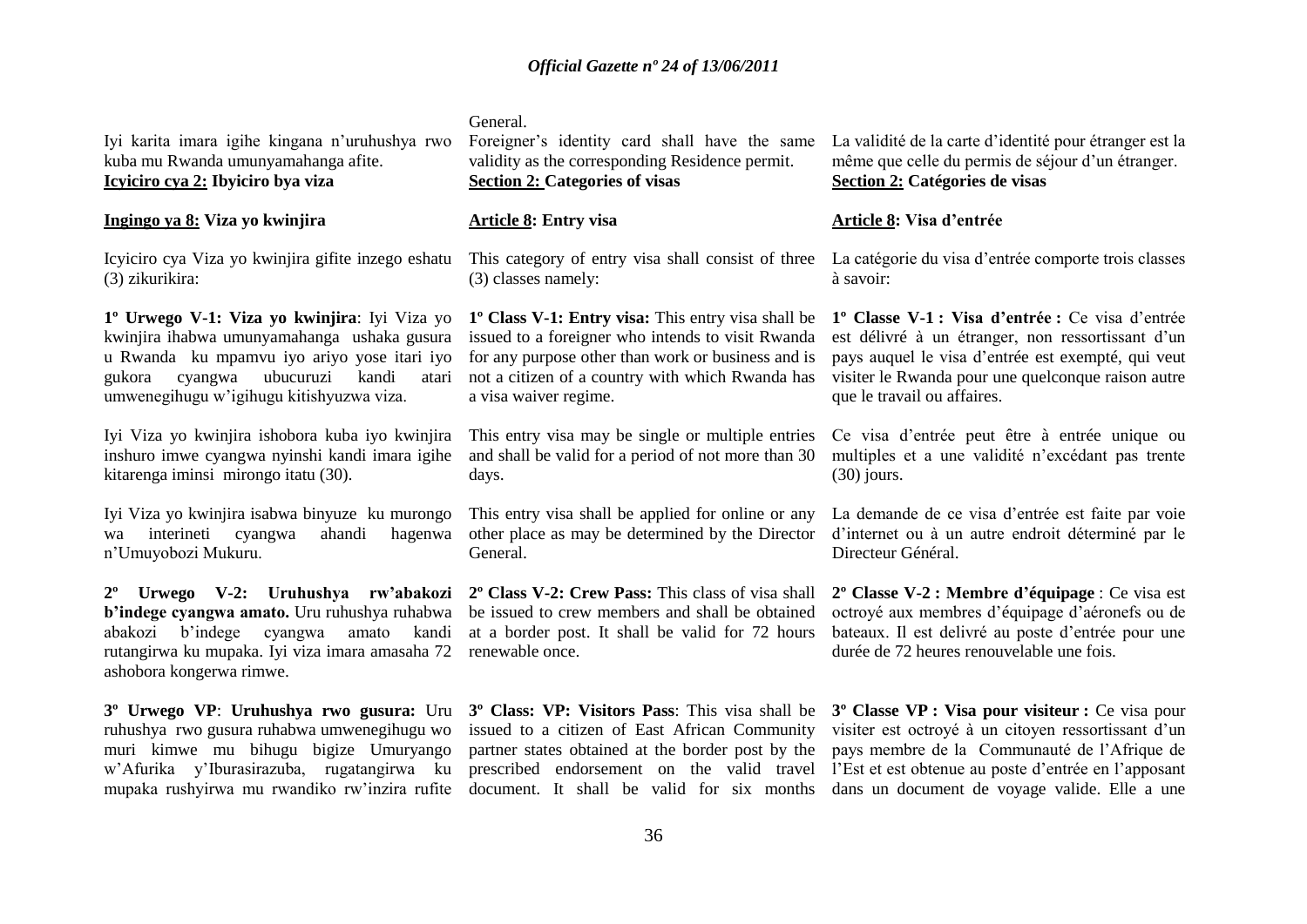agaciro. Rumara amezi atandatu (6) ashobora renewable. kongerwa.

#### **Ingingo ya 9: Viza yo gutambuka**

Icyiciro cya viza yo gutambuka kigizwe n"ubwoko bumwe bwa viza :

**Urwego Q1: Gutambuka:** Iyi viza ihabwa umuntu unyura mu Rwanda mu gihe kitarenze amasaha mirongo irindwi n"abiri (72). Viza yo gutambuka ishobora kongerwa rimwe gusa mu gihe bibaye ngombwa. Icyo gihe hatangwa viza nshya idashobora kurenza amasaha mirongo irindwi n"abiri (72).

Iyi viza isabirwa ku biro bihagarariye u Rwanda mu gihugu usaba atuyemo, ku murongo wa interineti, cyangwa ahandi hose hagenwa n"Umuyoyobozi Mukuru.

Iyi viza ni iyo kwinjira inshuro imwe kandi uyifite ntiyemerewe gukora.

Usaba iyi viza agomba kuba afite inyandiko zemewe zituma yinjira mu kindi gihugu.

#### **Ingingo ya 10: Gusonerwa viza yo gutambuka**

Abanyamahanga bakurikira bafite inyandiko z"inzira zifite agaciro basonerwa viza yo gutambuka:

1° umunyamahanga unyuze ku kibuga cy"indege cy"u Rwanda ariko ari bukomezanye urugendo n"indege

**Article 9**: **Transit visa**

class:

**Class Q1: Transit:** This visa shall be issued to a person on transit in Rwanda for a period not exceeding seventy two hours (72). Transit visa may only be extended once when necessary. In such circumstances a transit visa shall be extended to a period not exceeding seventy two hours (72).

residence, online, or at any other place as may be Directeur Général. determined by the Director General.

shall not be permitted to work.

appropriate documentation for entry to the country of destination.

#### **Article 10: Exemption for a transit visa**

The following foreigners, holding valid travel documents shall be exempted from a transit visa.

1° a foreigner who is on transit through a Rwandan airport but who shall continue his/her journey with the same flight;

validité de six (6) mois renouvelable.

#### **Article 9: Visa de transit**

The category of transit visa shall consist of one La catégorie du visa de transit comporte une seule classe :

> **Class Q1: transit :** Ce visa est octroyé à une personne effectuant un passage de soixante-douze (72) heures au plus au Rwanda : Le visa de transit peut être prorogé une seule fois si nécessaire. Dans de telles circonstances exceptionnelles un nouveau visa de transit est delivré pour une autre durée ne dépassant pas soixante-douze (72) heures.

This visa shall be applied for at Rwandan La demande de ce visa est faite à l"aide de diplomatic mission in the applicant's country of l'internet ou à un autre endroit determiné par le

A transit visa is a single entry visa and the holder C"est un visa d"une seule entrée et son détenteur n"est pas autorisé de travailler.

An applicant of this visa shall be required to have Les demandeurs de ce visa doit avoir des documents appropriés et valides leur permettant d"entrer dans le pays de destination.

#### **Article 10: Exemption de visa de transit**

Les étrangers suivants, munis de passeports valides, sont exemptés du visa de transit:

1° un étranger qui transite par un aéroport rwandais pour continuer son voyage avec le même vol ;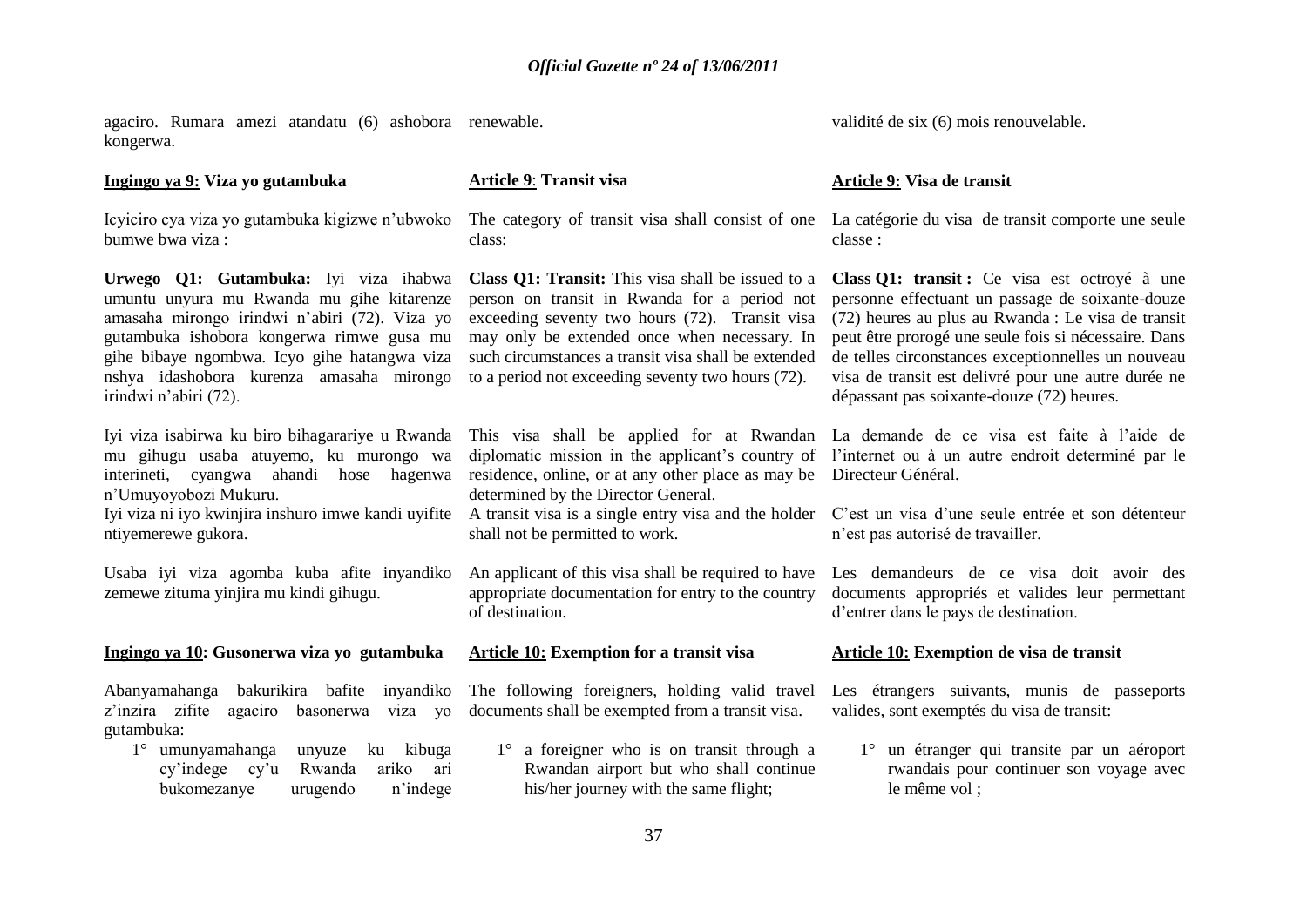ihamugejeje:

2° umunyamahanga utegereje iminsi itarenga itatu (3) ku kibuga cy"indege kugira ngo akomeze n"indi ndege yo kumugeza aho agiye.

Iki gihe gishobora kongerwa n"Umuyobozi Mukuru iyo bibaye ngombwa.

Uko gusonerwa ntikureba umunyamahanga witinza kugenda nkana ku mpamvu ze bwite.

Impamvu zo gutinda zigomba kuba zerekeranye na gahunda y"indege cyangwa imiterere mibi y"ikirere. Uko gusonerwa kugenewe gusa umunyamahanga udafite indege yahita imujyana akaguma ku kibuga cy"indege cyangwa hafi yacyo ategereje indege ya mbere ishobora kuboneka.

Ibiteganywa mu duce 1º na 2º tw"igika cya mbere cy"iyi ngingo bishobora gukurikizwa no kubundi buryo bwo gutwara abantu.

#### **Ingingo ya 11: Viza y'ubukerarugendo**

Viza y"ubukerarugendo ituma umunyamahanga asura u Rwanda ku mpamvu z"ubukerarugendo, gushaka akazi, gusura inshuti kwivuza cyangwa se izindi mpamvu z"igihe gito zitari izo gukora.

Icyiciro cya viza y'ubukerarugendo kigizwe The category of tourist visa shall consist of the La catégorie de visa touristique comporte onze (11) n"inzego cumi n"imwe (11) zikurikira:

2° a foreigner waiting for not more than three (3) days at Rwandan airport for a connecting flight to carry him/her to the next destination.

General where necessary.

This exemption shall not be offered to a foreigner his/her own reasons.

Reasons for delay must relate to the flight Les raisons du retard doivent se rapporter au schedule or to bad weather conditions. This entitlement is exclusively offered to a foreigner who has no direct flight and who shall remain at or near the airport for the first available flight out of Rwanda.

paragraph One of this Article may apply to other means of transport.

#### **Article 11: Tourist visa**

A tourist visa enables a foreigner to visit Rwanda for tourism, seek employment, visit friends, medical treatment or other short term non work purposes.

following eleven (11) classes:

2° un étranger qui doit attendre pendant moins de trois (3) jours à un aéroport rwandais un vol de connection pour l"amener à sa destination.

This period may be extended by the Director Ce temps peut être prolongé par le Directeur Général en cas de nécessité.

who deliberately delays his/her departure for qui retarde délibérément son départ pour des Cette exemption n"est pas accordée à un étranger raisons personnelles.

> programme de vol ou aux mauvaises conditions météorologiques. Ce droit est exclusivement accordé à un étranger n'ayant pas de vol direct qui reste à l'aéroport ou dans ses environs pour le premier vol disponible en provenance du Rwanda.

The provisions of points  $1^{\circ}$  and  $2^{\circ}$  of the Les dispositions des points  $1^{\circ}$  et  $2^{\circ}$  de l'alinéa  $1^{\circ}$ du présent article peuvent s"appliquer aux autres moyens de transport.

#### **Article 11 : Visa touristique**

Le visa touristique permet à un étranger de visiter le Rwanda pour de raisons touristiques, chercher un emploi, visite des amis, subir un traitement médical ou pour toute autre raison de courte durée autre que l"emploi.

classes qui sont: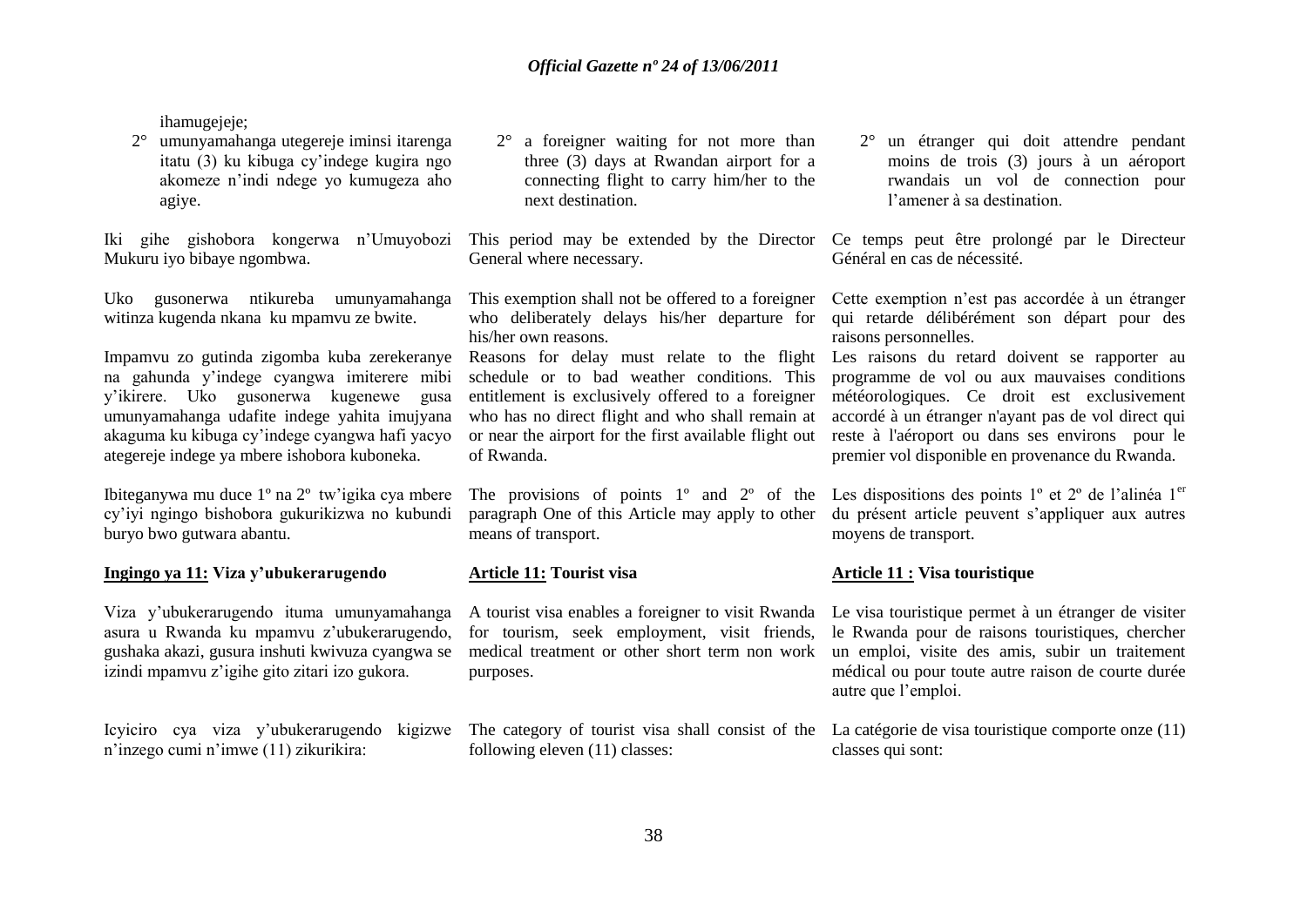| 1° Urwego T1– Ubukerarugendo                                                                                                                                                                                                                                                                      | 1° Class T1-Tourist                                                                                                                                                                                                                                                                                                                                     | $1^\circ$ Classe T1 - Touriste                                                                                                                                                                                                                                                                                                                                                |
|---------------------------------------------------------------------------------------------------------------------------------------------------------------------------------------------------------------------------------------------------------------------------------------------------|---------------------------------------------------------------------------------------------------------------------------------------------------------------------------------------------------------------------------------------------------------------------------------------------------------------------------------------------------------|-------------------------------------------------------------------------------------------------------------------------------------------------------------------------------------------------------------------------------------------------------------------------------------------------------------------------------------------------------------------------------|
| Iyi viza ihabwa umuntu ufite ubwenegihugu<br>bw'igihugu u Rwanda rwasoneye viza yo gusura<br>z'ikiruhuko,<br>ku<br>mpamvu<br>gusura<br>uje<br>ubukerarugendo, kwidagadura cyangwa se indi<br>mpamvu y'igihe gito kitari icyo gukora akazi.                                                        | This visa shall be issued to a person who is a<br>national of a country with which Rwanda has a<br>visa waiver regime visiting for holiday,<br>sightseeing, social or recreational purpose or other<br>short term non-work purpose.                                                                                                                     | Ce visa est octroyé au ressortissant d'un pays avec<br>lequel le Rwanda a un régime d'exonération pour<br>des raisons de vacances, touristique, sociale, de<br>loisir ou pour toute autre raison de courte durée<br>autre que l'emploi.                                                                                                                                       |
| Iyi viza ni iyo kwinjira inshuro nyinshi kandi<br>imara iminsi itarenga mirongo icyenda (90).                                                                                                                                                                                                     | This is a multiple entry visa valid for a period not<br>exceeding ninety (90) days.                                                                                                                                                                                                                                                                     | Ce visa est valable pour des entrées multiples et<br>valide pour une période n'excédant pas quatre-<br>vingt dix $(90)$ jours.                                                                                                                                                                                                                                                |
| 2° Urwego T2– Ubukerarugendo                                                                                                                                                                                                                                                                      | $2^{\circ}$ Class T2– Tourist                                                                                                                                                                                                                                                                                                                           | $2^{\circ}$ Classe T2 – Touriste                                                                                                                                                                                                                                                                                                                                              |
| Iyi viza ihabwa umuntu utari umwenegihugu<br>w'igihugu u Rwanda rwakuriyeho viza yo gusura<br>Rwanda,<br>ku<br>gusura<br>$\mathbf u$<br>mpamvu<br>uje<br>z'ubukerarugendo, z'ikiruhuko, zo kwidagadura<br>cyangwa se indi mpamvu y'igihe gito kitari icyo<br>gukora akazi.                        | This visa shall be issued to a person who is not a<br>national of a country with which Rwanda has a<br>visa waiver regime, to visit for a holiday,<br>sightseeing, social or recreational purpose or other<br>short term non work purpose.                                                                                                              | Ce visa est octroyé au citoyen non ressortissant<br>d'un pays avec lequel le Rwanda a un accord<br>bilatéral de visite pour des raisons de vacances,<br>touristique, sociale, de loisir ou pour toute autre<br>raison de courte durée autre que l'emploi.                                                                                                                     |
| Iyi viza ishobora guhabwa umuntu ufite ubwoko<br>bwa viza T1 mu gihe ashaka kongera iminsi yo<br>kuba mu Rwanda.<br>Iyi viza isabirwa ku biro bihagarariye u Rwanda<br>mu gihugu usaba atuyemo, ku murongo wa<br>interineti, ku Buyobozi Bukuru cyangwa ahadi<br>hose hagenwa n'Umuyobozi Bukuru. | This visa may be issued to a person in possession<br>of class T1 in case he/she wishes to extend his/her<br>stay in Rwanda.<br>This visa shall be applied for at Rwandan<br>diplomatic mission in the applicant's country of<br>residence, online, at the Directorate General or at<br>any other place as may be determined by the<br>Director General. | Ce visa peut être octroyé à une personne en<br>possession du visa Classe T1 qui souhaite<br>prolonger son séjour au Rwanda.<br>La demande de ce visa est faite auprès de la<br>mission diplomatique rwandaise dans le pays de<br>résidence du demandeur, par voie d'internet, à la<br>Direction Générale ou à un autre endroit tel que<br>déterminé par le Directeur Géneral. |
| Iyi visa imara iminsi mirongo cyenda (90)<br>ishobora kongerwa rimwe. Ni iyo kwinjira inshuro<br>nyinshi ariko uyifite ntiyemerewe gukora.                                                                                                                                                        | It shall be valid for a period of ninety (90) days,<br>renewable once. The holder may be allowed<br>multiple entries but not permitted to work                                                                                                                                                                                                          | Sa validité est de quatre-vingt-dix (90) jours<br>renouvelable une fois. C'est un visa d'entrées<br>multiples mais son détenteur n'est pas autorisé de<br>travailler.                                                                                                                                                                                                         |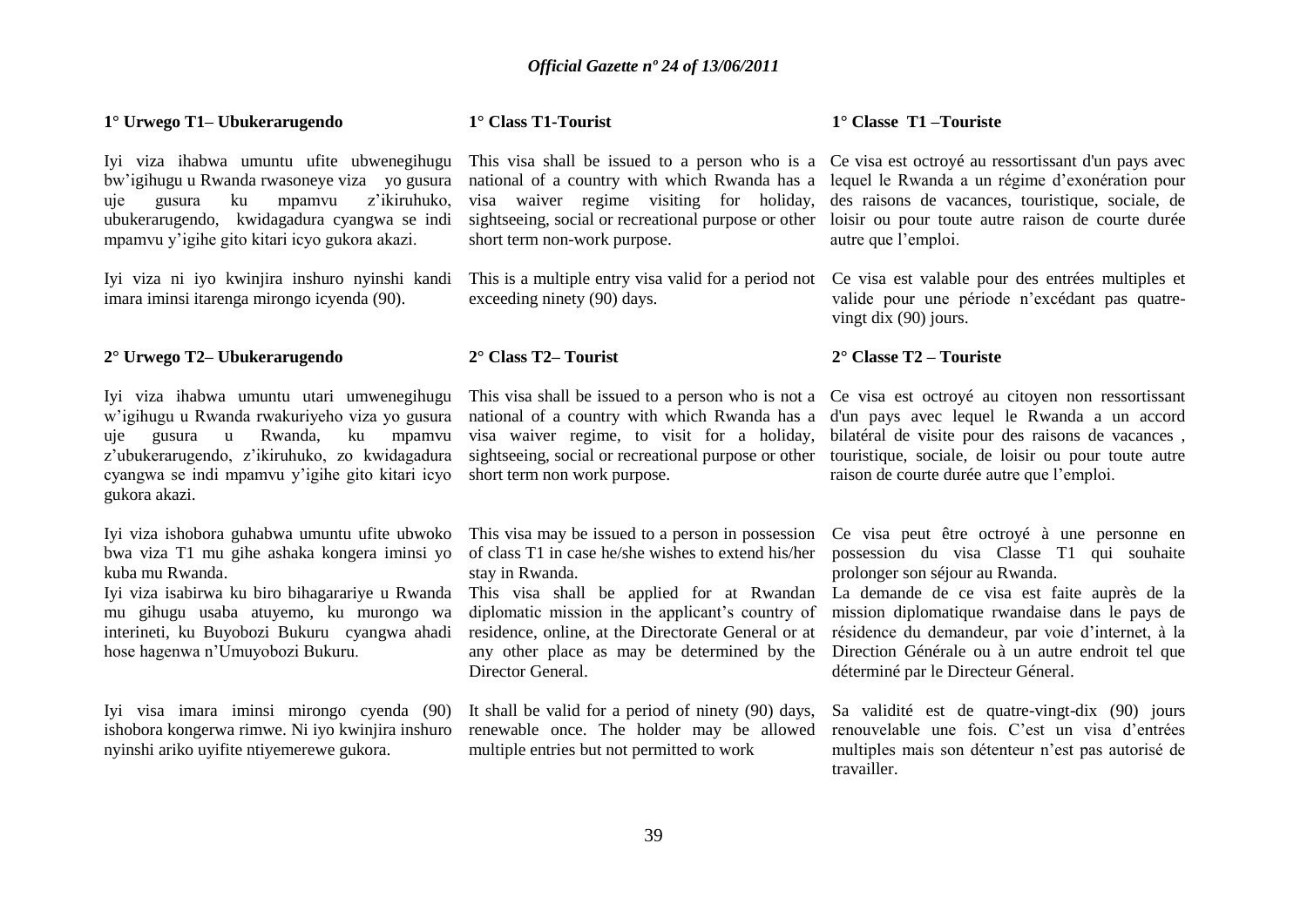| $3^\circ$ Urwego T3 – Umuryango                                                                                                                                               | $3^\circ$ Class T3 – Family                                                                                                                                                                                        | $3^\circ$ Classe T3 – Famille                                                                                                                                                                                                                  |
|-------------------------------------------------------------------------------------------------------------------------------------------------------------------------------|--------------------------------------------------------------------------------------------------------------------------------------------------------------------------------------------------------------------|------------------------------------------------------------------------------------------------------------------------------------------------------------------------------------------------------------------------------------------------|
| Iyi viza ihabwa umuntu wifuza gusura ugize<br>umuryango n'ugize umuryango wa hafi uba mu<br>Rwanda.                                                                           | This visa shall be issued to a person who wishes<br>to visit a family member or a close relative<br>residing in Rwanda.                                                                                            | Ce visa est octroyé à une personne qui désire<br>rendre visite à un membre de famille, ou un proche<br>parent résidant au Rwanda.                                                                                                              |
| Iyi viza isabirwa ku biro bihagarariye u Rwanda<br>mu gihugu usaba atuyemo, ku murongo wa<br>interinet, ku Buyobozi Bukuru cyangwa ahandi<br>hagenwa n'Umuyobozi Mukuru.      | This visa shall be applied for at Rwandan<br>diplomatic mission in the applicant's country of<br>residence, online, at the Directorate General, or<br>other place as may be determined by the Director<br>General. | La demande de ce visa est faite auprès de la<br>mission diplomatique rwandaise dans le pays de<br>résidence, par voie d'internet, à la Direction<br>Générale ou à un autre endroit déterminé par le<br>Directeur Géneral.                      |
| Iyi viza imara iminsi mirongo cyenda (90)<br>ishobora kongerwa<br>inshuro<br>ebyiri.<br>Uyifite<br>kwinjira<br>nyinshi<br>ariko<br>inshuro<br>yemerewe<br>ntiyemerewe gukora. | This visa shall be valid for a period of ninety (90)<br>days, renewable twice. It is a multiple entry visa<br>but the holder shall not be allowed to work.                                                         | Ce visa est valide pour une période de quatre-<br>vingt-dix (90) jours renouvelable deux fois. C'est<br>un visa d'entrées multiples maisson détenteur n'est<br>pas autorisé de travailler.                                                     |
|                                                                                                                                                                               |                                                                                                                                                                                                                    |                                                                                                                                                                                                                                                |
| 4° Urwego T4 – Umudipolomate uje mu kazi                                                                                                                                      | $4^\circ$ Class T4: Official diplomat                                                                                                                                                                              | $4^{\circ}$ Classe T4 – Diplomate en visite officielle                                                                                                                                                                                         |
| Iyi<br>ihabwa<br>viza<br>w'umunyamahanga uje mu Rwanda ku mpamvu<br>z'akazi.                                                                                                  | umudipolomate This visa shall be issued to a diplomat visiting for<br>official purposes.                                                                                                                           | Ce visa est réservé aux diplomates étrangers en<br>visite officielle au Rwanda.                                                                                                                                                                |
| Iyi viza isabirwa ku biro bihagarariye u Rwanda<br>mu gihugu usaba atuyemo, ku Buyobozi Bukuru<br>cyangwa ahandi hagenwa n'Umuyobozi Mukuru.                                  | This visa shall be applied for at Rwandan<br>Diplomatic Mission, at the Directorate General, or<br>at any other place as may be determined by the<br>Director General.                                             | La demande de ce visa est faite auprès de la<br>mission diplomatique rwandaise dans le pays de<br>résidence du demandeur, par voie d'internet, à la<br>Direction Générale ou à un autre endroit tel que<br>déterminé par le Directeur Géneral. |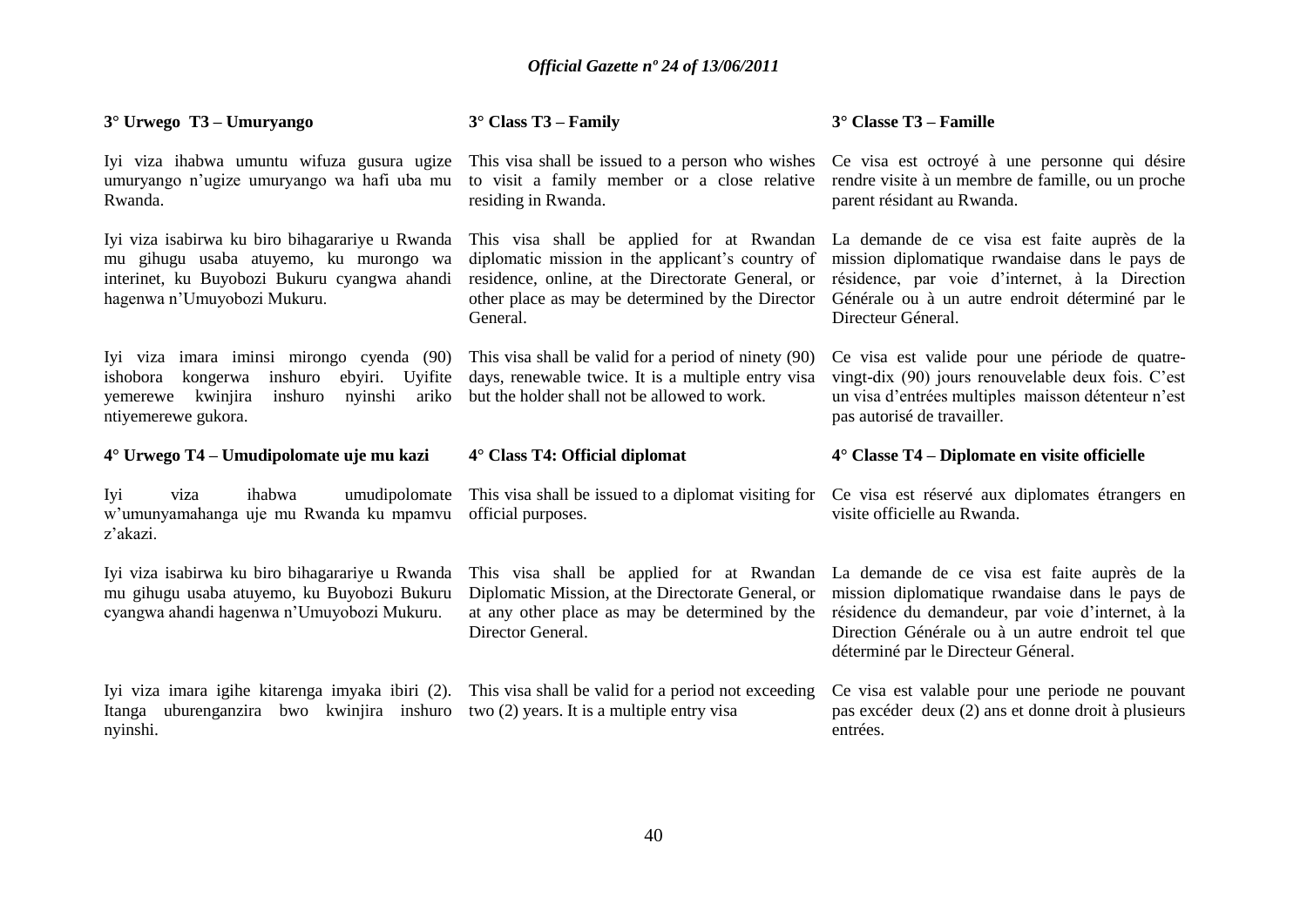| 5° Urwego T5 – Ushaka akazi                                                                                                                                                                                                                      | $5^\circ$ Class T 5- Job search                                                                                                                                                                                                                                                                 | 5° Class T5- Chercheur d'emploi                                                                                                                                                                                                                                                                                  |
|--------------------------------------------------------------------------------------------------------------------------------------------------------------------------------------------------------------------------------------------------|-------------------------------------------------------------------------------------------------------------------------------------------------------------------------------------------------------------------------------------------------------------------------------------------------|------------------------------------------------------------------------------------------------------------------------------------------------------------------------------------------------------------------------------------------------------------------------------------------------------------------|
| Iyi viza ihabwa umukozi ufite ubumenyi<br>kandi uri kurutonde rw'imirimo<br>bukenewe<br>ikenewe uje gushaka akazi mu Rwanda                                                                                                                      | This visa shall be issued to a skilled worker,<br>whose occupation is on the Occupations Demand<br>List seeking employment.                                                                                                                                                                     | Ce visa est octroyé à un travailleur qualifié, le<br>poste d'emploi en forte demande et qui visite le<br>Rwanda en quête d'emploi.                                                                                                                                                                               |
| Iyi viza isabirwa ku biro bihagarariye u Rwanda<br>mu gihugu usaba atuyemo, ku murongo wa<br>interineti, ku Buyobozi Bukuru cyangwa ahandi<br>hagenwa n'Umuyobozi Mukuru. Imara iminsi<br>mirongo cyenda (90) ishobora kongerwa inshuro<br>imwe. | This visa shall be applied for at Rwandan<br>diplomatic mission in the applicant's country of<br>residence, online, at the Directorate General or at<br>any other place as may be determined by the<br>Director General. It shall be valid for a period of<br>ninety (90) days, renewable once. | La demande de ce visa est faite auprès de la<br>mission diplomatique rwandaise dans le pays de<br>résidence du demandeur, par voie d'internet, à la<br>Direction Générale ou à un autre endroit déterminé<br>par le Directeur Général. Sa validité est de quatre-<br>vingt-dix (90) jours renouvelable une fois. |
| Ufite iyi visa yemerewe kwinjira inshuro nyinshi<br>ariko ntiyemerewe gukora                                                                                                                                                                     | It is a multiple entry visa but the holder shall not<br>be allowed to work.                                                                                                                                                                                                                     | C'est un visa aux entrées multiples mais son<br>détenteur n'est pas autorisé de travailler.                                                                                                                                                                                                                      |
| Iyi viza ita agaciro igihe uwayisabye abonye<br>akazi.                                                                                                                                                                                           | This visa shall be invalid when the holder secures<br>employment.                                                                                                                                                                                                                               | Cette classe de visa perd sa validité lorsque le<br>détenteur trouve un emploi.                                                                                                                                                                                                                                  |
| $6^{\circ}$ Urwego T6 – Inama                                                                                                                                                                                                                    | 6° Class T6- Conference                                                                                                                                                                                                                                                                         | 6° Classe T6 - Conférence                                                                                                                                                                                                                                                                                        |
| Iyi viza ihabwa umuntu uje kwitabira inama.                                                                                                                                                                                                      | This visa shall be issued to a person intending to<br>participate in a meeting or conference.                                                                                                                                                                                                   | Ce visa est octroyé à une personne entrant au<br>Rwanda pour participer à une réunion ou une<br>conférence.                                                                                                                                                                                                      |
| Iyi viza isabirwa ku biro bihagarariye u Rwanda<br>mu gihugu usaba atuyemo cyangwa ku murongo<br>wa interineti.                                                                                                                                  | This visa shall be applied at Rwandan Diplomatic<br>Mission in the applicant's country of residence or<br>online.                                                                                                                                                                               | La demande de ce visa est faite auprès de la<br>mission diplomatique rwandaise dans le pays de<br>résidence du demandeur ou par voie d'internet.                                                                                                                                                                 |
| Iyi viza imara igihe kitarenga iminsi mirongo itatu<br>(30).                                                                                                                                                                                     | This visa shall be valid for a period not exceeding<br>thirty (30) days.                                                                                                                                                                                                                        | Sa validité ne peut pas excéder trente (30) jours.                                                                                                                                                                                                                                                               |
| Iyi viza ishobora kuba iyo kwinjira rimwe This visa may be of single or multiple entries but<br>kenshi, kandi uyifite<br>ntiyemerewe<br>cyangwa<br>gukora.                                                                                       | the holder shall not be permitted to work.                                                                                                                                                                                                                                                      | Ce visa est pour unique ou plusieurs entrées mais<br>le detenteur n'est pas autorisé de travailler.                                                                                                                                                                                                              |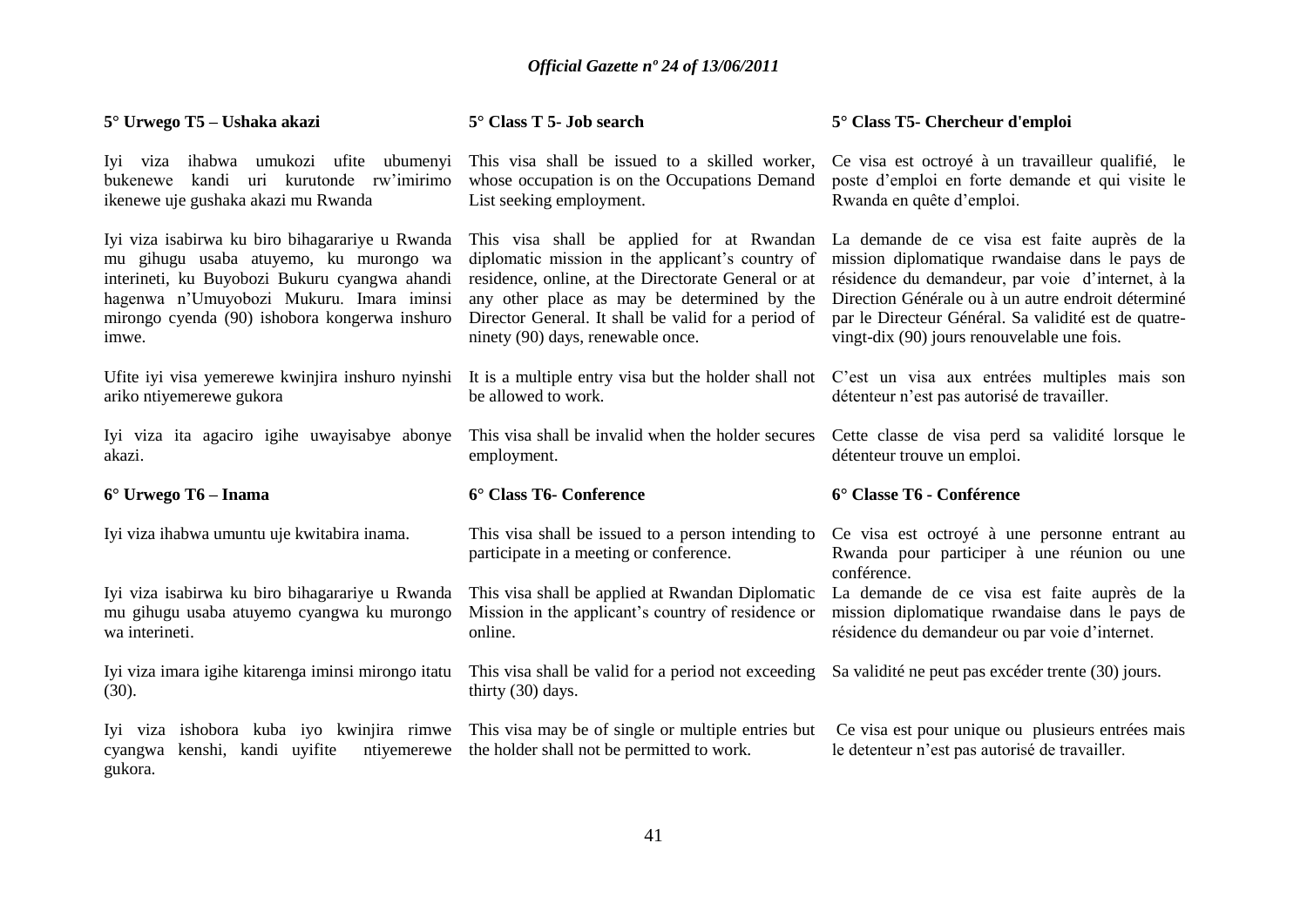#### **7° Urwego T7 – Ubucuruzi**

Iyi viza ihabwa umuntu ushaka aho yashora imari, Rwiyemezamirimo cyangwa Umucuruzi uje mu Rwanda kureba icyo yakora.

Iyi viza isabirwa ku biro bihagarariye u Rwanda mu gihugu usaba atuyemo, ku murongo wa interineti, ku Buyobozi Bukuru cyangwa ahandi hagenwa n"Umuyobozi Mukuru. Imara iminsi mirongo cyenda (90) ishobora kongerwa inshuro imwe.

Ufite iyi visa yemerewe kwinjira inshuro nyinshi ariko ntiyemerewe gukora.

#### **8° Urwego T8 – Kwivuza**

Iyi viza ruhabwa umuntu ukeneye kuza kwivuza cyangwa kwisuzumisha byemejwe n"umuganga wemewe.

Iyi viza isabirwa ku biro bihagarariye u Rwanda mu gihugu usaba atuyemo cyangwa ku murongo wa interineti, ku Buyobozi Bukuru cyangwa ahandi hagenwa n"Umuyobozi Mukuru. Imara iminsi mirongo cyenda (90) ishobora kongerwa.

Ufite iyi visa ashobora kwemererwa kwinjira inshuro nyinshi ariko ntiyemerewe gukora.

Umuntu uherekeje uje kwivuza ahabwa viza A person who accompanies the principal applicant nk"iy"uwivuza.

#### **7° Class T7 – Business**

This visa shall be issued to a prospective investor, entrepreneur or trader to visit and explore business opportunities in Rwanda.

This visa shall be applied for at Rwandan Diplomatic Mission in the applicant's country of residence, online, at the Directorate General, or at any other place as may be determined by the Director General. It shall be valid for a period of ninety (90) days, renewable once.

The holder of this visa shall be allowed multiple entries but shall not be permitted to work.

#### **8° Class T8 - Medical Treatment**

This visa shall be issued to a person who requires medical treatment or consultation confirmed by a recognized medical practitioner.

This visa shall be applied for at Rwanda Diplomatic Mission in the applicant's country of residence, online, at the Directorate General or any other place as may be determined by the Director General. It shall be valid for a period of ninety (90) days, with possibility of extension.

The holder of this visa may be allowed multiple entries but shall not be permitted to work.

shall be issued with the same visa.

#### **7° Classe T7 - Affaires**

Ce visa est octroyé à un investisseur potentiel, à un entrepreneur ou à un commerçant pour visiter et explorer des opportunités d"affaires.

La demande de ce visa est faite auprès de la mission diplomatique rwandaise dans le pays de résidence du demandeur ou par voie d"internet, à la Direction Générale ou à un autre endroit déterminé par le Directeur Général. Sa validité est de quatrevingt-dix (90) jours renouvelable une seule fois.

Le détenteur d'un tel visa a droit à plusieurs entrées mais n"est pas autorisé de travailler.

#### **8° Classe T8 - Traitement médical**

Ce visa est octroyé à une personne qui vient subir un traitement médical ou une consultation sur ordonance médicale.

La demande de ce visa est faite auprès de la mission diplomatique rwandaise dans le pays de résidence du demandeur ou par voie d"internet, à la Direction Générale ou à un autre endroit déterminé par le Directeur Général. Sa validité est de quatrevingt-dix (90) jours renouvelable.

Le détenteur d'un tel visa peut avoir droit à plusieurs entrées mais n"est pas autorisé de travailler.

Le garde-malade bénéficie du même visa que celui octroyé à la personne en cours du traitement médical.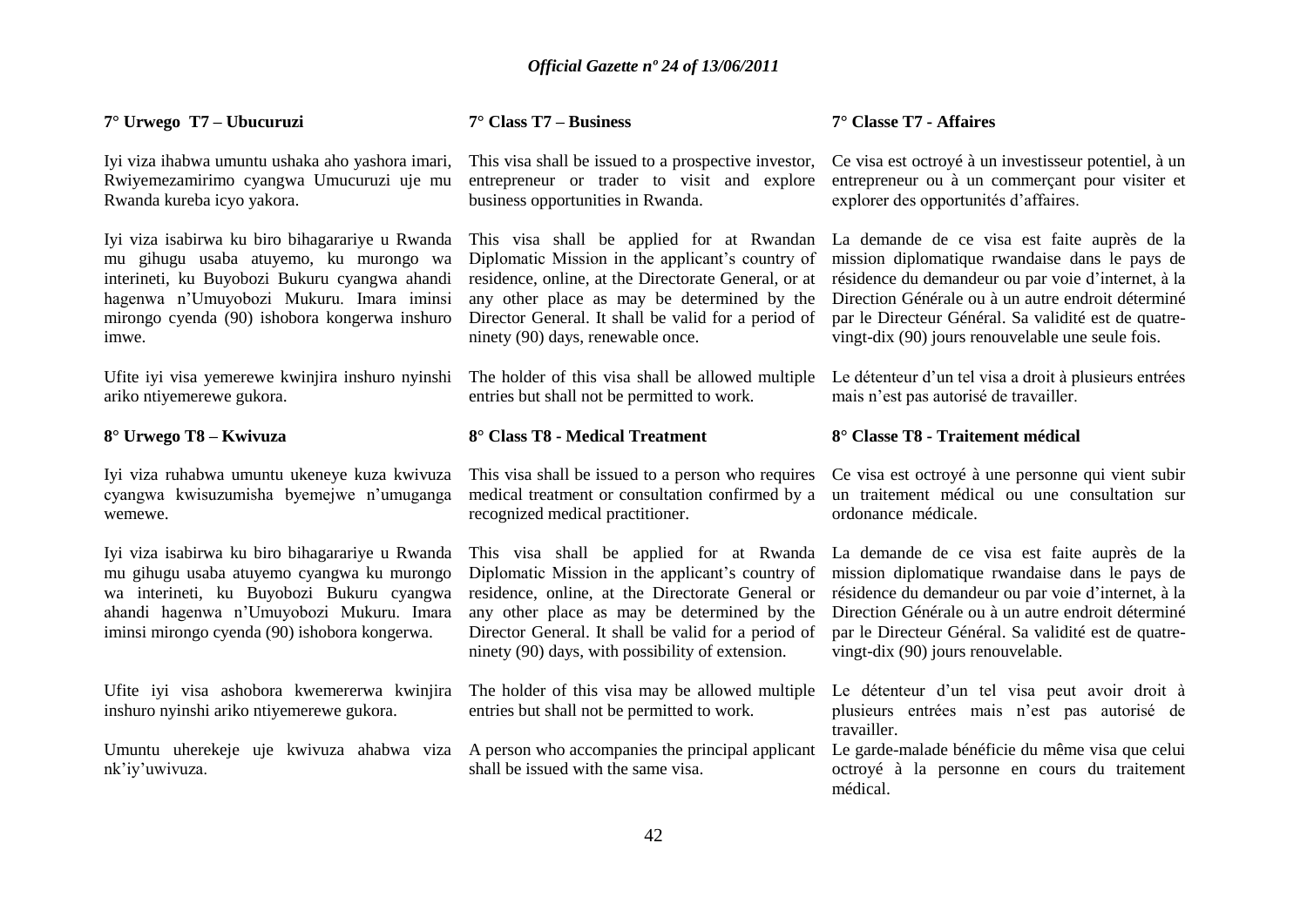#### **9° Urwego T9-itsinda ryabakerarugendo**

Iyi viza ruhabwa umuntu uje gutembera mu Rwanda ari mu itsinda ry"abakerarugendo bari hagati ya bane (4) n"icumi (10).

Iyi viza isabirwa ku biro bihagarariye u Rwanda mu gihugu usaba arimo, ku murongo wa interineti, ku Buyobozi Bukuru cyangwa ahandi hagenwa n"Umuyobozi Mukuru. Imara iminsi mirongo cyenda (90) ishobora kongerwa.

Amakompanyi y"ubukerarugendo ashobora kuyisabira abakerarugendo bagendera mu itsinda.

Ufite iyi viza ashobora kwemererwa kwinjira inshuro nyinshi ariko ntiyemerewe gukora. Ufite iyi viza kandi ntiyemerewe kuyihindura kugira ngo ahabwe uruhushya rwo kuba mu Rwanda.

#### **10° Urwego T10– Ufite ibikorwa by'ubucuruzi 10° Class T10 – Itinerant Business Person mu Rwanda atahatuye**

Iyi viza ihabwa umucuruzi utaba mu Rwanda ariko akaba afite mu gihugu ibikorwa bifatika kandi akeneye kujya aza kenshi gusura ibikorwa bye mu Rwanda.

Iyi viza imara igihe cy"imyaka ibiri (2) kugera ku myaka icumi (10) ishobora kongerwa. Isabirwa ku Buyobozi Bukuru.

Ufite iyi visa yemererwa kwinjira inshuro nyinshi no gukora ibijyanye n"imirimo ye yihariye.

#### **9° Class T9 – Group Tourist**

traveling as a member of a group of four (4) to ten (10) tourists.

This visa shall be applied for at Rwanda Diplomatic Mission in the applicant's country of residence, online, at the Directorate General or any other place as may be determined by the Director General. It shall be valid for a period of ninety (90) days renewable.

Tour companies may apply for the visa on behalf of the tourists who are traveling in a group

The holder of this visa may be allowed multiple entries but shall not be allowed to work and change his/her status to acquire a residence permit.

This visa shall be issued to a business person who does not reside in Rwanda but has significant business activities in the country and needs to regularly visit his/her activities in Rwanda.

This visa shall have validity of two (2) to ten (10) years with possibility of extension. It shall be applied at the Directorate General.

The holder shall be allowed multiple entries and permitted to accomplish his/her specific mission.

#### **9° Classe T9 – Touristes en Groupe**

This visa shall be issued to a person who is Ce visa est octroyé à une personne qui voyage en tant que membre d'un groupe de quatre (4) à dix (10) touristes.

> La demande de ce visa est faite auprès de la mission diplomatique rwandaise dans le pays de résidence du demandeur ou par voie d"internet, à la Direction Général ou à un autre endroit tel que déterminé par le Directeur Général. Sa validité est de quatre-vingt-dix (90) jours renouvelable.

> Des agences de tourisme peuvent demander le visa au nom des touristes qui voyagent en groupe.

> Le détenteur de ce visa peut avoir droit à plusieurs entrées mais n"est pas autorisé de travailler ni de changer la categorie de visa en vue d"obtenir un permis de séjour.

#### **10° Classe T10**– **Homme d'affaires itinérant**

Ce visa est octroyé à un(e) homme/femme d"affaires qui ne réside pas au Rwanda mais y mène des activités commerciales importantes pour lesquelles il/elle effectue un suivi régulier.

Sa validité est de deux (2) à dix (10) ans avec possibilité de prorogation. Ce visa est demandé au siège de la Direction Générale.

Le bénéficiaire est autorisé d"effectuer plusieurs entrées et à accomplir sa mission spécifique.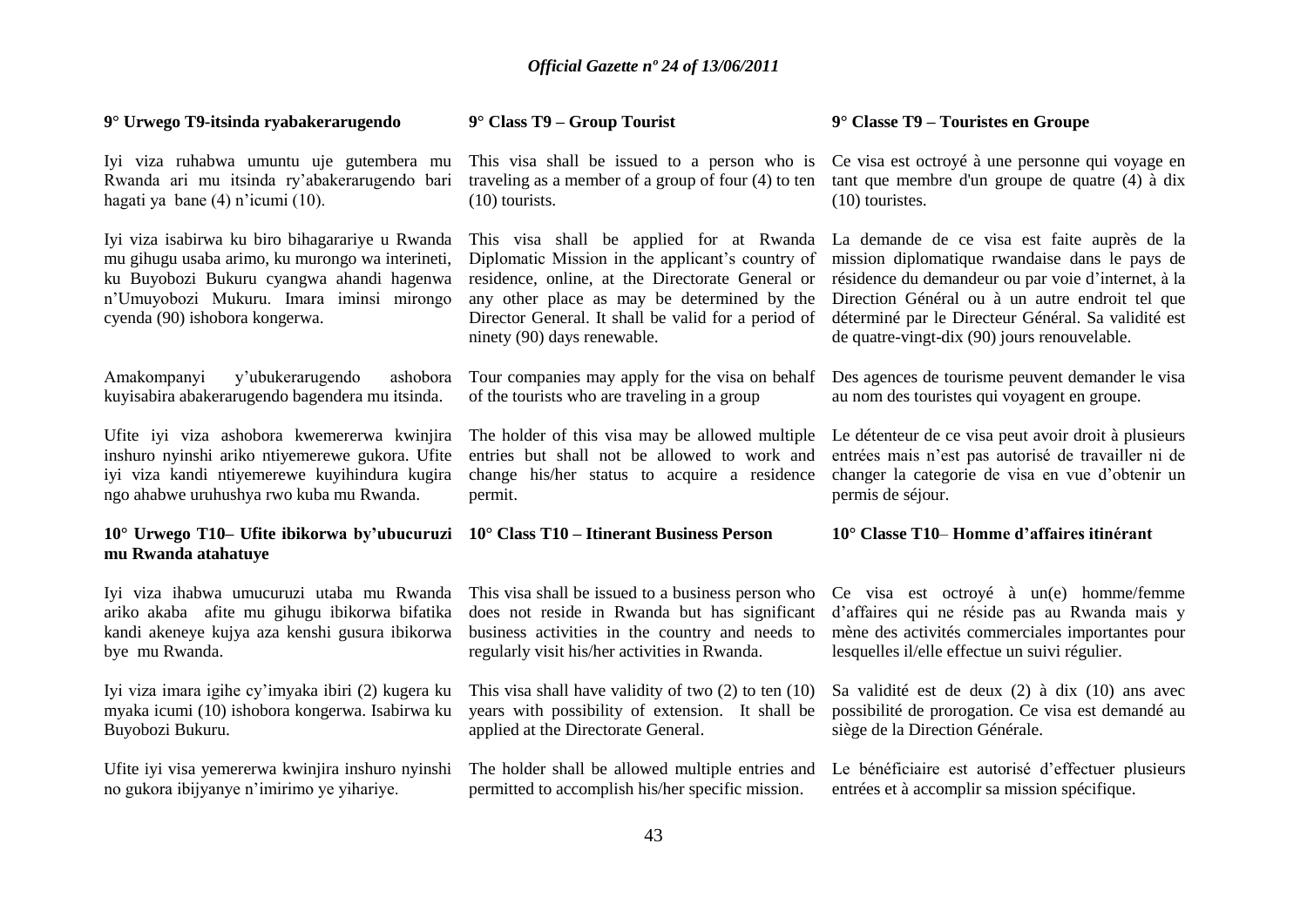| $11^{\circ}$ Urwego T11 – Viza yo kuziba icyuho                                                                                                                                                                                                          | $11^{\circ}$ Class T11- Bridging visa                                                                                                                                                                                                                  | $11^{\circ}$ Classe T11 – Visa intermédiaire                                                                                                                                                                                                                                                                 |
|----------------------------------------------------------------------------------------------------------------------------------------------------------------------------------------------------------------------------------------------------------|--------------------------------------------------------------------------------------------------------------------------------------------------------------------------------------------------------------------------------------------------------|--------------------------------------------------------------------------------------------------------------------------------------------------------------------------------------------------------------------------------------------------------------------------------------------------------------|
| Iyi viza ihabwa umunyamahanga watakaje<br>uburenganzira bwe bwo kuba mu Rwanda.<br>Iyi visa ituma umunyamahanga uyisaba aguma mu<br>Rwanda igihe giteganyijwe mu gihe akitegura<br>kuva mu Rwanda cyangwa atarahabwa uruhushya<br>rujyanye n'icyamuzanye | This visa shall be issued to a foreigner who has<br>lost his/her status of stay in Rwanda.<br>A foreigner shall apply for such a visa to allow<br>him/her stay in Rwanda for a specified period<br>while preparing to leave or apply for a new status. | Ce visa est octroyé à un étranger qui est au Rwanda<br>mais dépourvu de son statut de séjour.<br>Ce visa donne au demandeur étranger le droit de<br>séjourner au Rwanda pour une durée déterminée en<br>se préparant de quitter le Rwanda ou en attendant<br>d'obtenir un permis d'une catégorie sollicitée. |
| Iyi viza isabirwa ku Buyobozi Bukuru cyangwa<br>ahandi hantu hagenwa n'Umuyobozi Mukuru.<br>Uyifite ntiyemerewe gukora.                                                                                                                                  | This visa shall be applied for at the Directorate<br>General or any other place as may be determined<br>by the Director General. The holder shall not be<br>permitted to work.                                                                         | La demande ce visa est faite auprès de la Direction<br>Générale ou à un autre endroit tel que déterminé<br>par le Directeur Général. Son détenteur n'a pas<br>droit de travailler.                                                                                                                           |
| Iyi visa imara igihe kitarenze iminsi mirongo<br>icyenda (90) kandi ita agaciro mu gihe uyifite                                                                                                                                                          | It shall be valid for a period not exceeding ninety<br>(90) days and shall lose its valid upon exit.                                                                                                                                                   | Ce visa est valable pour une période n'excédant<br>pas quatre vingt-dix jours (90) et perd sa vailidité à                                                                                                                                                                                                    |
| asohotse mu gihugu.                                                                                                                                                                                                                                      |                                                                                                                                                                                                                                                        | la sortie du pays par son détenteur.                                                                                                                                                                                                                                                                         |
| Ingingo ya 12: Uburyo bw'itangwa rya viza<br>n'ibindi bijyanye na byo                                                                                                                                                                                    | Article 12: Visa issuance procedures and other<br>related matters                                                                                                                                                                                      | Article 12: Procédures d'octroi des visas et<br>autres aspects y relatifs                                                                                                                                                                                                                                    |
| Gutanga no kongera viza bikorerwa ku Buyobozi<br>Bukuru, ku biro bihagarariye u Rwanda mu<br>mahanga, ku murongo wa interineti cyangwa<br>ahandi hantu hagenwa n'Ubuyobozi Bukuru.                                                                       | Issuance and Extension of a visa shall be done at<br>the Directorate General, Rwandan Foreign<br>Missions, online or any other place as may be<br>determined by the Director General.                                                                  | L'octroi et la prorogation de visa sont effectués à<br>la Direction Générale, auprès des missions<br>diplomatiques du Rwanda, par voie d'internet ou à<br>tout autre endroit déterminé par le Directeur<br>Général.                                                                                          |

Uwahawe viza ntiyemererwa gukora akazi.

The holder of a visa or visitor's pass shall not be Le détenteur du visa n'est pas autorisé de travailler. permitted to work.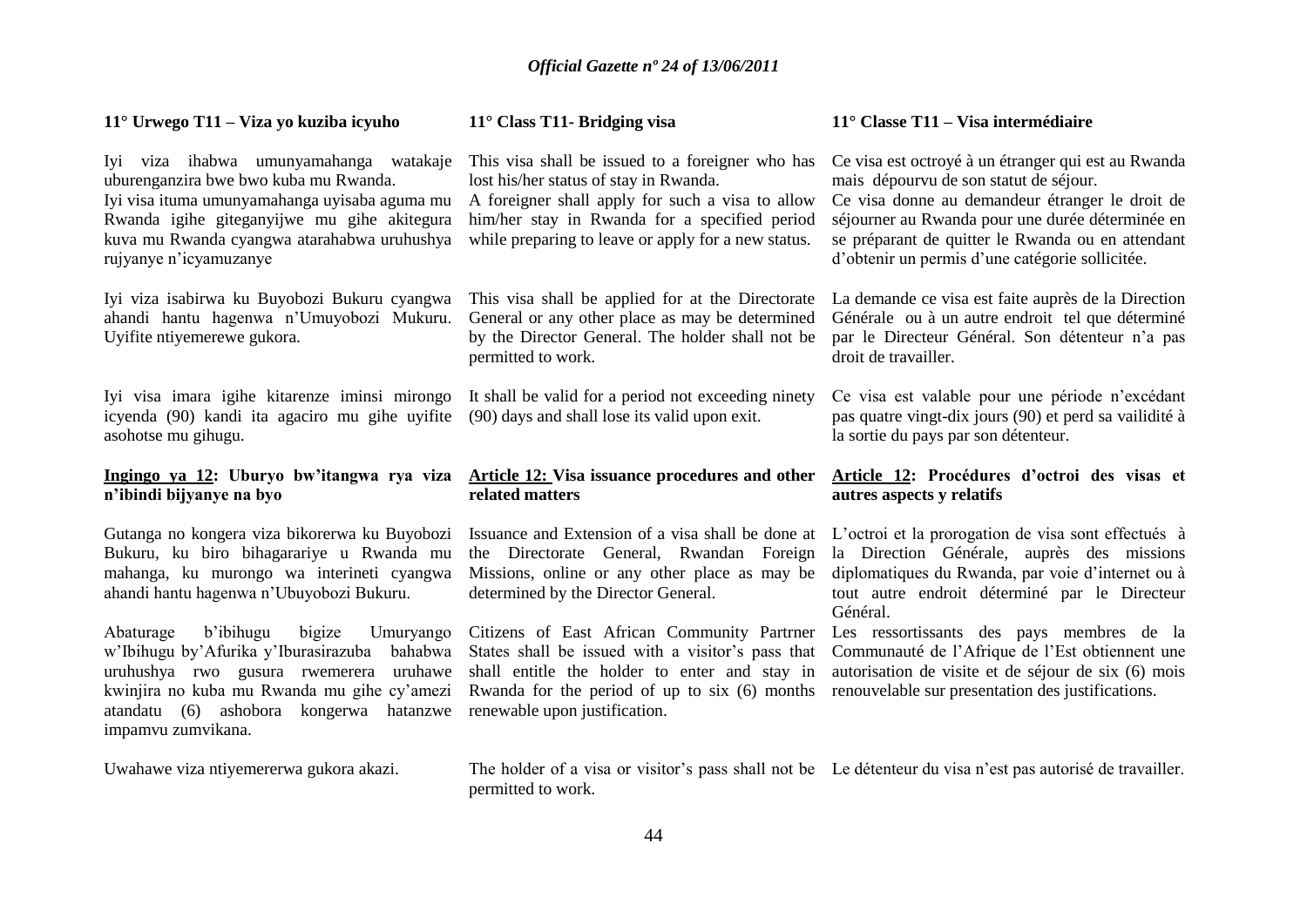| rimwe cyangwa kenshi kandi ikagira n'ikiguzi with a corresponding fee.<br>cyayo.                                                                                                                                                 | Viza ishobora kuba iyo kwinjira no gusohoka A visa may have single or multiple entries each Le visa peut donner droit à une entrée unique ou | des entrées multiples<br>et les<br>frais sont<br>respectivement différents.                                                                                                                                                          |
|----------------------------------------------------------------------------------------------------------------------------------------------------------------------------------------------------------------------------------|----------------------------------------------------------------------------------------------------------------------------------------------|--------------------------------------------------------------------------------------------------------------------------------------------------------------------------------------------------------------------------------------|
| ikiguzi kuri visa/impushya zo kuba mu regime<br><b>Rwanda</b>                                                                                                                                                                    | Ingingo ya 13: Amasezerano yo gusonerana Article 13: Residence permits/Visa fee waiver                                                       | Article 13 : Accord d'exemption de frais de visa<br>ou de permis de séjour                                                                                                                                                           |
| Leta y'u Rwanda ishobora kugirana amasezerano<br>n'igihugu kimwe cyangwa byinshi yo gukuraho<br>cyangwa kutishyuza viza cyangwa uruhushya rwo<br>kuba mu Rwanda.                                                                 | waiver regime between one or more states.                                                                                                    | Rwanda may enter into visa/residence permit Le Rwanda peut signer des accords d'exonération<br>de frais de visa ou de permis de séjour avec un ou<br>plusieurs pays.                                                                 |
| Uku<br>byemezwa<br>gusonerwa<br>y'Abaminisitiri.                                                                                                                                                                                 | n'Inama This waiver shall be approved by the cabinet.                                                                                        | Cette exonération est enterinée par le Conseil des<br>Ministre.                                                                                                                                                                      |
| Ingingo ya 14: Gukora k'ugize umuryango<br>w'umudipolomate                                                                                                                                                                       | Article 14: Working of a family member of a<br>diplomat                                                                                      | Article 14 : Droit de travail pour un membre de<br>la famille d'un diplomate                                                                                                                                                         |
| Ugize umuryango w'umudipolomate ashobora A family member of a holder of diplomat permit<br>kwemererwa gukorera mu Rwanda mu gihe<br>abisabye Umuyobozi Mukuru. Mu gihe akora<br>agengwa n'amategeko agenga umurimo mu<br>Rwanda. | may be allowed to work in Rwanda if he/she<br>applies to the Director General. He/she shall be<br>bound by the existing labour laws.         | Un membre de la famille d'un diplomate peut être<br>autorisé de travailler au Rwanda s'il en fait une<br>demande auprès du Directeur Général. Il doit se<br>conformer à la législation en vigueur régissant le<br>travail au Rwanda. |
| Icyiciro cya 3: Kwamburwa viza cyangwa<br>uruhushya rwo kuba Rwanda                                                                                                                                                              | Section 3: Cancellation of visa or residence                                                                                                 | Section 3: Annulation de visa ou de permis de                                                                                                                                                                                        |
|                                                                                                                                                                                                                                  | permit                                                                                                                                       | séjour                                                                                                                                                                                                                               |
| Ingingo ya 15: Kwamburwa viza cyangwa<br>uruhushya rwo kuba mu Rwanda                                                                                                                                                            | <b>Article 15: Cancellation of a visa or residence</b><br>permit                                                                             | Article 15: Annulation de visa ou de permis de<br>séjour                                                                                                                                                                             |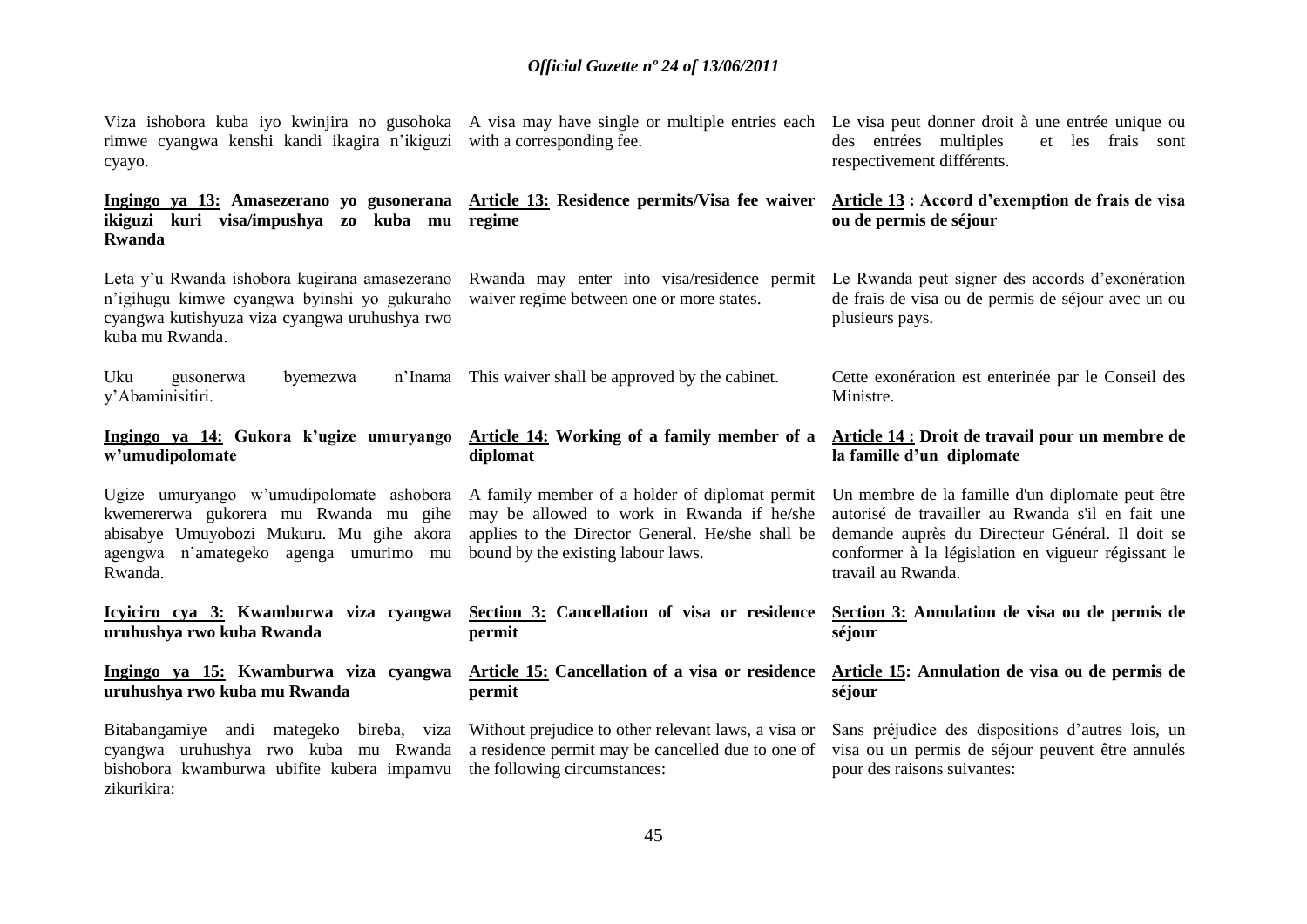- 1° ubifite yabibonye mu buryo bw"uburiganya;
- 2° ubifite akora ibikorwa bitandukanye n"ibyo yaherewe viza cyangwa uruhushya rwo kuba mu Rwanda igihe giteganyijwe;
- 3° umukoresha cyangwa umukozi atacyujuje ibyangombwa byatumye ahabwa urwo ruhushya;
- 4° ubifite abangamiye umutekano w"igihugu, umudendezo rusange cyangwa yarahamwe n"icyaha cyatuma yamburwa visa cyangwa uruhushya rwe rwo kuba mu Rwanda;
- 5° ufite urwo ruhushya yirukanywe mu gihugu.

Iyo umunyamahanga yambuwe uruhushya rwo kuba mu Rwanda n"abo atunze nabo bararwamburwa.

#### **Ingingo ya 16: Kwamburwa uruhushya rwo kuba mu Rwanda igihe kidateganyijwe**

kidateganyijwe rushobora uwaruhawe kubera impamvu zikurikira:

1° uwaruhawe yahamwe na kimwe mu byaha bikomeye nk"uko biteganywa n"amategeko ahana;

- 1° the holder obtained it fraudulently;
- 2° the holder engages in activities contrary to the purpose of his/her visa or temporary residence permit;
- 3° the employer or employee no longer fulfills the conditions required to hold such a permit;
- 4° the holder is a threat to the National Security, Public order or has been convicted of any offence that requires cancellation of permit or visa.
- 5° the holder is deported from Rwanda.

Cancellation of a residence permit leads to cancellation of the same permit held by his/her dependants.

#### **Article 16: Cancellation of a permanent residence permit**

kwamburwa due to the following circumstances:

1° the holder has been convicted of any serious crime as stipulated by the penal code;

- 1° son détenteur les a obtenu frauduleusement ;
- 2° son détenteur s"engage dans des activités contraires à celle qui ont occassionné l"octroi du visa ou de permis de séjour temporaire;
- 3° l"employeur ou l"employé ne remplit plus les conditions requises pour obtention du permis de séjour;
- 4° son détenteur compromet la sécurité nationale, est en violation des lois en vigueur ou a été condanné pour une peine qui nécessite l"annulation du visa ou du permis de séjour;
- 5° son détenteur est expulsé du Rwanda.

L"annulation du permis de séjour entraîne celle des permis de séjour des personnes qui sont à sa charge.

#### **Article 16 : Annulation de permis de séjour permanente**

Uruhushya rwo kuba mu Rwanda igihe A permanent residence permit may be cancelled Un permis de séjour permanent peut être annulé dans les circonstances suivantes:

> 1° son détenteur a été condanné pour crime grave prévu par le Code Pénal ;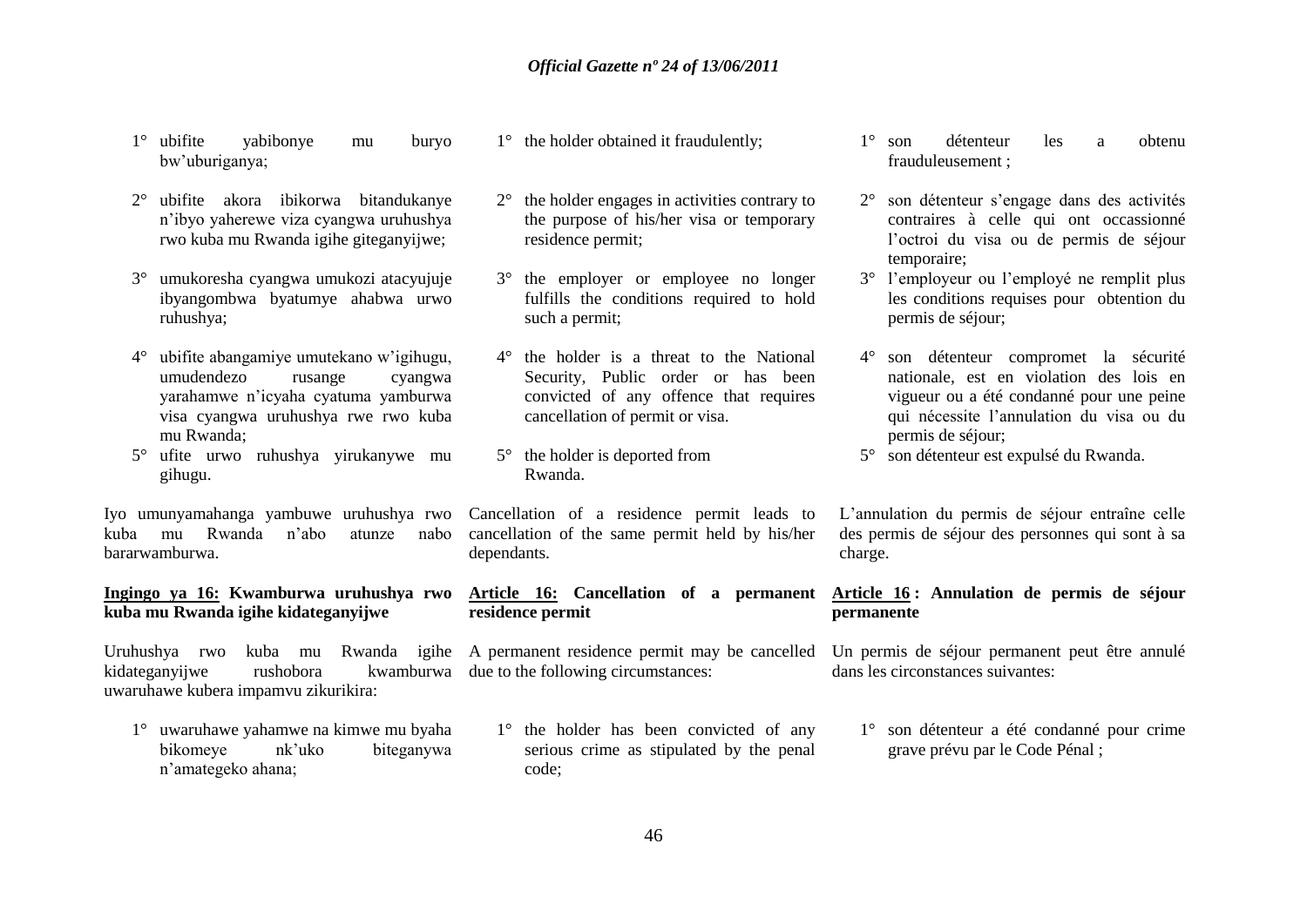- 2° kuba uwaruhawe yaramaze nibura imyaka irenga itatu (3) ikurikirana hanze y"u Rwanda cyeretse iyo:
- yabaga hanze ari mu kazi ka Leta;
- yabaga mu mahanga ahagarariye cyangwa akorera umuntu cyangwa ihuriro ry"abantu batuye mu Rwanda;
- yabaga hanze ari mu kazi k"umuryango mpuzamahanga u Rwanda rurimo;
- ari utunzwe n"umuntu wavuzwe haruguru.

Umuyobozi Mukuru ashobora, kongera igihe cy"uruhushya k"umuntu uvugwa mu gika cya 2 cy"iyi ngingo iyo atanze impamvu igaragara kandi abanje kubisaba.

**UMUTWE WA III : AMABWIRIZA CHAPTER III : RWANDAN TRAVEL Y'ITANGWA RY'INYANDIKO DOCUMENTS ISSUANCE REGULATIONS NYARWANDA Z'INZIRA** 

**Icyiciro cya mbere: Inyandiko z'inzira n'amabwiriza yazo yihariye**

**Ingingo ya 17: Pasiporo isanzwe** 

Pasiporo isanzwe ihabwa buri munyarwanda wese wujuje ibisabwa ikamufasha kujya mu ngendo hanze y"igihugu.

Pasiporo isanzwe imara imyaka itanu (5).

- 2° the holder has been absent from Rwanda for more than three years consecutively except where he/she:
- was residing abroad while in the service of the state.
- was residing abroad while representing or working for a person or an association established in Rwanda.
- was residing abroad while in the service of an international organization of which Rwanda is a member.
- was a dependant of a person referred to above.

Upon showing good cause and upon application, the Director General may extend the period mentioned in paragraph 2 of this Article.

**Section One: Travel documents and respective regulations**

#### **Article 17**: **Ordinary Passport**

An Ordinary Passport shall be issued to any Rwandan who fulfills the necessary requirements to facilitate his/her travels outside the country.

Ordinary passport shall be valid for five (5) years. Le passeport ordinaire a une validité de cinq (5)

- 2° son détenteur a été absent du Rwanda pendant au moins plus de trois (3) années consécutives à moins que :
- il ait résidé à l"étranger au service de l"Etat rwandais ;
- il ait résidé à l'étranger au service d'une personne ou d"une association de personne résidant ou établies au Rwanda
- il ait résidé à l'étranger au service d'une organisation internationale dont le Rwanda est membre ;
- il soit à charge des personnes ci-haut citées.

Le Directeur Général peut proroger la durée du permis de la personne stipulée dans l"alinéa 2 du présent article, sur présentation d"un motif acceptable et d"une demande faite au préalable.

#### **CHAPITRE III : REGLEMENTATION D'EMISSION DE DOCUMENTS RWANDAIS DE VOYAGE**

**Section première: Documents de voyage et leur reglèmentation respective**

#### **Article 17: Passeport ordinaire**

Le passeport ordinaire est délivré à tout citoyen rwandais remplissant les conditions exigées en vue de voyager à l"étranger.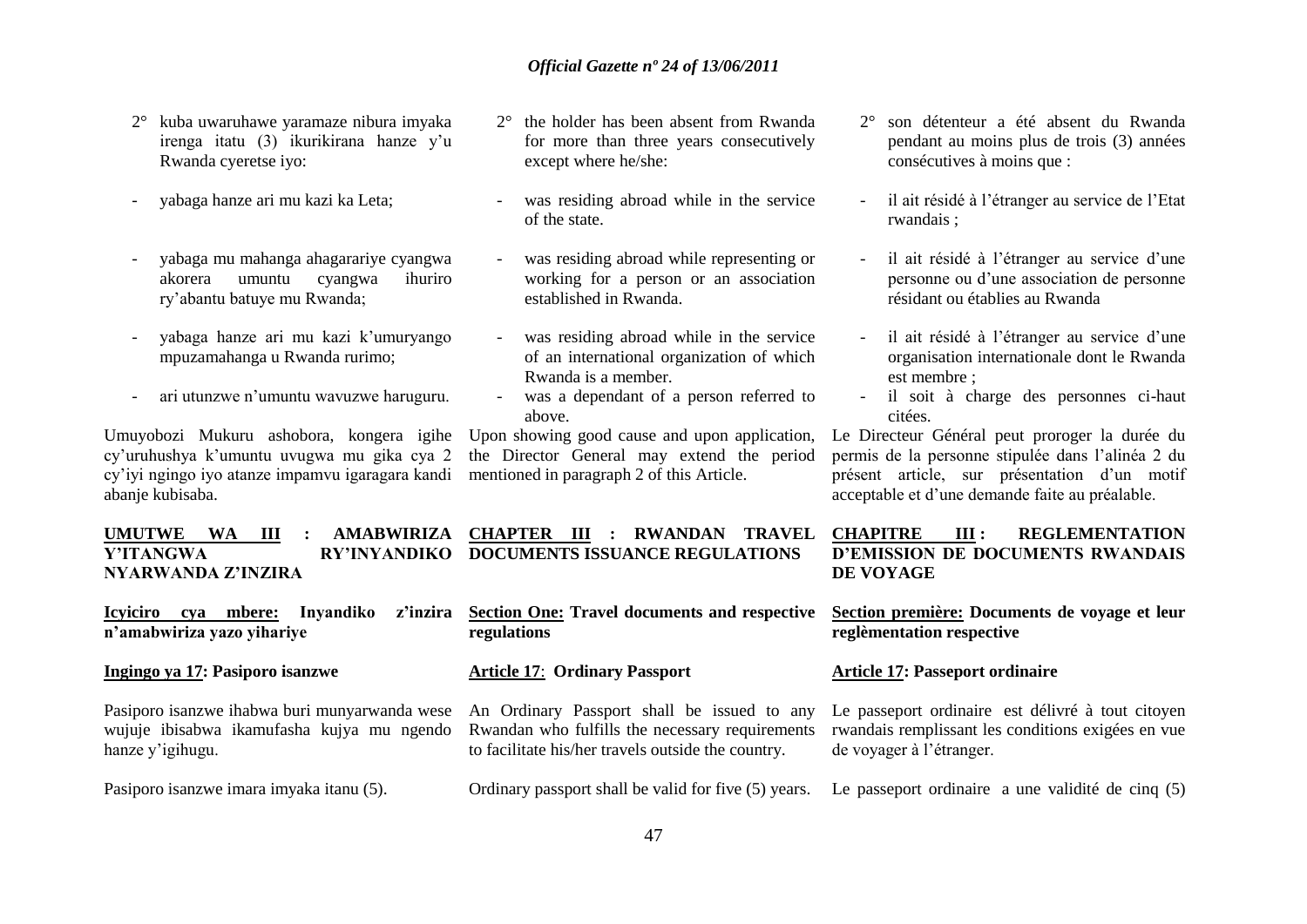ishyikirizwa Ubuyobozi Bukuru cyangwa ibiro shall be submitted to the Directorate General or to byabwo biri mu Karere usaba atuyemo.

Ku muntu utuye hanze y'u Rwanda, isaba rye For a person residing abroad, the application shall rishyikirizwa ibiro bihagarariye u Rwanda bifite be submitted to the Rwandan Diplomatic Mission ububasha mu gihugu usaba atuyemo.

Umunyarwanda utuye mu mahanga mu gihugu u Rwanda rudahagarariwemo, isaba rishyikirizwa Ubuyobozi Bukuru.

#### **Ingingo ya 18: Pasiporo y'abanyacyubahiro**

Iyi pasiporo ihabwa abanyacyubahiro bari mu gihugu cyangwa abahagarariye u Rwanda mu mahanga n"abandi nk"uko biteganywa n"amategeko akurikizwa mu gihugu.

Pasiporo y"abanyacyubahiro imara imyaka itanu (5).

Dosiye isaba ishyikirizwa Ubuyobozi Bukuru cyangwa ikanyuzwa ku biro by"uhagarariye u Rwanda mu mahanga.

#### **Ingingo ya 19: Pasiporo y'akazi**

Pasiporo y'akazi ihabwa abanyarwanda A service passport shall be issued to both Un passeport de service est délivré tant aux n"abanyamahanga bagiye hanze y"u Rwanda mu butumwa bw'igihugu cyangwa

Ku muntu utuye mu Rwanda idosiye isaba For a person residing in Rwanda, the application its office in the District where the applicant resides.

with jurisdictions on his /her country of residence.

For a Rwandan residing abroad where there is no Rwandan diplomatic mission, the application shall be submitted to the Directorate General.

#### **Article 18: Diplomatic Passport**

This passport shall be issued to high ranking officials in the country or those representing Rwanda abroad and others as may be specified by the legislation in force.

five (5) years.

The application of a diplomatic Passport shall be submitted to the Directorate General either directly or through Rwandan Diplomatic Mission.

#### **Article 19: Service passport**

nationals and non-nationals who are traveling nationaux qu"aux non nationaux voyageant pour

#### ans.

Pour une personne résidant au Rwanda, la demande est introduite auprès de la Direction Générale ou au bureau d"immigration se trouvant dans le District de résidence du demandeur.

Pour une personne résidant à l"étranger, la demande est introduite auprès de la Mission Diplomatique du Rwanda dans son pays de résidence.

Pour un Rwandais résidant à l"étranger où il n"y a pas de mission diplomatique du Rwanda, la demande est adressée à la Direction Générale.

#### **Article 18: Passeport diplomatique**

Le passeport diplomatique est délivré aux hautes autorités du pays, à des diplomates rwandais et d"autres personnalités tel que déterminées par la législation en vigueur.

A diplomatic passport shall have the validity of Le passeport diplomatique a une validité de cinq (5) ans.

> La demande d'un passeport diplomatique est adressée soit directement à la Direction Générale ou à l"intermédiare de la mission diplomatique du Rwanda à l"étranger.

#### **Article 19: Passeport de Service**

abroad on national duty or Rwandans working as des raisons de service officiel ou au Rwandais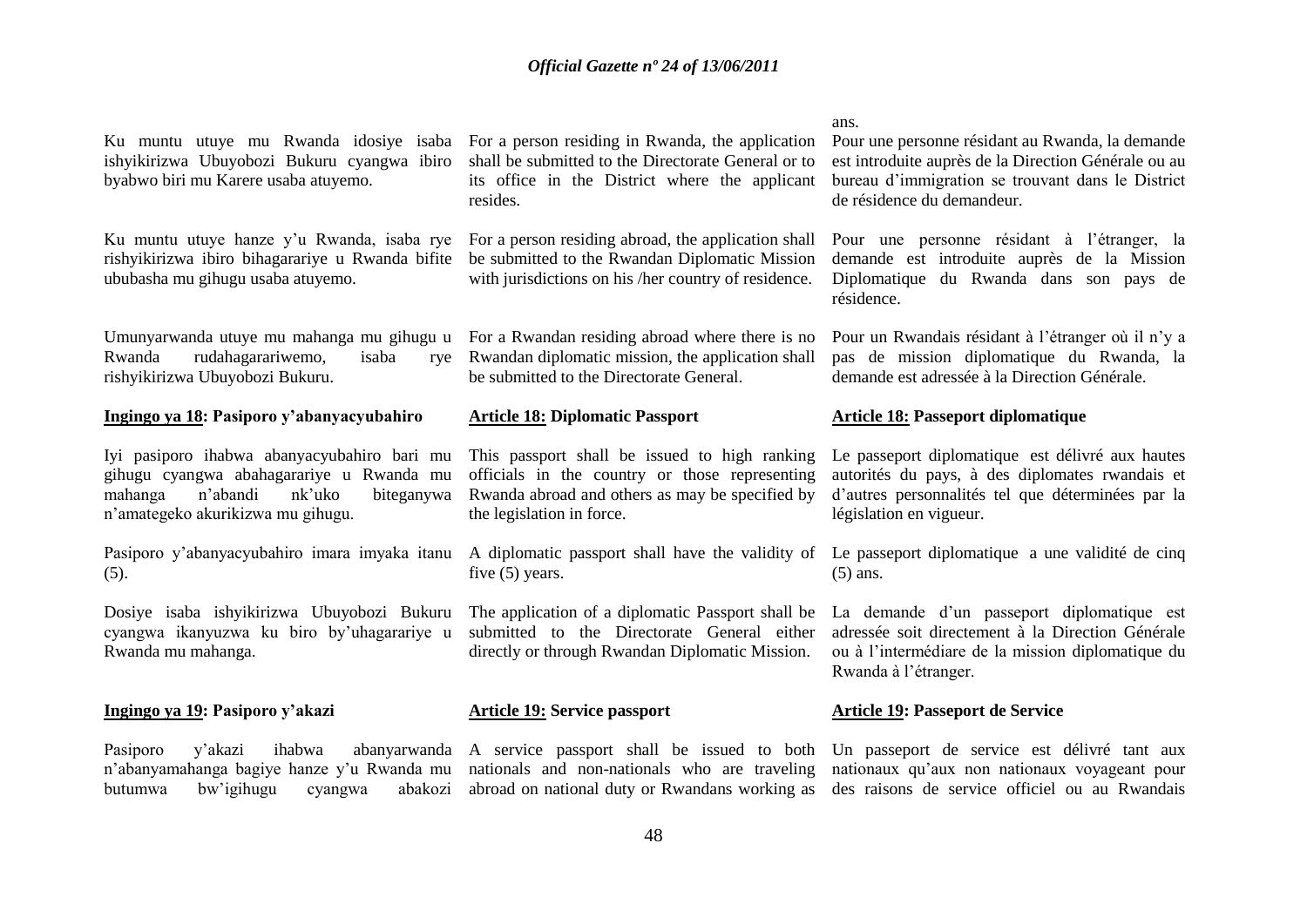| b'abanyarwanda batari abadipolomate bakora<br>muri ambassade z'u Rwanda. Ishobora kandi no<br>guhabwa undi muntu ugiye mu mirimo igihugu<br>cyaba gifitemo inyungu. | local staff in Diplomatic Missions. It may also be<br>issued to any other person traveling for an activity<br>of national interest.                 | travaillant dans des missions diplomatiques sans<br>qualité de diplomate. Il peut être aussi délivré à<br>toute autre personne en voyage pour une activité<br>d'intérêt national. |
|---------------------------------------------------------------------------------------------------------------------------------------------------------------------|-----------------------------------------------------------------------------------------------------------------------------------------------------|-----------------------------------------------------------------------------------------------------------------------------------------------------------------------------------|
| Pasiporo y'akazi imara imyaka itanu (5).                                                                                                                            | Service passport shall have validity of five (5)<br>years.                                                                                          | Le passeport de service est valide pour une période<br>de cinq $(5)$ ans.                                                                                                         |
| Pasiporo y'akazi isabirwa ku Buyobozi Bukuru.                                                                                                                       | submitted to the Directorate General.                                                                                                               | The application for a service passport shall be La demande d'un passeport de service est<br>introduite auprès de la Direction Générale.                                           |
| Ufite pasiporo y'akazi ayisigira ofisiye wa<br>imigarasiyo ku mupaka yinjiriyeho mu gihe<br>agarutse mu Rwanda.                                                     | The holder of Service Passport shall submit it to<br>an Immigration Officer at an entry point on<br>his/her return to Rwanda.                       | A son retour au Rwanda, le détenteur d'un<br>service le remet à l'officier<br>passeport de<br>d'immigration<br>se trouvant au poste-frontière<br>d'entrée.                        |
| Ingingo ya 20: Laissez-passer                                                                                                                                       | <b>Article 20: Laissez -passer</b>                                                                                                                  | <b>Article 20: Laissez-passer</b>                                                                                                                                                 |
| Laissez passer ihabwa umunyarwanda ushaka Laissez-passer shall be issued to a Rwandan who                                                                           |                                                                                                                                                     | Le laissez-passer est délivré à un Rwandais qui                                                                                                                                   |
| kujya mu bihugu bikurikira:                                                                                                                                         | intends to travel within the following countries:                                                                                                   | veut voyager dans les pays suivants:                                                                                                                                              |
|                                                                                                                                                                     |                                                                                                                                                     |                                                                                                                                                                                   |
| Repubulika y'u Burundi;<br>$1^{\circ}$<br>Repubulika iharanira Demokarasi<br>ya                                                                                     | $1^{\circ}$ Republic of Burundi;<br>Democratic Republic of Congo;                                                                                   | 1° la République du Burundi;<br>la République Démocratique du Congo;<br>$2^{\circ}$                                                                                               |
| Kongo;<br>Repubulika ya Kenya;<br>$3^\circ$                                                                                                                         | Republic of Kenya;<br>$3^\circ$                                                                                                                     | la République du Kenya;                                                                                                                                                           |
| Repubulika yunze ubumwe ya Tanzania;<br>$4^{\circ}$                                                                                                                 | United Republic of Tanzania;<br>$4^{\circ}$                                                                                                         | la République Unie de Tanzanie;<br>$4^\circ$                                                                                                                                      |
| Repubulika ya Uganda.<br>$5^{\circ}$                                                                                                                                | Republic of Uganda.<br>$5^\circ$                                                                                                                    | la République de l'Ouganda.<br>$5^{\circ}$                                                                                                                                        |
| biro byabwo biri mu Karere usaba atuyemo,                                                                                                                           | Laissez-passer itangirwa ku Buyobozi Bukuru, ku Alaissez-passer shall be issued at the Directorate<br>General, its office in the District where the | Le laissez-passer est délivré à la Direction<br>Générale, aux bureaux d'Immigration dans le                                                                                       |

District de résidence du demandeur, à la frontière ou à tout autre endroit désigné par le Directeur ou à tout autre endroit désigné par le Directeur<br>Général.

applicant resides or any other place as may be

determined by the Director General.

cyangwa se ahandi hagenwa n"Umuyobozi

Mukuru.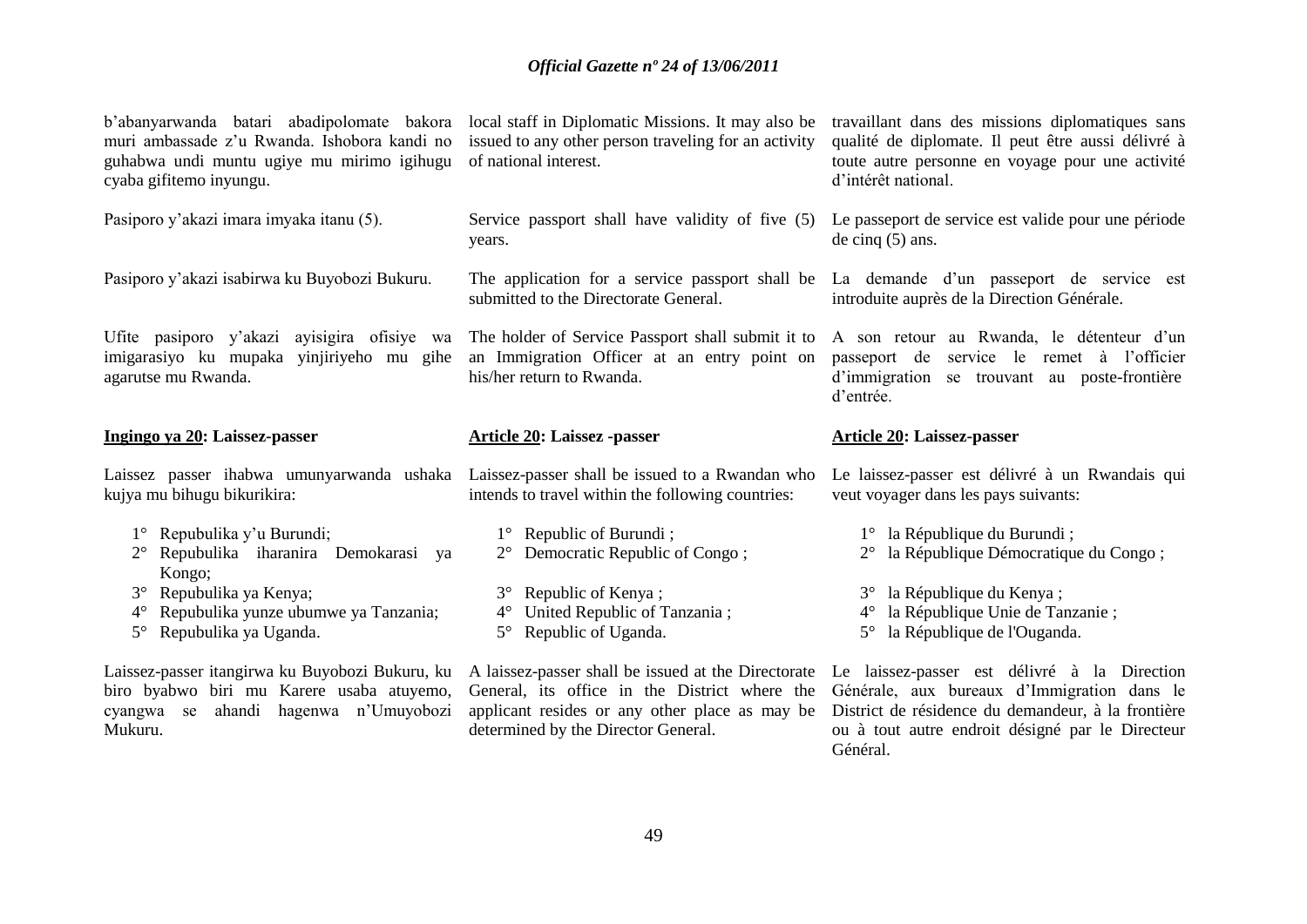| Ingingo ya 21: Laissez-passer rusange                                                                                                                                                                                          | <b>Article 21: Collective laissez-passer</b>                                                                                                                                                                                                                                                                               | <b>Article 21: Laissez-passer collectif</b>                                                                                                                                                                                                                                           |
|--------------------------------------------------------------------------------------------------------------------------------------------------------------------------------------------------------------------------------|----------------------------------------------------------------------------------------------------------------------------------------------------------------------------------------------------------------------------------------------------------------------------------------------------------------------------|---------------------------------------------------------------------------------------------------------------------------------------------------------------------------------------------------------------------------------------------------------------------------------------|
| Laissez-passer rusange ihabwa abanyarwanda<br>bagendeye hamwe batarenga umubare w'abantu<br>icumi (10) bajya mu Burundi, Kenya, Repubulika<br>yunze ubumwe ya Tanzania, Uganda na<br>Repubulika iharanira Demokarasi ya Kongo. | Collective laissez-passer is issued to Rwandan<br>nationals traveling as a group of not more than ten<br>(10) people to the countries of Burundi, Kenya,<br>United Republic of Tanzania, Uganda and The<br>Democratic Republic of Congo or any other<br>country as may be determined by the relevant<br>ministerial order. | Le laissez-passer collectif est un document de<br>voyage délivré aux citoyens rwandais voyageant en<br>équipe de dix $(10)$ personnes au plus dans les pays<br>du Burundi, du Kenya, de la République Unie de<br>Tanzanie, de l'Ouganda et de la République<br>Démocratique du Congo. |
| Laissez-passer rusange igenderwaho rimwe kandi<br>itangirwa ku Buyobozi Bukuru, cyangwa ibiro<br>byabwo biri mu Karere usaba atuyemo cyangwa<br>ahandi hagenwa n'Umuyobozi Mukuru.                                             | Collective laissez-passer is for a single journey<br>travel. It shall be issued at the Directorate<br>General, its District office where the applicant<br>resides or any other place as may be determined<br>by the Director General.                                                                                      | Le laissez-passer collectif est valable pour un seul<br>voyage. Il est délivré à la Direction Générale, au<br>bureau du District de résidence du demandeur ou à<br>tout autre endroit tel que prévu par le Directeur<br>Général.                                                      |
| Urwandiko<br><b>Ingingo</b><br>22:<br>va<br>rw'ingoboka                                                                                                                                                                        | rw'inzira Article 22: Emergency travel document                                                                                                                                                                                                                                                                            | Article 22: Document de voyage d'urgence                                                                                                                                                                                                                                              |
| Urwandiko rw'inzira rw'ingoboka ruhabwa<br>umunyarwanda ushaka kugenda mu gihe hari<br>impamvu zituma atabona izindi nyandiko z'inzira.                                                                                        | Rwandan national intending to travel and has<br>genuine constraints for obtaining other Rwandan<br>travel documents.                                                                                                                                                                                                       | Emergency travel document is issued to a Le document de voyage d'urgence est délivré à un<br>citoyen rwandais obligé de voyager de toute<br>urgence et étant dans l'impossibilité d'obtenir<br>d'autres documents de voyage rwandais.                                                 |
| Rushobora kandi no guhabwa umunyamahanga<br>wataye urwandiko rw'inzira ari mu gihugu<br>cyangwa wavukiye mu Rwanda ariko akaba<br>adashobora kubona urwandiko rw'inzira rutanzwe<br>n'igihugu cye.                             | It may also be issued to a foreigner who has lost<br>his/her travel document while in the country or<br>was born in Rwanda and could not obtain his/her<br>country's travel document.                                                                                                                                      | Le même document de voyage peut être délivré à<br>un étranger ayant perdu son document de voyage<br>pendant qu'il se trouve au Rwanda ou qui est né au<br>Rwanda mais ne pourrait pas obtenir le document<br>de voyage de son pays.                                                   |
| Urwandiko rw'inzira rw'ingoboka rugenderwaho<br>inshuro imwe kandi rutangirwa ku Buyobozi<br>Bukuru cyangwa ku biro bihagarariye u Rwanda<br>mu gihugu usaba arimo.                                                            | Emergency travel document is a single journey<br>travel document and shall be issued at the<br>Directorate General or at the Rwandan Diplomatic<br>Mission where the applicant resides.                                                                                                                                    | Le document de voyage d'urgence est valable pour<br>un seul voyage. Il est délivré au siège de la<br>Direction Générale ou au bureau de la Mission<br>Diplomatique dans le pays de résidence du<br>demandeur.                                                                         |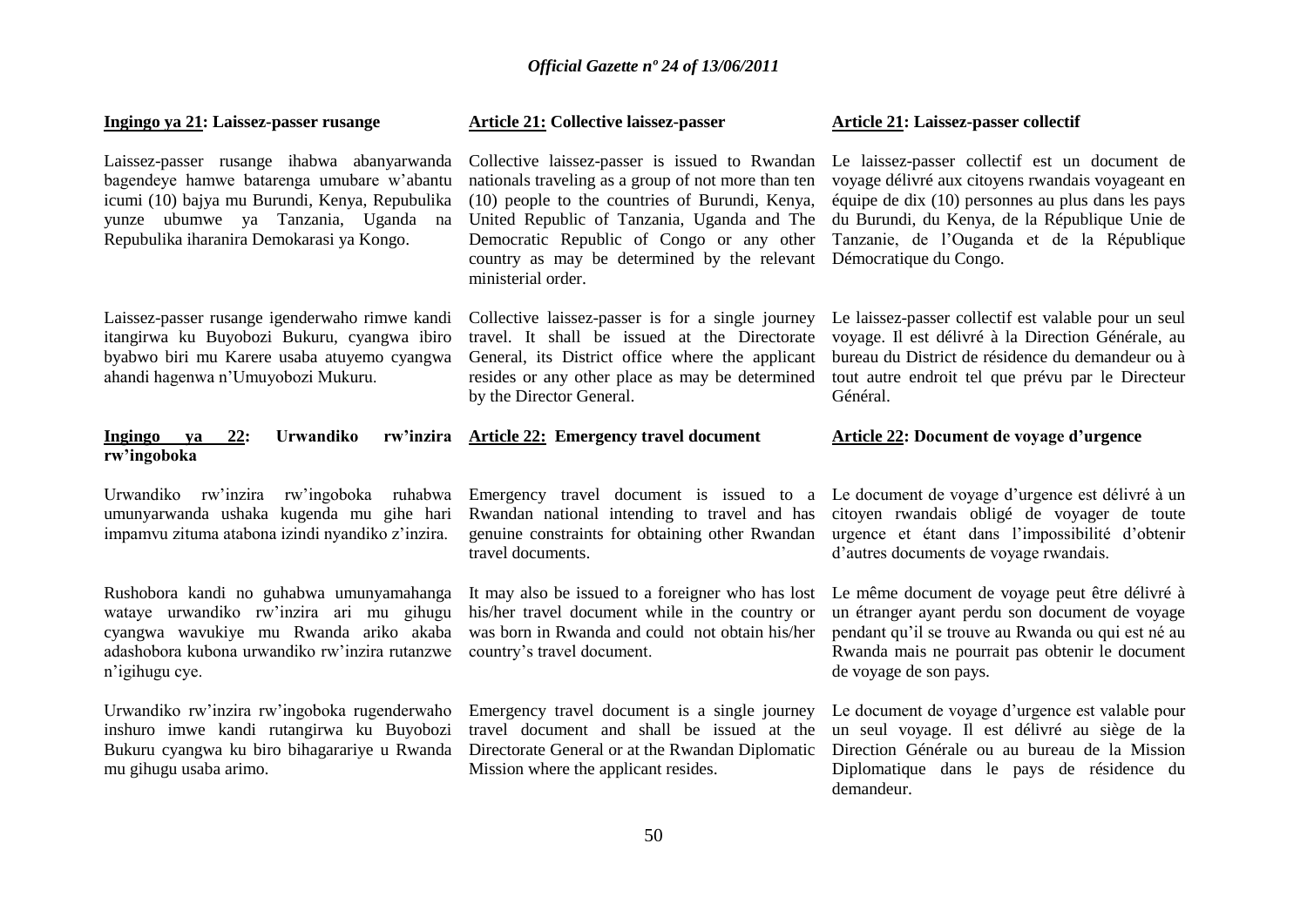| Ingingo ya 23: «ASC/CEPGL: Autorisation<br>Spéciale<br>Circulation/Communauté<br>de<br><b>Economique des Pays des Grands Lacs»</b>                                                                 | Article 23: «ASC/CEPGL: Autorisation<br>Spéciale<br>Circulation/Communauté<br>de<br>Economique des Pays des Grands Lacs»                                                                       | Article 23: ASC/CEPGL : Autorisation Spéciale<br>de Circulation/Communauté Economique des<br>Pays des Grands Lacs                                                                                     |
|----------------------------------------------------------------------------------------------------------------------------------------------------------------------------------------------------|------------------------------------------------------------------------------------------------------------------------------------------------------------------------------------------------|-------------------------------------------------------------------------------------------------------------------------------------------------------------------------------------------------------|
| « L'Autorisation<br>Spéciale<br>de<br>Circulation/Communauté Economique des Pays<br>GrandsLacs»<br>ruhabwa<br>abanyarwanda<br>des<br>cyangwa abanyamahanga bafite uruhushya rwo<br>kuba mu Rwanda. | "L'Autorisation"<br>Spéciale<br>Circulation/Communauté Economique des Pays<br>des Grands Lacs" shall be issued to a Rwandan or<br>to a foreigner in possession of Rwandan residence<br>permit. | de L'Autorisation Spéciale de Circulation dans la<br>Communauté Economique des Pays des Grands<br>Lacs est délivrée aux citoyens rwandais ou aux<br>étrangers possédant un permis de séjour rwandais. |
| « L'Autorisation                                                                                                                                                                                   | « L'Autorisation                                                                                                                                                                               | L'Autorisation                                                                                                                                                                                        |
| Spéciale                                                                                                                                                                                           | Spéciale                                                                                                                                                                                       | Spéciale                                                                                                                                                                                              |
| de                                                                                                                                                                                                 | de                                                                                                                                                                                             | de                                                                                                                                                                                                    |
| Circulation/Communauté Economique des Pays                                                                                                                                                         | Circulation/Communauté Economique des Pays                                                                                                                                                     | Circulation/Communauté Economique des Pays                                                                                                                                                            |
| des Grands Lacs» rufasha urufite kujya mu bihugu                                                                                                                                                   | des Grands Lacs» allows the holder to travel to                                                                                                                                                | des Grands Lacs permet au denteteur de voyager                                                                                                                                                        |
| bigize umuryango wa CEPGL.                                                                                                                                                                         | CEPGL member States.                                                                                                                                                                           | dans les pays membres de la CEPGL.                                                                                                                                                                    |
| isaba<br>uru rwandiko<br>rw'inzira<br>Inyandiko<br>ishyikirizwa Ubuyobozi Bukuru, cyangwa ibiro<br>byabwo biri mu Karere usaba atuyemo cyangwa<br>se ahandi hagenwa n'Umuyobozi Mukuru.            | The application shall be submitted to the<br>Directorate General, its District office where the<br>applicant resides or any other place as may be<br>determined by the Director General.       | La demande est adressée à la Direction Générale,<br>au bureau du District de résidence du demandeur<br>ou à tout autre endroit désigné par le Directeur<br>Général.                                   |
| Igihe uru rwandiko rw'inzira rumara bikurikiza                                                                                                                                                     | The validity of this travel document shall be in                                                                                                                                               | La validité de ce document de voyage est en                                                                                                                                                           |
| amasezerano hagati y'ibihugu bigize umuryango                                                                                                                                                      | accordance with the agreement between CEPGL                                                                                                                                                    | conformité avec l'accord conclu entre les pays                                                                                                                                                        |
| wa CEPGL.                                                                                                                                                                                          | member states.                                                                                                                                                                                 | membres de la CEPGL.                                                                                                                                                                                  |
| rw'inzira<br>24:<br><b>Urwandiko</b><br>Ingingo<br>va<br>rw'impunzi                                                                                                                                | <b>Article 24: Refugee Travel Document</b>                                                                                                                                                     | Article 24: Titre de voyage pour réfugié                                                                                                                                                              |
| Urwandiko rw'inzira rw'impunzi ni urwandiko                                                                                                                                                        | A refugee travel document is a travel document                                                                                                                                                 | Le titre de voyage pour réfugié est un document de                                                                                                                                                    |
| rw'inzira ruhabwa impunzi yahawe ubuhungiro                                                                                                                                                        | given to a person who holds a refugee status in                                                                                                                                                | voyage pour réfugié délivré à un étranger ayant                                                                                                                                                       |
| mu Rwanda.                                                                                                                                                                                         | Rwanda.                                                                                                                                                                                        | obtenu le statut de réfugié au Rwanda.                                                                                                                                                                |
| Uru rwandiko rw'inzira rusabirwa ku Buyobozi                                                                                                                                                       | This travel document shall be applied for at the                                                                                                                                               | La demande de ce titre de voyage est faite à la                                                                                                                                                       |
| Bukuru cyangwa ahandi hagenwa n'Umuyobozi                                                                                                                                                          | Directorate General or any other place as may be                                                                                                                                               | Direction Générale ou à tout autre endroit désigné                                                                                                                                                    |
| Mukuru.                                                                                                                                                                                            | determined by the Director General.                                                                                                                                                            | par le Directeur Général.                                                                                                                                                                             |
| Urwandiko rw'inzira rw'impunzi rutangwa ku                                                                                                                                                         | Refugee travel document shall be issued in                                                                                                                                                     | Le titre de voyage pour réfugié est délivré en                                                                                                                                                        |
| bufatanye n'ishami ry'umuryango w'abibumbye                                                                                                                                                        | collaboration with the United Nations High                                                                                                                                                     | collaboration avec le Haut Commissariat des                                                                                                                                                           |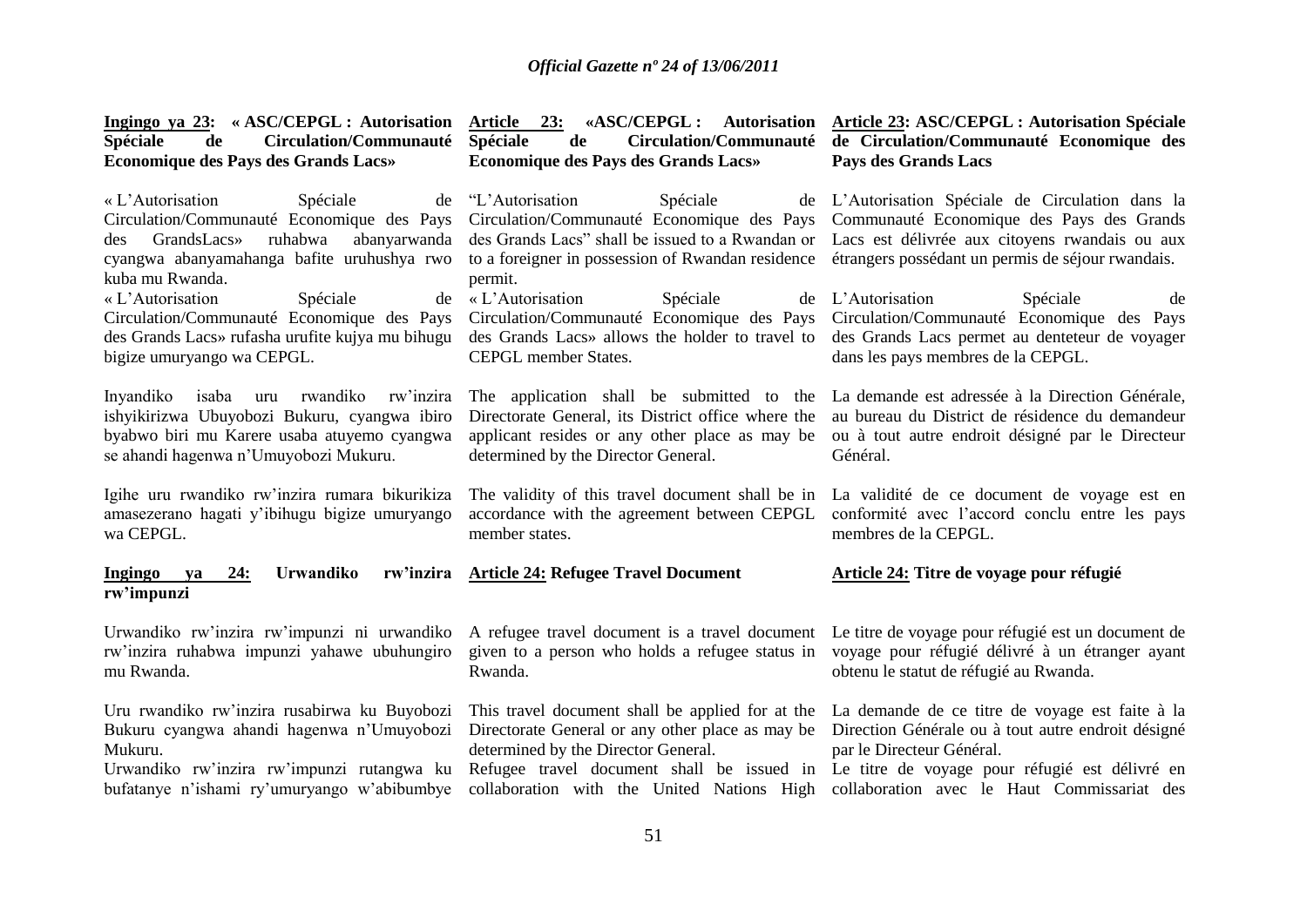| ryita ku mpunzi.                                                                                                                                                                                                           | Commissioner for Refugees.                                                                                                                                                                                                                   | Nations Unies pour les Réfugiés.                                                                                                                                                                                                     |
|----------------------------------------------------------------------------------------------------------------------------------------------------------------------------------------------------------------------------|----------------------------------------------------------------------------------------------------------------------------------------------------------------------------------------------------------------------------------------------|--------------------------------------------------------------------------------------------------------------------------------------------------------------------------------------------------------------------------------------|
| Impunzi ihawe uru rwandiko yemerewe kujya mu<br>bihugu byose kw'isi cyeretse igihugu cye<br>yahunze.                                                                                                                       | A refugee in possession of a refugee travel<br>document shall be allowed to travel in all<br>countries except his/her country of nationality.                                                                                                | Un réfugié en possession d'un titre de voyage pour<br>réfugié est autorisé de se rendre dans tous les pays<br>excepté celui de sa nationalité.                                                                                       |
| 25:<br>Urwandiko<br>Ingingo<br>va<br>rw'abaturiye imbibi                                                                                                                                                                   | rw'inzira Article 25: Border pass                                                                                                                                                                                                            | <b>Article 25: Document pour transfrontaliers</b>                                                                                                                                                                                    |
| Urwandiko rw'inzira rw'abaturiye imbibi ruhabwa Border pass is a travel document issued to a<br>abanyarwanda baturiye imbibi z'u Rwanda<br>zikabafasha kujya mu bihugu bihana imbibi n'u<br>Rwanda.                        | Rwandan who resides along the border area, to<br>facilitate his/her travel to the neighbouring<br>country.                                                                                                                                   | Le document pour transfrontaliers est délivré à un<br>Rwandais résidant dans une zone frontalière afin de<br>lui faciliter son voyage vers le pays voisin.                                                                           |
| Uru rwandiko<br>rw'inzira<br>rusabirwa<br>kandi<br>aturiye.<br>rugatangirwa ku mupaka urusaba<br>rwandiko<br>rw'inzira<br>Imikoreshereze<br>y'uru<br>iteganywa n'amasezerano u Rwanda rugirana<br>n'igihugu bihana imbibi. | This travel document shall be applied for and<br>issued at the relevant border post. The use of this<br>travel document shall be in accordance with the<br>agreement between Rwanda and a neighboring<br>country.                            | La demande de ce document de voyage est<br>introduite au poste-frontière de son ressort et y est<br>délivré. Son usage est fait conformément aux<br>termes de l'accord entre le Rwanda et le pays<br>voisin.                         |
| Amabwiriza<br><u>Icyciiro cya 2:</u><br>rusange<br>y'inyandiko z'inzira                                                                                                                                                    | General regulations of travel<br>Section 2:<br>documents                                                                                                                                                                                     | Section 2: Réglementations générales de<br>documents de voyage                                                                                                                                                                       |
| Ingingo ya 26: Igihe dosiye isaba urwandiko<br>rw'inzira imara                                                                                                                                                             | Validity of travel document<br>Article 26:<br>application file                                                                                                                                                                               | Article 26 : Validité d'un dossier de demande de<br>document de voyage                                                                                                                                                               |
| Dosiye isaba urwandiko rw'inzira ita agaciro<br>nyuma y'imyaka ibiri (2) uhereye igihe isaba<br>ryakorewe. Nyuma yaho, uwasabye urwandiko<br>rw'inzira agomba kongera<br>gusaba mu gihe<br>agikeneye urwandiko rw'inzira.  | Application file of any travel document shall have<br>validity of two (2) years from the date the<br>application was made. After this period, if the<br>applicant still needs the travel document he/she<br>shall lodge another application. | Le dossier de demande du document de voyage<br>cesse d'avoir effet après deux (2) ans à partir de la<br>date où la demande a été faite. Après cette période,<br>le demandeur est obligé d'introduire un autre<br>dossier de demande. |
| Ingingo ya 27: Gutunga pasiporo irenze imwe                                                                                                                                                                                | <b>Article 27: Holding more than one passport</b>                                                                                                                                                                                            | <b>Article 27 : Possession de plus d'un passeport</b>                                                                                                                                                                                |
| Umuntu ashobora gutunga pasiporo nyarwanda A person may acquire more than one (1) Rwandan                                                                                                                                  |                                                                                                                                                                                                                                              | Une personne peut acquérir plus d'un (1) passeport                                                                                                                                                                                   |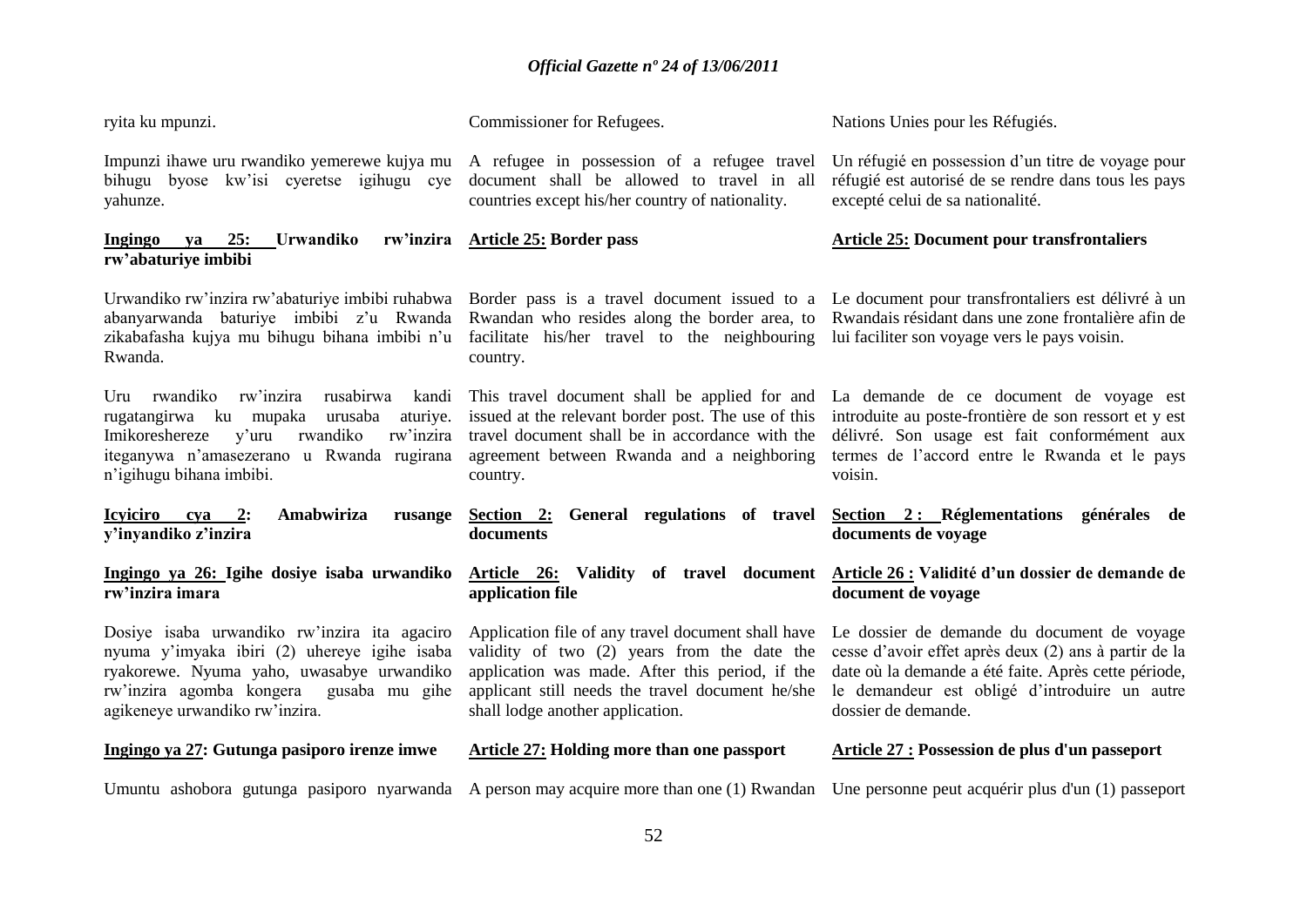gitandukanye mu gihe byemejwe n"Umuyobozi Mukuru.

authorization by the Director General.

irenze imwe (1) yo mu cyiciro kimwe cyangwa passport of the same or different category upon rwandais de la même ou différente catégorie après l"autorisation du Directeur Général.

#### **UMUTWE WA IV: INSHINGANO**

#### **Ingingo ya 28: Inshingano za Ofisiye wa Imigarasiyo**

Ofisiye wa Imigarasiyo afite inshingano zikurikira:

- 1° gutanga serivisi nziza no kugira uruhare mu iterambere ry"igihugu;
- 2° kugenzura kwinjira, kuguma no gusohoka kw"abantu mu gihugu hakurikijwe amategeko;
- 3° gutanga inyandiko nk"uko ziteganywa n"iri teka;
- 4° gukurikirana no gushyira mu bikorwa ibikorwa bibera ku mupaka cyangwa ahandi hakorerwa bijyanye n"iri teka n"itegeko;
- 5° gukorana n"izindi nzego mu kurwanya ruswa, magendu, iterabwoba, icuruzwa ry"abantu n"ibindi bikorwa binyuranyije n"amategeko
- 6° izindi nshingano yahabwa n"Ubuyobozi Bukuru.

#### **CHAPTER IV: RESPONSIBILITIES AND OBLIGATIONS OBLIGATIONS**

**Article 28: Responsibilities of an Immigration officer**

An Immigration Officer shall have the following responsibilities:

- 1° to offer quality service and play a vital role in the development of the country;
- 2° to control and manage entry, stay and exit of persons as authorized by the law;
- 3° to issue documents as provided by this Order;
- 4° to monitor and enforce activities and regulations relating to this Order and the law at a border post or any other place of work;
- 5° to collaborate with other agencies in the fight against corruption, smuggling of goods, terrorism, human trafficking and other illegal activities;
- 6° to perform other duties as may be assigned by the Director General.

# **CHAPITRE IV: ATTRIBUTIONS ET**

#### **Article 28: Attributions d'un Officier d'Immigration**

L"Officier d"Immigration a les attributions suivantes:

- 1° offrir un service de qualité et contribuer au développement national;
- 2° contrôler/gérer l"entrée, le séjour et la sortie de personnes conformément à la loi;
- 3° délivrer les documents tels que prévu par le présent arrêté;
- 4° suivre de près et renforcer les activités en rapport avec le présent arreté et loi qui se déroulent aux postes-frontières ou tout autre lieu de travail;
- 5° collaborer avec les autres services pour lutter contre la corruption, la fraude, le terrorisme, le traffic de personnes et autres activités illégales;
- 6° exécuter toute autre tâche que la Direction Générale pourrait lui assigner.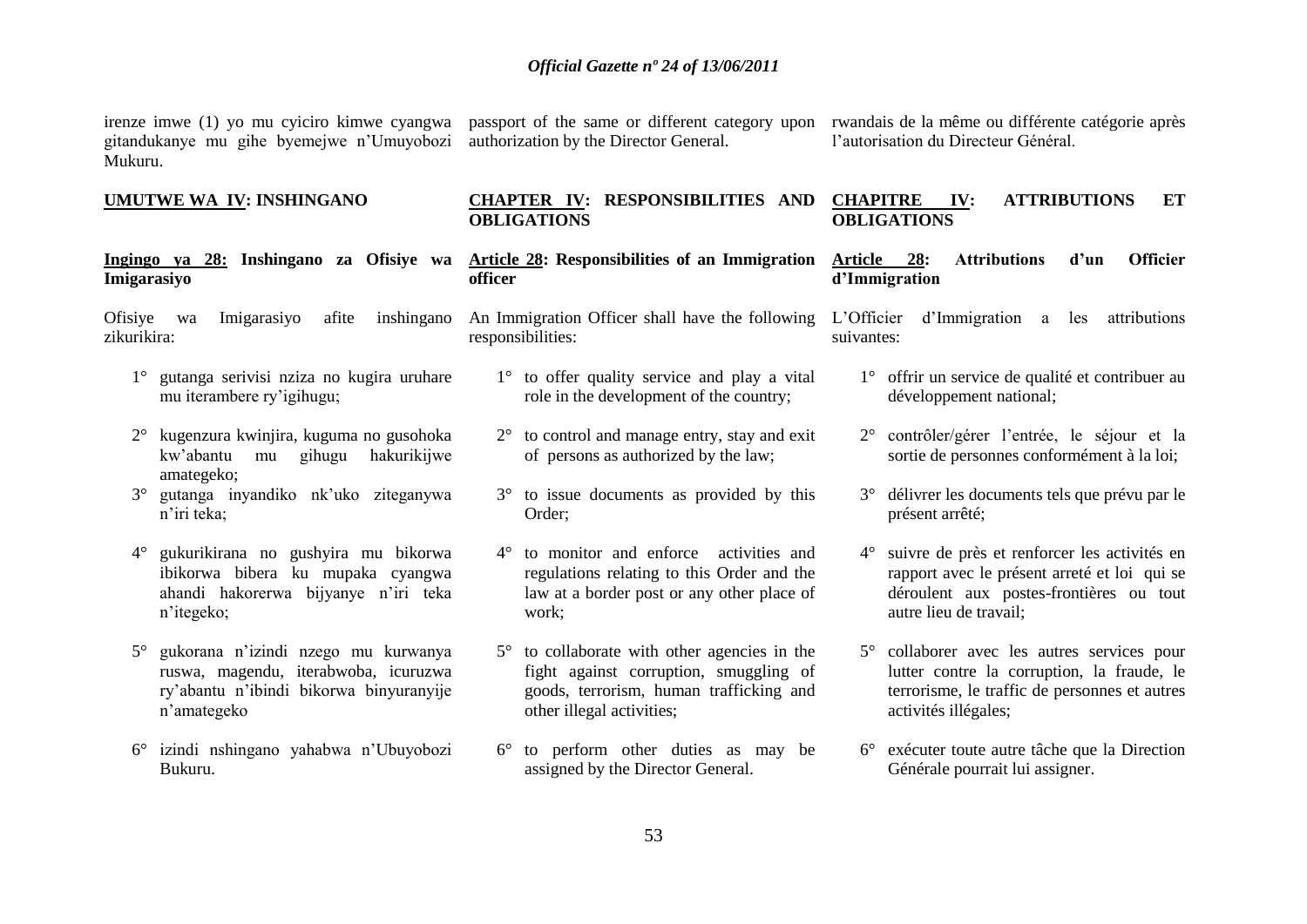| mukozi w'umunyamahanga                                                                                                                                         | Ingingo ya 29: Inshingano z'umukoresha ku Article 29: Obligations of an Employer towards Article 29: Obligations d'un employeur à<br>a Foreign Employee | l'égard d'un travailleur étranger                                                                                                                                                                                  |
|----------------------------------------------------------------------------------------------------------------------------------------------------------------|---------------------------------------------------------------------------------------------------------------------------------------------------------|--------------------------------------------------------------------------------------------------------------------------------------------------------------------------------------------------------------------|
| Inshingano z'ingenzi z'umukoresha ku mukozi<br>w'umunyamahanga ni izi zikurikira:                                                                              | Obligations of an Employer towards a Foreign<br>Employee are notably the following:                                                                     | Les principales obligations d'un employeur à<br>l'égard d'un travailleur étranger sont notamment :                                                                                                                 |
| 1° kubika buri gihe inyandiko igaragaza<br>imyishyurirwe y'umukozi<br>buri kwezi<br>akabigaragariza<br>kandi<br>ofisiye<br>wa<br>imigarasiyo mu gihe abisabwe; | 1° to maintain a renumeration record and<br>produce the record to immigration officer<br>upon request;                                                  | 1° maintenir régulièrement les bulletins de<br>paie mensuels de l'employé qu'il présente,<br>sur demande, à l'Officier d'Immigration;                                                                              |
| kumenyesha Ubuyobozi Bukuru, mu<br>$2^{\circ}$<br>nyandiko igihe amasezerano y'umukozi<br>ahagaritswe cyangwa arangiye;                                        | 2° to inform the Directorate General in<br>writing if the employee's contract is<br>terminated or comes to an end;                                      | 2° informer la Direction Générale, par écrit de<br>la résiliation ou de la fin du contrat de<br>l'employé;                                                                                                         |
| $3^\circ$<br>umukoresha<br>umukozi<br>akoresha<br>w'umunyamahanga<br>hakurikijwe<br>amategeko bireba agenga umurimo mu<br>Rwanda;                              | the employer shall employ a foreigner in<br>$3^{\circ}$<br>accordance with relevant laws regulating<br>labour in Rwanda;                                | $3^{\circ}$ l'employeur<br>emploie<br>étranger<br>un<br>conformément aux dispositions en vigueur<br>portant réglementation du travail au<br>Rwanda;                                                                |
| gukoresha umukozi w'umunyamahanga<br>$4^\circ$<br>umurimo ujyanye n'uruhushya yahawe;                                                                          | to employ a foreign worker in an<br>$4^\circ$<br>occupation corresponding to<br>his/her<br>permit;                                                      | 4° employer l'étranger uniquement dans les<br>activités correspondant au permis accordé;                                                                                                                           |
| kumenyesha Ubuyobozi Bukuru urupfu<br>rw'umunyamahanga akoresha mu gihe<br>kitarenga iminsi icumi (10) uhereye igihe<br>abimenyeye;                            | 5° to inform the Directorate General within<br>ten (10) days of foreigner worker's death;                                                               | 5° en cas de décès d'un employé étranger,<br>l'employeur informe la Direction Générale<br>du décès de l'employé étranger dans un<br>délai ne dépassant pas dix (10) jours à<br>partir de la connaissance du décès; |
| gutanga amakuru akenewe ku mukozi<br>$6^{\circ}$<br>w'umunyamahanga akoresha mu gihe<br>abisabwe na ofisiye wa imigarasiyo.                                    | provide<br>information<br>$6^\circ$ to<br>necessary<br>regarding his/her foreign worker as and<br>when requested by an Immigration<br>officer.          | 6° l'employeur fournit les informations<br>nécessaires sur son employé étranger<br>toutes les fois que l'Officier d'Immigration<br>le requiert.                                                                    |
|                                                                                                                                                                | $\epsilon$ $\mu$                                                                                                                                        |                                                                                                                                                                                                                    |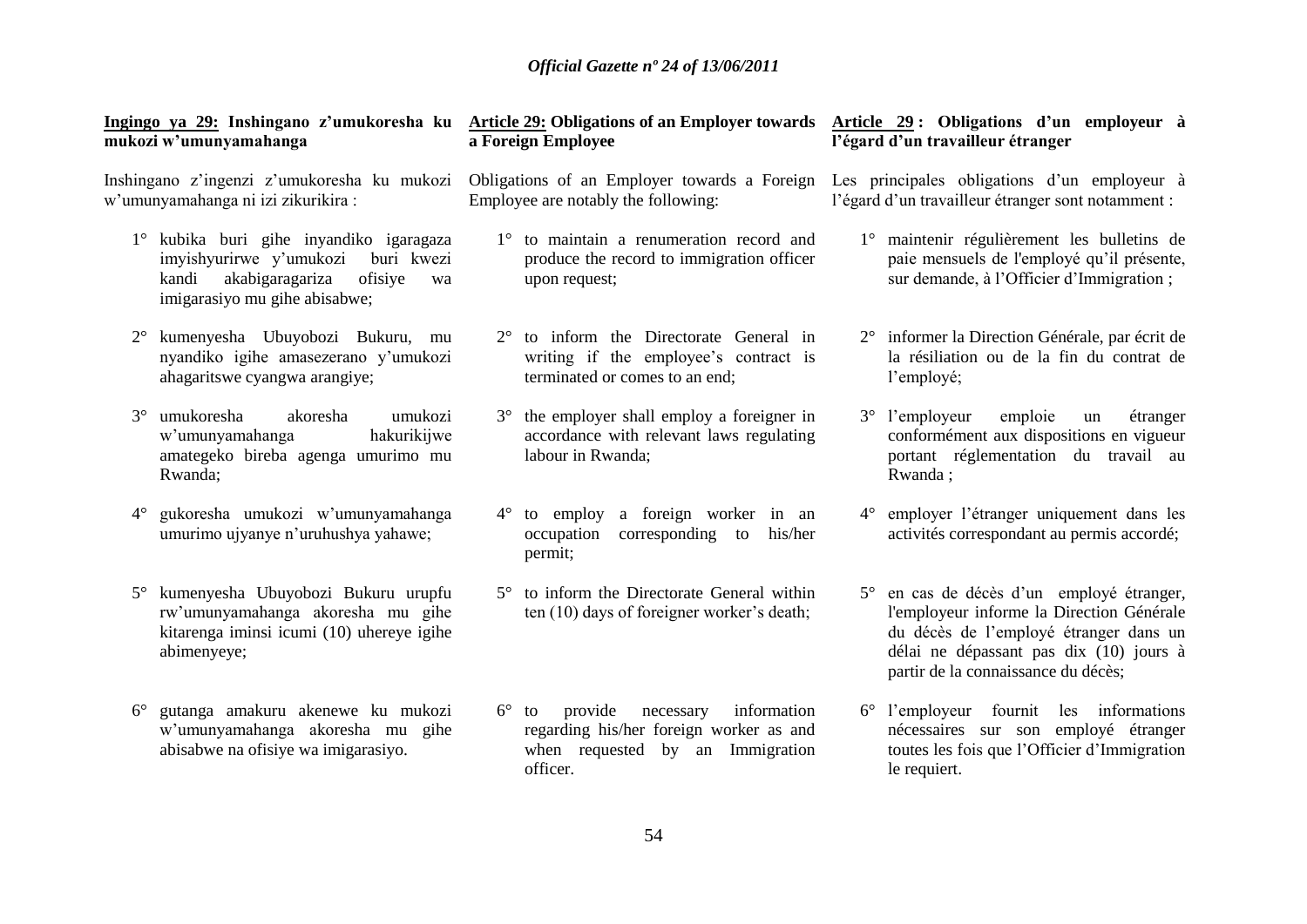#### **UMUTWE WA V: KWINJIRA GUSOHOKA CHAPTER V: ENTRY AND EXIT**

#### **Ingingo ya 30: Ibisabwa rusange mu kwinjira no gusohoka mu Rwanda**

Bitabangamiye ibisabwa mu kwinjira no gusohoka nk"uko biteganywa n"itegeko ry"abinjira n"abasohoka mu Rwanda, umuntu wese winjira cyangwa usohoka mu Rwanda agomba:

- 1° kunyura ku mupaka wemewe n"amategeko;
- 2° kuba afite urupapuro rw"inzira rufite agaciro, viza, uruhushya rwo kuba mu Rwanda cyangwa urundi rwandiko rwemewe mu Rwanda;
- 3° Kuzuza no gusinya urupapuro rwagenewe kwinjira no gusohoka aho bisabwa ;
- 4° gusubiza ibibazo byerekeranye n"umwirondoro cyangwa ingendo ze ashobora kubazwa na ofisiye wa imigarasiyo;
- 5° kugaragaza icyemezo cy"ikingirwa cyemewe ku rwego mpuzamahanga mu gihe yinjira nk"uko bishobora gusabwa n"urwego rubifitiye ububasha;
- 6° kubahiriza ibindi byose byaba biteganywa n"amategeko bishobora gusabwa n"umuyobozi ubifitiye uburenganzira.

#### **Article 30: General Conditions of entry into and exit from Rwanda**

Without prejudice to conditions of entry as provided for by the law on immigration and emigration in Rwanda, any person entering into or exiting from Rwanda shall:

- 1° pass through the legally established border post;
- 2° Possess a valid travel document, visa, Residence permit, or any other document recognized in Rwanda;
- 3° Make and sign such a declaration for entry and exit where applicable;
- 4° Respond to question to his/her identity or travel as may be put to him/her by the Immigration Officer;
- 5° Produce any international recognized vaccination certificate as may be required by the relevant authority on entry;
- 6° Comply with any other regulation as may be determined by the relevant authority.

#### **CHAPITRE V: ENTREE ET SORTIE**

#### **Article 30 : Conditions générales d'entrée et de sortie du Rwanda**

Sans préjudice des conditions d"entrée et de sortie prévues par la loi sur l"immigaration et émigration au Rwanda, toute personne entrant ou sortant du Rwanda doit :

- 1° passer par un poste d"entrée reconnu par la loi;
- 2° détenir un document de voyage valide, visa, permis de séjour ou tout autre document reconnu par le Rwanda;
- 3° établir et signer une déclaration à l"entrée comme à la sortie s"il en est requis;
- 4° répondre à toute question en rapport avec son identité ou son voyage si l"Officier d"Immigration le requiert;
- 5° présenter le certificat de vaccination international reconnu à l"entrée si l"autorité compétente le requiert;
- 6° respecter tout autre règlement si l"autorité compétente le requiert.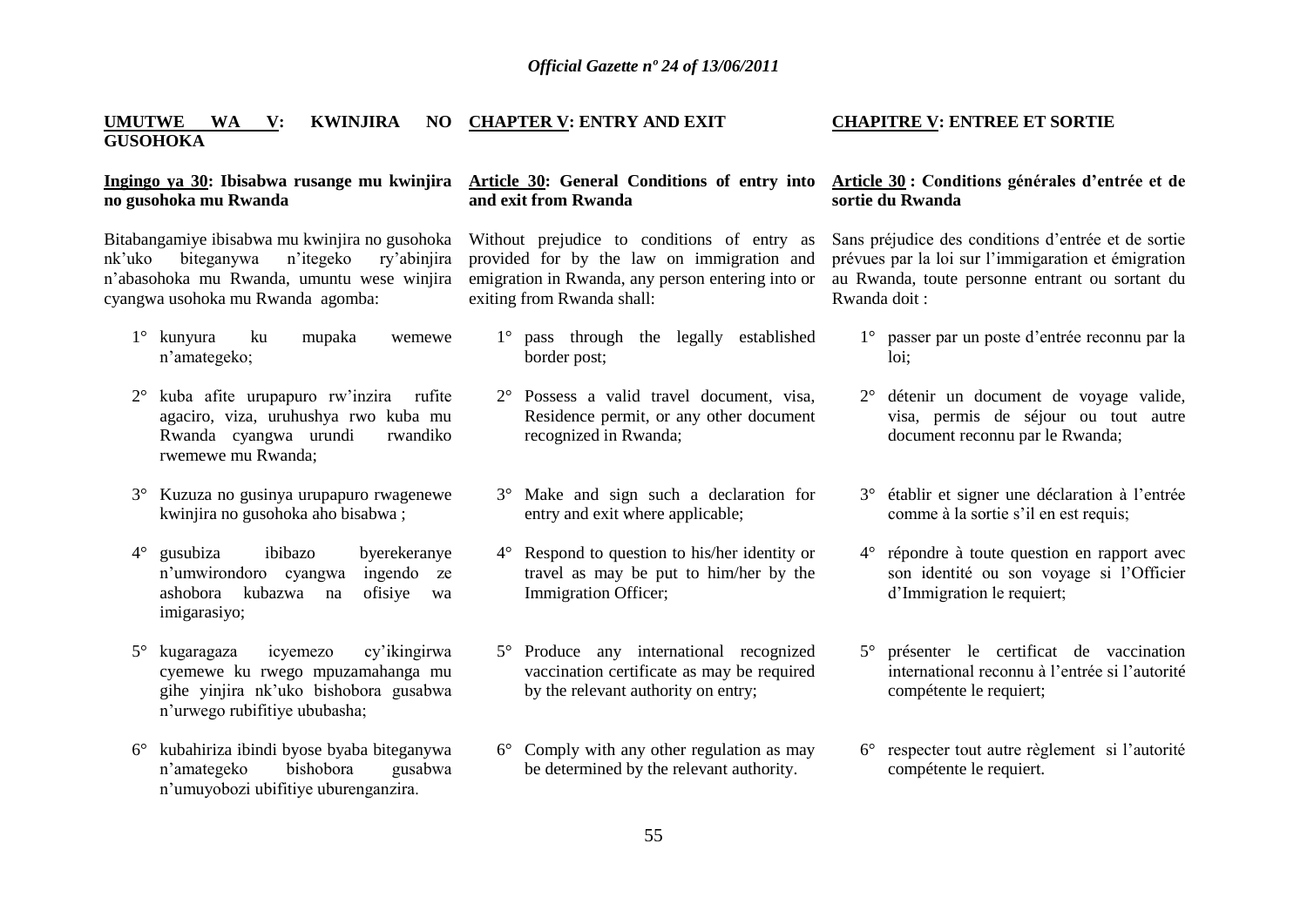Bitabangamiye izindi ngingo zaba ziteganywa, ingendo z"abantu mu migi ibiri ihana imbibi iri ku mupaka umwe zishobora kugengwa n"amabwiriza yihariye ashyirwaho n"Umuyobozi Mukuru.

Hatitawe ku biteganywa n"iyi ngingo, umuntu utemewe mu gihugu cyangwa utifuzwa nk"uko biteganywa n"amategeko ntiyemererwa kwinjira mu Rwanda.

**Ingingo ya 31: Kwinjira no gusohoka k'umwana**

Umwana utarageza ku myaka cumi n"itandatu (16) y"amavuko ushaka kwinjira cyangwa gusohoka mu Rwanda, agomba kuzuza ibi bikurikira:

- 1° kuba nibura ari kumwe n"umwe mu babyeyi be, cyangwa undi wabiherewe ububasha n"ababyeyi be cyangwa umureberera;
- 2° icyemeza ko nibura umwe mu babyeyi be cyangwa umureberera yemeye kumuha uburenganzira bwo kugenda, iyo umwana ari wenyine.

Ikompanyi imutwara igomba kwemera inshingano yo gutwara uwo mwana.

**by'umurambo**

Without prejudice to relevant regulations; movement of persons in two adjacent cities/towns along a common border may be regulated under instructions prescribed by the Director General.

Not withstanding the provisions of this Article, a prohibited immigrant or undesirable person as prescribed by the law shall be denied entry into Rwanda.

**Article 31: Entry and Exit of a child** 

A child under sixteen (16) years of age intending to enter in or exit from Rwanda shall be required to fulfill the following:

- 1<sup>°</sup> to be accompanied by one of the parents or another person authorized by the child"s parent or guardian;
- 2° a proof of consent from one of the parents or guardian authorizing him/her to travel in case the child is not accompanied.

responsibility for the child"s travel.

# **Ingingo ya 32: Kwinjizwa no gusohorwa Article 32: Entry and Exit of a dead person**

Sans préjudice des dispositions en vigueur, les mouvements des personnes dans deux villes frontalières peuvent être régis par des instructions determinées par le Directeur Général.

Nonobstant les dispositions du présent article, un immigrant interdit ou une personne indésirable tel que prévu par la loi, n"est par autorisée d"entrer au Rwanda.

#### **Article 31: Entrée et sortie d'un enfant**

Un enfant de moins de seize (16) ans entrant ou sortant du Rwanda doit remplir les conditions suivantes :

- 1° être accompagné par un des parents ou par toute autre personne autorisée par le parent ou le tuteur de l"enfant;
- 2° une preuve au moins d"un de ses parents ou son tuteur l"autorisant à voyager si l'enfant n'est pas accompagné.

The transport company shall assume the La compagnie de transport doit accepter sa responsabilité pour le voyage de l"enfant.

#### **Article 32: Entrée et sortie d'une dépouille mortelle**

Mbere yo kwinjizwa cyangwa gusohorwa An individual accompanying a dead person shall Avant l'entrée et la sortie d'une dépouille mortelle by'umurambo, uwuherekeje yereka umukozi wo be required to present to an immigration officer a la personne l'accompagnant doit présenter un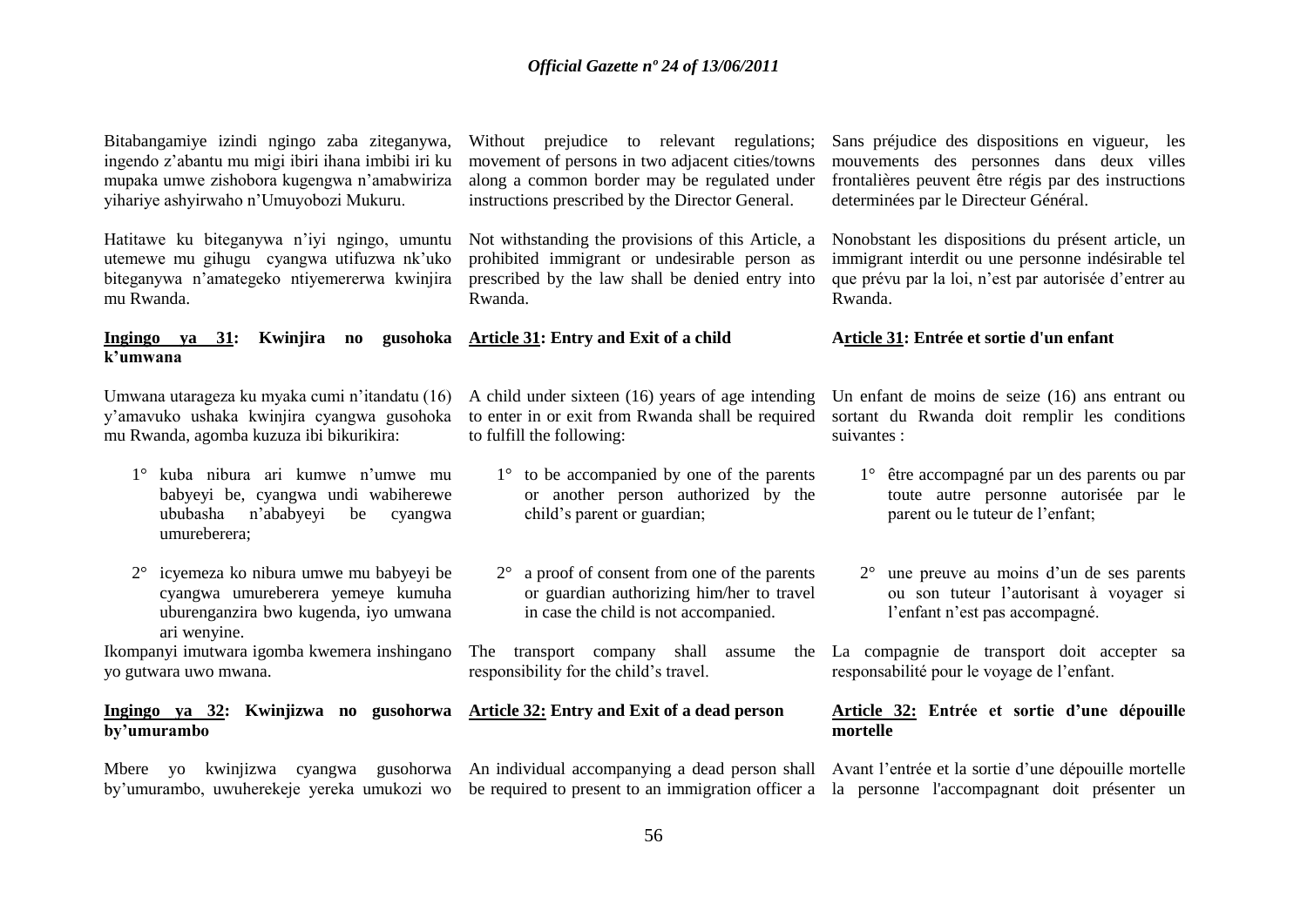| kigaragaza ko umuntu yapfuye.                                                                                                                            | mu biro by'abinjira n'abasohoka i cyemezo death certificate before its entry or exit.                                                                                                               | certificat de décès du défunt à l'Officier de<br>l'Immigration.                                                                                                                                          |
|----------------------------------------------------------------------------------------------------------------------------------------------------------|-----------------------------------------------------------------------------------------------------------------------------------------------------------------------------------------------------|----------------------------------------------------------------------------------------------------------------------------------------------------------------------------------------------------------|
| Umukozi wo mu biro by'abinjira n'abasohoka wo<br>ku mupaka ashobora kugenzura umurambo mbere<br>y'uko winjizwa cyangwa usohorwa.                         | The Immigration Officer at a border post may<br>inspect the dead person before its entry or exit.                                                                                                   | L'Officier de l'Immigration au poste frontalier peut<br>inspecter la dépouille mortelle avant son entrée ou<br>sa sortie.                                                                                |
| Ingingo ya 33: Amasaha y'akazi ku mipaka                                                                                                                 | <b>Article 33: Working hours at the border post</b>                                                                                                                                                 | <b>Article 33: Heures de service au poste frontalier</b>                                                                                                                                                 |
| Umupaka ufungurwa amasaha makumyabiri n'ane<br>(24) ku munsi keretse bigenwe<br>ukundi<br>n'ubuyobozi bubifitiye ububasha.                               | A border post shall be open twenty-four (24)<br>hours unless stated otherwise by the competent<br>authority.                                                                                        | Le poste frontalier est ouvert vingt quatre (24)<br>heures sur vingt quatre (24), sauf en cas de<br>stipulation contraire par l'autorité compétente.                                                     |
| UMUTWE WA VI: IBIHANO BITANGWA<br>N'UBUYOBOZI                                                                                                            | <b>CHAPTER</b><br><b>ADMINISTRATIVE</b><br>VI:<br><b>SANCTIONS</b>                                                                                                                                  | <b>CHAPITRE</b><br><b>SANCTIONS</b><br>VI:<br><b>ADMINISTRATIVES</b>                                                                                                                                     |
| <b>Ibihano</b><br>bitangwa<br><b>Icyiciro</b><br>mbere:<br>cya<br>n'Ubuyobozi Bukuru                                                                     | Section One: Administrative sanctions by the<br><b>Directorate General</b>                                                                                                                          | Section premiere: Sanctions administratives<br>imposées par la Direction Générale                                                                                                                        |
|                                                                                                                                                          |                                                                                                                                                                                                     |                                                                                                                                                                                                          |
| gusaba cyangwa kongeresha viza/uruhushya visa/residence permit application or renewal<br>rwo kuba mu Rwanda                                              | Ingingo ya 34: Igihano gihabwa abatinda Article 34: Penality for the delay of                                                                                                                       | Article 34: Pénalité pour le retard de demande<br>ou de renouvellement de visa/permis de séjour                                                                                                          |
| Umunyamahanga ukererewe gusaba cyangwa<br>kongeresha viza cyangwa uruhushya rwo kuba mu<br>Rwanda aba akoze ikosa ubuyobozi buhanisha ibi<br>bikurikira: | A foreigner, who delays to submit an application<br>or extension of his/her Visa/Residence permit,<br>shall commit a fault and shall be liable to<br>an<br>administrative penality as stated below: | Tout étranger qui tarde d'introduire sa demande<br>d'octroi ou de prorogation de son visa/permis de<br>séjour, commet une faute et est passible d'une<br>pénalité administrative tel que prévu ci-après: |
| 1° Ubukererwe buva ku minsi itandatu (6)<br>kugeza ku minsi cumi n'itanu (15)<br>buhanishwa amafaranga y' u Rwanda<br>ibihumbi makumyabiri (20.000 Frw); | $1^{\circ}$ Overstay from six (6) days to fifteen (15)<br>days shall be liable to the penality of<br>Rwandan<br>francs<br>twenty thousands<br>$(20.000$ Rwf);                                       | $1^{\circ}$ un retard de six (6) jours à quinze (15)<br>jours est passible d'une pénalité de vingt<br>mille francs rwandais (20.000 Frw);                                                                |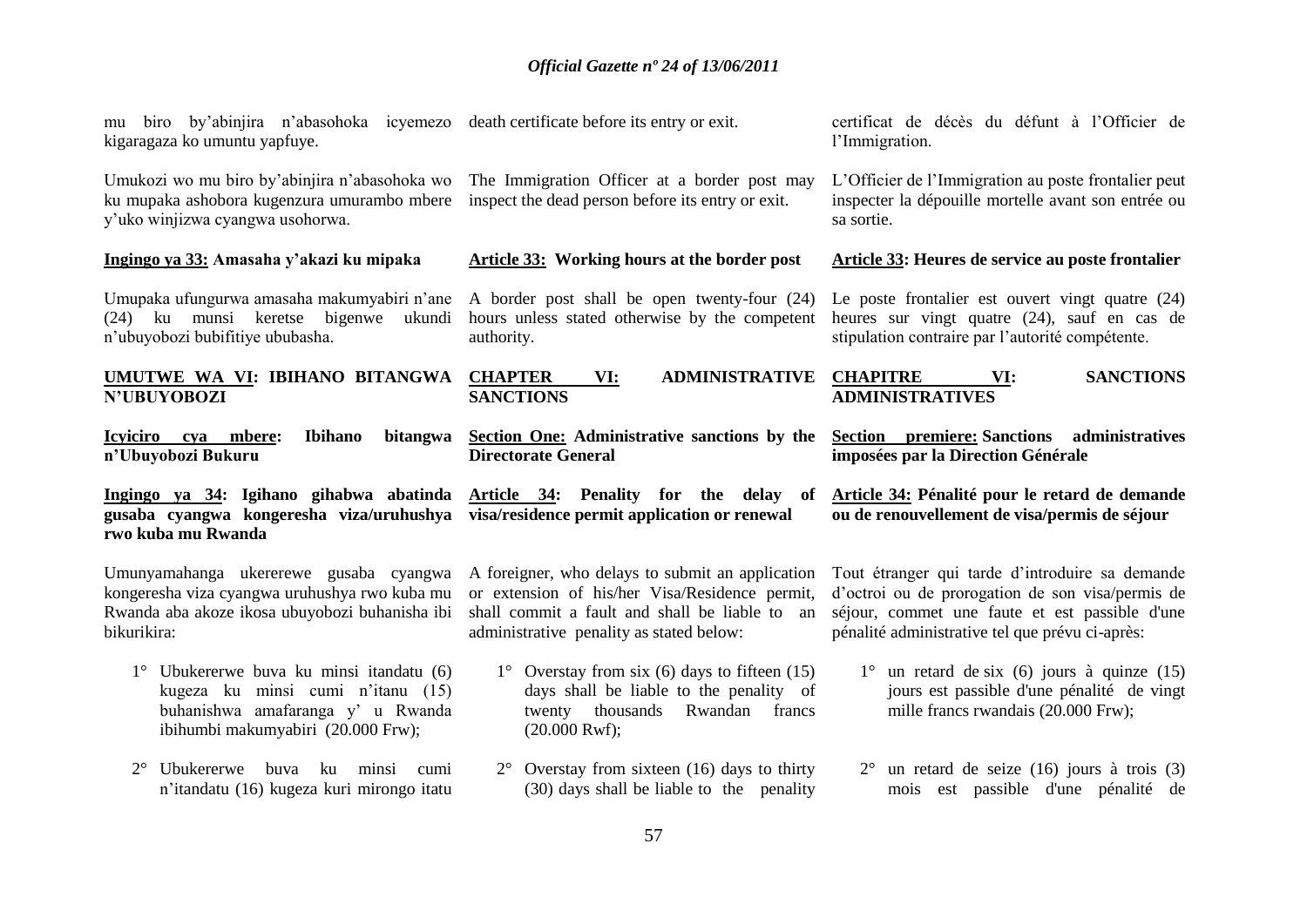(30) buhanishwa amafaranga y"u Rwanda ibihumbi mirongo itanu (50.000 Frw);

- 3° Ubukererwe kuva ku minsi mirongo itatu n"umwe (31) kugeza ku mezi atatu (3) buhanishwa amafaranga y"u Rwanda ibihumbi ijana (100.000 Frw);
- 4° Ubukererwe buri hejuru y"amezi atatu (3) kugeza ku mezi atandatu (6) buhanishwa amafaranga y"u Rwanda ibihumbi magana abiri (200.000 Frw);
- 5° Ubukererwe buri hejuru y"amezi atandatu (6) kugeza ku icyenda (9) buhanishwa amafaranga y"u Rwanda ibihumbi magana atatu (300.000 Frw);
- 6° Ubukererwe buri hejuru y"amezi icyenda (9) buhanishwa amafaranga y"u Rwanda ibihumbi magana atanu (500.000 Frw).

Uwakoze ikosa ashobora no kwirukanwa mu The defaulter may also be expelled from Rwanda. La personne fautive peut être expulsée du Rwanda. Rwanda.

Umunyamahanga wongeye kugwa mu makosa avugwa muri iyi ngingo ashobora kugirwa utifuzwa mu gihugu.

(1) kugera ku minsi itanu (5) yihanangirizwa mu to five (5) days shall be liable to a verbal warning. magambo.

of fifty thousands Rwandan francs (50.000 Rwf);

- 3° Overstay from thirty one (31) days to three (3) months shall be liable to the penality of one hundred thousand Rwandan francs (100.000 Rwf);
- $4^{\circ}$  Overstay above three (3) months to six (6) months shall be liable to the penality of two hundred thousand Rwandan francs (200.000 Rwf);
- $5^{\circ}$  Overstay above six (6) months to nine (9) months shall be liable to the penality of three hundred thousand Rwandan francs (300.000 Rwf);
- 6° Overstay from nine (9) months and above shall be liable to the penality of five hundred thousand (500.000 Rwf).

cinquante mille francs rwandais (50.000 Frw);

- 3° un retard de trente et un (31) jours à trois (3) mois est passible d'une pénalité de cent mille francs rwandais (100.000 Frw);
- un retard de plus de trois  $(3)$  mois et six  $(6)$ mois est passible d'une pénalité de deux cent mille francs rwandais (200.000 Frw);
- $5^\circ$  un retard de six (6) à neuf (9) mois est passible d'une pénalité de trois cent mille francs rwandais (300.000 Frw);
- 6° un retard de plus de neuf (9) mois est passible d'une pénalité de cinq cent mille francs rwandais (500.000 Frw).

Any foreigner who re-commits one of the faults as mentioned in this Article may be declared undesirable person.

Umunyamahanga ukererewe kuva ku munsi umwe Any foreigner who overstays from one (1) day up

Tout étranger récidiviste d"une des fautes mentionnées au présent article peut être déclarée personne indésirable;

Tout étranger qui accuse un retard d"un (1) jour à cinq (5) jours est passible d"un avertissement verbal.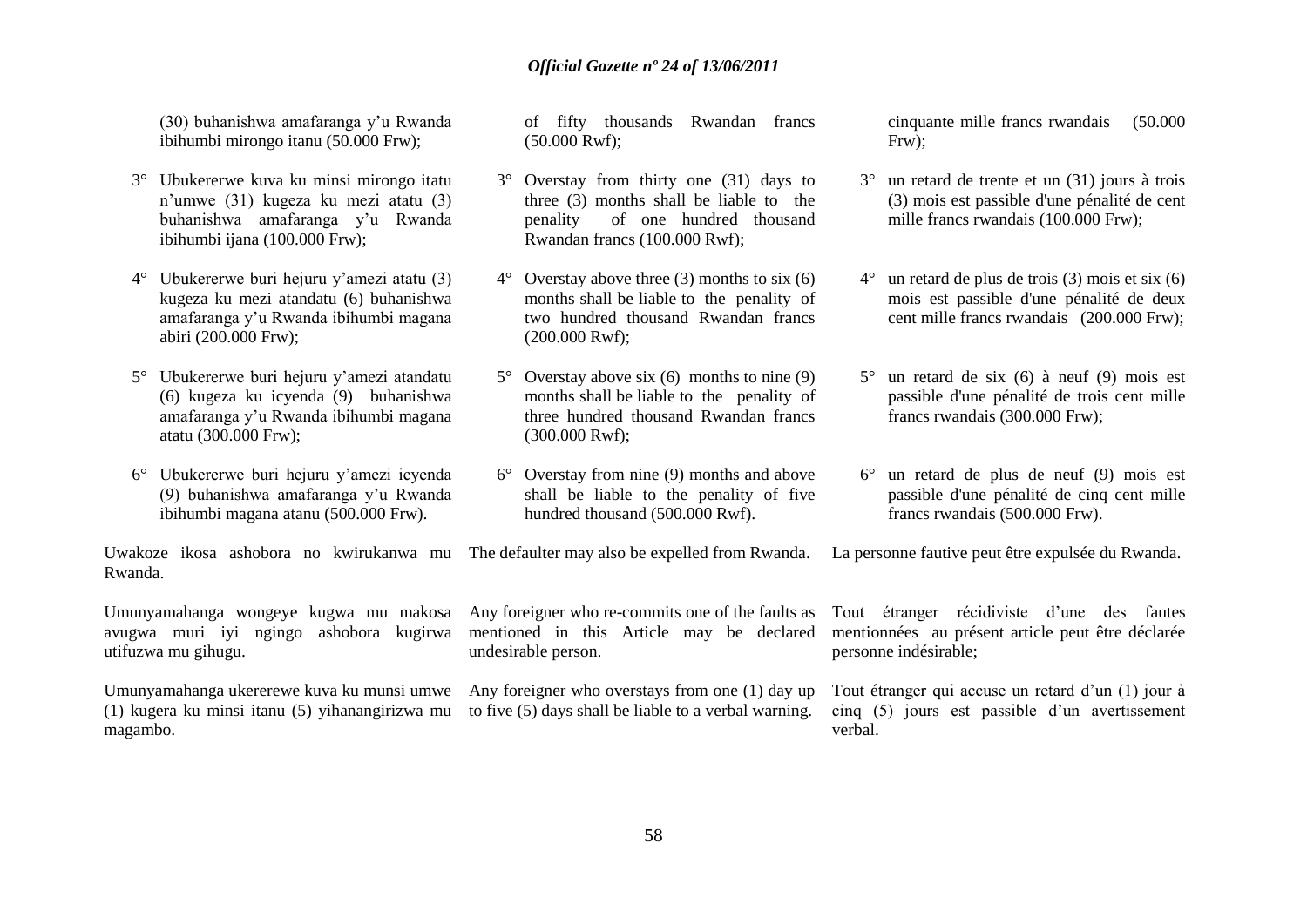#### **Ingingo ya 35: Igihano bihabwa ikompanyi Article 35: Penality on air transport company itwara abantu mu kirere**

Ikompanyi y"indege yo gutwara abantu itujuje ibi bikurikira izaba ikoze ikosa rihanishwa gucibwa ihazabu ku buryo bukurikira:

- 1° kudasubiranayo umugenzi yazanye nk"uko biba byategetswe bihanishwa gutanga amafaranga y"u Rwanda ibihumbi magana atandatu (600.000 Frw) cyangwa amafaranga yemewe akoreshwa mu mahanga angana nayo kuri buri mugenzi n"ikiguzi cyo kumusubiza aho yamukuye;
- 2° kutishyura ibyatanzwe ku mugenzi yazanye bibaye ngombwa ko asubizwayo kubera kunyuranya n"amategeko bihanishwa gutanga amafaranga y"u Rwanda ibihumbi magana atandatu (600.000 Frw) cyangwa amafaranga yemewe akoreshwa mu mahanga angana nayo yiyongera ku bindi yakoresheje.
- 3° kudatanga urutonde rw"abakozi b"indege hamwe n"abagenzi mbere y"uko bahagera cyangwa bagenda bihanishwa gutanga amafaranga y"u Rwanda ibihumbi magana atandatu (600.000 Frw) cyangwa amafaranga yemewe akoreshwa mu mahanga angana nayo;
- 4° kutagaragaza umugenzi waje mu ndege atari ku rutonde bizwi cyangwa

An Air Transport Company that fails to fulfill the following conditions shall have committed an administrative fault and shall be liable to a penality as stated below:

- 1° failure to remove its passenger from Rwanda as ordered shall be liable to the penality of six hundred thousand Rwandan francs (600.000 Rwf) or the equivalent in accepted foreign currency and a ticket to return him/her back to the point of departure;
- 2° failure to pay expenses spent on its passenger when it is necessary to return him/her for acting contrary to the law shall be liable to the penality of six hundred thousand Rwandan francs (600.000 Rwf) or the equivalent in accepted foreign currency in addition to his/her other expenses;
- 3° failure to provide complete list of crew and passengers before arrival or departure shall be liable to the penality of six hundred thousand Rwandan francs (600.000 Rwf) or the equivalent in accepted foreign currency;
- 4° failure to report knowingly or with reasons to know an illegally landed

#### **Article 35: Pénalité contre une compagnie de transport aérien**

Une compagnie de transport aérien qui ne remplit pas les conditions suivantes commet une faute administrative et est passible d'une pénalité tel que prévu ci-après:

- 1° le refus de transporter un passager vers la destination de départ tel que ordonné par l"autorité compétente du Rwanda fait encourir une pénalité de six cent mille francs Rwandais (600.000 Frw) ou l"équivalent en monnaie étrangère et en plus d"un ticket de retour;
- 2° le refus de payer les dépenses occasionnées par un passager lorsqu"il s"avère nécessaire de procèder à son retour suite à une violation de la loi fait encourir une pénalité de six cent mille francs rwandais (600.000 frw) ou l"équivalent en monnaie étrangère en plus de ses autres dépenses;
- 3° le refus de fournir la liste complète des membres d'équipage étrangers et des passagers embarqués fait encourir une pénalité de six cent mille francs rwandais (600.000 frw) ou l"équivalent en monnaie étrangère reconnue;
- 4° le refus de signaler sciemment un passager qui a débarqué illégalement sur le territoire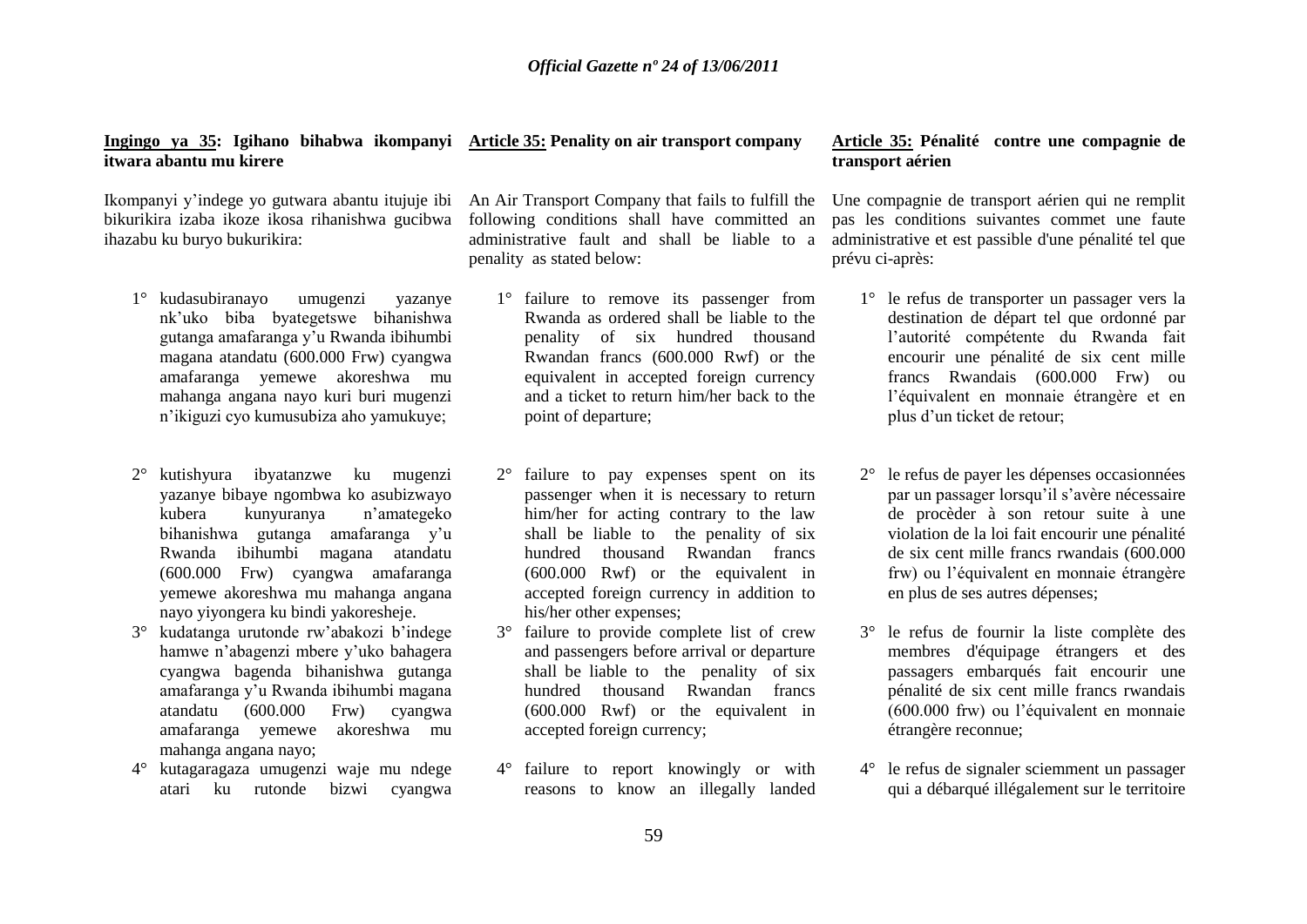byakagombye kumenyekana ahanishwa gutanga amafaranga y"u Rwanda miliyoni imwe n"ibihumbi magana abiri (1.200.000 Frw) cyangwa amafaranga yemewe akoreshwa mu mahanga angana nayo;

5° kutamenya umugenzi waje udafite urwandiko rw"inzira rufite agaciro na viza bihanishwa gutanga amafaranga y"u Rwanda ibihumbi magana atandatu (600.000 Frw) cyangwa amafaranga yemewe akoreshwa mu mahanga angana nayo.

#### **Icyiciro cya 2: Ibindi bihano rusange**

#### **Ingingo ya 36: Ibihano bihabwa abakoresha ubundi buryo bwo gutwara abantu n'ibintu**

abantu n"ibintu ihanishwa ibihano ku makosa akurikira:

- 1° kudasubiranayo umugenzi nk"uko biba byategetswe bihanishwa gutanga amafaranga y"u Rwanda ibihumbi mirongo itandatu (60.000 Frw) cyangwa amafaranga yemewe akoreshwa mu mahanga angana nayo kuri buri mugenzi n"ikiguzi cyo kumusubizayo;
- 2° kutishyura ibyatanzwe ku mugenzi wazanywe bibaye ngombwa ko asubizwayo kubera kunyuranya n"amategeko bihanishwa gutanga

passenger shall be liable to the penality of one million two hundred thousand Rwandan francs (1.200.000 Rwf) or the equivalent in accepted foreign currency;

5° failure to detect a foreigner with expired travel document or visa shall be liable to the penality of six hundred thousand Rwandan francs (600.000 Rwf) or the equivalent in accepted foreign currency.

#### **Section 2: Other general sanctions**

#### **Article 36**: **Administrative penalities for other Article 36: Pénalités administratives pour means of transport**

Ikompanyi ikoresha ubundi buryo bwo gutwara A company using other means of transport shall be punishable by the following administrative penalities :

- Rwanda as ordered shall be liable to the penality of sixty thousand Rwandan francs (60.000 Rwf) or the equivalent in accepted foreign currency to each passenger and a ticket to return him/her;
- passenger when it is necessary to return him/her for acting contrary to the law, shall be liable to the penality of sixty

national fait encourir une pénalité d"un million deux cent mille francs rwandais (1.200.000 Frw) ou l"équivalent en monnaie étrangère reconnue ;

5° le défaut de detecter un étranger qui n"a pas de document de voyage valide fait encourir une pénalité de six cent mille francs rwandais (600.000 Frw) ou l"équivalent en monnaie étrangère reconnue.

#### **Section 2 : Autres sanctions générales**

# **d'autres moyens de transport**

Une compagnie utilisant autres moyens de transport est passible de pénalités administratives suivantes:

- 1° failure to remove its passenger from 1° le refus de transporter un passager vers la destination de départ tel que ordonné par l"autorité compétente du Rwanda fait encourir une pénalité de soixante mille francs Rwandais (60.000 Frw) ou l"équivalent en monnaie étrangère reconnue et un ticket de retour pour chaque passager;
- 2° failure to pay expenses spent on its 2° le refus de payer des dépenses occassionnés par un passage lorsqu"il s"avere nécessaire d"effecteur son retour suite à une violation de la loi fait encourir une pénalité de soixante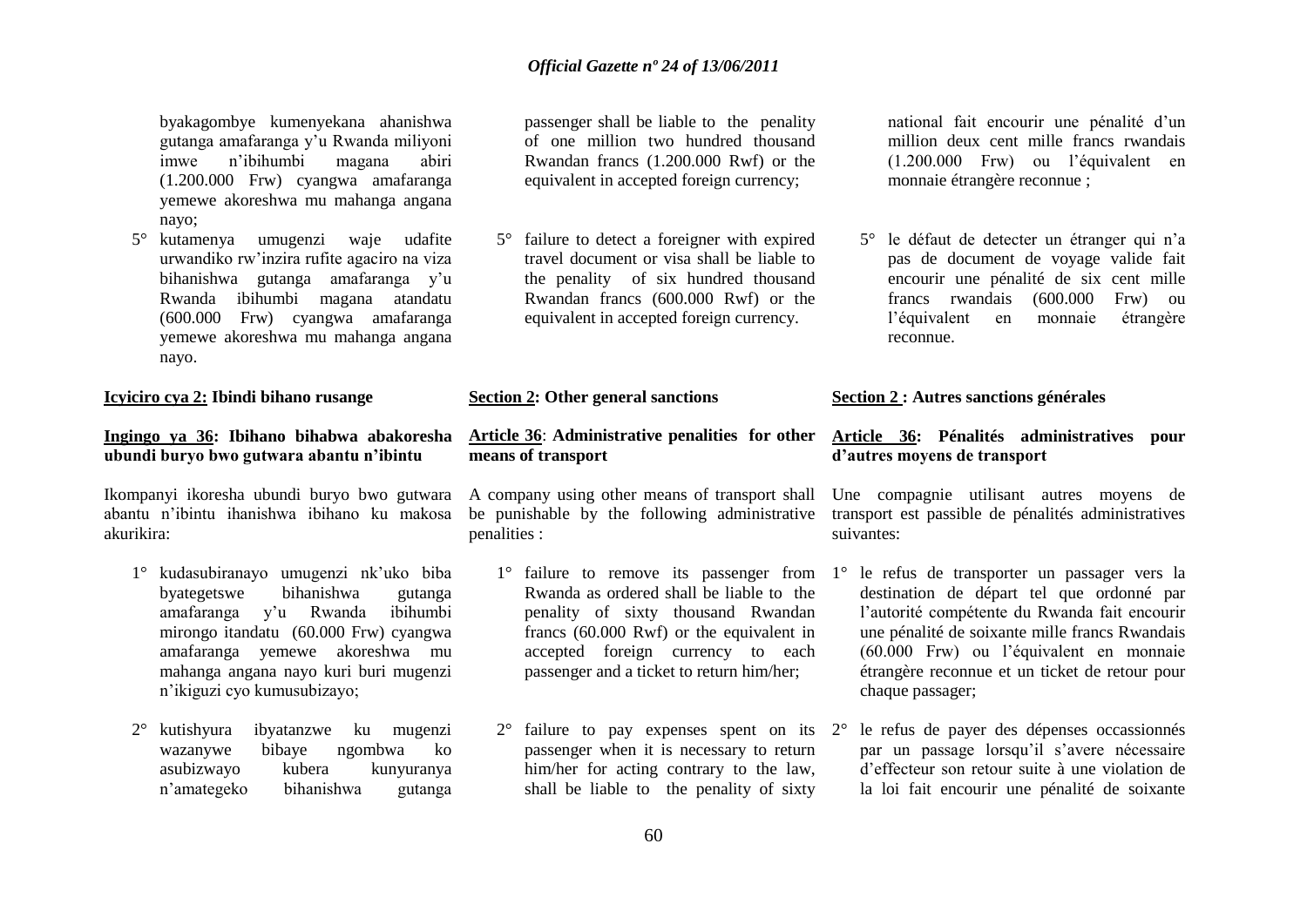amafaranga y"u Rwanda ibihumbi mirongo itandatu (60.000 Frw) cyangwa amafaranga yemewe akoreshwa mu mahanga angana nayo;

- 3° kudatanga urutonde rw"abakozi n"abagenzi bihanishwa gutanga amafaranga y"u Rwanda ibihumbi mirongo itandatu (60.000frw) cyangwa amafaranga yemewe akoreshwa mu mahanga angana nayo;
- 4° kutagaragaza umugenzi waje atari ku rutonde bizwi cyangwa byakagombye kumenywa bihanishwa gutanga amafaranga y"u Rwanda ibihumbi ijana (100.000 Frw) cyangwa amafaranga yemewe akoreshwa mu mahanga angana nayo.

#### **Ingingo ya 37: Ibihano bitangwa ku makosa ajyanye n'inyandiko z'inzira**

Umuntu utaye urwandiko rw"inzira azishyura kimwe cya kabiri cy"ikiguzi cyarwo gisanzwe cyiyongera ku kiguzi gisanzwe cy"urwandiko rw"inzira kugira ngo abone urundi.

Umuntu wangije urwandiko rw"inzira kubera A person who negligently defaces a travel uburangare yishyura kimwe cya kabiri cy"ikiguzi cyarwo cyiyongera ku kiguzi cyarwo gisanzwe kugirango abone urundi.

thousand Rwandan francs (60.000 Frw) or the equivalent in accepted foreign currency;

- 3° failure to provide complete list of passengers and workers of the means of transport used shall be liable to the penality of sixty thousand Rwandan francs (60.000 Frw) or the equivalent in accepted foreign currency;
- 4° failure to report knowingly or with reasons to know an illegally landed passenger shall be liable to the penality of one hundred thousand Rwandan francs (100.000 Frw) or the equivalent in accepted foreign currency.

# **mishandling travel documents**

A person who loses a travel document shall be required to pay the penality which is equivalent to a half the fee of that travel document in addition to the normal fee of the travel document.

document shall be required to pay a half the fee of that travel document in addition to the cost of the travel document.

mille francs rwandais (60.000 Frw) ou l"équivalent en monnaie étrangère reconnue;

- 3° le refus de fournir la liste complète des passagers et membres d'équipage du moyen de transport utilisé fait encourir une pénalité de soixante mille francs rwandais (60.000 Frw) ou l"équivalent en monnaie étrangère reconnue;
- le refus de signaler sciemment un passager qui a débarqué illégalement sur le territoire national fait encourir une pénalité de cent mille francs rwandais (100.000 Frw) ou l"équivalent en monnaie étrangère reconnue.

#### **Article 37: Penalties relating to faults on Article 37: Pénalités pour les fautes de mauvaise tenue de documents de voyage**

Quiconque perd un document de voyage, doit payer une pénalité équivalente à la moitié du coût normal du document de voyage en plus de son coût habituel.

Quiconque par négligence détériore un document de voyage, doit payer une pénalité équivalente à la moitié du coût normal du document de voyage en plus de son coût habituel.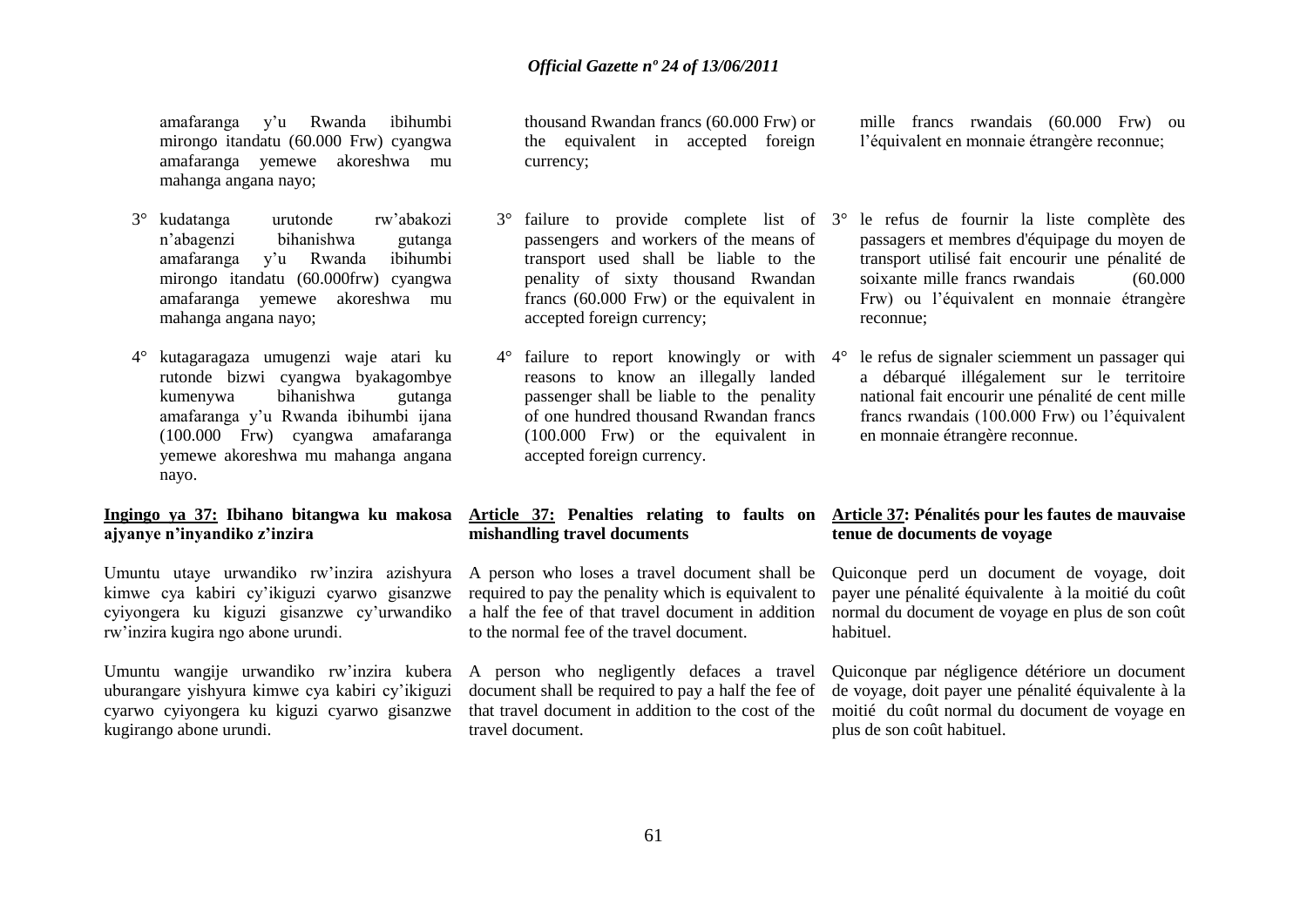| <b>UMUTWE</b><br><b>WA</b><br>VII:<br><b>INGINGO</b><br><b>ZINYURANYE</b>                                                                                                            | <b>CHAPTER</b><br>VII:<br><b>PROVISIONS</b>                                                                                                                                                            | MISCELLENEOUS CHAPTER VII: DISPOSITIONS DIVERSES                                                                                                                                                         |
|--------------------------------------------------------------------------------------------------------------------------------------------------------------------------------------|--------------------------------------------------------------------------------------------------------------------------------------------------------------------------------------------------------|----------------------------------------------------------------------------------------------------------------------------------------------------------------------------------------------------------|
| Ingingo ya 38:<br>yirukanwa                                                                                                                                                          | Uburyo Umunyamahanga Article 38: Procedure for deporting a foreigner                                                                                                                                   | Article 38: Procédure d'expulsion d'un étranger                                                                                                                                                          |
| Bitabangamiye<br>ibiteganywa<br>n'itegeko,<br>Umuyobozi Mukuru<br>kwirukanwa<br>ategeka<br>k'umunyamahanga ku butaka bw'u Rwanda akora<br>inyandiko imwirukana.                      | Without prejudice to the law, the Director General<br>shall order a foreigner to be deported by issuing a<br>deportation order.                                                                        | Sous réserve des dispositions de la loi, le Directeur<br>Général ordonne l'expulsion d'un étranger par<br>voie d'ordonnance d'expulsion.                                                                 |
| Mu gihe hagitegurwa uburyo bwo kwirukanwa,<br>ashobora<br>gufungwa<br>umunyamahanga<br>by'agateganyo nk'uko biteganywa n'amategeko.                                                  | Before deporting a foreigner, he/she may be<br>provisionally detained as provided by the law.                                                                                                          | En attendant l'explusion, l'étranger peut être mis<br>en détention provisoire conformément à la loi.                                                                                                     |
| Igihe icyemezo cyo kwirukana umunyamahanga<br>cyafashwe, kopi y'icyo cyemezo ishyikirizwa<br>ugiye kwirukanwa.                                                                       | Where the decision to deport a foreigner has been<br>made, a copy of the decision shall be given to the<br>person to be deported.                                                                      | Lorsque la décision d'expulsion d'un étranger est<br>prise, une copie de cette décision est transmise à la<br>personne à expulser.                                                                       |
| Iyo icyemezo cyo kwirukana umunyamahanga<br>gifashwe, amafaranga atangwa mu kumusubiza<br>iwabo akurwa mu mutungo wa Leta keretse iyo<br>yemeye kwiyishyurira.                       | When the decision to deport a foreigner is taken,<br>the expenses for his/her return shall be payable<br>from the public funds unless the person to be<br>deported agrees to pay the expenses.         | Lorsque la décision d'expulser un étranger est<br>prise, les frais de son retour sont à charge du trésor<br>public sauf si la personne à expulser accepte de les<br>payer.                               |
| Umunyamahanga wirukanywe ashobora kujuririra<br>icyemezo cyamufatiwe mu minsi mirongo itatu<br>(30) uhereye igihe yirukaniwe.                                                        | A deported foreigner may appeal the decision<br>within thirty (30) days from deportation.                                                                                                              | L'étranger expulsé peut former un recours dans<br>trente (30) jours à partir de la date de décision de<br>l'explusion.                                                                                   |
| Ingingo ya 39: Kumenyesha umunyamahanga<br>ko atifuzwa cyangwa ko atemewe mu gihugu                                                                                                  | Article 39: Declaring undesirable person or<br>prohibited immigrant                                                                                                                                    | Article 39 : Informer un étranger qu'il est une<br>personne indésirable ou interdit                                                                                                                      |
| Bitabangamiye ibiteganywa n'itegeko rigenga<br>Abinjira n'Abasohoka mu gihugu, Umuyobozi<br>Mukuru cyangwa undi Ofisiye wa imigarasiyo<br>ubifitiye ububasha amenyesha umunyamahanga | Without prejudice to the Immigration and<br>Emigration law, the Director General or any other<br>duly authorized Immigration Officer informs a<br>foreigner, that he/she is an undesirable person or a | Sans préjudice des dispositions de la loi sur<br>l'émigration et immigration, le Directeur Général<br>ou tout autre Officier d'immigration dûment<br>autorisé informe un étranger qu'il est une personne |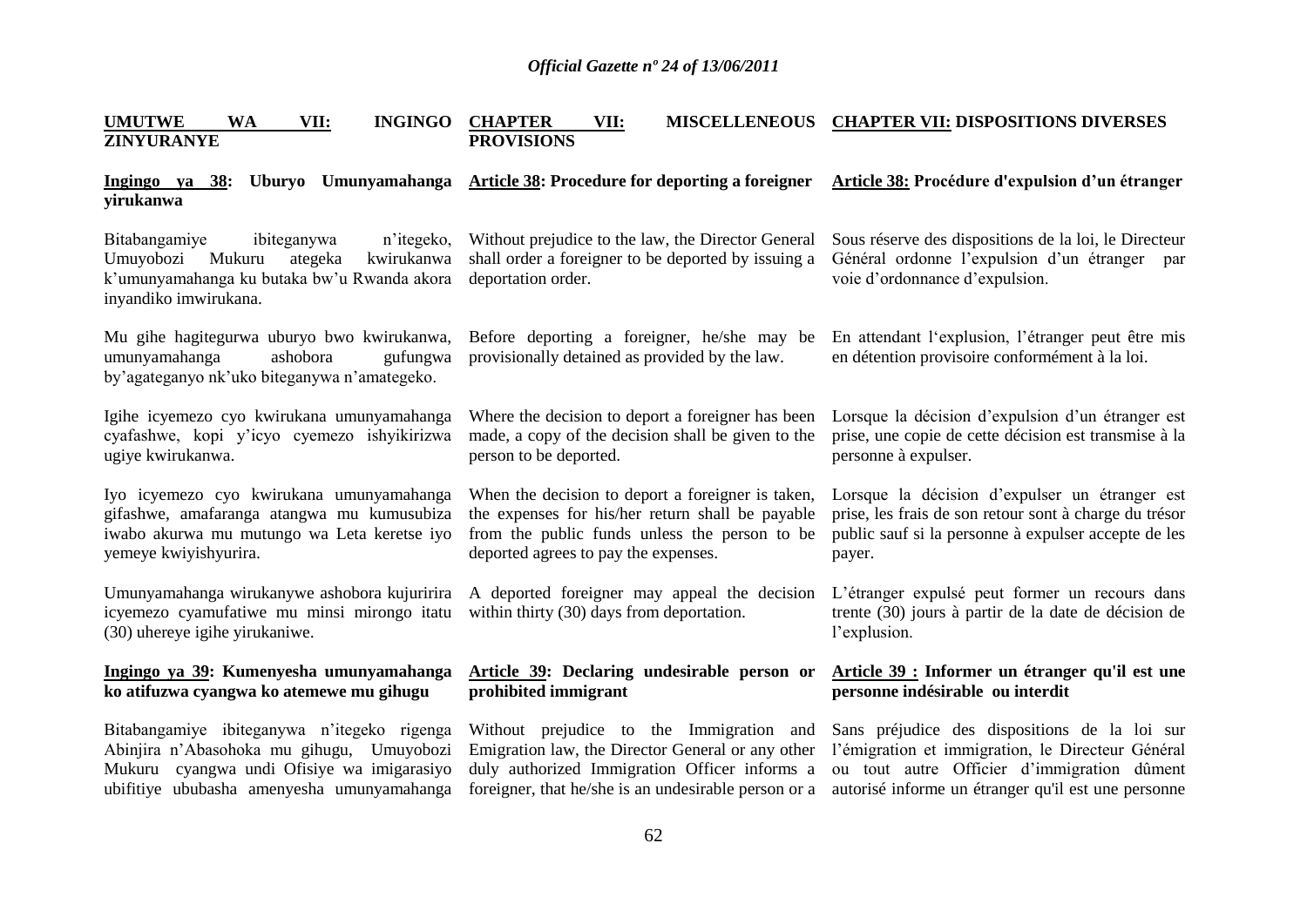ko atifuzwa mu gihugu cyangwa ko atemewe mu gihugu nk"uko itegeko ribiteganya, akamutegeka kuva cyangwa akamubuza kuza mu Rwanda.

Umunyamahanga utemewe mu gihugu ntiyemerewe kongera kwinjira mu Rwanda keretse icyemezo cyafashwe n"urwego rubifitiye ububasha cyaravanweho.

Umuntu utifuzwa mu gihugu ashobora kongera kwemererwa kwinjira mu gihugu mu gihe uwo muntu yujuje ibisabwa byatumye yirukanwa.

#### **Ingingo ya 40: Akanama gakurikirana imipaka**

Hashyizweho akanama ko ku rwego rw"Igihugu gashinzwe gukurikirana ibijyanye n"imikorere y"imipaka y"u Rwanda. Aka kanama kagizwe n'abahagarariye abafatanya bakorera ku mipaka. Ubuyobozi Bukuru bw"Abinjira n"Abasohoka mu Gihugu buhuza ibikorwa by"aka kanama.

#### **Ingingo ya 41: Gukurikiza iri teka**

Umunyamahanga mu gihe yinjira, asohoka cyangwa ari mu Rwanda agomba gukurikiza iri teka uretse aho amasezerano mpuzamahanga yemewe n"u Rwanda cyangwa amategeko yihariye provide otherwise. abiteganya ukundi.

#### **Ingingo ya 42: Kumenyekanisha ko icyangombwa cyatakaye**

prohibited immigrant within the meaning of the indésirable dans le pays conformément à la loi et law and order him/her to leave or refuse him/her lui ordonne de quitter le Rwanda. to enter Rwanda.

A prohibited immigrant shall not be allowed reentry in Rwanda unless the decision formally made by the competent authority is repealed. Undesirable person may be allowed re-entry in

Rwanda if such a person complies with the requirements that led to his/her expulsion.

#### **Article 40: National Border coordinating Article 40 : Comité de pilotage des frontières Committee**

There shall be a national committee responsible for coordinating the activities at Rwandan border posts. The national committee shall be composed of representative of all stakeholders working at the border posts. The Directorate General of Immigration and Emigration shall coordinate its activities.

#### **Article 41: Observing this Order**

Any foreigner on his/her entry, stay or exit shall observe this Order except where international conventions ratified by Rwanda or particular laws

## **Article 42: Reporting a lost document**

Un immigrant interdit n"est pas autorisé d"entrer de nouveau au Rwanda à moins que la décision prise par une autorité compétente ne soit annulée. Un étranger déclaré indésirable peut être autorisé d"entrer de nouveau au Rwanda si il remplit les conditions qui avaient entrainé son expulsion.

Il est créé un comité national de pilotage chargé du suivi des activités aux postes frontaliers du Rwanda. Ce comite est composé par les representants des institutions operant sur les postes frontaliers. La Direction Générale de l'Immigration et de l'Emigration est chargée de coordonner ses activités.

#### **Article 41: Respect du présent arrêté**

Tout étranger qui entre, séjourne ou sort du territoire national doit respecter les dispositions du présent arrêté à moins que les conventions internationales ratifiées par le Rwanda ou des lois particulières n"en disposent autrement.

#### **Article 42: Déclaration d'un document perdu**

Umuntu wese utaye icyangombwa cye giteganywa Any person who loses his or her document as Toute personne qui perd son document prévu par le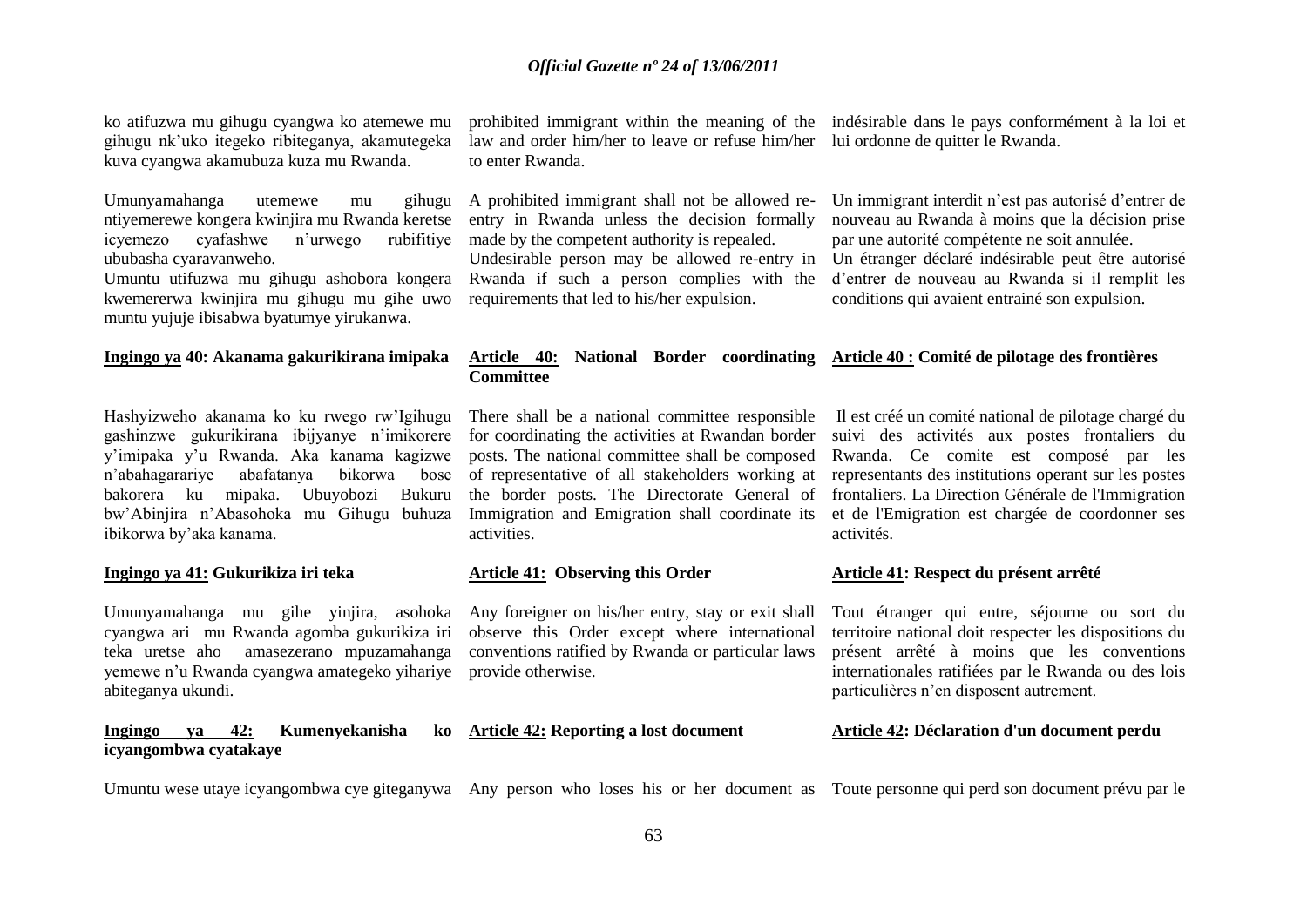| muri iri teka agomba guhita abimenyesha sitasiyo<br>ya polisi imwegereye.                                                                                         | mentioned in this Order shall immediately report<br>to the nearest police station.                                                                         | présent arrêté doit immédiatement le déclarer<br>auprès de la station de police la plus proche.                                                                                             |
|-------------------------------------------------------------------------------------------------------------------------------------------------------------------|------------------------------------------------------------------------------------------------------------------------------------------------------------|---------------------------------------------------------------------------------------------------------------------------------------------------------------------------------------------|
| Ashyikiriza icyemezo cyo guta ibyangombwa<br>Ibiro by'Abinjira n'Abasohoka bimwegereye.                                                                           | He/she shall present a declaration certificate to the<br>nearest immigration office.                                                                       | Cette personne présente l'attestation de perte au<br>bureau de l'Immigration le plus proche.                                                                                                |
| Umuntu utoraguye urwandiko ruteganywa n'iri<br>teka arushyikiriza ibiro by'Abinjira n'Abasohoka<br>cyangwa ubuyobozi bwa Polisi bimwegereye.                      | Any person who finds a lost document as<br>mentioned in this Order, shall immediately hand it<br>over to the nearest Immigration Office or Police<br>Post. | Toute personne qui retrouve un document perdu tel<br>que prévu dans le présent arrêté<br>l'apporte<br>immédiatement au bureau de l'immigration ou à la<br>station de Police la plus proche. |
| Ingingo ya 43: Amabwiriza ashyira mu Article 43: Implementation of this Order<br>bikorwa iri teka                                                                 |                                                                                                                                                            | Article 43: Mise en application des dispositions<br>du présent arrêté                                                                                                                       |
| Umuyobozi Mukuru<br>ashyiraho amabwiriza<br>agenewe abagana Ubuyobozi Bukuru n'abakozi<br>babwo kugirango abafashe gushyira mu bikorwa<br>ibiteganywa n'iri teka. | The Director General shall put in place<br>instructions to the public and immigration officers<br>for facilitating the implementation of this Order.       | Le Directeur Général est chargé de mettre sur pied<br>des instructions à l'intention du public et de ses<br>agents pour la mise en exécution du présent arrêté.                             |
| <b>UMUTWE WA VIII : INGINGO ZISOZA</b>                                                                                                                            | <b>CHAPTER VIII : FINAL PROVISIONS</b>                                                                                                                     | <b>CHAPITRE VIII : DISPOSITIONS FINALES</b>                                                                                                                                                 |
| ya 44:<br>ry'ingingo<br>Ingingo<br>Ivanwaho<br>zinyuranyije n'iri teka                                                                                            | <b>Article 44: Repealing provision</b>                                                                                                                     | <b>Article 44: Disposition abrogatoire</b>                                                                                                                                                  |
| Ingingo zose z'amateka abanziriza iri kandi All prior provisions contrary to this Order are<br>zinyuranyije naryo zivanyweho.                                     | hereby repealed.                                                                                                                                           | Toutes les dispositions antérieures contraires au<br>présent arrêté sont abrogées.                                                                                                          |
| Ingingo ya<br>Igihe<br>45:<br>iteka<br>gukurikizwa                                                                                                                | ritangira Article 45: Commencement                                                                                                                         | Article 45: Entrée en vigueur                                                                                                                                                               |
| gukurikizwa<br>Iri teka ritangira<br>ku munsi<br>ritangarijweho mu Igazeti ya Leta ya Repubulika<br>y'u Rwanda.                                                   | This Order shall come into force on the date of its<br>publication in the Official Gazette of the Republic<br>of Rwanda.                                   | Le présent arrêté entre en vigueur le jour de sa<br>publication au Journal Officiel de la République du<br>Rwanda.                                                                          |
| Kigali, ku wa 31/05/2011                                                                                                                                          | Kigali, on 31/05/2011                                                                                                                                      | Kigali, le 31/05/2011                                                                                                                                                                       |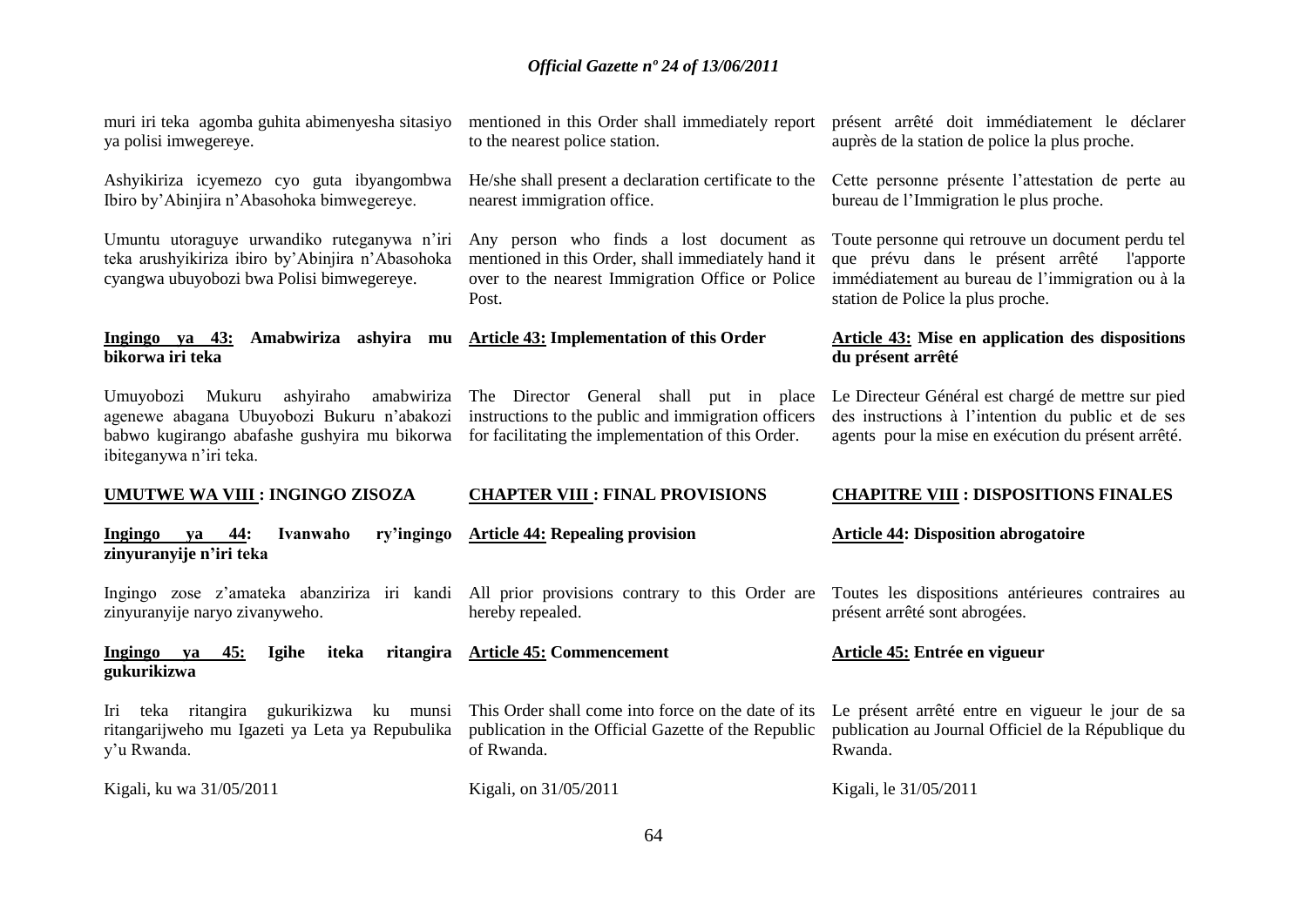**(sé)**

**TUGIREYEZU Vénantie** Minisitiri muri Perezidansi ya Repubulika **(sé)**

**TUGIREYEZU Vénantie** Minister in the Office of the President **(sé)**

**TUGIREYEZU Vénantie** Ministre à la Présidence de la République

**Vu et scellé du Sceau de la République :**

**(sé)**

**Bibonywe kandi bishyizweho Ikirango cya Repubulika:**

**(sé)**

**Seen and sealed with the Seal of the Republic:**

**KARUGARAMA Tharcisse** Minisitiri w"Ubutabera/ Intumwa Nkuru ya Leta

**KARUGARAMA Tharcisse** Minister of Justice/ Attorney General

**KARUGARAMA Tharcisse** Ministre de la Justice/Garde des Sceaux

**(sé)**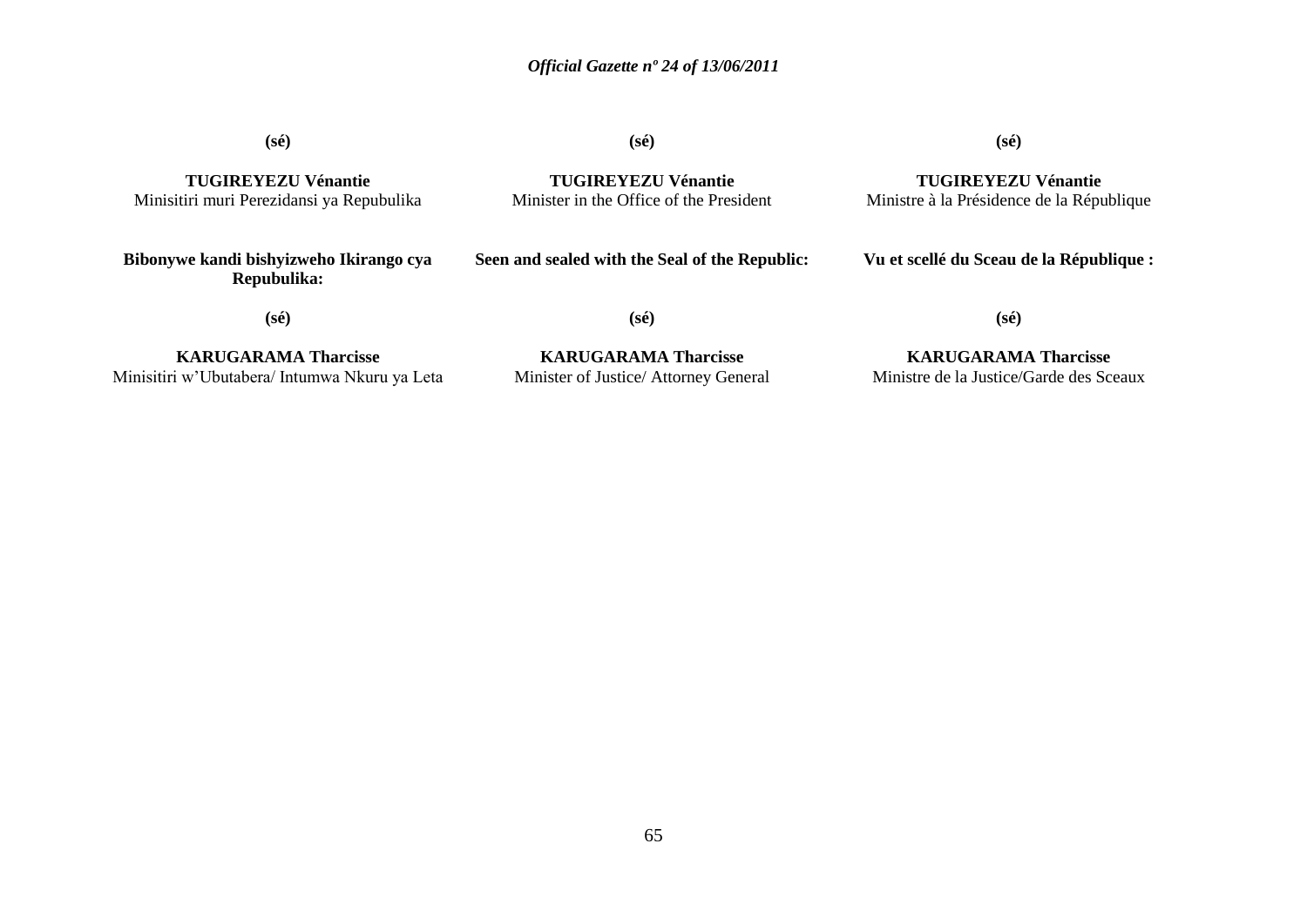| ITEKA RYA MINISITIRI N°03/01 RYO MINISTERIAL ORDER N°03/01 OF ARRETE MINISTERIEL N°03/01 DU       |                                                    |  |
|---------------------------------------------------------------------------------------------------|----------------------------------------------------|--|
| KUWA 31/05/2011 RISHYIRAHO IKIGUZI 31/05/2011 DETERMINING THE FEES 31/05/2011 FIXANT LES FRAIS DE |                                                    |  |
| CY'INYANDIKO Z'INZIRA, IMPUSHYA CHARGED ON TRAVEL DOCUMENTS DE VOYAGE, PERMIS                     |                                                    |  |
| ZO KUBA MU RWANDA, VIZA N'IZINDI DOCUMENTS, RESIDENCE DE RESIDENCE, VISAS ET AUTRES               |                                                    |  |
| SERIVISI ZITANGWA N'UBUYOBOZI PERMITS, VISAS AND OTHER SERVICES DELIVRES PAR LA                   |                                                    |  |
| BUKURU BW'ABINJIRA N'ABASOHOKA SERVICES DELIVERED BY THE DIRECTION GENERALE DE                    |                                                    |  |
| <b>MU GIHUGU</b>                                                                                  | DIRECTORATE GENERAL OF L'IMMIGRATION ET EMIGRATION |  |
|                                                                                                   | <b>IMMIGRATION AND EMIGRATION</b>                  |  |

#### **ISHAKIRO TABLE OF CONTENTS TABLE DES MATIERES**

| <u>Ingingo ya mbere: Icyo iri teka rigamije</u> | Article One: Purpose of this Order | Article premier : Objet du présent arrêté |
|-------------------------------------------------|------------------------------------|-------------------------------------------|
|                                                 |                                    |                                           |

- **Ingingo ya 2: Gusonerwa kwishyurira Article 2: Residence permit fee waiver uruhushya rwo kuba mu Rwanda Article 2: Exonération des frais de permis de séjour**
- **Ingingo ya 3**: **Iyishyurwa rya pasiporo Article 3**: **Payment of diplomatic and Article 3**: **Payement du passeport z'abanyacyubahiro n'iz'akazi service passports diplomatique ou de service**
- **Ingingo ya 4: Ikiguzi cya "laissez-passer" Article 4: Laissez-passer fees and its Article 4: Frais du laissez-passer et son n'ikoreshwa ryayo applicability usage**

**Ingingo va 5: Ivanwaho zinyuranyije n'iri teka Article 5: Repealing provision Article 5: Disposition abrogatoire**

**Ingingo ya 6: Igihe iteka ritangira Article 6: Commencement gukurikizwa Article 6: Entrée en vigueur**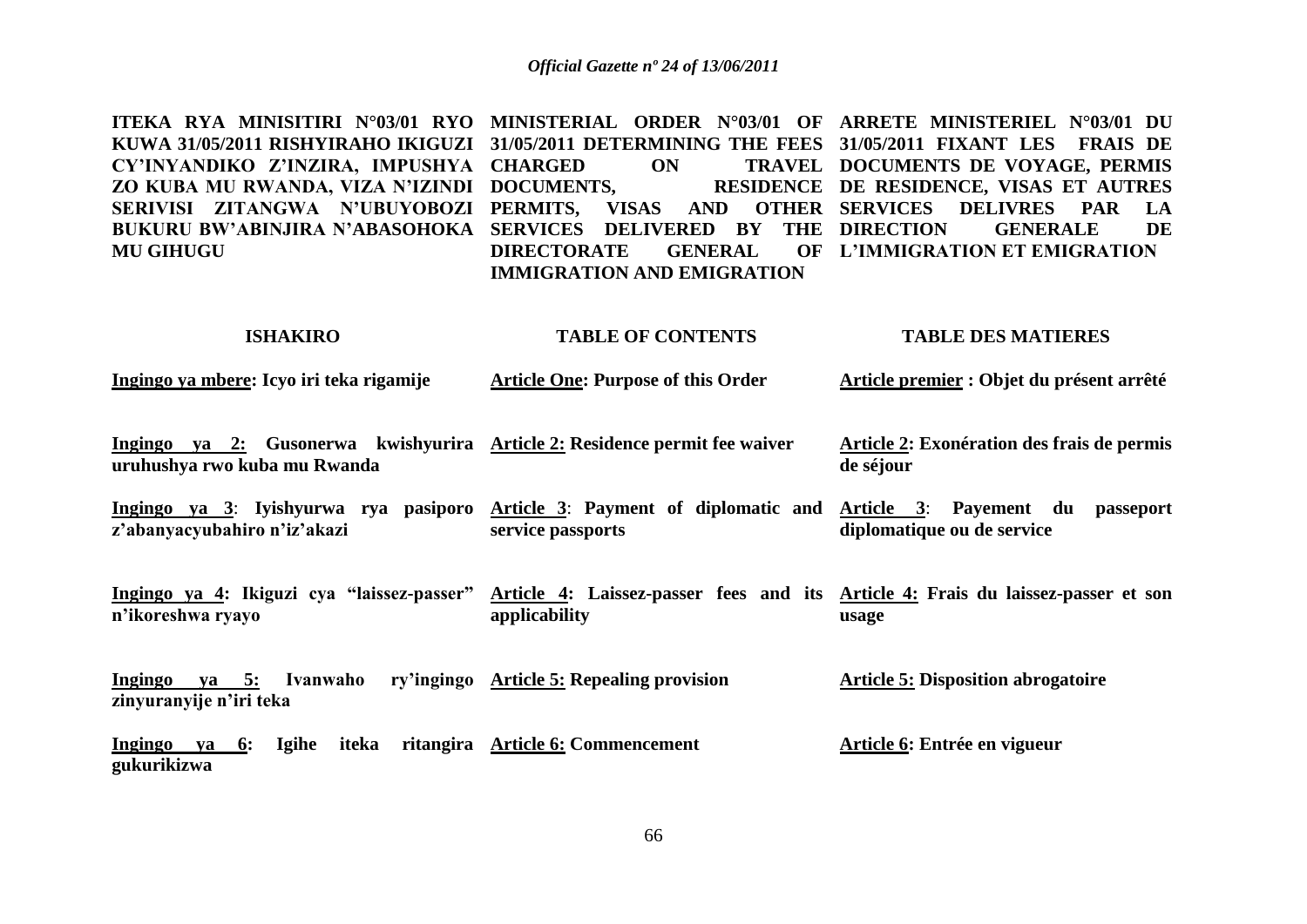| ITEKA RYA MINISITIRI N°03/01 RYO<br>KUWA 31/05/2011 RISHYIRAHO IKIGUZI<br>CY'INYANDIKO Z'INZIRA, IMPUSHYA<br>ZO KUBA MU RWANDA, VIZA N'IZINDI<br>SERIVISI ZITANGWA N'UBUYOBOZI<br><b>BUKURU BW'ABINJIRA N'ABASOHOKA</b><br><b>MU GIHUGU</b> | MINISTERIAL ORDER N°03/01 OF<br>31/05/2011 DETERMINING THE FEES<br><b>CHARGED</b><br><b>TRAVEL</b><br>ON<br>DOCUMENTS,<br><b>RESIDENCE</b><br>PERMITS,<br><b>VISAS</b><br><b>AND</b><br><b>OTHER</b><br><b>SERVICES</b><br>DELIVERED BY<br><b>THE</b><br><b>DIRECTORATE</b><br><b>GENERAL</b><br><b>OF</b><br><b>IMMIGRATION AND EMIGRATION</b> | ARRETE MINISTERIEL N°03/01<br>DU<br>31/05/2011 FIXANT LES<br><b>FRAIS DE</b><br>DOCUMENTS DE VOYAGE, PERMIS DE<br><b>RESIDENCE,</b><br>VISAS ET<br><b>AUTRES</b><br><b>SERVICES</b><br><b>DELIVRES</b><br><b>PAR</b><br>LA<br><b>DIRECTION</b><br><b>GENERALE</b><br><b>DE</b><br><b>L'IMMIGRATION ET EMIGRATION</b> |
|---------------------------------------------------------------------------------------------------------------------------------------------------------------------------------------------------------------------------------------------|-------------------------------------------------------------------------------------------------------------------------------------------------------------------------------------------------------------------------------------------------------------------------------------------------------------------------------------------------|----------------------------------------------------------------------------------------------------------------------------------------------------------------------------------------------------------------------------------------------------------------------------------------------------------------------|
| Minisitiri muri Perezidansi ya Repubulika;                                                                                                                                                                                                  | <b>President;</b>                                                                                                                                                                                                                                                                                                                               | The Minister in the Office of the Le Ministre à la Présidence de la<br>République;                                                                                                                                                                                                                                   |
| Ashingiye ku Itegeko Nshinga rya Repubulika<br>y'u Rwanda ryo kuwa 04 Kamena 2003, nk'uko<br>ryavuguruwe kugeza ubu, cyane cyane mu<br>ngingo zaryo, iya 23, iya 121 n'iya 201;                                                             | Pursuant to the Constitution of the Republic<br>of Rwanda of 04 June 2003 as amended to<br>date, especially in Articles 23, 121 and 201;                                                                                                                                                                                                        | Vu la Constitution de la République du<br>Rwanda du 04 juin 2003, telle que révisée à ce<br>jour, spécialement en ses articles 23, 121 et<br>201;                                                                                                                                                                    |
| Ashingiye ku Itegeko n° 04/2011 ryo kuwa<br>21/03/2011 ryerekeye Abinjira n'Abasohoka<br>mu Rwanda;                                                                                                                                         | Pursuant to Law $n^{\circ}$ 04/2011 of 21/03/2011<br>on Immigration and Emigration in Rwanda;                                                                                                                                                                                                                                                   | Vu la Loi nº 04/2011 du 21/03/2011 sur<br>l'Immigration et Emigration au Rwanda;                                                                                                                                                                                                                                     |
| y'Abaminisitiri<br>Inama<br>yateranye<br>kuwa<br>20/04/2011 imaze kubisuzuma no kubyemeza;                                                                                                                                                  | After consideration and approval by the<br>Cabinet in its session of 20/04/2011;                                                                                                                                                                                                                                                                | Après examen et adoption par le Conseil des<br>Ministres en sa séance du 20/04/2011;                                                                                                                                                                                                                                 |
| <b>ATEGETSE:</b>                                                                                                                                                                                                                            | <b>HEREBY ORDERS:</b>                                                                                                                                                                                                                                                                                                                           | <b>ARRETE:</b>                                                                                                                                                                                                                                                                                                       |
| Ingingo ya mbere: Icyo iri teka rigamije                                                                                                                                                                                                    | <b>Article One: Purpose of this Order</b>                                                                                                                                                                                                                                                                                                       | Article premier : Objet du présent arrêté                                                                                                                                                                                                                                                                            |
| Iri teka rishyiraho ikiguzi gisabwa ku nyandiko<br>z'inzira, ku mpushya zo kuba mu Rwanda, kuri<br>za viza n'izindi serivisi zitangwa n'Ubuyobozi                                                                                           | This Order determines the fees charged on<br>travel documents, residence permits, visas<br>and other services issued by the Directorate                                                                                                                                                                                                         | Le présent arrêté fixe les montants des frais<br>pour obtention des documents de voyage,<br>permis de résidence, visas et autres services                                                                                                                                                                            |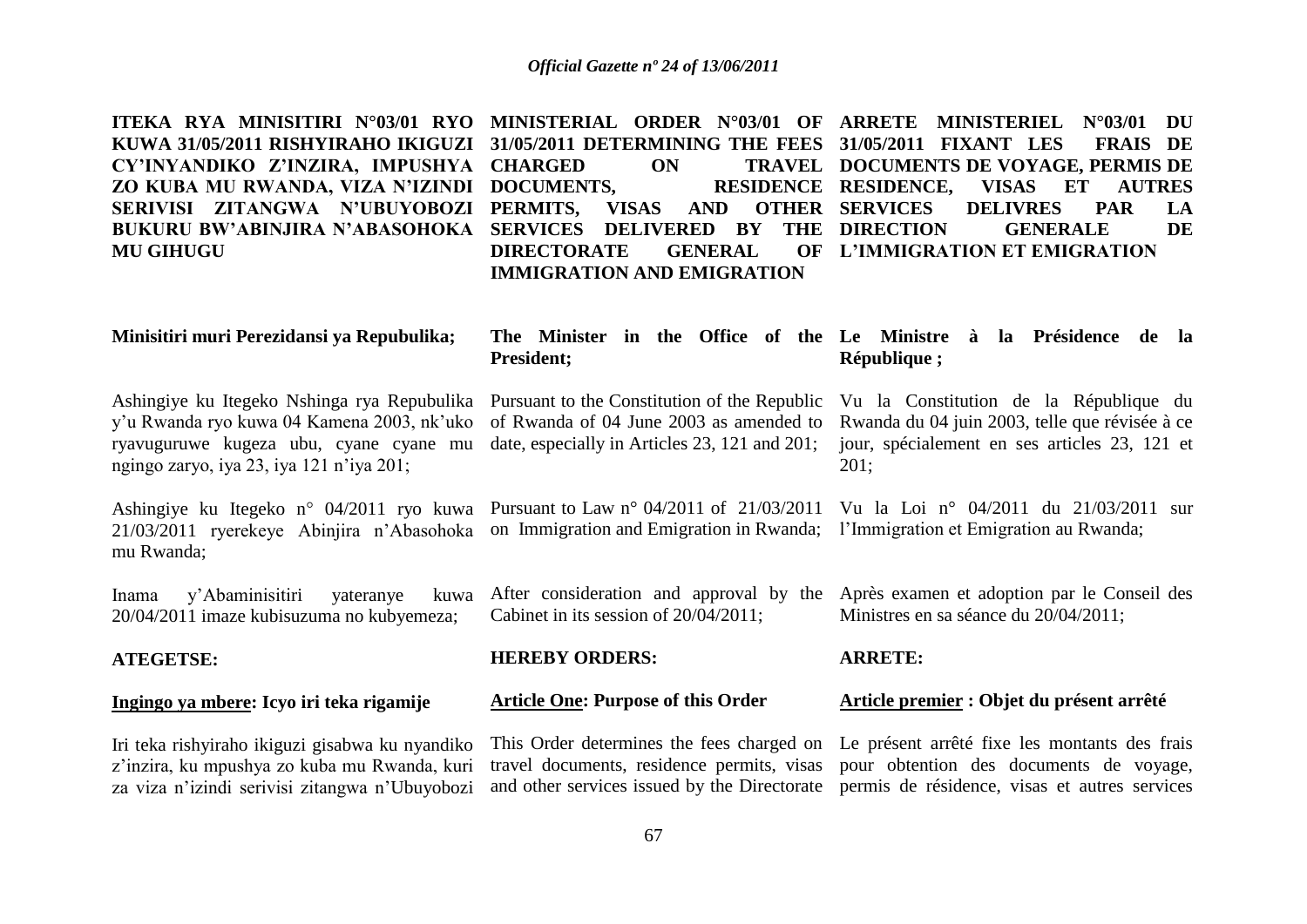Bukuru bw"Abinjira n"Abasohoka mu Gihugu nk"uko bigaragara mu mugereka w"iri teka.

# **uruhushya rwo kuba mu Rwanda**

Abantu bakomoka mu bihugu Umuryango w'Ibihugu y"Iburasirazuba bafite uburenganzira ku be issued with the same permits without fee. de séjour reçoivent lesdits permis sans frais. mpushya zo kuba mu Rwanda, bahabwa bene izo mpushya nta kiguzi.

#### **Ingingo ya 3**: **Iyishyurwa rya pasiporo z'abanyacyubahiro n'iz'akazi**

Pasiporo y"abanyacyubahiro cyangwa pasiporo y"akazi ihawe umukozi wa Leta ubifitiye uburenganzira cyangwa undi umuntu uwo ariwe wese ugiye mu butumwa bwa Leta yishyurirwa n"urwego rumwohereje cyangwa urwego akorera.

### **Ingingo ya 4: Ikiguzi cya "laissez-passer" n'ikoreshwa ryayo**

Igiciro cy"amafaranga y"u Rwanda ibihumbi bitatu (3.000 Frw) cya Laissez-passer isanzwe ikoreshwa kugeza aho iri teka rishyiriwe mu bikorwa, kizakomeza gukoreshwa kugeza iyo Laissez-Passer ihinduwe.

General of Immigration and Emigration as it appears in the annex to this Order.

# **Ingingo ya 2: Gusonerwa kwishyurira Article 2: Residence permit fee waiver**

bigize Citizens of East African Community states, by Afurika who are eligible for residence permits, shall

> **Article 3**: **Payment of diplomatic and service passports**

mission or by the institution responsible for l'institution au service duquel il se trouve. the applicant.

# **applicability**

The fee of three thousand Rwandan francs (3,000 Rwf) charged on the current Laissez-Passer on entry into force of this Order, shall continue to be applicable until when the said Laissez-passer is changed.

par la Direction Générale d"Immigration et Emigration tel qu"il est indiqué dans l"annexe du présent arrêté.

### **Article 2: Exonération des frais de permis de séjour**

Les ressortissants des pays de la Communauté de l"Afrique de l"Est éligibles pour les permis

### **Article 3**: **Payement du passeport diplomatique ou de service**

Fees for diplomatic or service passport for Les frais du passeport diplomatique ou de eligible Government Official and any other service octroyé à une personne voyageant pour eligible person on official mission shall be une mission de l"Etat, sont payés par paid by the institution responsible for the l"institution qui l"envoie en mission ou par

#### **Article 4: Laissez-passer fees and its Article 4: Frais du laissez-passer et son usage**

Les frais évalués à trois mille francs rwandais (3.000 Frw) pour l"obtention du Laissezpasser en cours jusqu'à la mise en vigueur du présent arrêté restent applicables jusqu'au changement dudit Laissez-passer.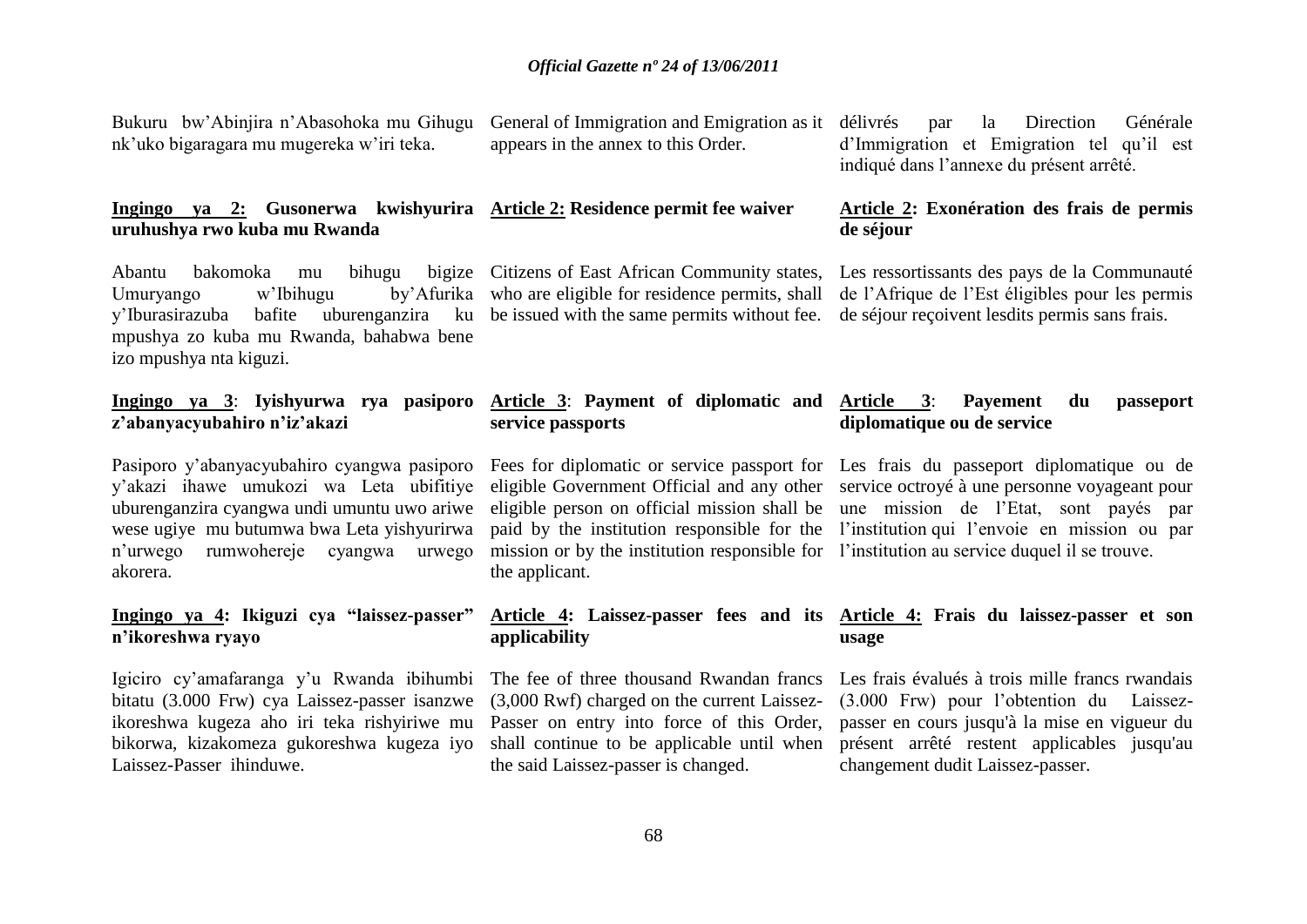| Ingingo<br>ya 5: Ivanwaho<br>zinyuranyije n'iri teka                                                                                                   | ry'ingingo Article 5: Repealing provision                                | <b>Article 5: Disposition abrogatoire</b>                                                                                |
|--------------------------------------------------------------------------------------------------------------------------------------------------------|--------------------------------------------------------------------------|--------------------------------------------------------------------------------------------------------------------------|
| Ingingo zose z'amateka abanziriza iri kandi All prior provisions contrary to this Order<br>zinyuranyije naryo zivanyweho.                              | are hereby repealed.                                                     | Toutes les dispositions antérieures contraires<br>au présent arrêté sont abrogées.                                       |
| iteka<br>Igihe<br>Ingingo<br>6:<br>ya<br>gukurikizwa                                                                                                   | ritangira Article 6: Commencement                                        | Article 6: Entrée en vigueur                                                                                             |
| Iri teka ritangira gukurikizwa ku munsi This Order shall come into force on the date<br>ritangarijweho mu Igazeti ya Leta ya<br>Repubulika y'u Rwanda. | of its publication in the Official Gazette of<br>the Republic of Rwanda. | Le présent arrêté entre en vigueur le jour de sa<br>publication au Journal<br>Officiel<br>de la<br>République du Rwanda. |
| Kigali, ku wa 31/05/2011                                                                                                                               | Kigali, on 31/05/2011                                                    | Kigali, le 31/05/2011                                                                                                    |
| $(s\acute{e})$                                                                                                                                         | $(s\acute{e})$                                                           | $(s\acute{e})$                                                                                                           |
| <b>TUGIREYEZU Vénantie</b><br>Minisitiri muri Perezidansi ya Repubulika                                                                                | <b>TUGIREYEZU Vénantie</b><br>Minister in the Office of the President    | <b>TUGIREYEZU Vénantie</b><br>Ministre à la Présidence de la République                                                  |

**Bibonywe kandi bishyizweho Ikirango cya Repubulika**

**Seen and sealed with the Seal of the Republic:**

**Vu et scellé du Sceau de la République :**

**(sé)**

**(sé)**

**KARUGARAMA Tharcisse** Minisitiri w"Ubutabera/ Intumwa Nkuru ya Leta

**KARUGARAMA Tharcisse** Minister of Justice/ Attorney General **(sé)**

**KARUGARAMA Tharcisse** Ministre de la Justice/Garde des Sceaux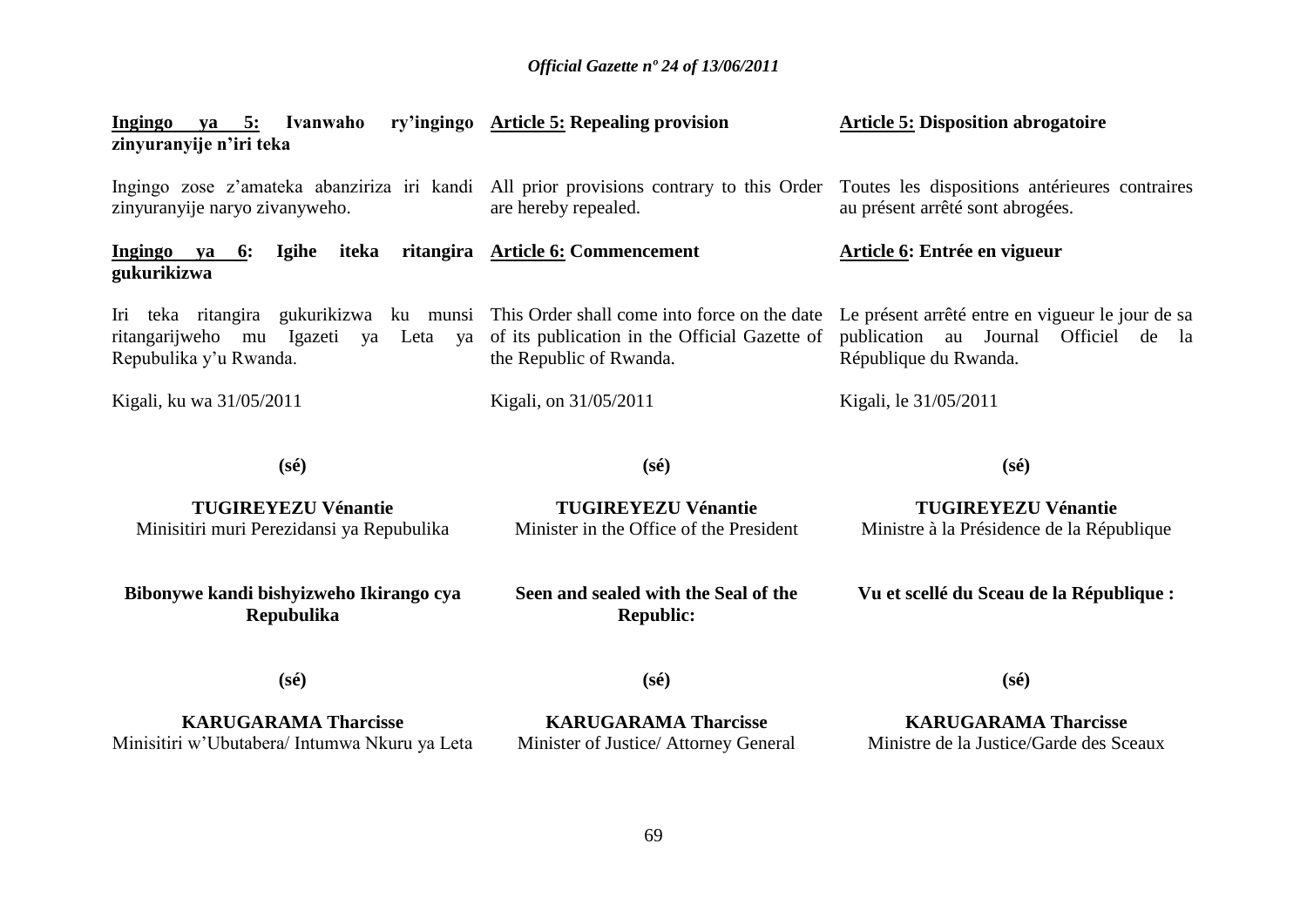| UMUGEREKA KU ITEKA RYA MINISITIRI<br>N°03/01 RYO KUWA 31/05/2011 RISHYIRAHO<br><b>IKIGUZI</b><br><b>CY'INYANDIKO</b><br>Z'INZIRA,<br>IMPUSHYA ZO KUBA MU RWANDA, VIZA,<br><b>N'IZINDI</b><br>ZITANGWA<br><b>SERIVISI</b><br>N'UBUYOBOZI<br><b>BUKURU</b><br><b>BW'ABINJIRA</b><br>N'ABASOHOKA MU GIHUGU | ANNEX TO THE MINISTERIAL ORDER<br>31/05/2011<br><b>DETERMINING</b><br>$N^{\circ}03/01$<br>$\Omega$<br>THE FEES<br><b>CHARGED</b><br><b>ON TRAVEL</b><br><b>DOCUMENTS,</b><br><b>RESIDENCE</b><br>PERMITS,<br><b>VISAS</b><br><b>AND</b><br><b>OTHER</b><br><b>SERVICES</b><br>THE DIRECTORATE<br><b>DELIVERED BY</b><br><b>GENERAL</b><br>OF<br><b>IMMIGRATION</b><br><b>AND</b><br><b>EMIGRATION</b> | <b>ANNEXE</b><br><b>L'ARRETE</b><br><b>MINISTERIEL</b><br>$\mathbf{A}$<br>N°03/01 DU 31/05/2011 FIXANT LES FRAIS<br>DE DOCUMENTS DE VOYAGE, PERMIS DE<br>RESIDENCE, VISAS ET AUTRES SERVICES<br><b>DELIVRES</b><br><b>PAR</b><br><b>DIRECTION</b><br>LA<br><b>GENERALE</b><br>DE<br>L'IMMIGRATION<br>EТ<br><b>EMIGRATION</b> |
|---------------------------------------------------------------------------------------------------------------------------------------------------------------------------------------------------------------------------------------------------------------------------------------------------------|-------------------------------------------------------------------------------------------------------------------------------------------------------------------------------------------------------------------------------------------------------------------------------------------------------------------------------------------------------------------------------------------------------|------------------------------------------------------------------------------------------------------------------------------------------------------------------------------------------------------------------------------------------------------------------------------------------------------------------------------|
| A. IKIGUZI KU NYANDIKO Z'INZIRA                                                                                                                                                                                                                                                                         | <b>CHARGED</b><br><b>TRAVEL</b><br>A. FEES<br><b>ON</b><br><b>DOCUMENTS</b>                                                                                                                                                                                                                                                                                                                           | A. FRAIS<br><b>POUR</b><br><b>DOCUMENTS</b><br>DE<br><b>VOYAGE</b>                                                                                                                                                                                                                                                           |
| Urwandiko rw'inzira                                                                                                                                                                                                                                                                                     | <b>Travel document</b>                                                                                                                                                                                                                                                                                                                                                                                | Document de voyage                                                                                                                                                                                                                                                                                                           |
| 50.000 Frw<br>Pasiporo isanzwe:                                                                                                                                                                                                                                                                         | 50,000 Rwf<br>Ordinary passport :                                                                                                                                                                                                                                                                                                                                                                     | Passeport ordinaire :<br>50.000 Frw<br>$\overline{\phantom{a}}$                                                                                                                                                                                                                                                              |
| Pasiporo isanzwe y'inyongera : 100.000 Frw                                                                                                                                                                                                                                                              | Additional ordinary Passpor: 100,000 Rwf                                                                                                                                                                                                                                                                                                                                                              | Passeport ordinaire additionnel : 100.000 Frw<br>$\overline{\phantom{a}}$                                                                                                                                                                                                                                                    |
| Pasiporo y'akazi:<br>10.000 Frw                                                                                                                                                                                                                                                                         | 10,000 Rwf<br>Service passport :                                                                                                                                                                                                                                                                                                                                                                      | 10.000 Frw<br>Passeport de service:<br>$\overline{\phantom{a}}$                                                                                                                                                                                                                                                              |
| 50.000 Frw<br>Pasiporo y'abanyacyubahiro:                                                                                                                                                                                                                                                               | Diplomatic passport:<br>50,000 Rwf                                                                                                                                                                                                                                                                                                                                                                    | 50.000 Frw<br>Passeport diplomatique:<br>$\overline{a}$                                                                                                                                                                                                                                                                      |
| Laissez-Passer:                                                                                                                                                                                                                                                                                         | Laissez-Passer :                                                                                                                                                                                                                                                                                                                                                                                      | Laissez-Passer:                                                                                                                                                                                                                                                                                                              |
| 10.000 Frw<br>Abakuru:                                                                                                                                                                                                                                                                                  | Adults:<br>10,000 Rwf                                                                                                                                                                                                                                                                                                                                                                                 | 10.000 Frw<br>Adultes:<br>$\overline{\phantom{a}}$                                                                                                                                                                                                                                                                           |
| Abana bari munsi y'imyaka 16 : 5.000 Frw                                                                                                                                                                                                                                                                | Children under 16 years :<br>5,000 Rwf                                                                                                                                                                                                                                                                                                                                                                | Enfants de moins de 16 ans :<br>5.000 Frw<br>$\overline{\phantom{a}}$                                                                                                                                                                                                                                                        |
| Laissez-Passer rusange :<br>10.000 Frw                                                                                                                                                                                                                                                                  | <b>Collective Laissez-passer:</b><br>10,000 Rwf                                                                                                                                                                                                                                                                                                                                                       | 10.000 Frw<br>Laissez-passer collectif :<br>$\blacksquare$                                                                                                                                                                                                                                                                   |
| « ASC/CEPGL : Autorisation Spéciale de                                                                                                                                                                                                                                                                  | «ASC/CEPGL: Autorisation<br>Spéciale de                                                                                                                                                                                                                                                                                                                                                               | <b>ASC/CEPGL: Autorisation</b><br>Spéciale de                                                                                                                                                                                                                                                                                |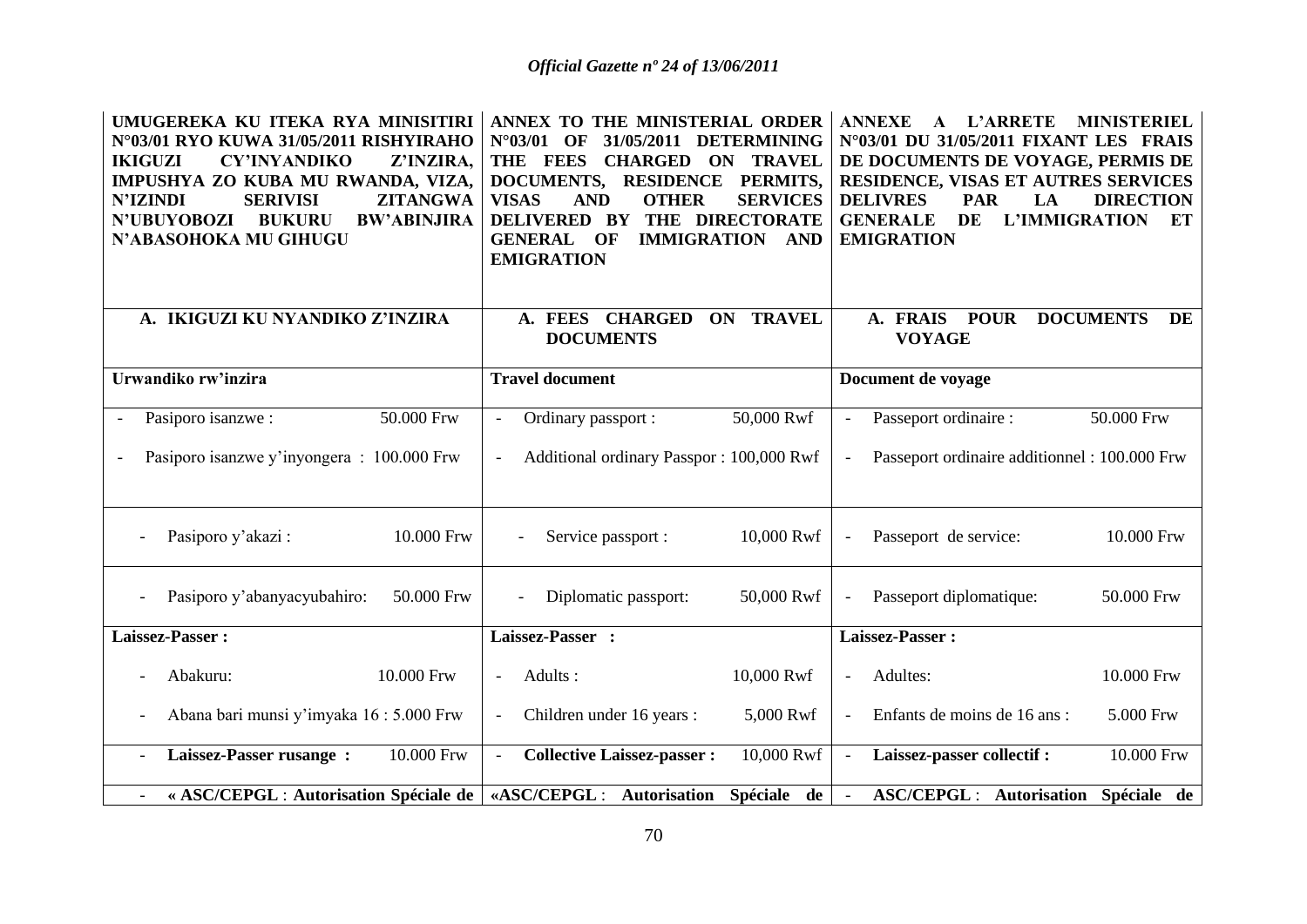| <b>Circulation</b><br>dans<br>Communauté<br>la<br><b>Economique des Pays des Grands Lacs »:</b><br>10 USD cyangwa amafaranga y'u Rwanda<br>angana na yo. | <b>Circulation</b><br>dans<br>la<br>Communauté<br>Economique des Pays des Grands Lacs » :<br>10 USD or the equivalent in Rwandan francs. | <b>Circulation</b><br>Communauté<br>dans<br>la<br>Economique des Pays des Grands Lacs :<br>10 USD ou équivalent en francs rwandais |
|----------------------------------------------------------------------------------------------------------------------------------------------------------|------------------------------------------------------------------------------------------------------------------------------------------|------------------------------------------------------------------------------------------------------------------------------------|
| Urwandiko rw'inzira rw'ingoboka                                                                                                                          | <b>Emergency travel document</b>                                                                                                         | Document de voyage d'urgence                                                                                                       |
| Abanyarwanda:<br>Ubuntu                                                                                                                                  | Rwandans:<br>Free                                                                                                                        | Rwandais:<br>Gratuit                                                                                                               |
| 10.000Frw<br>Abanyamahanga:                                                                                                                              | 10,000 Rwf<br>Foreigners :<br>$\overline{\phantom{0}}$                                                                                   | Etrangers :<br>10.000 Frw<br>$\overline{\phantom{a}}$                                                                              |
| Urwandiko rw'inzira rw'impunzi:<br>5.000 Frw                                                                                                             | Refugee travel document :<br>5,000 Rwf                                                                                                   | 5.000 Frw<br>Titre de voyage pour réfugié :                                                                                        |
| Urwandiko rw'inzira rw'abaturiye imbibi:<br>Ubuntu                                                                                                       | <b>Border pass:</b><br>Free                                                                                                              | <b>Document transfrontalier:</b><br>Gratuit                                                                                        |
| B. IKIGUZI CY'IMPUSHYA ZO KUBA<br><b>MU RWANDA NA VIZA</b>                                                                                               | <b>B. FEES CHARGED ON RESIDENCE</b><br>PERMITS AND VISAS                                                                                 | <b>B. FRAIS PERÇUS SUR LES PERMIS DE</b><br><b>SEJOUR ET LES VISAS</b>                                                             |
| a) Ikiguzi ku mpushya zo kuba mu Rwanda<br>igihe giteganyijwe                                                                                            | a) Fees charged on temporary residence<br>permits                                                                                        | a) Frais pour<br>les permis<br>de séjour<br>temporaire                                                                             |
| Urwego A : Gushakashakisha no gucukura amabuye<br>100.000 Frw<br>y'agaciro:                                                                              | Class A: Prospecting and Mining: 100,000 Rwf                                                                                             | <b>Classe A:</b> Prospection et mines :<br>100.000 Frw                                                                             |
| Urwego B: Ubuhinzi n'ubworozi n'ibindi bikorwa<br>bijyanye na byo:<br>100.000 Frw                                                                        | Class B: Agriculture, animal husbandry and<br>related activities:<br>100,000 Rwf                                                         | Classe B: Agriculture, élevage et activités<br>100.000 Frw<br>connexes :                                                           |
| Urwego C: Umuntu ukora umwuga uzwi                                                                                                                       | <b>Class C: Prescribed Professionals</b>                                                                                                 | <b>Classe C - Professionnel reconnu</b>                                                                                            |
| C1: Ukora umwuga uzwi:<br>100.000 Frw                                                                                                                    | 100,000 Rwf<br>C1: Prescribed profession:                                                                                                | C1: Profession reconnue :<br>100.000 Frw                                                                                           |
| C2: Umukinnyi cyangwa umunyabugeni wabigize<br>50.000 Frw<br>umwuga:                                                                                     | <b>C2:</b> Professional player or artist. : 50,000 Rwf                                                                                   | C <sub>2</sub> : Joueur ou artiste professionnel: 50.000 Frw                                                                       |
| Urwego D : Umunyacyubahiro                                                                                                                               | <b>Class D: Diplomat</b>                                                                                                                 | <b>Classe D : Diplomate</b>                                                                                                        |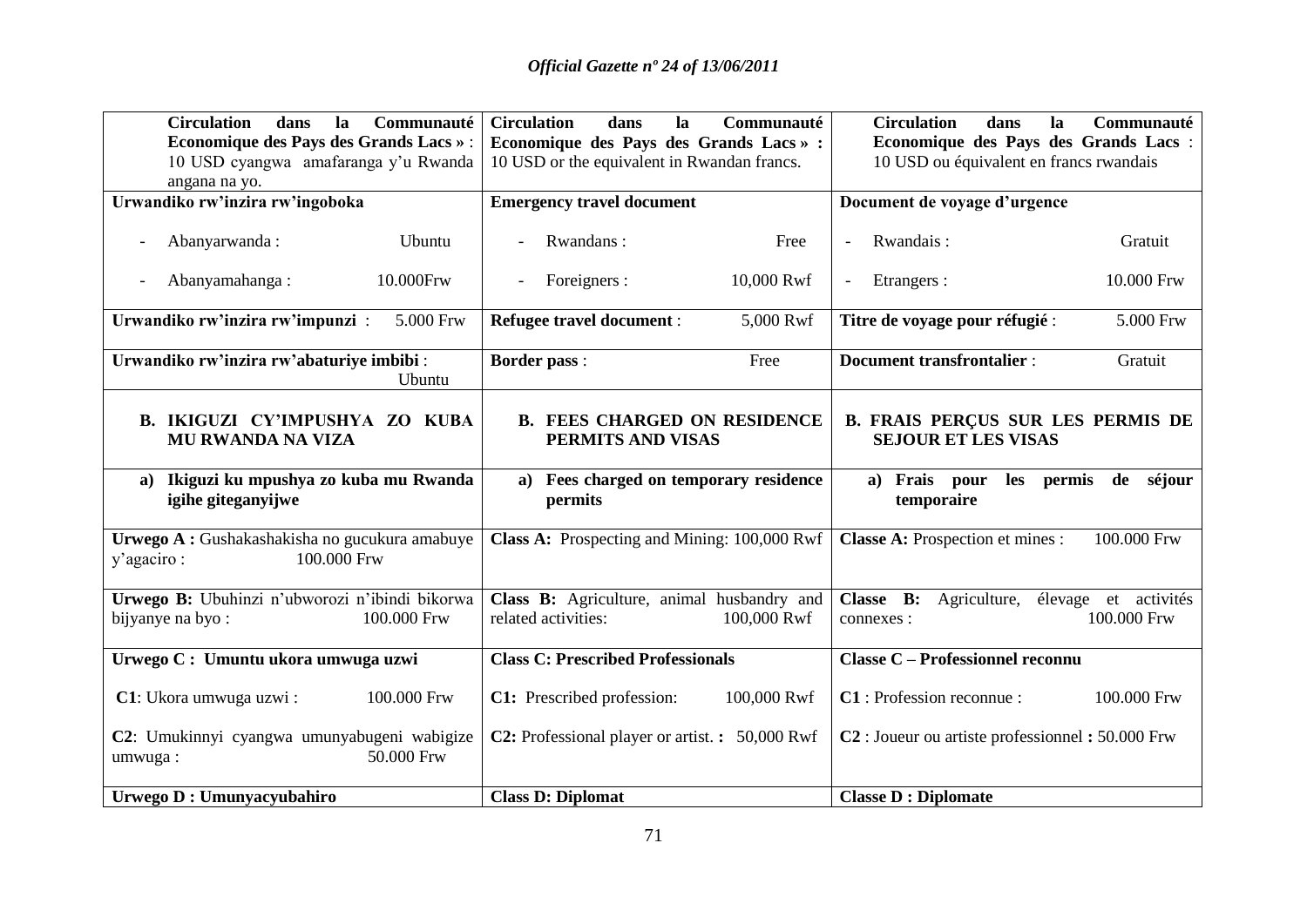| D1 : Umunyacyubahiro uhagarariye igihugu cye :<br><b>Ubuntu</b>                                                                   | <b>D1:</b> Diplomat representing his/her country :<br>Free                                | <b>D1:</b> Diplomate représentant son pays :<br>Gratuit                                                          |
|-----------------------------------------------------------------------------------------------------------------------------------|-------------------------------------------------------------------------------------------|------------------------------------------------------------------------------------------------------------------|
| w'umunyacyubahiro<br><b>D2</b> : Umukozi<br>ukora mu<br>muryango mpuzamahanga:<br>Ubuntu                                          | <b>D2</b> : Diplomatic staff in an international<br>organization:<br>Free                 | <b>D2</b> : Agent diplomate dans une<br>organisation<br>internationale:<br>Gratuit                               |
| Urwego E: Umukozi wa Leta cyangwa uw'ikigo<br>gishamikiye kuri Leta n'utera inkunga mu rwego<br>rwa tekiniki                      | <b>Class</b><br>E:<br>Government<br>Parastatal<br>or<br>employee and technical assistants | Classe E: Agent de l'Etat ou institution<br>parastatale et assistant technique                                   |
| $E1$ :<br>Ukora<br>Leta<br>muri<br>ibigo<br>cyangwa<br>biyishamikiyeho: 100.000 Frw cyangwa ubuntu<br>bitewe n'amasezerano ahari. | E1: Government or Parastatal employee:<br>100,000 Rwf or Free depending on agreement      | E1: Agent de l'Etat ou institution parastatale:<br>100.000 Frw ou Gratuit conformément aux accords<br>existants. |
| E2 : Inkunga ya tekiniki:<br>Ubuntu                                                                                               | <b>E2</b> : technical assistance :<br>Free                                                | $E2$ : assistant technique :<br>Gratuit                                                                          |
| Urwego F: Ibikorwa byihariye byo gukora no<br>100.000 Frw<br>gutunganya ibicuruzwa:                                               | $Class \tF:$<br><b>Specific</b> Manufacturing<br>and<br>processing: 100,000 Rwf           | <b>Classe F: Fabrication et traitement spécifiques :</b><br>100.000 Frw                                          |
| Urwego G: Ubucuruzi na Serivisi                                                                                                   | Specific Trade, Business and<br>Class G:<br><b>Services</b>                               | Classe G: Commerce, affaires et services<br>spécifiques                                                          |
| G1 : Uturuka mu karere :<br>20.000Frw                                                                                             | <b>G1</b> : From the region :<br>20.000 Rwf                                               | $G1$ : de la région:<br>20.000 Frw                                                                               |
| 100.000Frw<br>G2 : Hanze y'akarere :                                                                                              | <b>G2</b> : Outside the region:<br>100.000 Rwf                                            | $G2$ : en dehors de la région :<br>100.000 Frw                                                                   |
| Urwego H: Umurimo utangwa n'umukoresha<br>wihariye                                                                                | Class H: Specific employment by specific<br>employer                                      | Classe H: Emploi specifique par un employeur<br>specifique                                                       |
| 100.000 Frw<br><b>H1</b> : Ufite ubumenyi bukenewe :                                                                              | H1: Skilled worker on Demand : 100,000 Rwf                                                | 100.000 Frw<br>H1 : Employé qualifié recherché :                                                                 |
| 100.000 Frw<br>$H2:$ Uwishingiwe n'umukoresha :                                                                                   |                                                                                           |                                                                                                                  |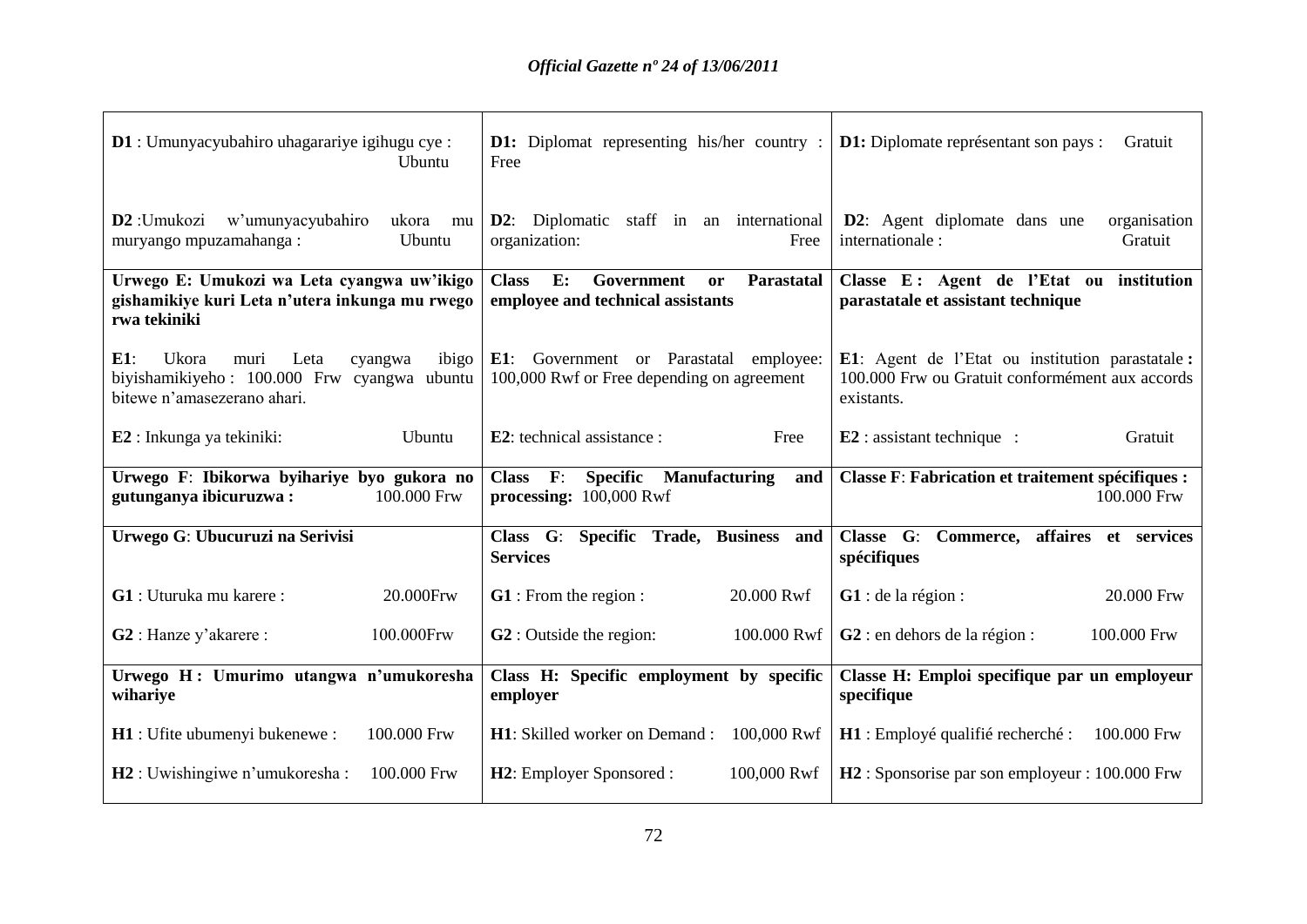| H3:<br>Umunyamakuru<br>uhagarariye<br>cyangwa<br>itangazamakuru rikomoka hanze:<br>100.000 Frw<br>buciriritse<br>H4:<br>Ufite<br>ubumenyi<br>cyangwa<br>umunyabukorikori wo mu karere:<br>20.000 Frw<br>H5: Umukozi w'umunyamahanga wo mu muryango<br>mpuzamahanga:<br>Ubuntu | H3:<br>Journalist<br>Foreign<br>Media<br>and<br>Representative :<br>100,000 Rwf<br>H4: Semi-skilled worker or artisan from the<br>20.000 Rwf<br>region :<br><b>H5</b> : Foreign staff in an International and<br>regional<br>organization<br>Free | H3 : Journaliste ou représentant du média étranger:<br>100.000 Frw<br>H4 : qualification moyenne ou artisan de la région :<br>20.000 Frw<br>H5:<br>étrangers<br>organisation<br>Agent<br>dans<br>Gratuit<br>internationale : |
|-------------------------------------------------------------------------------------------------------------------------------------------------------------------------------------------------------------------------------------------------------------------------------|---------------------------------------------------------------------------------------------------------------------------------------------------------------------------------------------------------------------------------------------------|------------------------------------------------------------------------------------------------------------------------------------------------------------------------------------------------------------------------------|
| Urwego I: Ibikorwa by'iyobokamana byemewe:                                                                                                                                                                                                                                    | <b>Class I:</b> Approved Religious Activities :                                                                                                                                                                                                   | Classe I: Activités religieuses agréées : 100.000                                                                                                                                                                            |
| 100.000Frw                                                                                                                                                                                                                                                                    | 100,000 Rwf                                                                                                                                                                                                                                       | Frw                                                                                                                                                                                                                          |
| Urwego J: Ishoramari mu kwakira abantu n'ibindi<br>bifitanye isano:<br>100.000 Frw                                                                                                                                                                                            | Class J: Hospitality industry and related<br>activities:<br>100,000 Rwf                                                                                                                                                                           | Classe J : Hospitalité et domaines connexes :<br>100.000 Frw                                                                                                                                                                 |
| Urwego K: Ufite ubushobozi bwo kwitunga:                                                                                                                                                                                                                                      | Class K: Persons with assured income:                                                                                                                                                                                                             | Classe K: Personne avec revenu suffisant :                                                                                                                                                                                   |
| 100.000 Frw                                                                                                                                                                                                                                                                   | 100,000 Rwf                                                                                                                                                                                                                                       | 100.000 Frw                                                                                                                                                                                                                  |
| Urwego M : Uruhushya rwihariye rw'utunzwe                                                                                                                                                                                                                                     | <b>Class M: dependant pass</b>                                                                                                                                                                                                                    | Classe M: permis exceptionnel pour personne à<br>charge                                                                                                                                                                      |
| M1: Utunzwe n'umunyarwanda :                                                                                                                                                                                                                                                  | <b>M1</b> : Dependant of a Rwandan:                                                                                                                                                                                                               | M1 : Personne à charge d'une personne de                                                                                                                                                                                     |
| Ubuntu                                                                                                                                                                                                                                                                        | Free                                                                                                                                                                                                                                              | nationalité Rwandaise : Gratuit                                                                                                                                                                                              |
| M2: Utunzwe n'umunyamahanga utuye mu Rwanda<br>igihe giteganyijwe: icya kabiri cy'amafaranga<br>y'usaba uruhushya w'ibanze                                                                                                                                                    | M2: Dependant of a temporary resident : Half<br>of the principal applicant                                                                                                                                                                        | M2: Personne à charge d'un résident à titre<br>temporaire : Moitié du requérant principal                                                                                                                                    |
| M3: Ugize umuryango wa hafi, undi ushobora                                                                                                                                                                                                                                    | M3: close relative or any other person who may                                                                                                                                                                                                    | M3: parent proche, autre personne considérée                                                                                                                                                                                 |
| gufatwa nk'ugize umuryango b'ufite uruhushya rwo                                                                                                                                                                                                                              | be considered as a family member of a holder of                                                                                                                                                                                                   | come membre de la famille d'une personne ayant                                                                                                                                                                               |
| kuba mu Rwanda igihe kidateganyijwe: icya kabiri                                                                                                                                                                                                                              | permanent residence permit: Half of the                                                                                                                                                                                                           | un permis de résidence permanent : Moitié du                                                                                                                                                                                 |
| cy'amafaranga y'usaba uruhushya w'ibanze                                                                                                                                                                                                                                      | principal applicant                                                                                                                                                                                                                               | requérant principal                                                                                                                                                                                                          |
| Urwego N : Umunyeshuri, umukozi wimenyereza                                                                                                                                                                                                                                   | <b>Class N: Student Pass, Occupational trainee</b>                                                                                                                                                                                                | <b>Classe N: Etudiant, stagiaire professionnel</b>                                                                                                                                                                           |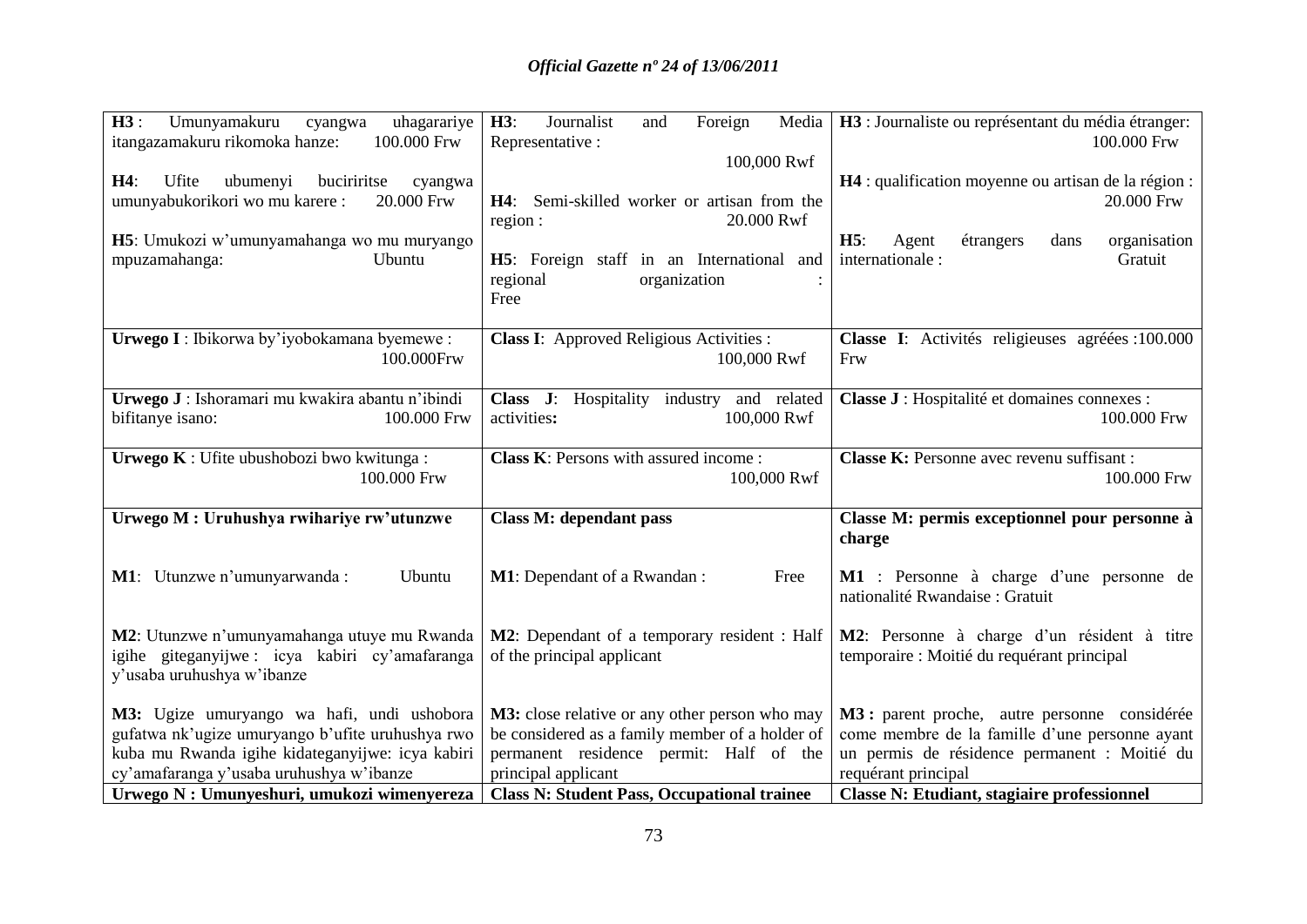| akazi                                                                        |                           |                                                             |             |                                                                 |             |
|------------------------------------------------------------------------------|---------------------------|-------------------------------------------------------------|-------------|-----------------------------------------------------------------|-------------|
| N1: Umunyeshuri:                                                             | 10.000 Frw                | N1: student :                                               | 10,000 Rwf  | N1: Etudiant:                                                   | 10.000 Frw  |
| N2: umukozi wimenyereza akazi:                                               | 50.000 Frw                | N2: Occupational trainee :                                  | 50,000 Rwf  | N2 : Stagiaire professionnel :                                  | 50.000 Frw  |
| Urwego P: Umukorerabushake n'ukora ari mu<br>kiruhuko                        |                           | Class P : Voluntary worker and<br>worker                    | Holiday     | Classe P : Employé volontaire et employée de<br>vacances        |             |
| P1: Umukorerabushake:                                                        | Ubuntu                    | P1 : Voluntary worker :                                     | Free        | P1: Employé volontaire :                                        | Gratuit     |
| P2 : Ukora mu biruhuko :                                                     | 10.000 Frw                | P2: Holiday worker:                                         | 10,000 Rwf  | P2: Employé de vacances :                                       | 10.000 Frw  |
| Urwego R: Uruhushya rudasanzwe:                                              | 50.000 Frw                | <b>Class R</b> : Special Pass :<br>Rwf                      | 50,000      | Classe R : Permis spécial :50.000 Frw                           |             |
| Urwego S: Uruhushya rwihariye rw'abaturiye<br>imikapa                        |                           | <b>Class S: Frontier Pass</b>                               |             | Classe S: Permis exceptionel des resident<br><b>Frontalier</b>  |             |
| S1:Udature:                                                                  | 50.000Frw                 | <b>S1</b> : Non resident :                                  | 50,000 Rwf  | S1: Non résidant :                                              | 50.000 Frw  |
| S2:Utuye:                                                                    | 50.000Frw                 | S <sub>2</sub> : Resident :                                 | 50,000 Rwf  | S <sub>2</sub> : Résidant :                                     | 50.000 Frw  |
| W:<br>Ikoranabuhanga<br><b>Urwego</b><br>byerekeranye na ryo:                | n'ibikorwa<br>100.000 Frw | Class W: Information technology and related<br>activities:  | 100,000 Rwf | Classe W : Technologie d'information et activités<br>connexes : | 100.000 Frw |
| Urwego X: Ubwikorezi n'ibikoresho: 100.000 Frw                               |                           | <b>Class X</b> : Transport and Logistics : $100,000$<br>Rwf |             | <b>Classe X:</b> Transport et la logistique : 100.000 Frw       |             |
| Class Z: Irindi shoramari :                                                  | 100.000 Frw               | <b>Class Z</b> : Other Investments :                        | 100,000 Rwf | Classe Z: Autres sortes d'investissement :                      | 100.000 Frw |
| Ikiguzi ku mpushya zo kuba mu Rwanda<br>$\mathbf{b}$<br>igihe kidateganyijwe |                           | b) Fees charged on permanent residence<br>permits           |             | b) Frais pour les permis de séjour permanents                   |             |
| Urwego L-1 : Utuye igihe kirenga imyaka itanu:                               |                           | Class L-1 : Residence exceeding five years :                |             | Classe L-1 : Résident excédant cinq (5) ans :                   |             |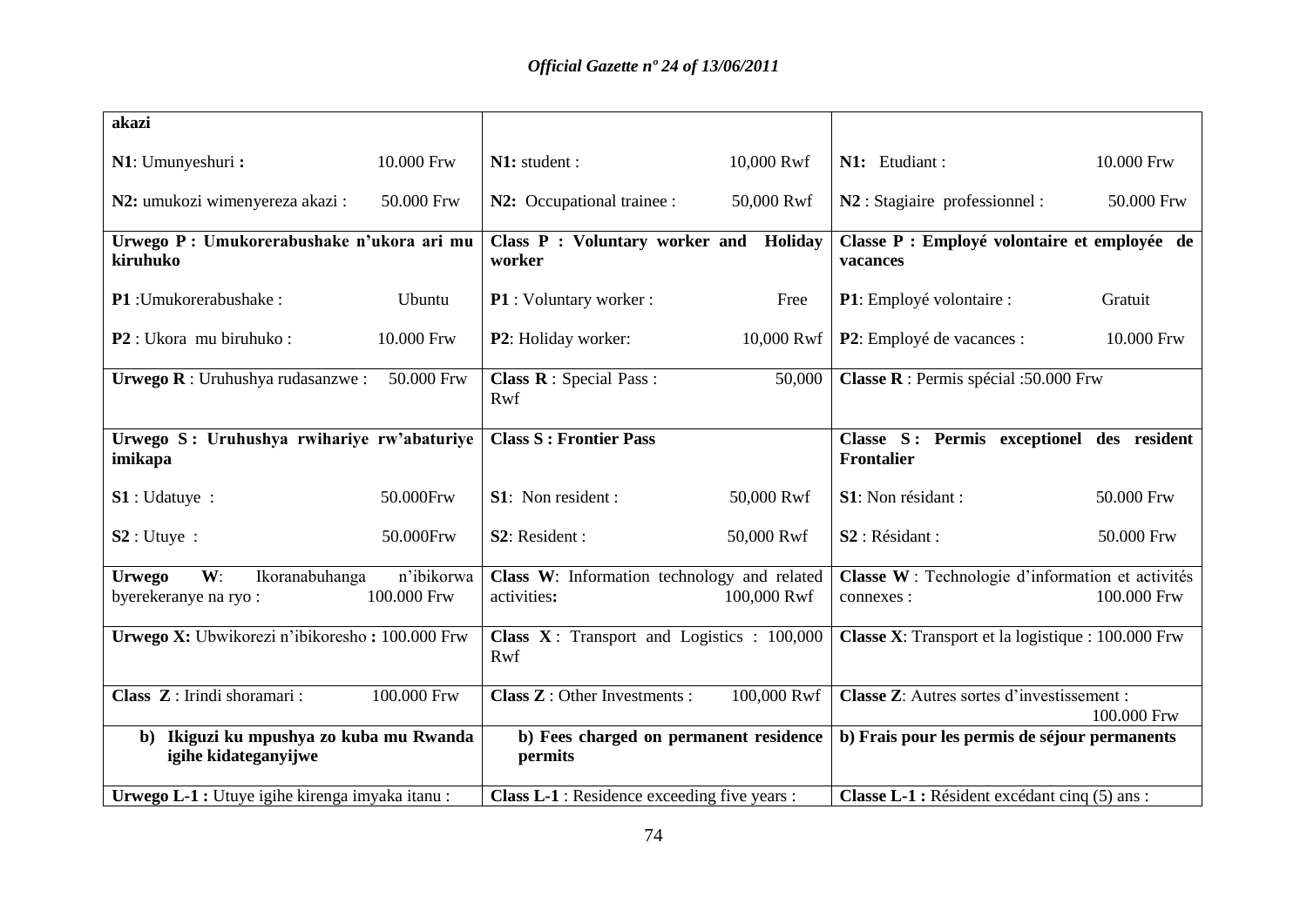| 200.000 Frw                                                                                                                                                                                                                                 | 200,000 Rwf                                                                                                                         | 200.000<br>Frw                                                                                                                                                                            |
|---------------------------------------------------------------------------------------------------------------------------------------------------------------------------------------------------------------------------------------------|-------------------------------------------------------------------------------------------------------------------------------------|-------------------------------------------------------------------------------------------------------------------------------------------------------------------------------------------|
| Urwego L-2- Uruhushya rw'umwihariko: Ubuntu                                                                                                                                                                                                 | Class L-2: Exceptional permit : Free                                                                                                | <b>Classe L-2 : Permit exceptionnel :</b><br>Gratuit                                                                                                                                      |
| Urwego L-3: Abakozi bakuru b'amasosiyete<br>200.000 Frw<br>mpuzamahanga:                                                                                                                                                                    | Class L-3: Key staff multinational companies :<br>200,000 Rwf                                                                       | $L-3$ :<br><b>Classe</b><br>Personnel-clé<br>sociétés<br>des<br>multinationales :<br>200.000 Frw                                                                                          |
| Urwego L-4 : Diyasipora :<br>100.000Frw                                                                                                                                                                                                     | Class L-4 : Diaspora :<br>100,000 Rwf                                                                                               | Classe L-4 : Diaspora :<br>100.000 Frw                                                                                                                                                    |
| $L-M:$<br>Uwashyingiranywe<br>n'ufite<br><b>Urwego</b><br>kuba mu Rwanda<br>igihe<br>uruhushya<br>rwo<br>kidateganyijwe : icya kabiri cy'amafaranga y'usaba<br>uruhushya w'ibanze                                                           | Class L-M: spouse of permanent resident<br>holder: a half fee of the principal applicant                                            | Classe L-M : le conjoint d'un étranger ayant un<br>permis de résidence permanent : Moitié du<br>requérant principal                                                                       |
| <b>Urwego L-C</b> : Umwana w'ufite uruhushya rw'igihe<br>kidateganyijwe : icya kabiri cy'amafaranga y'usaba<br>uruhushya w'ibanze                                                                                                           | Class L-C: Child of the holder of permanent<br>resident: a half fee of the principal applicant                                      | Classe L-C: L'enfant d'un étranger ayant un<br>permis de résidence permanent : Moitié du<br>requérant principal                                                                           |
| c) Ikiguzi cya viza                                                                                                                                                                                                                         | c)Visas fees                                                                                                                        | c) Frais de visas                                                                                                                                                                         |
| Icyiciro cya V: Viza yo kwinjira                                                                                                                                                                                                            | Category V: Entry visa                                                                                                              | Catégorie V: Visa d'entrée                                                                                                                                                                |
| Urwego V-1: Viza yo kwinjira                                                                                                                                                                                                                | Class V-1: Entry Visa                                                                                                               | Classe V-1 : Visa d'entrée                                                                                                                                                                |
| $V-1$ (s) : Inshuro imwe: 30 USD cyangwa<br>amafaranga yo mu mahanga yemewe angana<br>nayo, yishyurwa ku biro bihagarariye u<br>Rwanda mu mahanga cyangwa ku mupaka.                                                                        | <b>V-1</b> (s): Single Entry: 30 USD or<br>equivalent accepted foreign currency<br>paid at Rwanda foreign mission or border<br>post | $V-1$ (s) : entrée unique : 30 USD ou<br>$\overline{\phantom{a}}$<br>équivalent en monnaie étrangère versé au<br>bureau de la mission diplomatique<br>rwandaise ou à la Poste-frontière   |
| $V-1$ (m) : Inshuro nyinshi : 60 USD cyangwa<br>amafaranga yo mu mahanga yemewe angana<br>nayo yishyurwa ku biro bihagarariye u<br>Rwanda mu mahanga cyangwa ku mupaka.<br>Urwego V2: Uruhushya rw'abakozi b'indege   Class V2: Crew pass : | Multiple : 60USD or<br>$V-1$ (m):<br>equivalent in foreign currency paid at<br>Rwanda foreign mission or border posts               | V-1 (m): entrée multiple : 60 USD ou<br>$\overline{\phantom{a}}$<br>équivalent en monnaie étrangère versé au<br>de la mission diplomatique<br>bureau<br>rwandaise ou à la Poste-frontière |
|                                                                                                                                                                                                                                             | Free                                                                                                                                | Classe V2: Membre d'équipage :<br>Gratuit                                                                                                                                                 |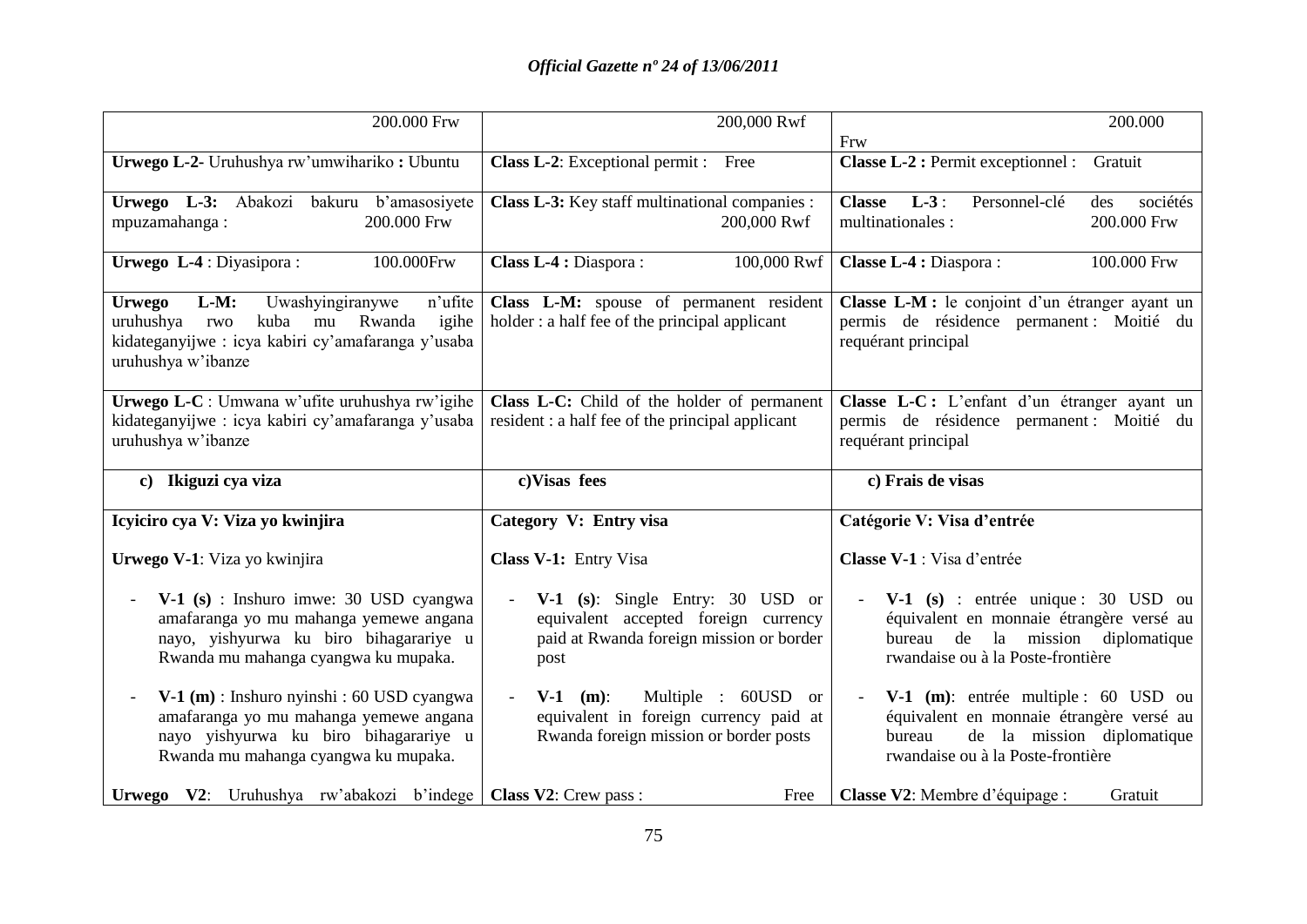| Ubuntu<br>cyangwa amato:                                                                                                                                       |                                                                                                                                          |                                                                                                                                                                      |  |
|----------------------------------------------------------------------------------------------------------------------------------------------------------------|------------------------------------------------------------------------------------------------------------------------------------------|----------------------------------------------------------------------------------------------------------------------------------------------------------------------|--|
| Urwego rwa VP: Uruhushya rwo gusura<br>rw'umuryango w'Afurika y'Iburasirazuba: Ubuntu                                                                          | Class VP: visitors pass for East African<br>Community:<br>Free                                                                           | <b>Classe VP</b> : autorisation de visite pour EAC<br>Gratuit                                                                                                        |  |
| Icyiciro Q : Viza yo gutambuka                                                                                                                                 | <b>Category Q: Transit Visa</b>                                                                                                          | Categorie Q: Visa de transit                                                                                                                                         |  |
| Urwego QI: Viza yo gutambuka:                                                                                                                                  | <b>Urwego Q1: Transit Visa:</b>                                                                                                          | Classe Q1 : Visa de transit :                                                                                                                                        |  |
| - mu Rwanda:<br>20.000 Frw                                                                                                                                     | - in Rwanda:<br>20,000 Rwf                                                                                                               | - au Rwanda:<br>20.000 Frw                                                                                                                                           |  |
| - mu mahanga: 30 USD cyangwa amafaranga yo<br>mu mahanga yemewe angana nayo yishyurwa ku<br>biro bihagarariye u Rwanda mu mahanga cyangwa<br>ku mupaka.        | - Abroad: 30 USD or equivalent accepted<br>foreign currency, at Rwandan foreign mission or<br>border posts                               | - à l'étranger : 30 USD ou équivalent en monnaie<br>étrangère versé au bureau de la mission<br>diplomatique rwandaise ou à la Poste-frontière                        |  |
| Icyiciro T: Viza z'ubukerarugendo                                                                                                                              | <b>Category T</b> : Tourist visas                                                                                                        | Category T : Visa touristique                                                                                                                                        |  |
| Urwego T1: Ubukerarugendo (abasonewe) : Ubuntu                                                                                                                 | <b>Class T1:</b> Tourism (waiver Regime) : Free                                                                                          | <b>ClasseT1</b> : Tourisme (régime d'exonération) :<br>Gratuit                                                                                                       |  |
| Urwego T2: Ubukerarugendo (batasonewe) :                                                                                                                       | Class T2: Tourism (no waiver Regime):                                                                                                    | Classe T2 : Tourisme (sans régime                                                                                                                                    |  |
| 30.000 Frw<br>mu Rwanda:<br>mu mahanga: 50 USD cyangwa amafaranga<br>yo mu mahanga yemewe angana nayo<br>yishyurwa ku biro bihagarariye u Rwanda mu<br>mahanga | 30,000 Rwf<br>- in Rwanda:<br>- Abroad: 50 USD or equivalent accepted<br>foreign currency paid in Rwandan foreign<br>diplomatic mission. | d'exonération) :<br>au Rwanda:<br>30.000 Frw<br>à l'étranger : 50 USD ou équivalent en<br>monnaie étrangère versé au bureau de la<br>mission diplomatique du Rwanda. |  |
| Urwego T3: Umuryango                                                                                                                                           | Class T3: Family                                                                                                                         | <b>Classe T3: Famille</b>                                                                                                                                            |  |
| mu Rwanda:<br>30.000 Frw                                                                                                                                       | in Rwanda:<br>30,000 Rwf                                                                                                                 | 30.000 Frw<br>au Rwanda:<br>$\overline{\phantom{a}}$                                                                                                                 |  |
| mu mahanga: 50 USD USD cyangwa<br>amafaranga yo mu mahanga yemewe angana                                                                                       | Abroad: 50 USD or equivalent accepted<br>foreign currency paid in Rwandan                                                                | à l'étranger : 50 USD ou équivalent en<br>monnaie étrangère versé au bureau de la                                                                                    |  |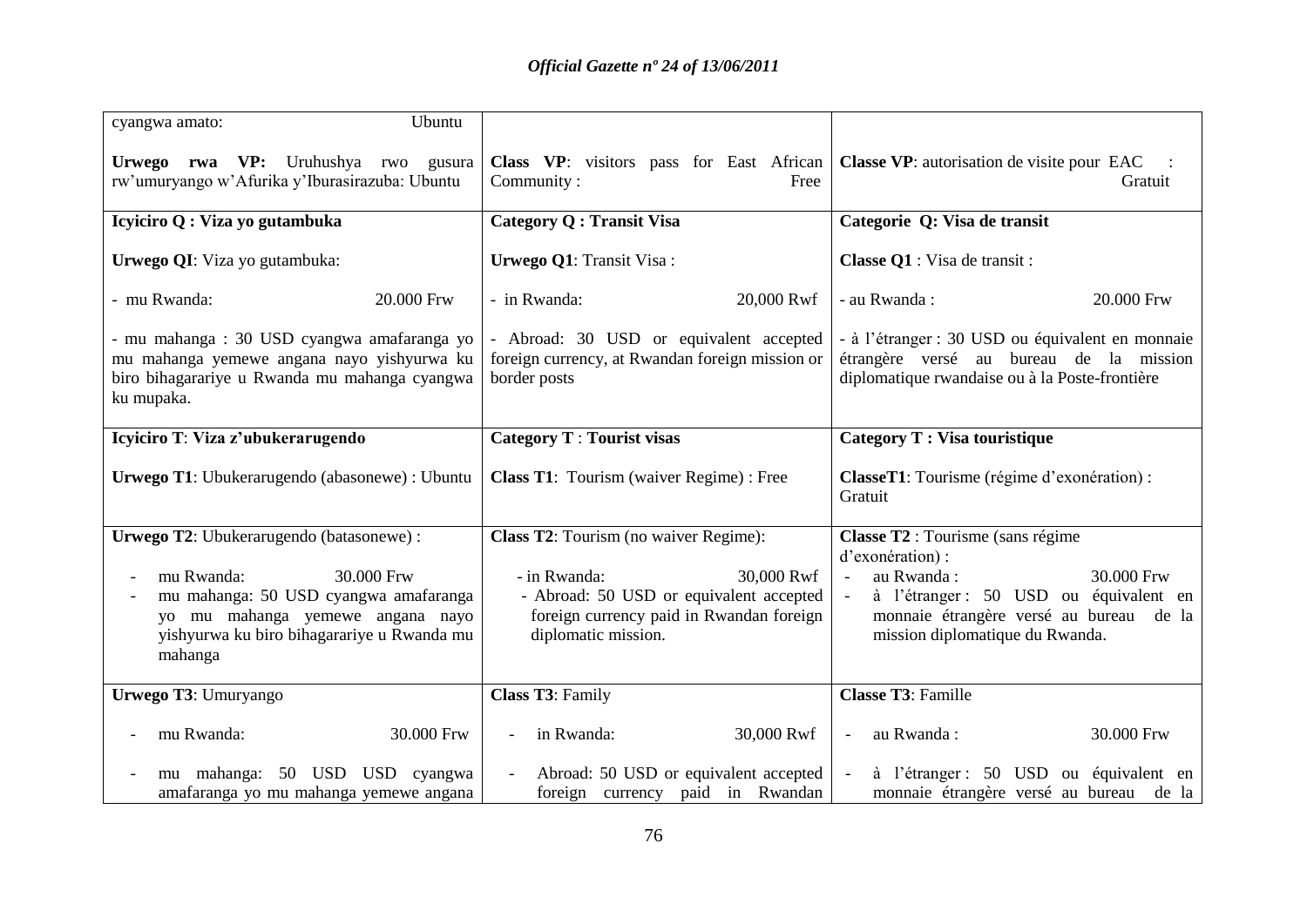| nayo, yishyurwa ku biro bihagarariye u<br>Rwanda mu mahanga.                                                                                                      | foreign diplomatic mission.                                                                                                            | mission diplomatique du Rwanda.                                                                                                                  |  |
|-------------------------------------------------------------------------------------------------------------------------------------------------------------------|----------------------------------------------------------------------------------------------------------------------------------------|--------------------------------------------------------------------------------------------------------------------------------------------------|--|
| Urwego T4: Umudipolomate uje mu kaz:<br>Ubuntu                                                                                                                    | Class T4: Official diplomat :<br>Free                                                                                                  | Classe T4 : Diplomate en visite Officiel : Gratuit                                                                                               |  |
| Urwego T 5 : Ushaka akazi                                                                                                                                         | Class T5: Job search                                                                                                                   | Classe T5: chercheur d'emploi                                                                                                                    |  |
| 30.000 Frw<br>mu Rwanda:                                                                                                                                          | - in Rwanda:<br>30,000 Rwf                                                                                                             | au Rwanda:<br>30.000 Frw<br>$\equiv$                                                                                                             |  |
| mu mahanga : 50 USD USD cyangwa<br>amafaranga yo mu mahanga yemewe angana<br>nayo, yishyurwa ku biro bihagarariye u<br>Rwanda mu mahanga                          | - Abroad: 50 USD or equivalent accepted<br>foreign currency paid in Rwandan<br>foreign diplomatic mission                              | à l'étranger : 50 USD équivalent en monnaie<br>étrangère versé au bureau de la mission<br>diplomatique du Rwanda                                 |  |
| Urwego T 6 : Inama                                                                                                                                                | <b>Class T6: Conference</b>                                                                                                            | Classe T6 : Conférence                                                                                                                           |  |
| <b>T6-1</b> : Viza yo kwinjira rimwe                                                                                                                              | <b>T6-1:</b> Single entry visa.                                                                                                        | T6-1 Entrée unique                                                                                                                               |  |
| mu Rwanda:<br>20.000 Frw                                                                                                                                          | in Rwanda:<br>20,000 Rwf                                                                                                               | au Rwanda:<br>20.000 Frw<br>$\omega$                                                                                                             |  |
| mu mahanga: 30 USD USD cyangwa<br>amafaranga yo mu mahanga yemewe<br>angana nayo yishyurwa ku biro bihagarariye<br>u Rwanda mu mahanga cyangwa ku<br>mupaka.      | Abroad: 30 USD or equivalent accepted<br>foreign currency in Rwandan foreign<br>diplomatic mission or at border post.                  | à l'étranger : 30 USD ou équivalent en<br>monnaie étrangère versé au bureau de la<br>mission diplomatique du Rwanda ou au poste<br>frontière.    |  |
| T6-2: Viza yo kwinjira kenshi                                                                                                                                     | <b>T6-2:</b> Multiple entry                                                                                                            | T6-2 : entrée multiple                                                                                                                           |  |
| - mu Rwanda:<br>30.000 Frw<br>mu mahanga: 50 USD cyangwa amafaranga<br>yo mu mahanga yemewe angana nayo<br>yishyurwa ku biro bihagarariye u Rwanda<br>mu mahanga. | 30,000 Rwf<br>- in Rwanda:<br>Abroad: 50 USD or equivalent accepted<br>foreign currency paid in Rwandan<br>foreign diplomatic mission. | au Rwanda:<br>30.000 Frw<br>à l'étranger : 50 USD ou équivalent en<br>monnaie étrangère versé au bureau de la<br>mission diplomatique du Rwanda. |  |
| Urwego T 7: Ubucuruzi                                                                                                                                             | <b>Class T 7: Business</b>                                                                                                             | <b>Classe T7: Affaires</b>                                                                                                                       |  |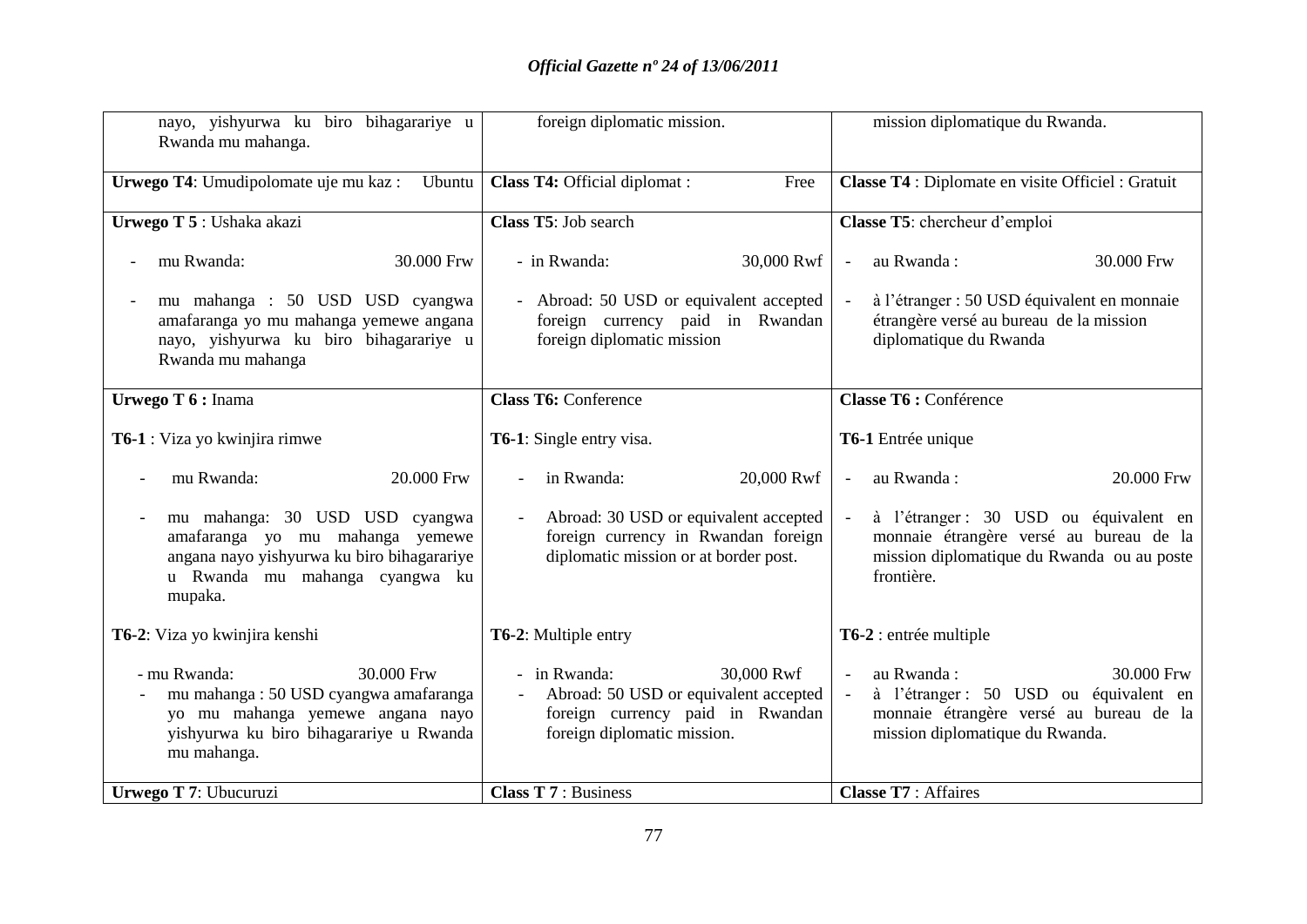| $\sim$ | mu Rwanda:<br>30.000 Frw<br>mu mahanga: 50 USD USD cyangwa                                                                              | in Rwanda:<br>$\overline{\phantom{a}}$<br>Abroad: 50 USD or equivalent accepted<br>$\equiv$               | 30,000 Rwf | au Rwanda:                  | à l'étranger : 50 USD ou équivalent en                                                                                | 30.000 Frw |
|--------|-----------------------------------------------------------------------------------------------------------------------------------------|-----------------------------------------------------------------------------------------------------------|------------|-----------------------------|-----------------------------------------------------------------------------------------------------------------------|------------|
|        | amafaranga yo mu mahanga yemewe<br>angana nayo yishyurwa ku biro bihagarariye<br>u Rwanda mu mahanga.                                   | foreign currency paid in Rwandan<br>foreign diplomatic mission.                                           |            |                             | monnaie étrangère versé au bureau de la<br>mission diplomatique du Rwanda.                                            |            |
|        | Urwego T8: Kwivuza                                                                                                                      | <b>Class T8: Medical treatment</b>                                                                        |            |                             | <b>Classe T8</b> : Traitement médical                                                                                 |            |
|        | 10.000 Frw<br>mu Rwanda:                                                                                                                | in Rwanda:                                                                                                | 10,000 Rwf | au Rwanda:<br>$\equiv$      |                                                                                                                       | 10.000 Frw |
|        | mu mahanga: 20 USD USD cyangwa<br>amafaranga yo mu mahanga yemewe angana<br>nayo yishyurwa ku biro bihagarariye u<br>Rwanda mu mahanga. | Abroad: 20 USD or equivalent accepted<br>foreign currency paid in Rwandan<br>foreign diplomatic mission.  |            |                             | à l'étranger : 20 USD ou équivalent en<br>monnaie étrangère versé au bureau de la<br>mission diplomatique du Rwanda.  |            |
|        | <b>Urwego T9</b> : Viza y'itsinda rya ba mukerarugendo                                                                                  | Class T9: Group Tourist                                                                                   |            |                             | <b>Classe T9</b> : Touristes en Groupe                                                                                |            |
|        | 60.000 Frw<br>mu Rwanda:                                                                                                                | in Rwanda:                                                                                                | 60,000 Rwf | au Rwanda:<br>$\mathcal{L}$ |                                                                                                                       | 60.000 Frw |
|        | mu mahanga: 100 USD cyangwa amafaranga<br>yo mu mahanga yemewe angana nayo,<br>yishyurwa ku biro bihagarariye u Rwanda mu<br>mahanga.   | Abroad: 100 USD or equivalent accepted<br>foreign currency paid in Rwandan<br>foreign diplomatic mission. |            |                             | à l'étranger : 100 USD ou équivalent en<br>monnaie étrangère versé au bureau de la<br>mission diplomatique du Rwanda. |            |
|        | Urwego T 10: Ufite ibikorwa by'ubucuruzi mu<br>Rwanda atahatuye:<br>50.000 Frw                                                          | <b>Class T 10:</b> Itinerant business Person:                                                             | 50,000 Rwf |                             | Classe T 10 : Homme d'affaires itinérant :                                                                            | 50.000 Frw |
|        | Urwego T 11: Viza yo kuziba icyuho: 10.000 Frw                                                                                          | Class T11: Bridging Visa:                                                                                 | 10,000 Rwf | Frw                         | Classe T 11 : Visa intermédiaire:                                                                                     | 10.000     |
|        | d) Kwimurirwa visa cyangwa uruhushya rwo<br>kuba mu Rwanda:<br>10.000 Frw                                                               | d) Visas or residence permit transcription:                                                               | 10,000 Rwf | 10.000 Frw                  | d) Transcription du Visa et permit de séjour :                                                                        |            |
|        | e) Ikarita iranga abanyamahanga                                                                                                         | e) Fee charged on foreigner's identity card                                                               |            |                             | e) Frais de la carte d'identité pour étranger                                                                         |            |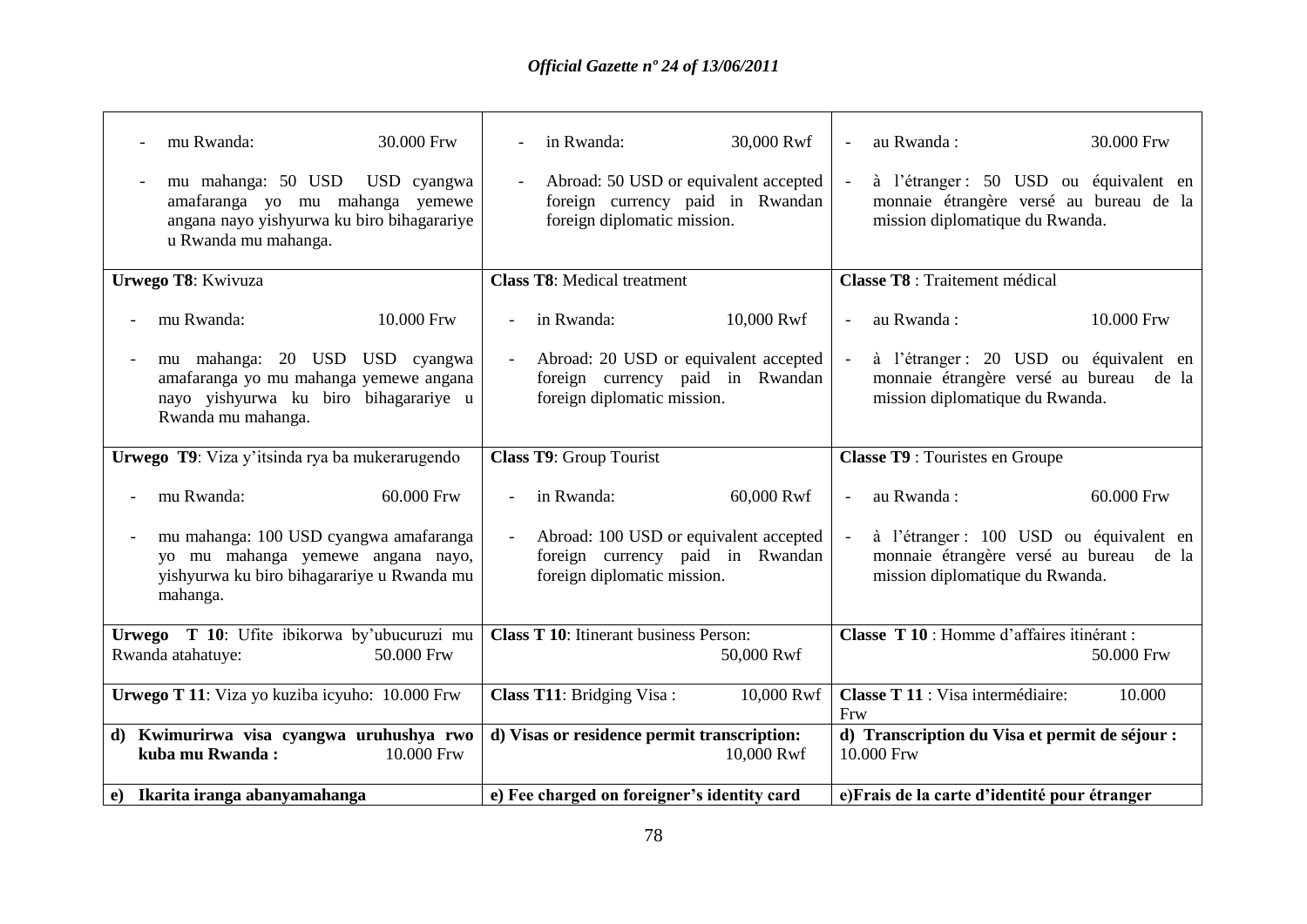| Ikarita y'abanyacyubahiro:<br>Ubuntu<br>Ikarita y'abatanga inkunga ya tekinike:<br>Ubuntu<br>Ikarita y'umunyamahanga isanzwe :<br>5.000 Frw<br>Ikarita y'impunzi:<br>Ubuntu                                                                                                                                       | Diplomatic Card:<br>Free<br>Technical assistance card:<br>Free<br>Ordinary Foreigner's Identity card:<br>5,000 Rwf<br>Identity<br>Card:<br>Refugee<br>Free                                                                                                        | Carte Diplomatique :<br>Gratuit<br>Carte d'assistance technique :<br>Gratuit<br>Carte d'identité ordinaire pour étranger :<br>5.000 Frw<br>Carte d'Identité pour réfugiés :<br>Gratuit                                                                |
|-------------------------------------------------------------------------------------------------------------------------------------------------------------------------------------------------------------------------------------------------------------------------------------------------------------------|-------------------------------------------------------------------------------------------------------------------------------------------------------------------------------------------------------------------------------------------------------------------|-------------------------------------------------------------------------------------------------------------------------------------------------------------------------------------------------------------------------------------------------------|
| Bibonywe kugira ngo bishyirwe ku iteka rya<br>$n^{\circ}03/01$<br>31/05/2011<br><b>Minisitiri</b><br>kuwa<br>rvo<br>rishyiraho<br>ikiguzi<br>cy'inyandiko<br>z'inzira,<br>impushya zo kuba mu Rwanda, viza, n'izindi<br>serivisi<br>n'Ubuyobozi<br>zitangwa<br><b>Bukuru</b><br>bw'abinjira n'abasohoka mu Gihugu | Seen to be annexed to the Ministerial Order<br>$n^{\circ}03/01$ of 31/05/2011 determining the fees<br>charged on travel documents, residence<br>permits, visas and other services delivered by<br>the Directorate General of Immigration and<br><b>Emigration</b> | Vu pour être annexé à l'arrêté Ministériel n°<br>$n^{\circ}03/01$ du $31/05/2011$ fixant les frais des<br>documents de voyage, permis de résidence, visas<br>et autres services délivrés pour la Direction<br>Générale de l'Immigration et Emigration |
| Kigali, kuwa 31/05/2011                                                                                                                                                                                                                                                                                           | Kigali, on 31/05/2011                                                                                                                                                                                                                                             | Kigali, le 31/05/2011                                                                                                                                                                                                                                 |
| (sé)                                                                                                                                                                                                                                                                                                              | $(s\acute{e})$                                                                                                                                                                                                                                                    | $(s\acute{e})$                                                                                                                                                                                                                                        |
| <b>TUGIREYEZU Vénantie</b><br>Minisitiri muri Perezidansi ya Repubulika                                                                                                                                                                                                                                           | <b>TUGIREYEZU Vénantie</b><br>Minister in the Office of the President                                                                                                                                                                                             | <b>TUGIREYEZU Vénantie</b><br>Ministre à la Présidence de la République                                                                                                                                                                               |
| Bibonywe kandi bishyizweho Ikirango cya<br>Repubulika:                                                                                                                                                                                                                                                            | Seen and sealed with the Seal of the<br><b>Republic:</b>                                                                                                                                                                                                          | Vu et scellé du Sceau de la République :                                                                                                                                                                                                              |
| (sé)                                                                                                                                                                                                                                                                                                              | $(s\acute{e})$                                                                                                                                                                                                                                                    | $(s\acute{e})$                                                                                                                                                                                                                                        |
| <b>KARUGARAMA Tharcisse</b><br>Minisitiri w'Ubutabera/ Intumwa Nkuru ya Leta                                                                                                                                                                                                                                      | <b>KARUGARAMA Tharcisse</b><br>Minister of Justice/ Attorney General                                                                                                                                                                                              | <b>KARUGARAMA Tharcisse</b><br>Ministre de la Justice/Garde des Sceaux                                                                                                                                                                                |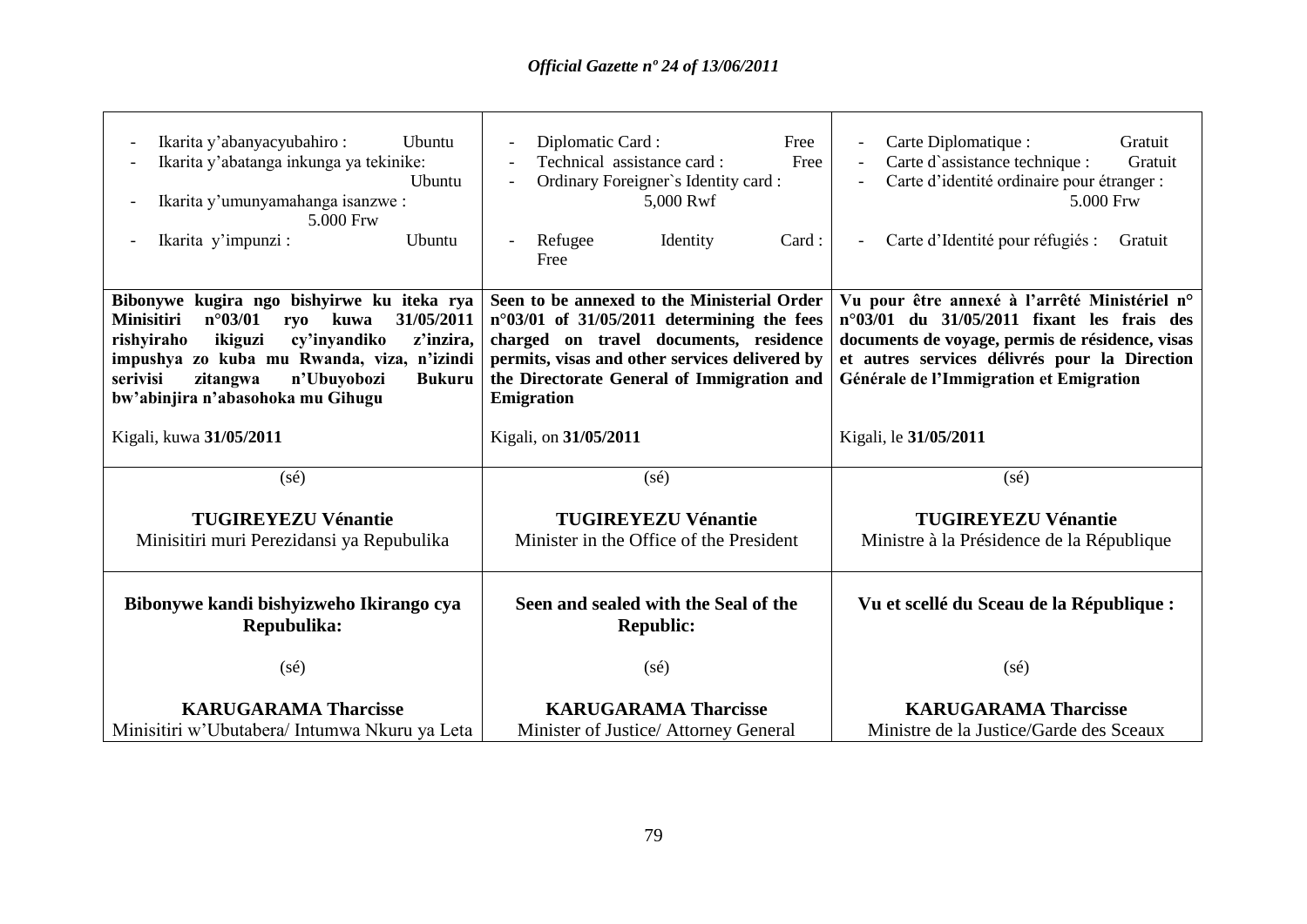# **ITEKA RYA MINISITIRI N° 023/11 RYO KUWA 11 WERURWE 2003 RIHA UBUZIMA GATOZI UMURYANGO "RWANDA RURAL REHABILITATION INITIATIVE" (RWARRI) KANDI RYEMERA ABAVUGIZI BAWO.**

Minisitiri w"Ubutabera n"Imikoranire y"Inzego,

Ashingiye ku Itegeko Shingiro rya Repubulika y"u Rwanda, nk"uko ryavuguruwe kugeza uyu munsi, cyane cyane ingingo ya 16,6° y"Amasezerano yerekeranye n"Igabana ry"Ubutegetsi, yashyiriweho umukono Arusha, kuwa 30 Ukwakira 1992 ;

Ashingiye ku Itegeko n° 20/2000 ryo kuwa 26 Nyakanga 2000 ryerekeye imiryango idaharanira inyungu, cyane cyane mu ngingo yaryo ya 8, iya 9 n"iya 10 ;

Abisabwe n"Umuvugizi Wungirije w"umuryango **"Rwanda Rural Rehabilitation Initiative"** (RWARRI) mu rwandiko rwakiriwe kuwa 08 Ukwakira 2002 ;

Amaze kubona icyemezo cy"Inama y"Abaminisitiri yo kuwa 20 Werurwe 2002 ;

## **ATEGETSE :**

#### **Ingingo ya mbere :**

Ubuzimagatozi buhawe umuryango **"Rwanda Rural Rehabilitation Initiative"** (RWARRI), ufite icyicaro cyawo i Kigali, Akarere ka Kicukiro, Umujyi wa Kigali.

#### **Ingingo ya 2 : Umuryango ugamije :**

- gufasha no guhuza ibikorwa by"amajyambere y"abaturage bigamije kurwanya ubujiji n"ubukene ;
- kuyobora abaturage mu gutegura gahunda no gutsura ibikorwa by"amajyambere y"icyaro nko gushyiraho imishinga mito mu rwego rw"imibereho n"uburezi, ubuzima n"umwuga ;
- kwigisha abaturage bo mu cyaro uburyo bwa kijyambere mu byerekeye ubuhinzi, ubworozi n"amashyamba, imyuga iciriritse kugira ngo bagire ubushobozi bwo kwikemurira ibibazo bahura nabyo biterwa n'ubukene n'ubujiji ;
- guteza imbere amajyambere gatozi no muri rusange y"abaturage hashingwa za koperative zibyara umusaruro, iz"ubucuruzi n"ubukorikori ;
- guteza imbere ibikorwa byose bigamije kuzamura imibereho y"umutegarugori n"urubyiruko bo mu cyaro ;
- guharanira, kurinda no kurengera ibidukikije ;
- guteza imbere ibikorwa byose bya ngombwa byo gusana igihugu no kuzahura imibereho n'ubukungu;
- kuba umuvugizi w"abahinzi-borozi no kugira uruhare mu gutanga ibitekerezo ku byemezo bifatwa birebana n"inyungu zabo.

#### **Ingingo ya 3:**

Uwemerewe kuba Umuvugizi w"umuryango **"Rwanda Rural Rehabilitation Initiative"** (RWARRI) ni Bwana SHUMBUSHO Vianney, umunyarwanda uba i Kigali, Akarere ka Nyarugenge, Umujyi wa Kigali.

Uwemerewe kuba Umusimbura w"Uhagarariye uwo muryango ni Bwana GATERA Augustin, umunyarwanda uba i Kigali, Akarere ka Nyarugenge, Umujyi wa Kigali.

#### **Ingingo ya 4:**

Iri teka ritangira gukurikizwa ku munsi rishyiriweho umukono.

Kigali, kuwa 11 Werurwe 2003

**Jean de Dieu MUCYO**

Minisitiri w"Ubutabera n"Imikoranire y"Inzego (sé)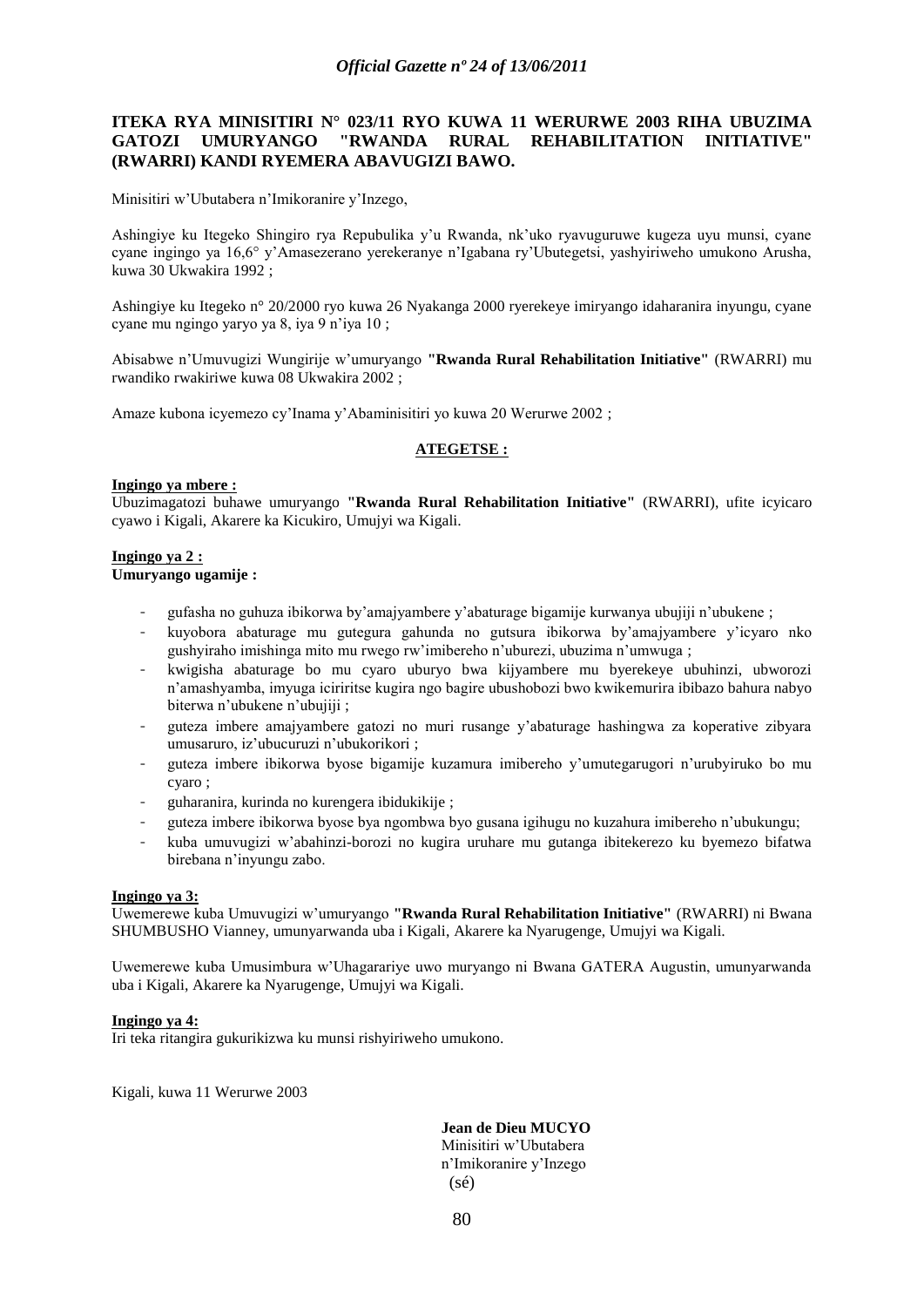# **ARRETE MINISTERIEL N° 023/11 DU 11 MARS 2003 ACCORDANT LA PERSONNALITE CIVILE A L'ASSOCIATION "RWANDA RURAL REHABILITATION INITIATIVE" (RWARRI) ET PORTANT AGREMENT DE SES REPRESENTANTS LEGAUX.**

Le Ministre de la Justice et des Relations Institutionnelles,

Vu la Loi Fondamentale de la République Rwandaise, telle que revue à ce jour, spécialement l"article 16,6° du Protocole d"Accord relatif au Partage du Pouvoir, signé à Arusha le 30 octobre 1992 ;

Vu la loi n° 20/2000 du 26 juillet 2000 relative aux associations sans but lucratif, spécialement en ses articles 8, 9 et 10 ;

Sur requête du Représentant Légal Suppléant de l"association **"Rwanda Rural Rehabilitation Initiative"** (RWARRI) reçue le 08 octobre 2002 ;

Vu la décision du Conseil des Ministres en sa séance du 20 mars 2002 ;

## **ARRETE :**

## **Article premier :**

La personnalité civile est accordée à l"association **"Rwanda Rural Rehabilitation Initiative"** (RWARRI) dont le siège social est à Kigali, District de Kicukiro, Ville de Kigali.

# **Article 2 :**

L'association a pour objet :

- appuyer et coordonner les efforts des organisations de base de la communauté dans la lutte contre l'ignorance et la pauvreté ;
- encadrer la population dans la programmation et la réalisation des travaux de développement rural tel que la création de micro-projets dans les domaines socio-éducatifs, sanitaire et professionnel ;
- initier la population rurale aux techniques agro-sylvo-pastorales modernes et aux métiers pour pouvoir résoudre leurs problèmes causés par la pauvreté et l"ignorance ;
- promouvoir le développement tant individuel que collectif des paysans par la création des coopératives de production, de commercialisation et d"artisanat ;
- promouvoir toutes activités axées sur l"amélioration du niveau de la femme et de la jeunesse en milieu rural ;
- lutter pour la protection et la sauvegarde de l'environnement ;
- promouvoir toutes activités nécessaires à la réhabilitation et à la relance socio-économique du pays ;
- être le porte-parole des agri-éleveurs dans la prise des décisions en ce qui concerne leurs intérêts.

#### **Article 3 :**

Est agréé en qualité de Représentant Légal de l"association **"Rwanda Rural Rehabilitation Initiative"** (RWARRI), Monsieur SHUMBUSHO Vianney, de nationalité rwandaise, résidant à Kigali, District de Nyarugenge, Ville de Kigali.

Est agréé en qualité de Représentant Légal Suppléant de la même association, Monsieur GATERA Augustin, de nationalité rwandaise, résidant à Kigali, District de Nyarugenge, Ville de Kigali.

## **Article 4 :**

Le présent arrêté entre en vigueur le jour de sa signature.

Kigali, le 11 mars 2003

**Jean de Dieu MUCYO** Ministre de la Justice et des Relations Institutionnelles (sé)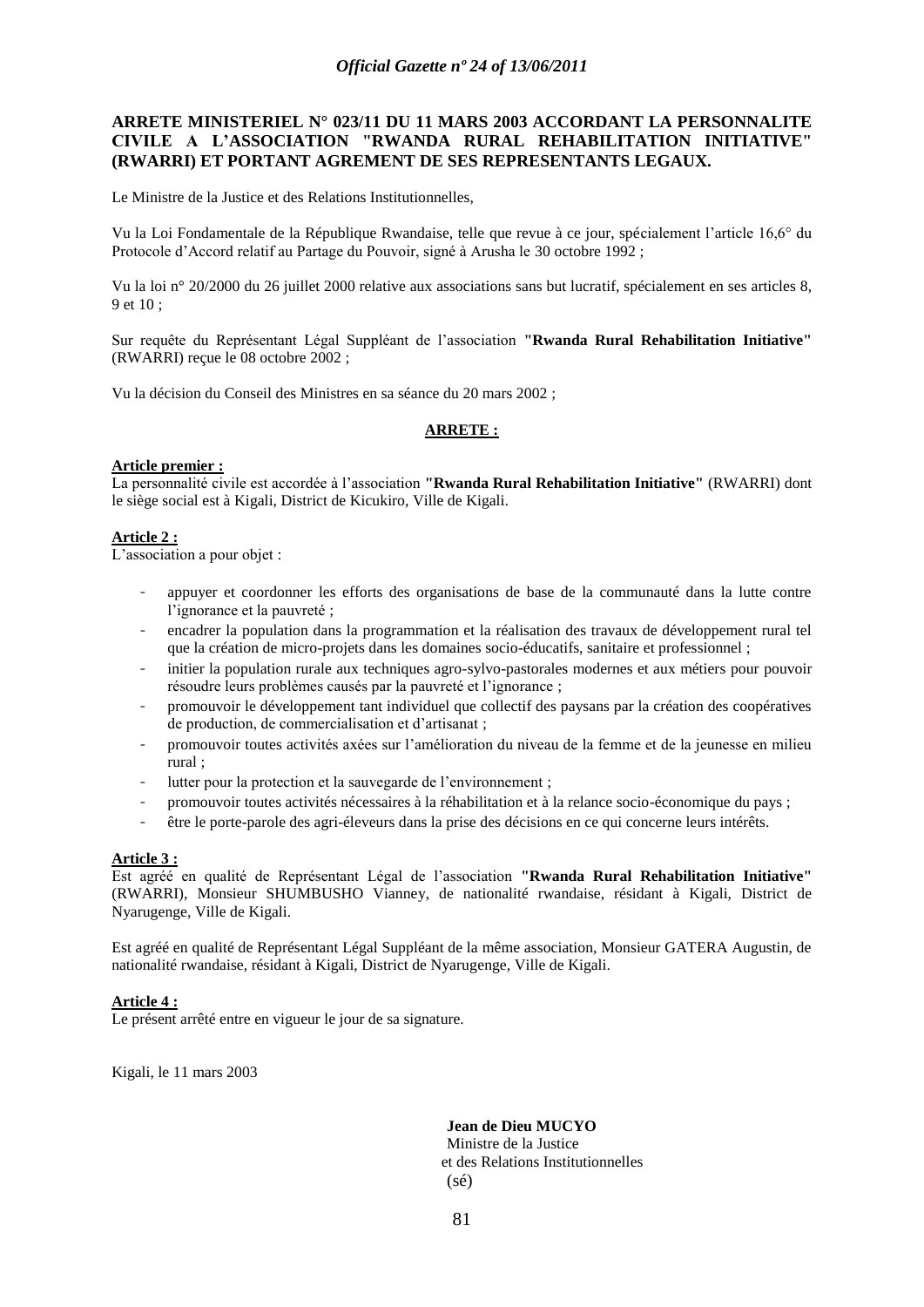#### **ASSOCIATION SANS BUT LUCRATIF : « RWANDA RURAL REHABILITATION INITIATIVE » (RWARRI)**

## **STATUTS**

## **CHAPITRE I**

#### **DENOMINATION, SIEGE SOCIAL, DUREE ET OBJET**

#### **Article premier :**

Conformément à la loi n° 20/2000 du 26/07/2000 relative aux associations sans but lucratif, il est créé une association dénommée Association **« RWANDA RURAL REHABILITATION INITIATIVE »** en sigle RWARRI.

#### **Article 2 :**

Le siège social de l"association est à Kigali, District de Kicukiro, dans la Ville de Kigali.

Il peut être transféré à n"importe quel endroit du Rwanda, si c"est décidé par l"Assemblée Générale à la majorité de 2/3 des membres effectifs.

L"association exerce ses activités sur tout le territoire rwandais.

#### **Article 3 :**

L"Association « RWANDA RURAL REHABILITATION INITIATIVE » est créée pour une durée illimitée.

## **Article 4 :**

L'association a pour objet :

- Appuyer et coordonner les efforts des organisations de base de la communauté dans la lutte contre l"ignorance et la pauvreté ;
- Encadrer la population dans la programmation et la réalisation des travaux de développement rural tel que la création de micro-projets dans les domaines socioéducatifs, sanitaire et professionnel ;
- Initier la population rurale aux techniques agro-sylvo-pastorales modernes et aux métiers, pour pouvoir résoudre leurs problèmes causés par la pauvreté et l"ignorance ;
- Promouvoir le développement tant individuel que collectif des paysans par la création des coopératives de production, de commercialisation et d"artisanat ;

## **UMURYANGO UDAHARANIRA INYUNGU : « UMURYANGO NYARWANDA UGAMIJE GUSANA IBYANGIRITSE NO GUTSURA AMAJYAMBERE MU CYARO » (RWARRI)**

## **AMATEGEKO-SHINGIRO**

#### **UMUTWE WA MBERE**

#### **IZINA, ICYICARO, IGIHE N'INTEGO**

#### **Ingingo ya mbere :**

Hakurikijwe itegeko n° 20/2000 ryo kuwa 26/07/2000 ryerekeye imiryango idaharanira inyungu, hashinzwe umuryango witwa **« UMURYANGO NYARWANDA UGAMIJE GUSANA IBYANGIRITSE NO GUTSURA AMAJYAMBERE MU CYARO »** mu magambo ahinnye RWARRI.

#### **Ingingo ya 2 :**

Intebe y"umuryango ishyizwe i Kigali, mu Karere ka Kicukiro, mu Mujyi wa Kigali.

Ishobora kwimurirwa ahandi hose mu Rwanda byemejwe na 2/3 by"abagize umuryango.

Umuryango uzakorera imirimo yawo mw"ifasi yose y"u Rwanda.

## **Ingingo ya 3 :**

Umuryango « UMURYANGO NYARWANDA UGAMIJE GUSANA IBYANGIRITSE NO GUTSURA AMAJYAMBERE MU CYARO » uzamara igihe kitagenewe iherezo.

## **Ingingo ya 4 :**

Umuryango ugamije :

- Gufasha no guhuza ibikorwa by"amajyambere y"abaturage bigamije kurwanya ubujiji n"ubukene ;
- Kuyobora abaturage mu gutegura gahunda no gutsura ibikorwa by"amajyambere y"icyaro nko gushyiraho imishinga mito mu rwego rw"imibereho n"uburezi, ubuzima n"umwuga ;
- Kwigisha abaturage bo mu cyaro uburyo bwa kijyambere mu byerekeye ubuhinzi, ubworozi n"amashyamba, imyuga iciriritse kugira ngo bagire ubushobozi bwo kwikemurira ibibazo bahura nabyo biterwa n"ubukene n"ubujiji ;
- Guteza imbere amajyambere gatozi no muri rusange y"abaturage hashingwa za koperative zibyara umusaruro, iz"ubucuruzi n"ubukorikori ;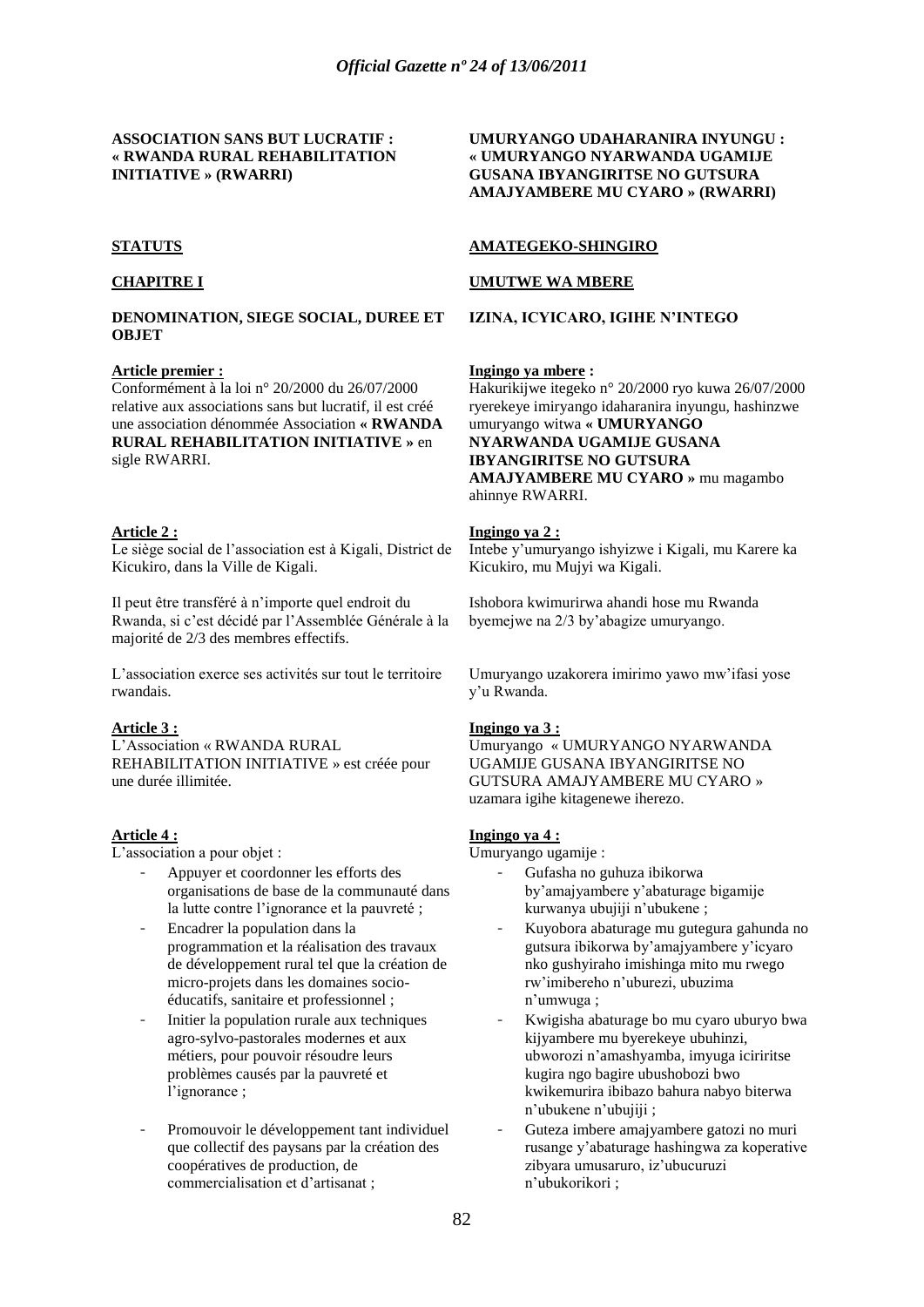- Promouvoir toutes activités axées sur l"amélioration du niveau de vie de la femme et de la jeunesse en milieu rural ;
- Lutter contre la protection et la sauvegarde de l"environnement ;
- Promouvoir toutes activités nécessaires à la réhabilitation et à la relance socioéconomique du pays ;
- Etre porte-parole des agri-éleveurs dans la prise des décisions en ce qui concerne leurs intérêts.

## **CHAPITRE II**

#### **DES MEMBRES**

#### **Article 5 :**

L'association est composée des membres fondateurs, des membres adhérents et des membres d"honneur.

#### **Article 6 :**

Sont membres fondateurs, les signataires des présents statuts.

Est membre adhérent toute personne physique ou morale dont la requête sera faite au Conseil d"Administration et agréée par l"Assemblée Générale.

Est membre d"honneur toute personne qui, sans être membre effectif, s"intéresse néanmoins à ses activités et soutient son développement.

Les membres d"honneur peuvent assister sans voix délibérative aux réunions de l"Assemblée Générale.

Les membres fondateurs et les membres adhérents sont les membres effectifs de l"association.

La qualité de membre se perd par le décès, le retrait volontaire ou l"exclusion prononcée par l"Assemblée Générale.

## **CHAPITRE III**

#### **DES ORGANES**

## **Article 7 :**

Les organes de l'association sont :

- L'Assemblée Générale ;
- Le Conseil d'Administration ;
- Les Commissaires aux comptes.

#### **Article 8 :**

L"Assemblée Générale est constituée de tous les membres effectifs de l"association.

Elle se réunit obligatoirement une fois par an et autant de fois que de besoin sur convocation du Représentant Légal ou du Représentant Légal Suppléant. En cas

- Guteza imbere ibikorwa byose bigamije kuzamura imibereho y"umutegarugori n"urubyiruko bo mu cyaro ;
- Guharanira, kurinda no kurengera ibidukikije ;
- Guteza imbere ibikorwa byose bya ngombwa byo gusana igihugu no kuzahura imibereho n"ubukungu;
- Kuba umuvugizi w"abahinzi borozi no kugira uruhare mu gutanga ibitekerezo mu byemezo bifatwa birebana n"inyungu zabo.

## **UMUTWE WA II**

## **ABANYAMURYANGO**

#### **Ingingo ya 5:**

Umuryango ugizwe n"abanyamuryango bawushinze, abazawuzamo nyuma n"abanyamuryango b"icyubahiro.

#### **Ingingo ya 6:**

Abanyamuryango bawushinze ni abashyize umukono kuri aya mategeko.

Umunyamuryango winjiyemo nyuma ni umuntu wese uzaba yabisabye Inama y"Ubutegetsi akemererwa n"Inteko Rusange.

Umunyamuryango w"icyubahiro ni umuntu wese utari umunyamuryango by"ukuri, ariko ashimishwa n"ibikorwa byawo kandi ashyigikiye ko ujya mbere.

Abanyamuryango b"icyubahiro bashobora kujya mu nama zose z"umuryango, ariko ntibashobora gutora.

Abanyamuryango bawushinze n"abazinjiramo nyuma ni bo banyamuryango nyakuri.

Ubunyamuryango burangira iyo umuntu apfuye, asezeye ku bwende cyangwa iyo yirukanywe n"Inteko Rusange.

## **UMUTWE WA III**

## **INZEGO**

## **Ingingo ya 7:**

Inzego z"umuryango ni:

- Inteko Rusange;
- Inama y'Ubutegetsi;
- Abagenzuzi b'umutungo.

#### **Ingingo ya 8:**

Inteko Rusange igizwe n"abanyamuryango nyakuri.

Iterana nibura rimwe mu mwaka igakora n"inama zidasanzwe iyo bibaye ngombwa itumiwe n"uhagarariye umuryango cyangwa umusimubura we.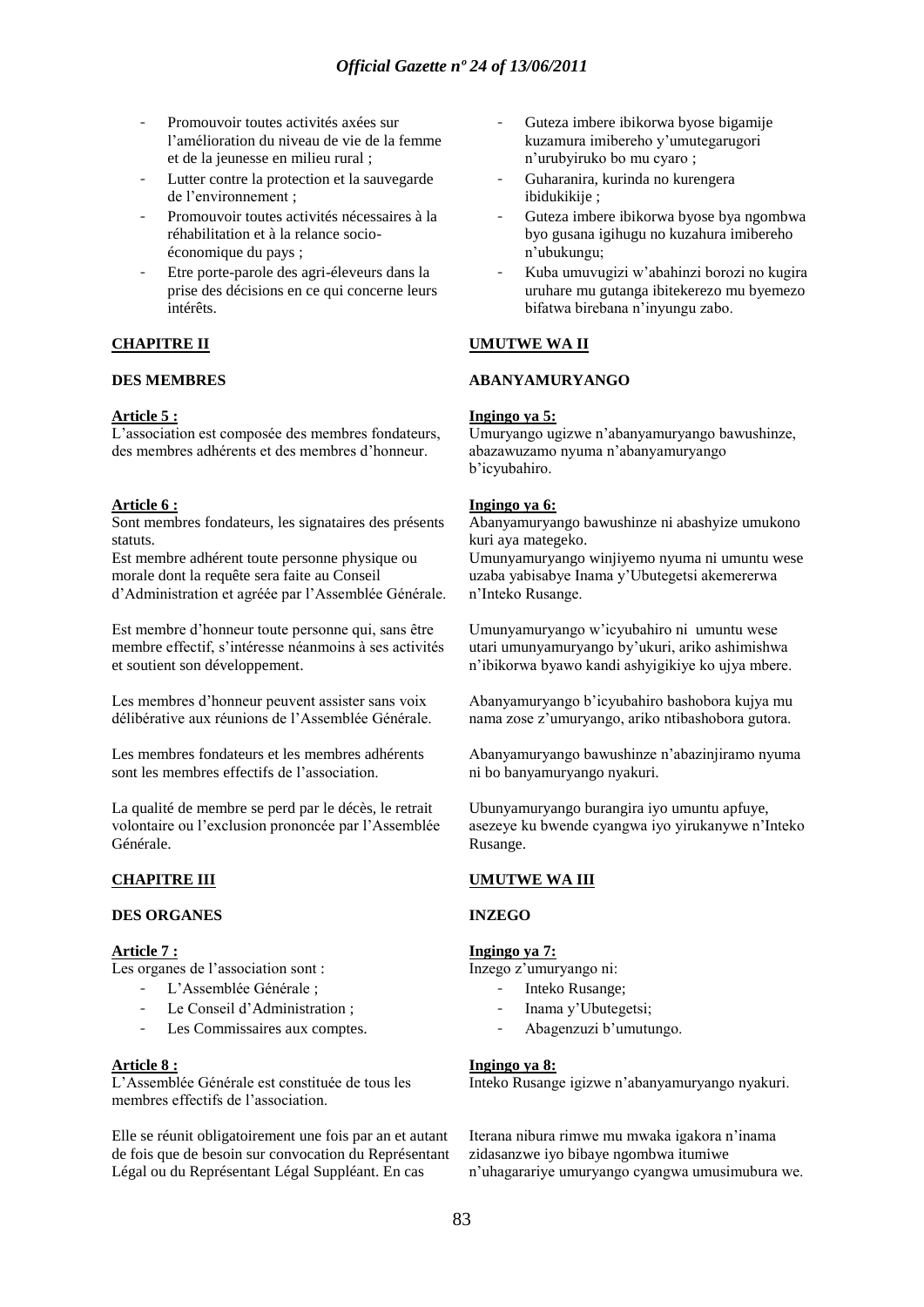d"absence, d"empêchement ou de refus de ceux-ci, l"Assemblée Générale est convoquée par au moins 1/3 de ses membres et élit en son sein un président et un rapporteur pour la durée de cette session.

Les décisions de l"Assemblée Générale sont prises à la majorité absolue des membres, sauf pour les cas expressément prévus par la loi et les présents statuts.

## **Article 9 :**

L"Assemblée Générale a pour attributions :

- adopter et amender les statuts et le règlement d"ordre intérieur ;
- élire et démettre les membres du Conseil d"Administration et les Commissaires aux comptes ;
- arrêter le budget de l"association ;
- fixer les contributions annuelles des membres ;
- approuver les programmes, les bilans et les rapports d"activités de l"association ;
- décider de l"admission ou de l"exclusion de l'association :
- acceptation des dons et legs;
- dissolution de l'association.

#### **Article 10 :**

L"Assemblée Générale ne peut siéger que si les 2/3 de ses membres sont présents.

Faute de ce quorum, la réunion est reportée dans quinze jours.

A cette échéance, elle siège et délibère valablement quel que soit le nombre des membres présents.

# **Article 11 :**

Le Conseil d"Administration comprend :

- Le Président qui est le Représentant Légal ;
- Le Vice Président qui est le Représentant Légal Suppléant ;
- Le Secrétaire :
- Le Trésorier :
- Les Conseillers.

## **Article 12 :**

Le Représentant Légal de l"association est chargé de la supervision et de la coordination des activités de l"association.

Il tient la documentation et les archives, signe les correspondances et autres documents de l"association et garde les procès-verbaux des réunions. Il assure la liaison avec les Représentants

internationaux, régionaux et locaux.

Il est assisté ou remplacé temporairement par un Représentant Légal Suppléant.

Igihe Umuvugizi w"umuryango n"umusimbura we badahari, bagize impamvu cyangwa banze, inama rusange itumizwa nibura na 1/3 cy"abayigize, icyo gihe bitoramo umuyobozi w"inama n"umwanditsi.

Ibyemezo by"Inama Rusange bifatwa ku bwiganze bw"amajwi y"abaje mu nama, uretse mu bihe bindi biteganijwe n"itegeko cyangwa n"aya mategeko.

## **Ingingo ya 9:**

Inteko Rusange ishinzwe:

- kwemeza no guhindura amategeko n"amabwiriza yihariye agenga umuryango;
- gutora no kuvanaho abagize Inama y"Ubutegetsi n"abagenzuzi b"imari;
- kwemeza ingengo y'imari y'umuryango;
- kugena imisanzu n"inkunga ya buri mwaka buri munyamuryango agomba gutanga;
- kwemeza gahunda, imbonerahamwe na raporo z"ibikorwa by"umuryango;
- gufata ibyemezo byo kwemera cyangwa kwirukana umunyamuryango;
- kwemera impano n'indagano;
- gusesa umuryango.

## **Ingingo ya 10:**

Inteko rusange ntishobora guterana igihe hatari nibura 2/3 by"abanyamuryango.

Uwo mubare udakwiye, inama isubikwa mu minsi cumi n"itanu.

Icyo gihe kirangiye, inama iraterana ikanafata imyanzuro uko umubare w"abahari ungana kose.

## **Ingingo ya 11:**

Inama y"Ubutegetsi igizwe na:

- Perezida w"ishyirahamwe ari we Umuvugizi;
- Visi-Perezida ari we Umuvugizi wungirije;
- Umwanditsi:
- Umubitsi:
- Abajyanama.

## **Ingingo ya 12:**

Umuvugizi w"umuryango wemewe n"amategeko ashinzwe kugenzura imirimo no guhuza ibikorwa by"umuryango.

Abika inyandiko zose no kuzishyingura, asinya amabaruwa n"impapuro kandi akanagumana inyandiko-mvugo z"inama.

Ashinzwe guhuza ubuyobozi bw"umuryango n"abawuhagarariye mu nzego mpuzamahanga, iz'amafasi n'iz'uturere.

Afashwa kandi agasimburwa n"umwungirije.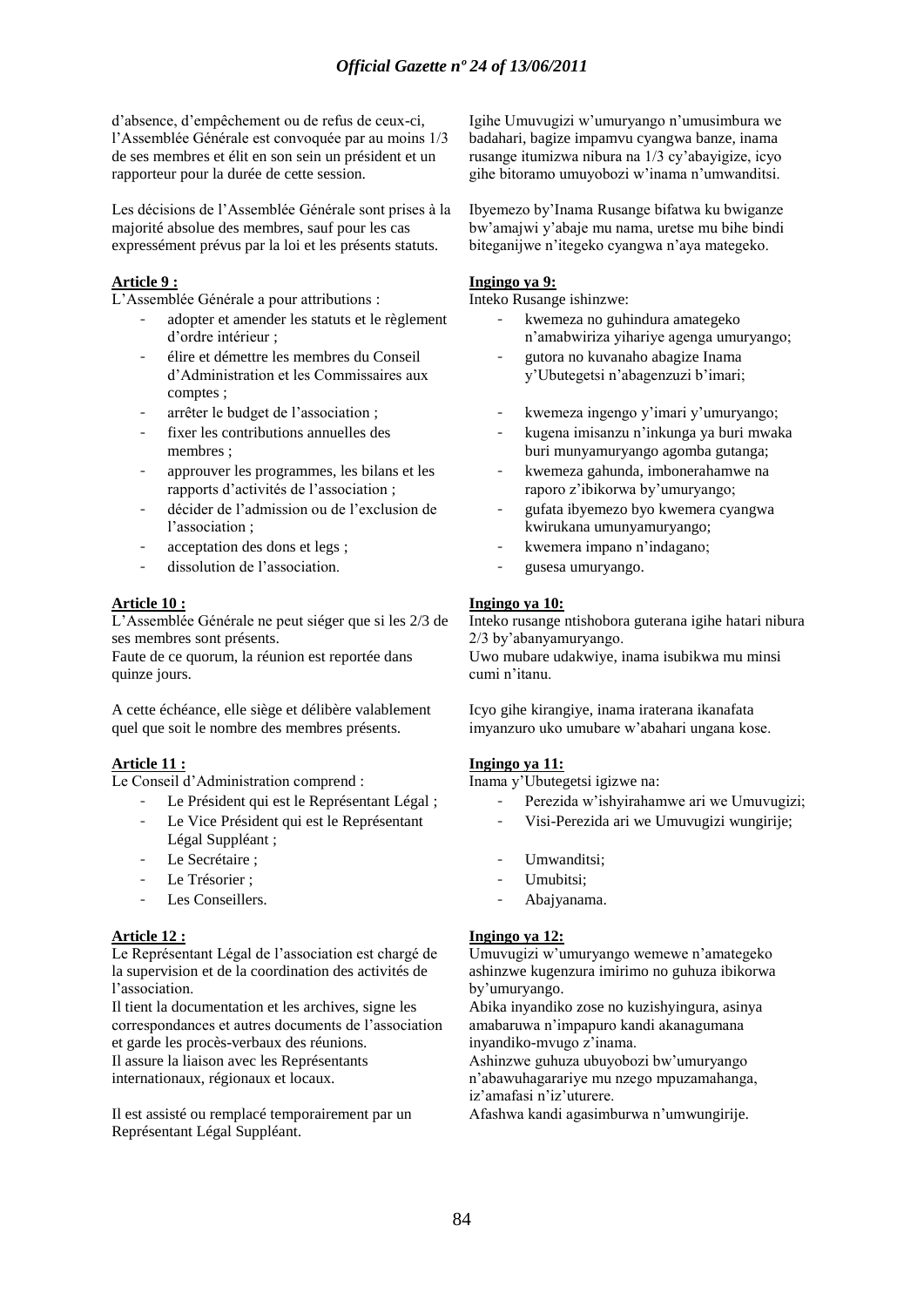#### **Article 13 :**

Le Secrétaire est chargé de la rédaction des procès verbaux, du recueil des informations intéressant l"association et de toute correspondance.

#### **Article 14 :**

Le Trésorier est responsable de toutes les finances de l"association. Il tient les comptes et les documents financiers de l"association, et sous la procuration du Représentant Légal, signe les retraits des fonds.

#### **Article 15 :**

Les Conseillers ou les Conseillères des commissions prodiguent les conseils relatifs aux activités de l"association.

## **Article 16 :**

Le Conseil d"Administration se réunit une fois tous les trois mois sur convocation de son président ou de son suppléant. Il peut tenir d"autres réunions en cas de besoin.

Le Conseil d"Administration se réunit obligatoirement à la demande écrite de 2/3 de ses membres, dans ce cas le Président convoquera une réunion dans un délai de quinze jours. Le quorum requis par la tenue de ces réunions est de deux tiers de ses membres dont le Président. Toutes les décisions du Conseil d"Administration sont prises à la majorité simple des votes.

Le Conseil d"Administration est élu par un mandat de trois ans renouvelable.

## **CHAPITRE IV**

#### **DES RESSOURCES DE L'ASSOCIATION**

#### **Article 17 :**

Les ressources de l"association sont constituées notamment des cotisations des membres, des dons et legs, des subventions et des activités de l"association.

#### **Article 18 :**

L"association peut posséder soit en jouissance soit en propriété, des biens meubles et immeubles nécessaires à la réalisation de son objet.

#### **Article 19 :**

Le contrôle de la gestion du patrimoine est assuré par deux commissaires aux comptes élus par l"Assemblée Générale pour un mandat d'un an renouvelable.

Ils ont pour mission de contrôler en tout temps les finances de l"association.

Ils font rapport de leurs vérifications à l"Assemblée Générale.

#### **Ingingo ya 13:**

Umunyamabanga ashinzwe kwandika inyandikomvugo, gutanga amakuru yagirira umuryango akamaro no kubika inzandiko zose.

#### **Ingingo ya 14:**

Umubitsi ni we ushinzwe imari yose y"umuryango. Abika imari n"impapuro zose, asinya abitegetswe n"uhagarariye umuryango mu kubikuza amafaranga.

#### **Ingingo ya 15:**

Abajyanama ba za komisiyo batanga inama mu mikorere n"imigendekere myiza y"umuryango.

## **Ingingo ya 16:**

Inama y"Ubutegetsi iterana rimwe mu mezi atatu itumijwe kandi ikayoborwa na Perezida cyangwa n"umusimbura we. Ishobora guterana no mu bindi bihe habonetse impamvu.

Iyo 2/3 mu bagize Inama y"Ubutegetsi banditse basaba inama, Perezida agomba kuyitumiza mu minsi cumi n"itanu.

Umubare uteganijwe ngo inama iterane ni 2/3 by"abayigize na Perezida arimo. Ibyemezo byayo bifatwa n"igice kinini cy"abayigize kandi hakoreshejwe amatora.

Inama y"Ubutegetsi itorerwa igihe cy"imyaka 3. Ishobora kongera gutorwa.

## **UMUTWE WA IV**

#### **UMUTUNGO W'UMURYANGO**

#### **Ingingo ya 17:**

Umutungo w"umuryango ugizwe ahanini n"imisanzu y"abanyamuryango, impano, imirage, imfashanyo n"ibikorwa by"umuryango.

#### **Ingingo ya 18:**

Umuryango ushobora kutunga ku buryo butuzuye cyangwa bwuzuye, ibintu byimukanwa n"ibitimukanwa bikenewe kugira ngo ugere ku ntego zawo.

#### **Ingingo ya 19:**

Igenzura ry"umutungo w"umuryango rikorwa n"abagenzuzi b"imari babiri batowe n"Inteko Rusange mu gihe cy"umwaka umwe gishobora kongerwa.

Bashinzwe kugenzura igihe cyose imikoreshereze y"imari y"umuryango.

Bakorera Inteko Rusange raporo y"igenzura.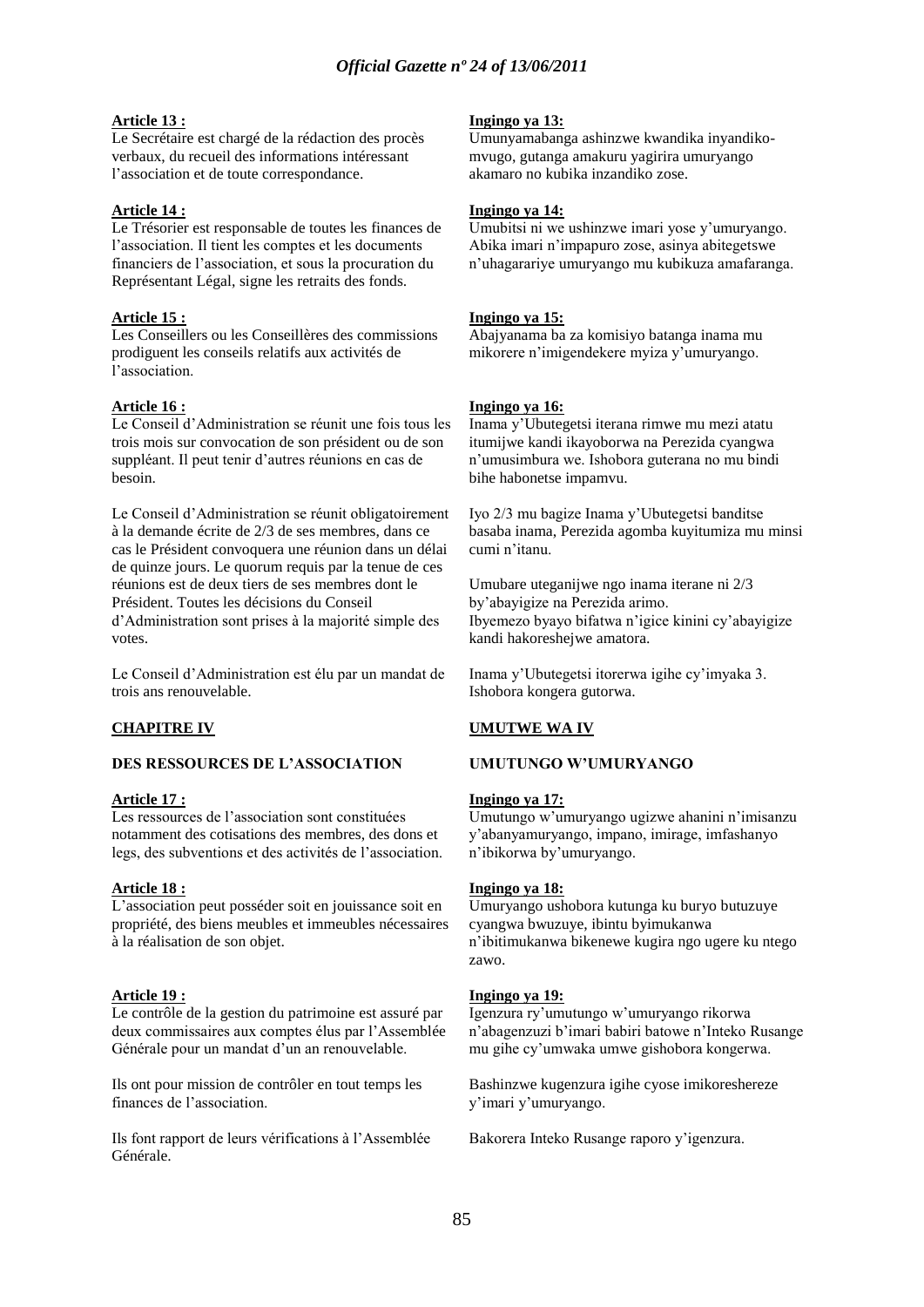## **CHAPITRE V**

#### **MODIFICATION DES STATUTS ET DISSOLUTION DE L'ASSOCIATION**

#### **Article 20 :**

Les présents statuts ne peuvent être modifiés que par la majorité de 2/3 des membres effectifs.

En cas de dissolution et après apurement du passif, l"avoir social sera affecté à une institution ayant le même objet.

## **Article 21 :**

La dissolution est prononcée par la majorité de 2/3 des membres effectifs.

La liquidation s'opère par les soins d'une ou plusieurs personnes mandatées par l"Assemblée Générale.

## **CHAPITRE VI**

#### **DISPOSITIONS FINALES**

## **Article 22 :**

Pour toutes dispositions non prévues dans les présents statuts, on se réfèrera au règlement d'ordre intérieur adopté par l"Assemblée Générale ou à défaut, la loi N° 20/2000 du 26/07/2000 régissant les associations sans but lucratif.

#### **Article 23 :**

Les présents statuts sont adoptés par les membres soussignés, réunis en Assemblée Constitutive à Kigali, le 8 juin 2002.

Kigali, le 11 mars 2003

Le Représentant Légal **SHUMBUSHO Vianney** (sé)

Le Représentant Légal Suppléant **GATERA Augustin** (sé)

#### **UMUTWE WA V**

## **IHINDURWA RY'AMATEGEKO N'ISESWA RY'UMURYANGO**

#### **Ingingo ya 20:**

Aya mategeko-shingiro ntashobora guhindurwa bitemejwe n"ubwiganze bwa 2/3 by"abanyamuryango nyirizina. Iyo umuryango usheshwe imyenda imaze kwishyurwa, umutungo w"umuryango uzahabwa undi muryango ufite intego zisa n"izawo.

## **Ingingo ya 21:**

Iseswa ry"umuryango ryemezwa na 2/3 by"abanyamuryango nyirizina.

Ibarurwa ry"umutungo w"umuryango rikorwa n"umuntu umwe cyangwa benshi bashinzwe uwo murimo n"Inteko Rusange.

## **UMUTWE WA VI**

## **INGINGO ZISOZA**

# **Ingingo ya 22:**

Ku bidateganyijwe muri aya mategeko shingiro hazakurikizwa amabwiriza yihariye yemejwe n"Inteko Rusange cyangwa itegeko N° 20/2000 ryo kuwa 26/07/2000 rigenga imiryango idaharanira inyungu.

## **Ingingo ya 23:**

Aya mategeko yemejwe n"abanyamuryango nyirizina bayashyizeho umukono mu Nteko Shingiro i Kigali, kuwa 8 Kamena 2002.

Bikorewe i Kigali, kuwa 11 Werurwe2003

Umuvugizi w"Umuryango **SHUMBUSHO Vianney** (sé)

Umuvugizi Wungirije w"Umuryango **GATERA Augustin** (sé)

# **DECLARATION DESIGNANT LES REPRESENTANTS LEGAUX**

Nous soussignés SHUMBUSHO Vianney, membres fondateurs de l"Association RWARRI, déclarons avoir été désignés respectivement comme Représentant Légal et Représentant Légal Suppléant de notre association au cours de l"Assemblée Générale constitutive du 08 juin 2002.

**SHUMBUSHO Vianney GATERA Augustin**  $(s\acute{e})$  (sé)

Le Représentant Légal  $\Box$  Le Représentant Légal Suppléant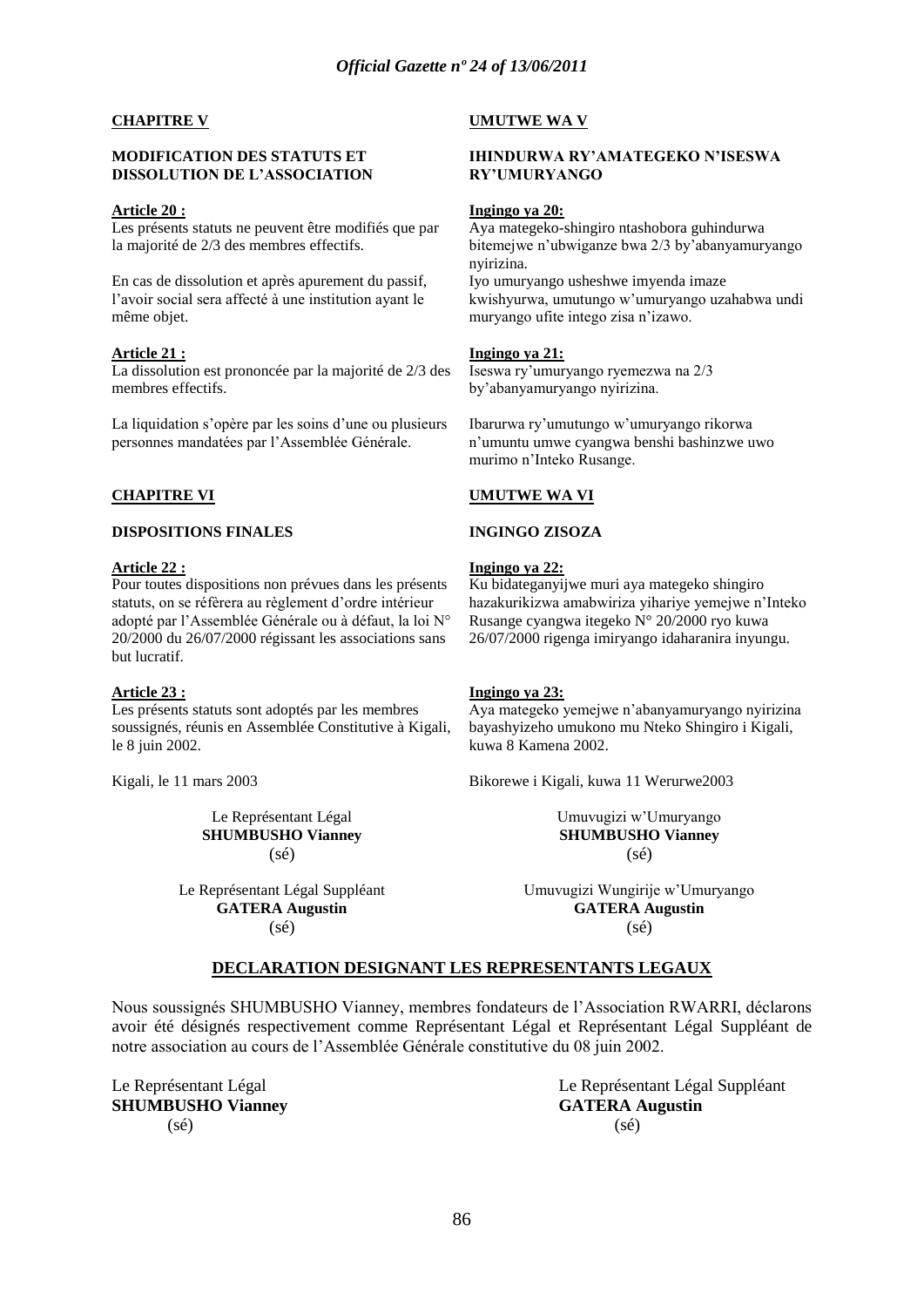# **ABAGIZE UMURYANGO WA RWARRI**

| <b>IZINA</b>                     | <b>UMWUGA</b>        | <b>AHO ATUYE</b>      | <b>UBWENEGIHUGU</b> | <b>UMUKONO</b> |
|----------------------------------|----------------------|-----------------------|---------------------|----------------|
| 1. SHUMBUSHO<br>Vianney          | Economist            | Pretoria              | Umunyarwanda        | $(s\acute{e})$ |
| 2. GATERA<br>Augustin            | Educationist         | Kiyovu                | Umunyarwanda        | $(s\acute{e})$ |
| 3. MUGANZA<br>Canisius           | Educationist         | Kimihurura            | Umunyarwanda        | $(s\acute{e})$ |
| <b>4. NYAKARUNDI</b><br>François | Umuhinzi/<br>Mworozi | Mulindi (Rukira)      | Umunyarwanda        | $(s\acute{e})$ |
| 5. BUTERA<br>Vedaste             | Umuhinzi/<br>Mworozi | Birenga<br>(Kigarama) | Umunyarwanda        | $(s\acute{e})$ |
| 6. GATERA<br>Evariste            | Umuhinzi/<br>Mworozi | Ruhunda<br>(Muhazi)   | Umunyarwanda        | $(s\acute{e})$ |
| 7. BIDERI John                   | Agriculturalist      | Remera                | Umunyarwanda        | $(s\acute{e})$ |